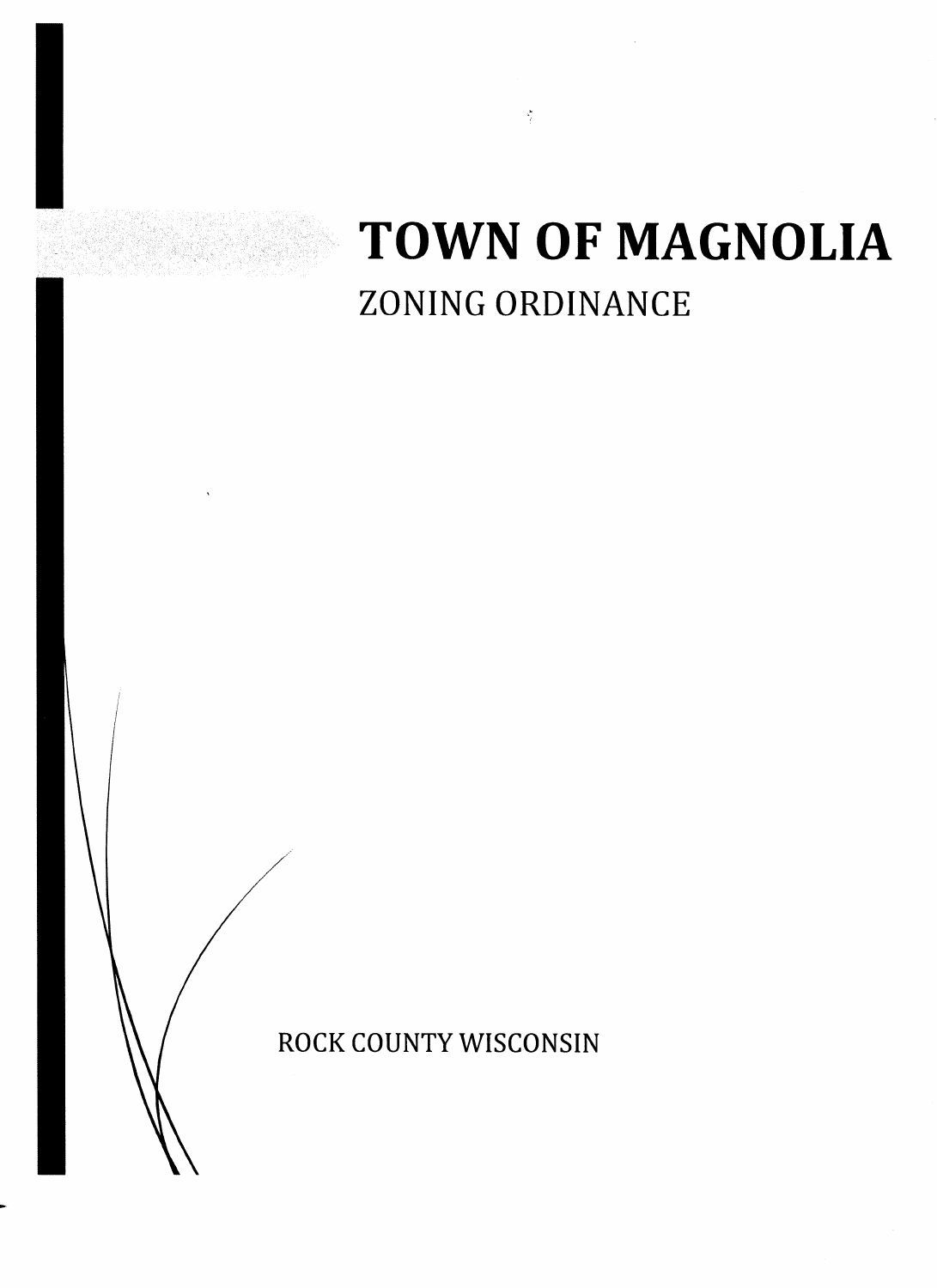# ADOPTION OF REVISED ZONING ORDINANCE

# **TOWN OF MAGNOLIA**

The Town Board of the Town of Magnolia, Rock County, Wisconsin, does hereby revise its zoning ordinance, originally adopted July 26,1977 and originally effective July 26,1977 in the form attached hereto.

| Date of Vote: <i>(letober 9, 2018</i> |  |
|---------------------------------------|--|
| Date of Posting: October 17, 2018     |  |
| Effective Date: October 17, 2018      |  |

Lui Bartlett

Kurt Bartlett, Chairman

Kon <u>Slaniker</u>

Ron Sloniker, 1<sup>st</sup> Supervisor

 $\bigcap$ 

Dave Olsen, 2<sup>nd</sup> Supervisor

Countersigned:

Gaccann Iberman

Graceann Toberman, Clerk/Treasurer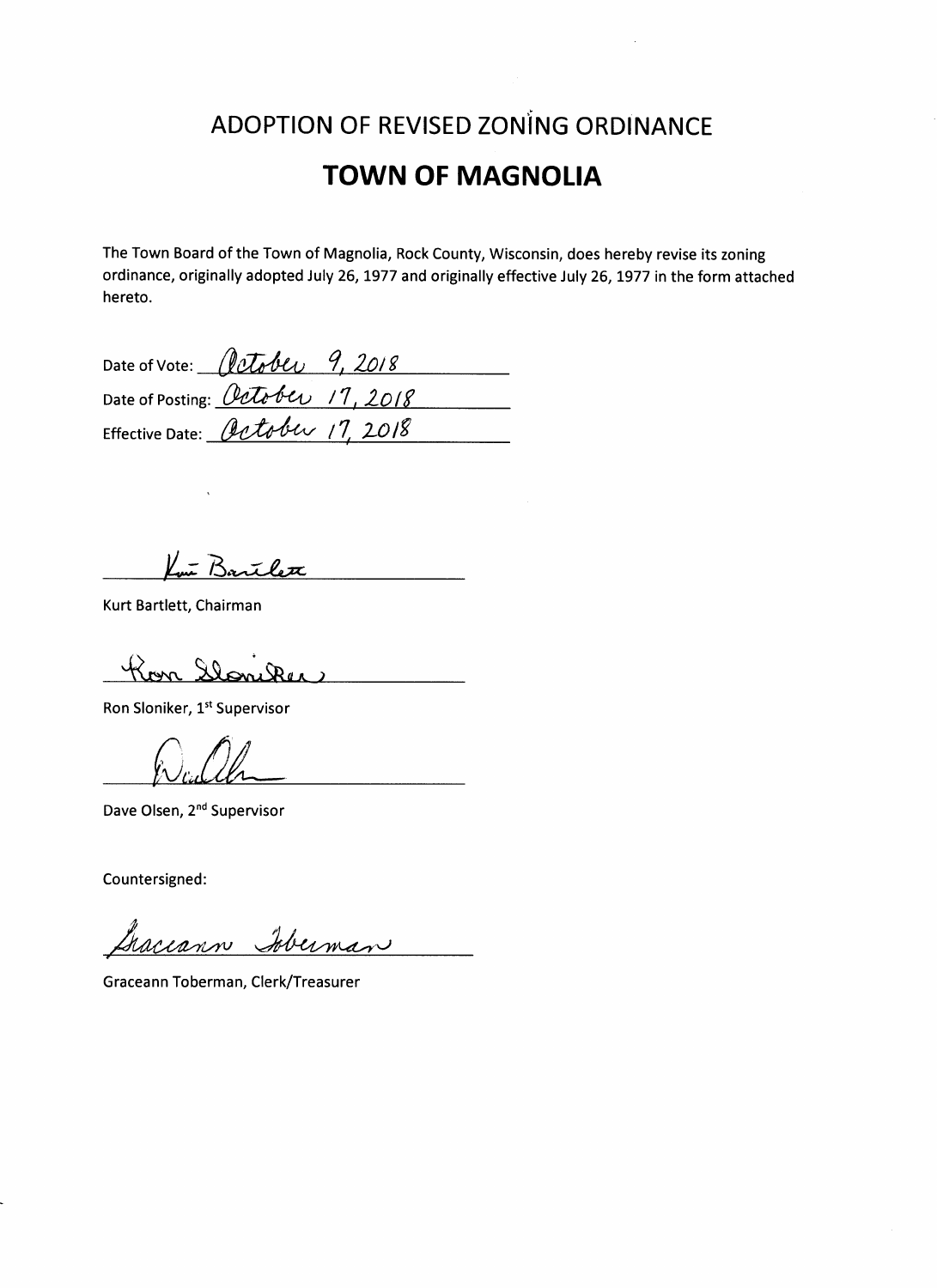# **Table of Contents**

# **Town of Magnolia Zoning Ordinance**

| 1.1  |                                                    |  |
|------|----------------------------------------------------|--|
| 1.2  |                                                    |  |
| 1.3  |                                                    |  |
| 1.4  |                                                    |  |
| 1.5  |                                                    |  |
| 1.6  |                                                    |  |
| 1.7  |                                                    |  |
| 1.8  |                                                    |  |
| 1.9  |                                                    |  |
|      |                                                    |  |
| 2.1  |                                                    |  |
| 2.2  |                                                    |  |
| 2.3  |                                                    |  |
| 2.4  |                                                    |  |
| 2.5  |                                                    |  |
| 2.6  |                                                    |  |
|      |                                                    |  |
|      | SECTION 3.0 TOWN PLANNING AND ZONING COMMISSION  5 |  |
| 3.1  |                                                    |  |
| 3.2  |                                                    |  |
| 3.3  |                                                    |  |
| 3.4  |                                                    |  |
| 3.5  |                                                    |  |
| 3.6  |                                                    |  |
| 3.7  |                                                    |  |
| 3.8  |                                                    |  |
| 3.9  |                                                    |  |
| 3.10 |                                                    |  |
| 3.11 |                                                    |  |
| 3.12 |                                                    |  |
|      |                                                    |  |
|      |                                                    |  |
| 4.1  |                                                    |  |
| 4.2  |                                                    |  |
| 4.3  |                                                    |  |
| 4.4  |                                                    |  |
| 4.5  |                                                    |  |
| 4.6  | SMALL SCALE AGRICULTURAL DISTRICT THREE (A-3)  30  |  |
| 4.7  |                                                    |  |
| 4.8  |                                                    |  |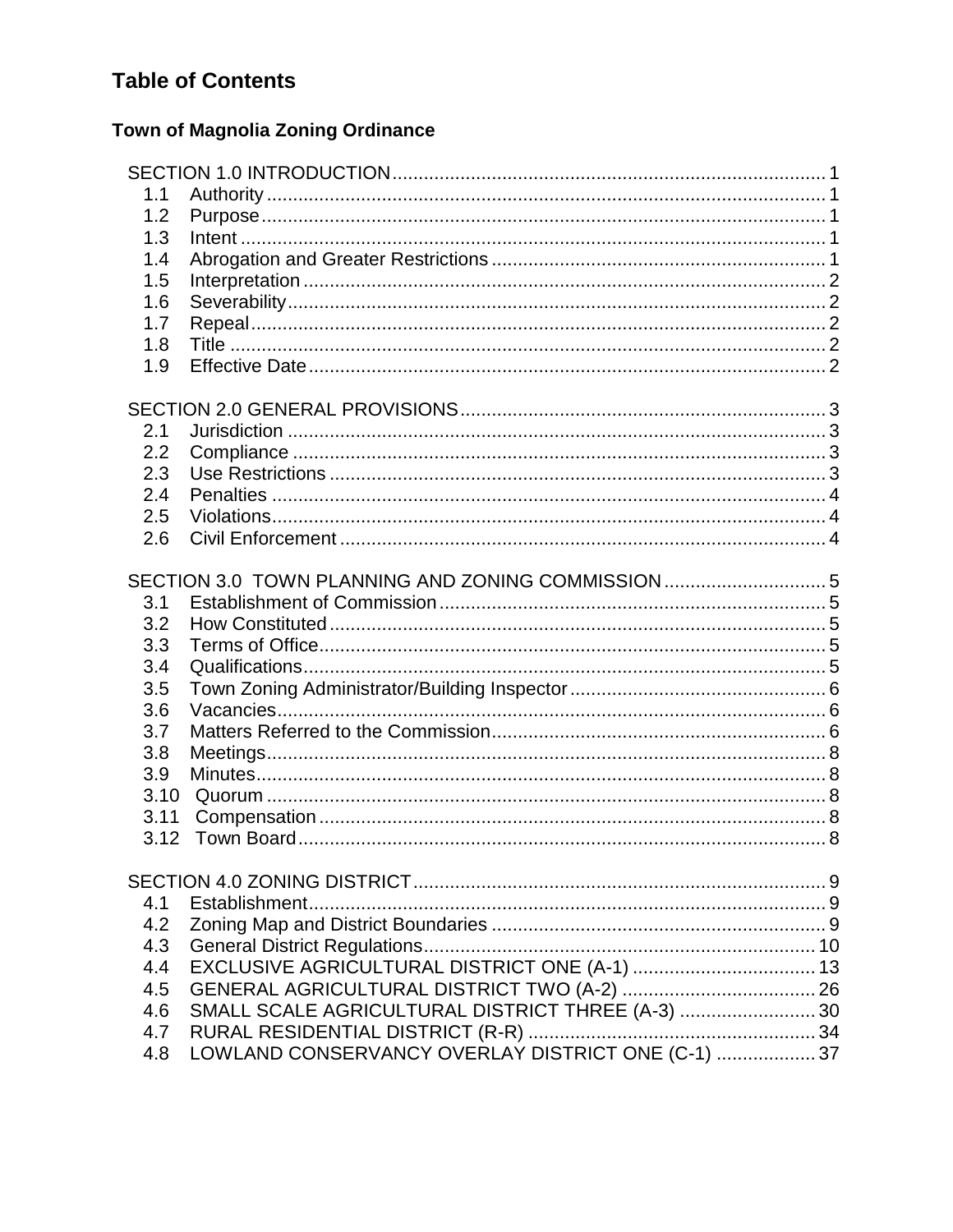| 4.9        | HIGHLAND CONSERVANCY OVERLAY DISTRICT TWO (C-2)  41                        |  |
|------------|----------------------------------------------------------------------------|--|
|            | 4.10 MOBILE HOME PARK OVERLAY DISTRICT (MHP)  43                           |  |
| 4.11       |                                                                            |  |
| 4.12       |                                                                            |  |
|            |                                                                            |  |
|            |                                                                            |  |
| 5.1        |                                                                            |  |
| 5.2        |                                                                            |  |
| 5.3        |                                                                            |  |
| 5.4        |                                                                            |  |
| 5.5<br>5.6 | Standards Applicable to Conditional Uses within the A-1 District 68        |  |
| 5.7        |                                                                            |  |
| 5.8        |                                                                            |  |
| 5.9        | Standards and Precedures Applicable to Livestock Facilities within the A-1 |  |
|            |                                                                            |  |
|            |                                                                            |  |
|            |                                                                            |  |
| 6.1        |                                                                            |  |
| 6.2        |                                                                            |  |
| 6.3        |                                                                            |  |
| 6.4        |                                                                            |  |
|            |                                                                            |  |
|            |                                                                            |  |
| 7.1        |                                                                            |  |
| 7.2        |                                                                            |  |
| 7.3        |                                                                            |  |
| 7.4        |                                                                            |  |
| 7.5        |                                                                            |  |
| 7.6        |                                                                            |  |
| 7.7        |                                                                            |  |
| 7.8        |                                                                            |  |
| 7.9        |                                                                            |  |
| 7.10       |                                                                            |  |
| 7.11       |                                                                            |  |
| 7.12       |                                                                            |  |
|            |                                                                            |  |
|            |                                                                            |  |
| 8.1        |                                                                            |  |
| 8.2        |                                                                            |  |
| 8.3        |                                                                            |  |
| 8.4        |                                                                            |  |
| 8.5        |                                                                            |  |
| 8.6        |                                                                            |  |
| 8.7        |                                                                            |  |
| 8.8        |                                                                            |  |
| 8.9        |                                                                            |  |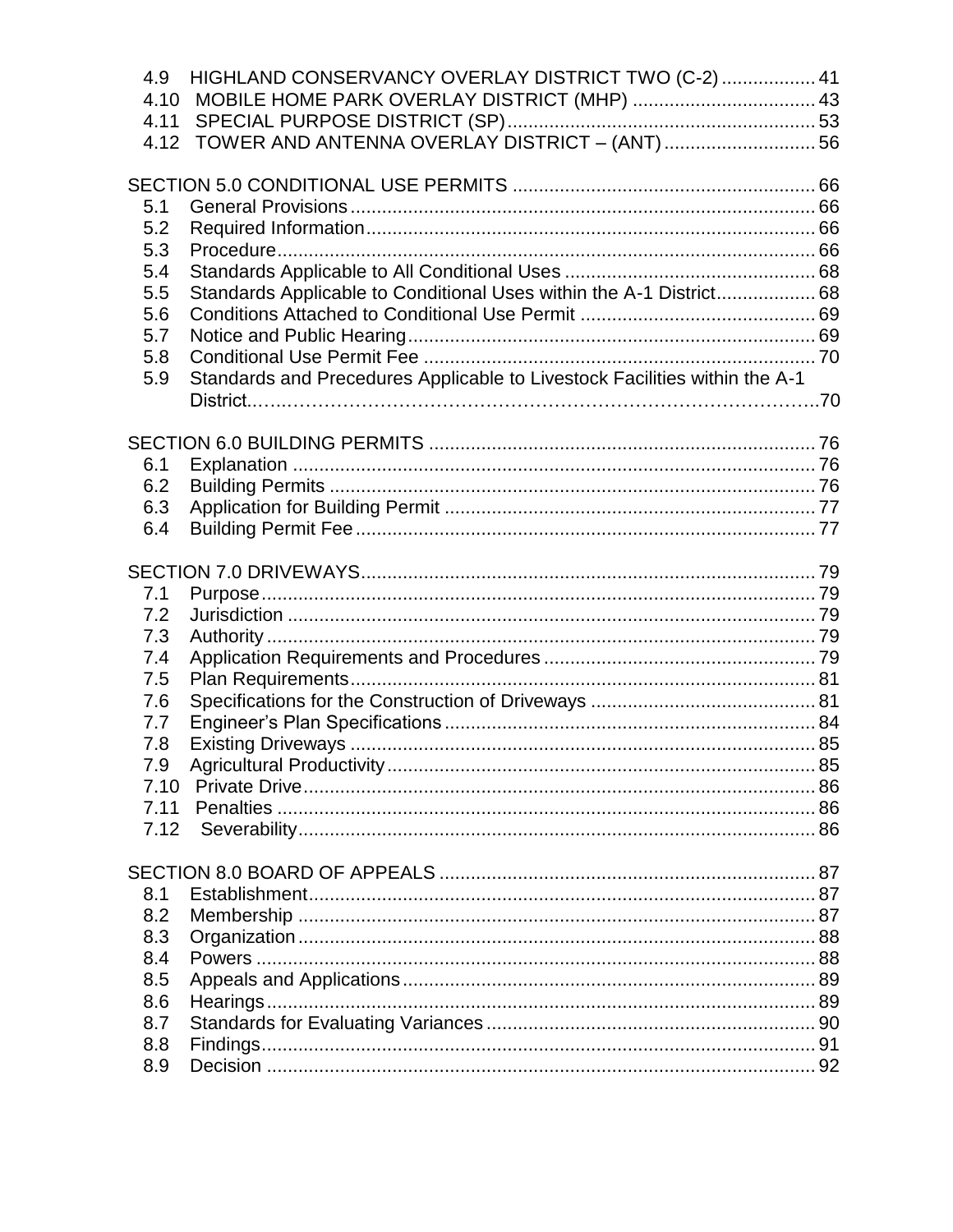|       | SECTION 9.0 STANDARDS FOR EVALUATING CONDITIONAL USES, CHANGING |  |
|-------|-----------------------------------------------------------------|--|
|       |                                                                 |  |
| 9.1   |                                                                 |  |
| 9.2   |                                                                 |  |
| 9.3   |                                                                 |  |
| 9.4   |                                                                 |  |
| 9.5   |                                                                 |  |
| 9.6   |                                                                 |  |
|       | SECTION 10.0 HIGHWAY SETBACK LINES & ROADSIDE REGULATIONS  95   |  |
| 10.1  |                                                                 |  |
|       |                                                                 |  |
|       | SECTION 11.0 NONCONFORMING USES, STRUCTURES, AND LOTS  97       |  |
| 11.1  |                                                                 |  |
| 11.2  |                                                                 |  |
| 11.3  |                                                                 |  |
| 11.4  |                                                                 |  |
| 11.5  |                                                                 |  |
| 11.6  |                                                                 |  |
| 11.7  |                                                                 |  |
|       |                                                                 |  |
| 12.1  |                                                                 |  |
| 12.2  |                                                                 |  |
| 12.3  |                                                                 |  |
| 12.4  |                                                                 |  |
| 12.5  |                                                                 |  |
| 12.6  |                                                                 |  |
| 12.7  |                                                                 |  |
| 12.8  |                                                                 |  |
| 12.9  |                                                                 |  |
| 12.10 |                                                                 |  |
|       |                                                                 |  |
|       |                                                                 |  |
| 13.1  |                                                                 |  |
| 13.2  |                                                                 |  |
| 13.3  |                                                                 |  |
| 13.4  |                                                                 |  |
| 13.5  |                                                                 |  |
| 13.6  |                                                                 |  |
| 13.7  |                                                                 |  |
| 13.8  |                                                                 |  |
| 13.9  |                                                                 |  |
| 13.10 |                                                                 |  |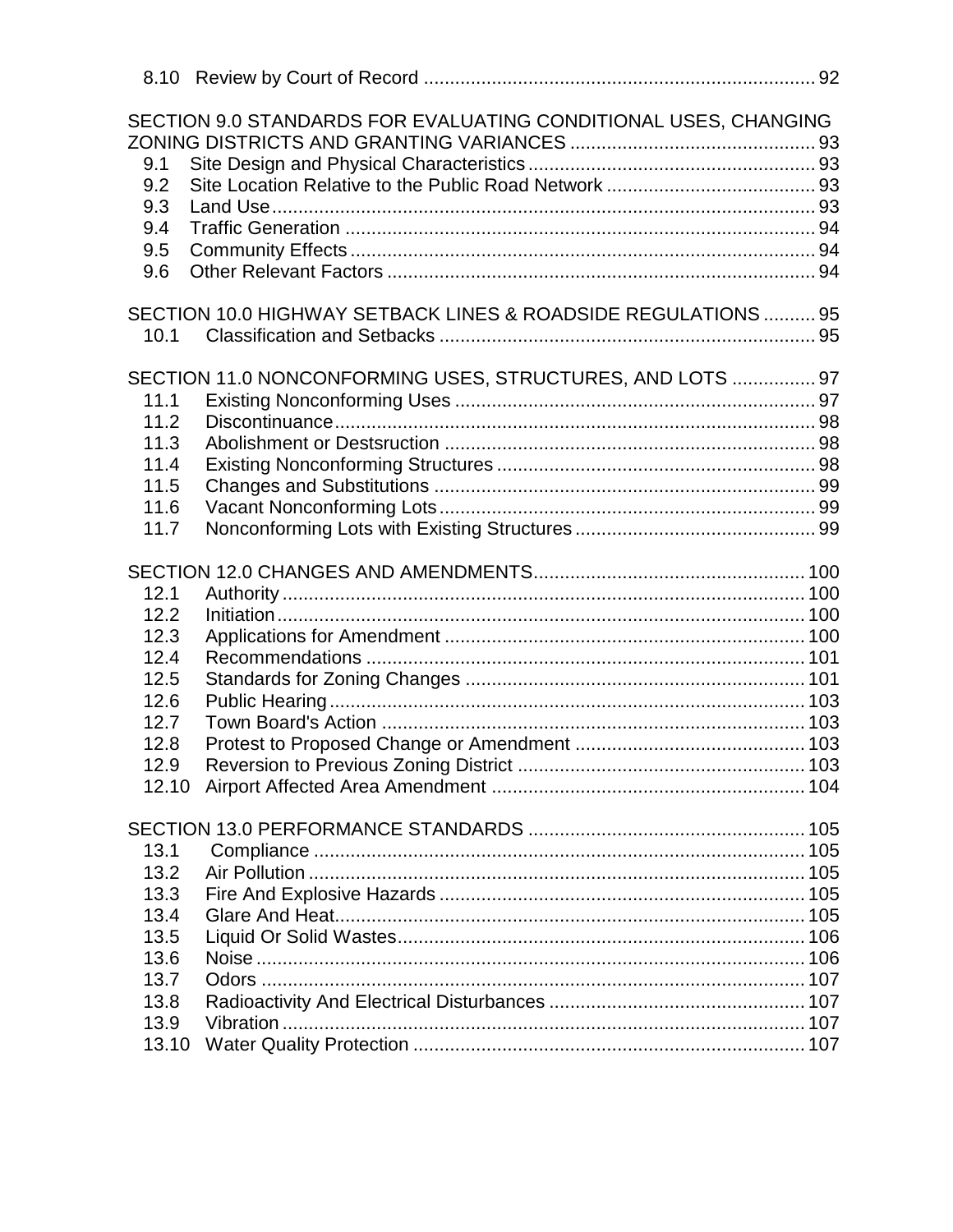| 14.1 |  |
|------|--|
| 14.2 |  |
| 14.3 |  |
| 14.4 |  |
| 14.5 |  |
| 14.6 |  |
| 14.7 |  |
| 14.8 |  |
|      |  |
| 15.1 |  |
|      |  |
|      |  |

## **APPENDIX A**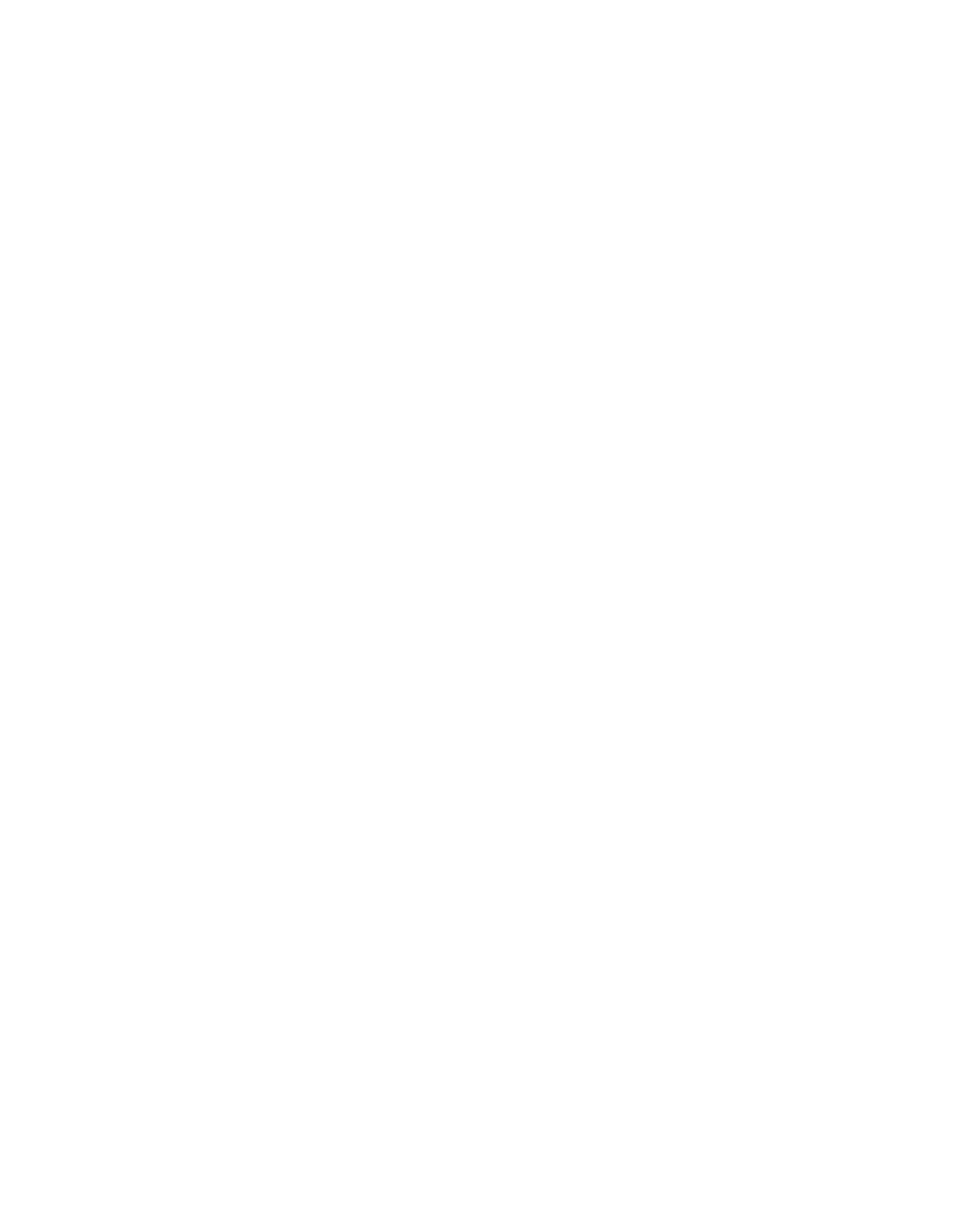# **Town of Magnolia Zoning Ordinance**

The Town Board of the Town of Magnolia does ordain the following Ordinance is created as a comprehensive revision of the land use zoning policy for the Town of Magnolia:

# **SECTION 1.0 INTRODUCTION**

## **1.1 AUTHORITY**

The Town Board of Magnolia, Wisconsin has heretofore been directed, at an annual town meeting of qualified electors to exercise all powers relating to and conferred upon villages, and whereas these regulations are adopted under the authority granted by Sections 60.62 [Zoning Authority if Exercising Village Powers], 61.35 [Village Planning], 62.23 [City Planning] and Chapter 91 Subchapter V [Soil and Water Conservation] of the Wisconsin State Statutes.

#### **1.2 PURPOSE**

The purpose of this Ordinance is to promote the comfort, health, safety, morals, prosperity, aesthetics, and general welfare of this community. Furthermore, the purpose of this Ordinance is to implement the goals, objectives, policies, and map resulting from the Town's comprehensive planning process in preparing the adopted Town of Magnolia Land Use, Agricultural and Transportation Plan and be consistent with the adopted Rock County Agricultural Preservation Plan.

#### **1.3 INTENT**

It is the general intent of this Ordinance to regulate and restrict the use of all lands and waters; preserve productive and historic agricultural soils; regulate and restrict lot coverage, number of stories and size of buildings and other structures, population distribution and density, and to stabilize and protect property values; further the appropriate use of land and conservation of natural resources; preserve and promote the beauty of the community; and implement the land use plan. It is further intended to provide for the administration and enforcement of this Ordinance and to provide penalties for its violation.

#### **1.4 ABROGATION AND GREATER RESTRICTIONS**

It is not intended by this Ordinance to repeal, abrogate, annul, impair, or interfere with any existing easements, covenants, deed restrictions, agreements, or permits previously adopted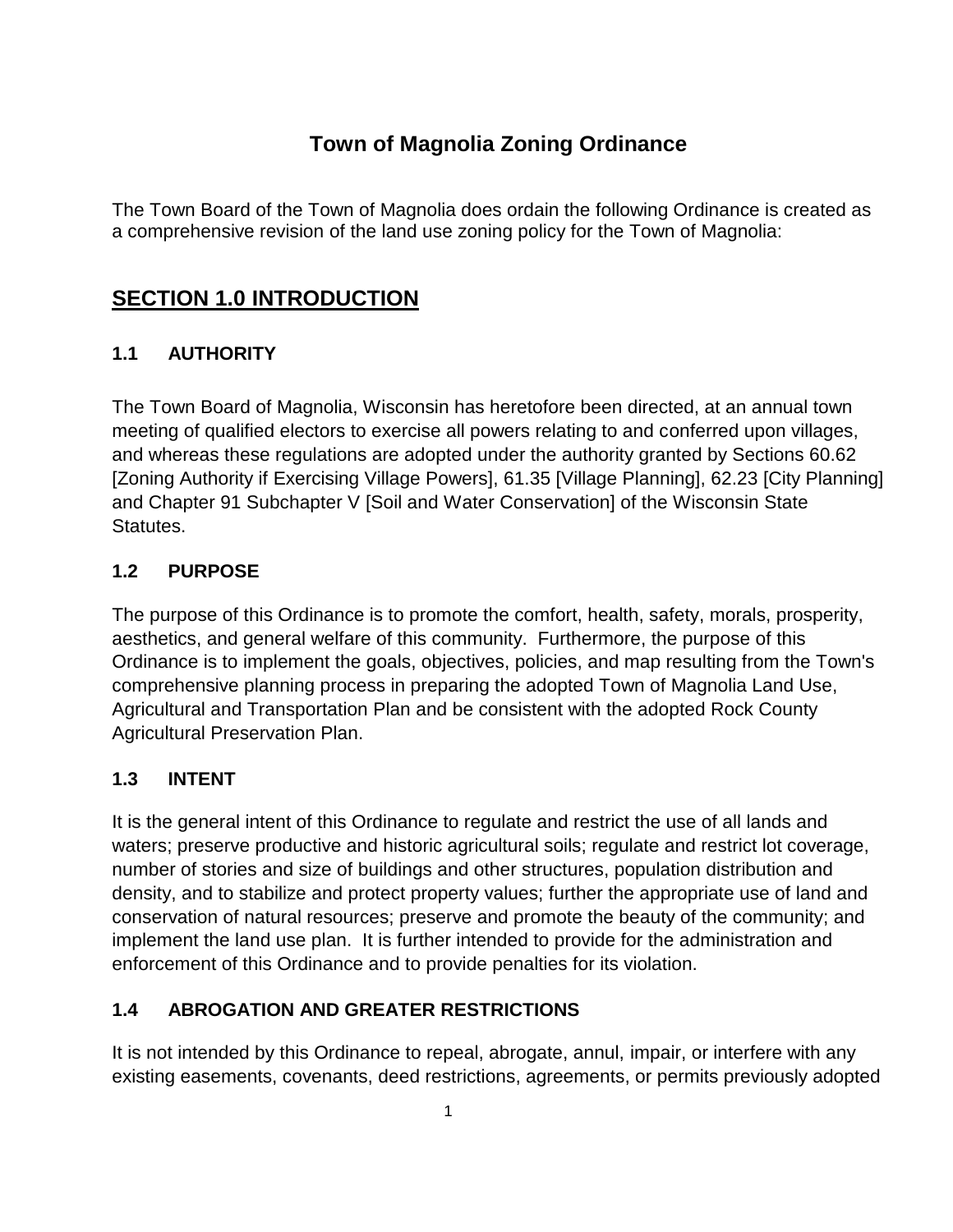or issued pursuant to law. However, wherever this Ordinance imposes greater restrictions, the provisions of this Ordinance shall govern.

#### **1.5 INTERPRETATION**

In their interpretation and application, the provisions of this Ordinance shall be held to be minimum requirements and shall be liberally construed in favor of the Town and shall not be deemed a limitation or repeal of any other power granted by the Wisconsin Statutes.

#### **1.6 SEVERABILITY**

- A. If any section, clause, provision or portion of this Ordinance is adjudged unconstitutional or invalid by a court of competent jurisdiction, the remainder of this Ordinance shall not be affected thereby.
- B. If any application of this Ordinance to a particular structure, land or water is adjudged unconstitutional or invalid by a court of competent jurisdiction such judgment shall not be applicable to any other structure, land or water not specifically included in said judgment.

#### **1.7 REPEAL**

The Town Board hereby repeals without limitation all other ordinances, maps, or parts of ordinances of the Town inconsistent or conflicting with this Ordinance, to the extent of the inconsistency only, including without limitation a certain zoning ordinance originally dated July 26, 1977, the Official Zoning (District) Map, and any amendments to said zoning ordinance and zoning map that is a part of that ordinance originally dated July 26, 1977.

#### **1.8 TITLE**

This Ordinance shall be known as, referred to, or cited as the Town of Magnolia Zoning Ordinance.

#### **1.9 EFFECTIVE DATE**

This Ordinance shall be effective after a public hearing, adoption by the Town Board, and posting as provided by law. Changes or Amendments to the text of this ordinance or the "Official Zoning Map" shall be effective after the provisions of Section 12 have been complied with and the Change or Amendment has been posted as provided by law.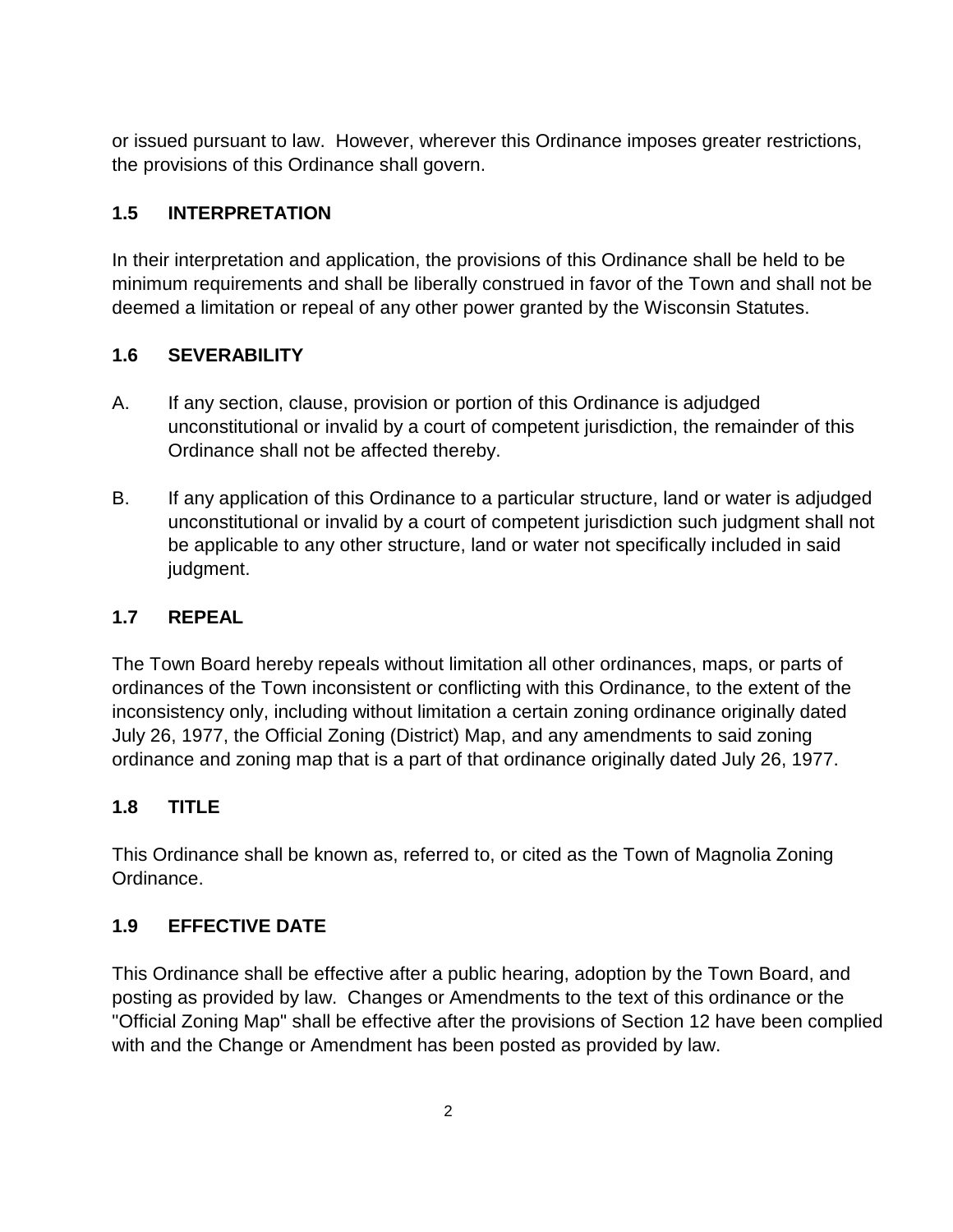# **SECTION 2.0 GENERAL PROVISIONS**

#### **2.1 JURISDICTION**

The jurisdiction of this Ordinance shall include all lands and waters within the Town.

#### **2.2 COMPLIANCE**

No land or water shall hereafter be used without full compliance with the provisions of this Ordinance and all other applicable local, county and state regulations.

#### **2.3 USE RESTRICTIONS**

The following use restrictions and regulations shall apply:

- A. **Permitted Uses**. Only those principal uses specified, their essential services, and uses listed in subsections (B) through (E) of this Section shall be permitted in each district.
- B. **Accessory Uses** and structures are permitted in any district but not until the principal structure is present or under construction. Residential accessory uses shall not involve the conduct of any business, trade, or industry unless a conditional use is authorized under this ordinance.
- C. **Conditional Uses** and their accessory uses are considered as special uses requiring review, public hearing, and recommendation to the Town Board by the Planning & Zoning Commission and issuance of a conditional use permit by the Town Board in accordance with Section 5 of this Ordinance.
- D. **Unclassified or Unspecified Uses** may be considered and utilized as a permitted or conditional use as determined by the Town Board after review and recommendation by the Planning & Zoning Commission provided that such uses are similar in character and impact to the principal uses permitted in the district. Not allowed in Exclusive Agricultural District One. Only those uses specified as permitted or conditional are allowed in the Exclusive Agricultural District.
- E. **Temporary Uses**, such as real estate sales field offices or shelters for materials and equipment being used in the construction of a permanent structure, may be permitted by Town Board after review and recommendation by the Planning & Zoning Commission for a period not to exceed one (1) Year.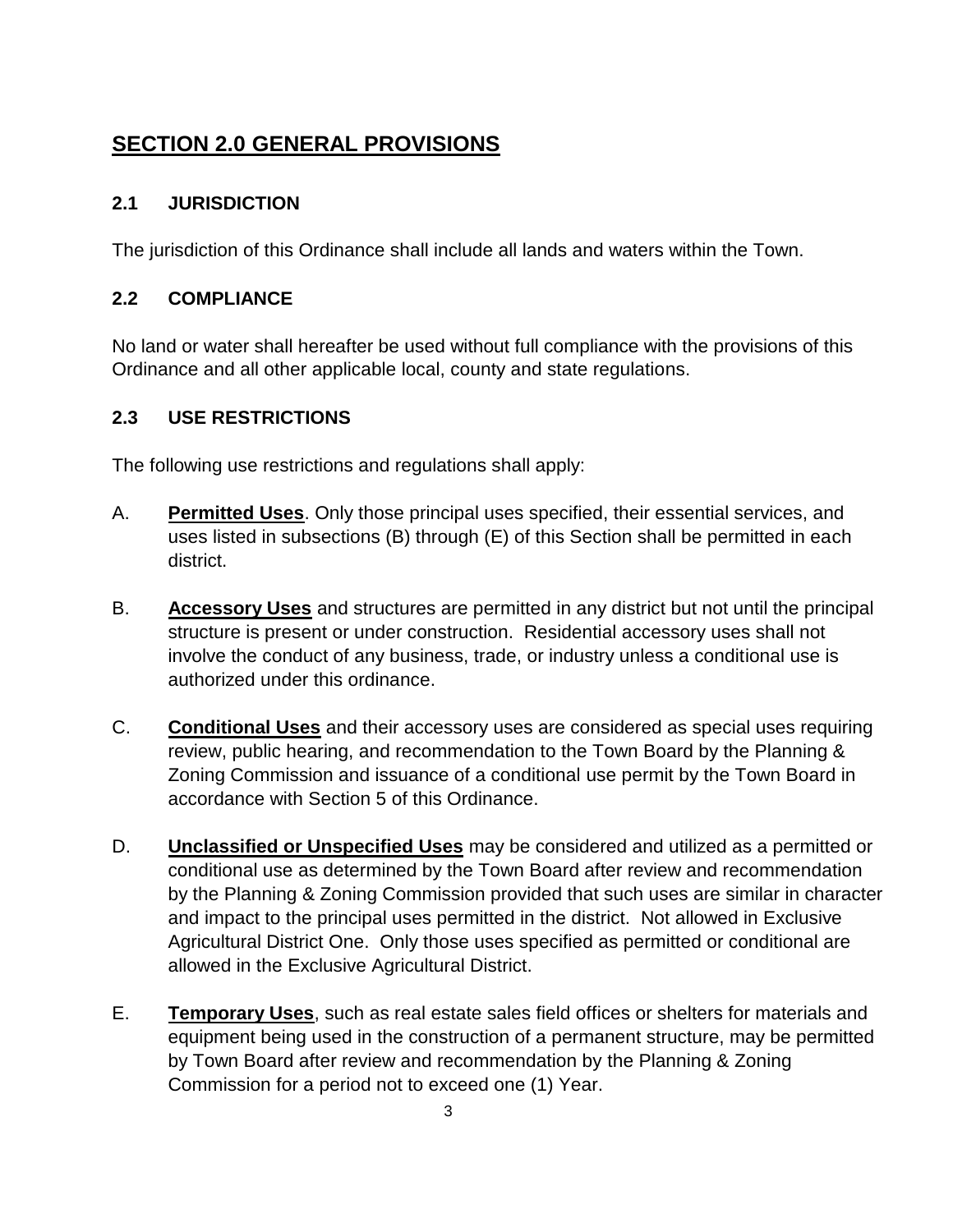F. **Performance Standards** listed in this Ordinance shall be complied with by all uses in all districts.

#### **2.4 PENALTIES**

Any person, firm or corporation who fails to comply with, or violates, the provisions of this Ordinance shall, upon conviction thereof, forfeit not less than \$250 nor more than \$5000 and the costs of prosecution for each violation. Each day a violation exists or continues shall constitute a separate offense.

#### **2.5 VIOLATIONS**

It shall be unlawful to construct or use any structure, land, or water in violation of any of the provisions of this Ordinance. In case of any violation, the Town Board, the Zoning Administrator/Building Inspector, the Town & Zoning Commission, or any neighboring property owner who would be specifically damaged by such violation may institute appropriate action or proceeding to enjoin a violation of this Ordinance or cause a structure to be vacated or removed.

#### **2.6 CIVIL ENFORCEMENT**

Appropriate actions and proceedings may be taken at Law or in equity to prevent any violation of these regulations, to prevent unlawful construction, to recover damages, to restrain, correct, or abate a violation, to prevent illegal occupancy of a building, structure or premises, and these remedies shall be in addition to the Penalties described in Section 2.4.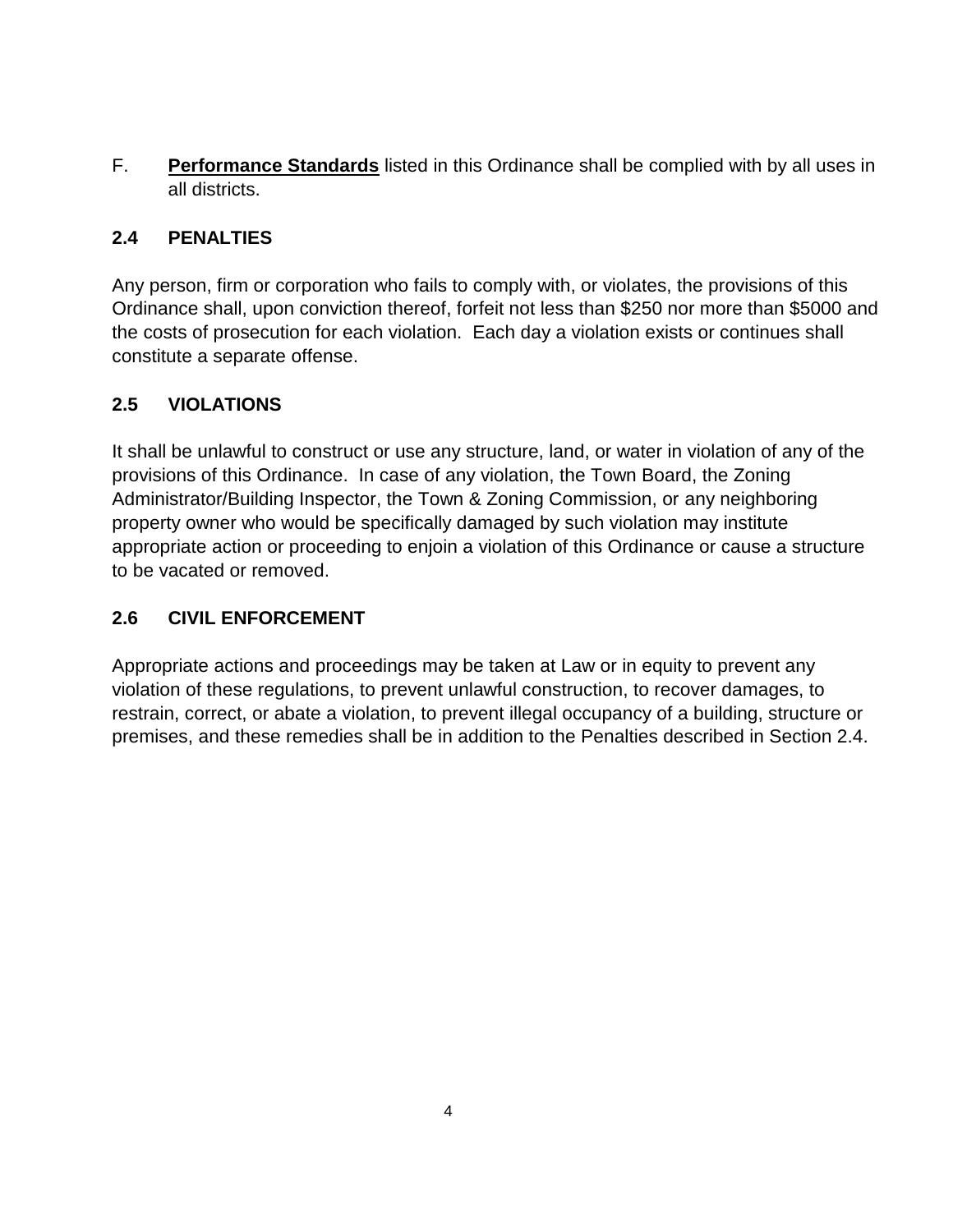# **SECTION 3.0 TOWN PLANNING AND ZONING COMMISSION**

#### **3.1 ESTABLISHMENT OF COMMISSION**

There is hereby established a Planning & Zoning Commission for the Town (hereafter called the Commission).

## **3.2 HOW CONSTITUTED**

The Commission shall consist of five (5) members and an alternate. One member may be a Town Board member and the Town Chair shall appoint the Commission Chair. The Town Board shall appoint five (5) members, who upon creation of the Commission shall be appointed for one (1), two (2) and two (2) members for three (3) year terms. The Zoning Administrator/Building Inspector shall be an ex-officio member and shall attend Planning & Zoning Commission meetings but not as voting member.

#### **3.3 TERMS OF OFFICE**

Terms of office for the citizen members shall start the 1st day of May. Terms of office for a Town Board member and chair shall be annual appointments.

#### **3.4 QUALIFICATIONS**

All members shall be persons with recognized experience, qualifications, have Town residency, and shall hold office until their respective successors are selected and qualified.

- A. Conflict of Interest; no member of the Planning and Zoning Commission may:
	- 1. Take any official action substantially affecting a matter in which the official, a member of his or her immediate family, or an organization with which the official is associated has a financial interest.
	- 2. Use his or her position in a way that produces or assists in the production of a substantial benefit, direct or indirect, for the official, one or more members of the official's immediate family either separately or together, of an organization with which the official is associated.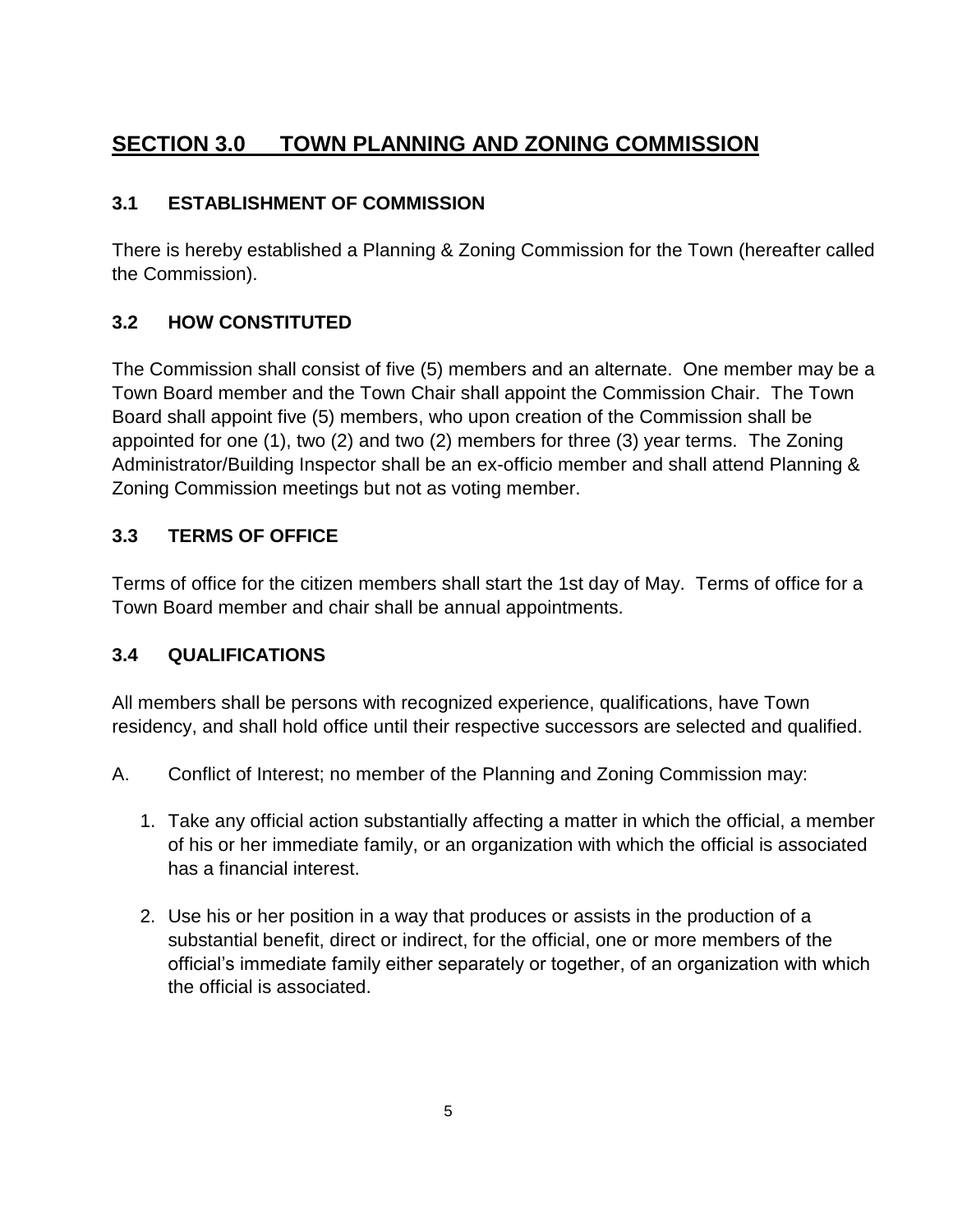#### **3.5 TOWN ZONING ADMINISTRATOR/BUILDING INSPECTOR**

- A. There is herewith created the position of Town Zoning Administrator/Building Inspector, said position may be a full-time or part-time, as the Town Board in its discretion shall determine. The Zoning Administrator/Building Inspector shall be appointed by the Town Board and shall hold office until replaced by the Town Board. His/her duties shall be to administer, supervise, and enforce the provisions of the Town Zoning Ordinance. The Town Board shall determine his/her compensation.
- B. The duties of the Zoning Administrator/Building Inspector shall be to investigate of all complaints, give notice of violations, and enforce this Ordinance. The Zoning Administrator/Building inspector may enter, at any reasonable time as permitted by the property owner, onto any public or private lands or waters to make inspection. If the Zoning Administrator/Building Inspector is refused entry, a special inspection warrant shall be issued for said premises pursuant to Sections 66.122 [Special Inspection Warrants] and 66.123 [Special Inspection Warrant Forms], of the Wisconsin Statutes. The Zoning Administrator/Building Inspector may set time limits and conditions for the correction of violations.
- C. The Zoning Administrator/Building Inspector shall make a monthly report of his/her activities to the Planning & Zoning Commission and the Town Board.
- D. The Zoning Administrator/Building Inspector shall prepare building permit forms; assist the applicant in preparing his/her application; advise the applicant as to the provisions of the Town Zoning Ordinance; inspect each project for which a permit has been applied for or granted; report violations; and provide this information to the Planning & Zoning Commission. The Zoning Administrator/Building Inspector may issue building permits, which are within strict compliance with the requirements of this ordinance when delegated such authority by the Planning & Zoning Commission. Whenever there is a question other than the literal requirements of this ordinance, it is to be brought directly to the Planning & Zoning Commission Chair.

#### **3.6 VACANCIES**

Whenever a vacancy shall occur, the Town Board shall appoint an appropriate member to complete the unexpired term.

#### **3.7 MATTERS REFERRED TO THE COMMISSION**

A. The Town Board shall refer to the Commission, for its consideration and report before final action is taken by the Town Board on the following matters: the location and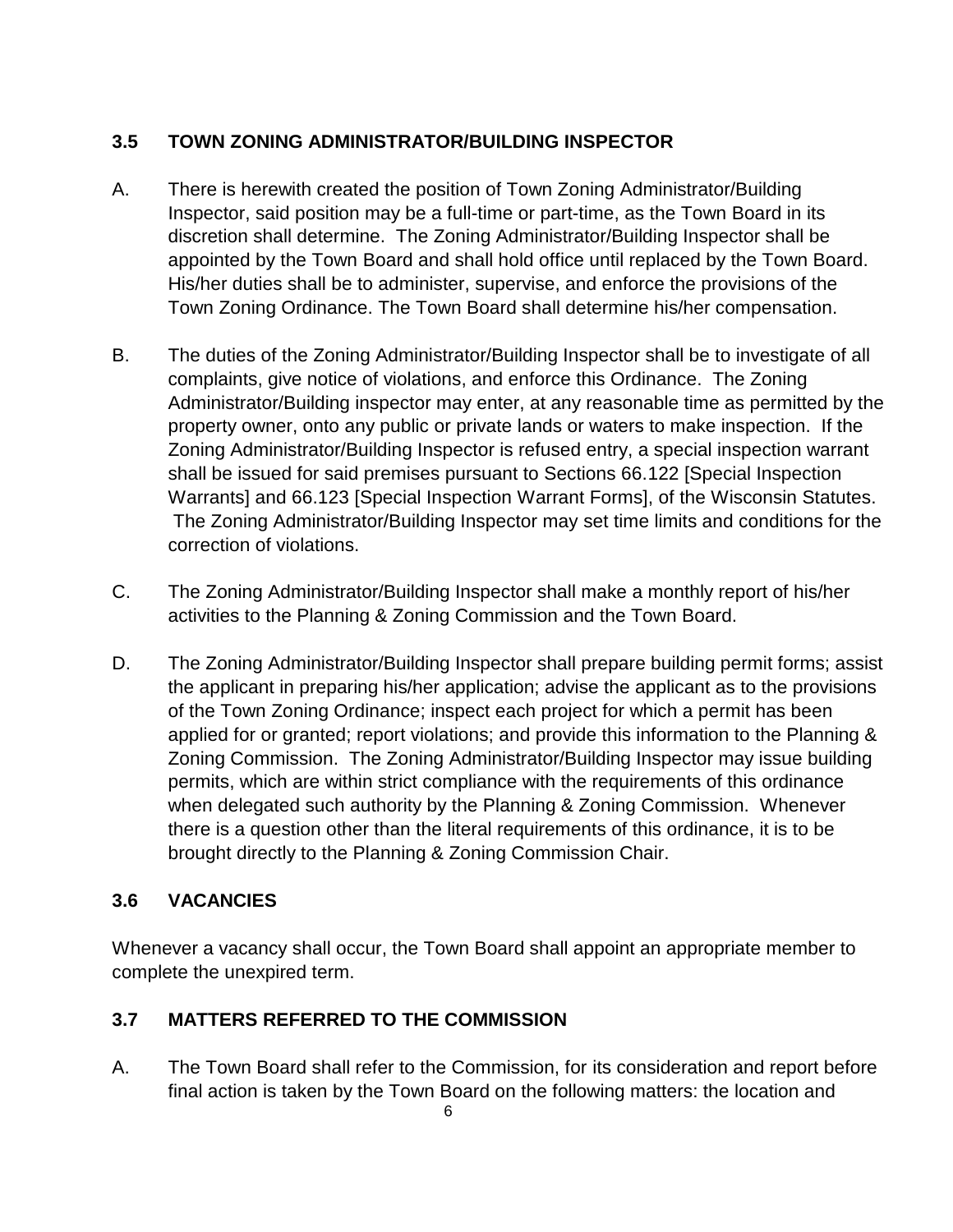architectural design of any public building; the location of any statue or other memorial; the location, acceptance, extension, alteration, vacation, abandonment, change of use, sale, acquisition of land for or lease of land for any street, alley or other public way, park, playground, airport, area for parking facilities, or other memorial or public grounds; the location, extension, abandonment or authorization for any public utility whether public or privately owned; all proposed and final certified surveys and subdivision plats in the Town; the location, character and extent, or acquisition, leasing or sale of lands for public or semi-public housing, slum clearance, relief of congestion, or vacation camps for children; conditional use permits and the abandonment or repeal of any ordinance adopted pursuant to planning and zoning. Unless such report is made within 45 days or such longer period as may be authorized by the Town Board, the Town Board may take final action without it.

- B. The Commission shall have the following powers:
	- 1. To review and recommend to the Town Board the approval, conditional approval, or denial of conditional use permits within the provisions of this Zoning Ordinance.
	- 2. To review and recommend to the Town Board the approval, conditional approval, or denial of preliminary land divisions.
	- 3. To review and recommend to the Town Board the conditional approval, or denial of an amendment to the text or Official Zoning Map of this ordinance.
	- 4. Substitutions To review and recommend to the Town Board approval of applications for substitution of more restrictive nonconforming uses for existing nonconforming uses, provided no structural alterations are to be made. Whenever the Town Board permits such a substitution, the use may not thereafter be changed without application.
	- 5. Unclassified Uses To review and recommend to the Town Board approval of applications for unclassified and unspecified uses, provided that such uses are similar in character to the principal uses permitted in the district. Not allowed in Exclusive Agricultural District One. Only those uses specified as permitted or conditional are allowed in the Exclusive Agricultural District.
	- 6. Temporary Uses To review and recommend to the Town Board approval of applications for temporary uses in any district, provided that such uses are of a temporary nature, do not involve the erection of a substantial structure, and are compatible with the neighboring uses. The permit shall be temporary, revocable, subject to any conditions required by the Town Board and shall be issued for a period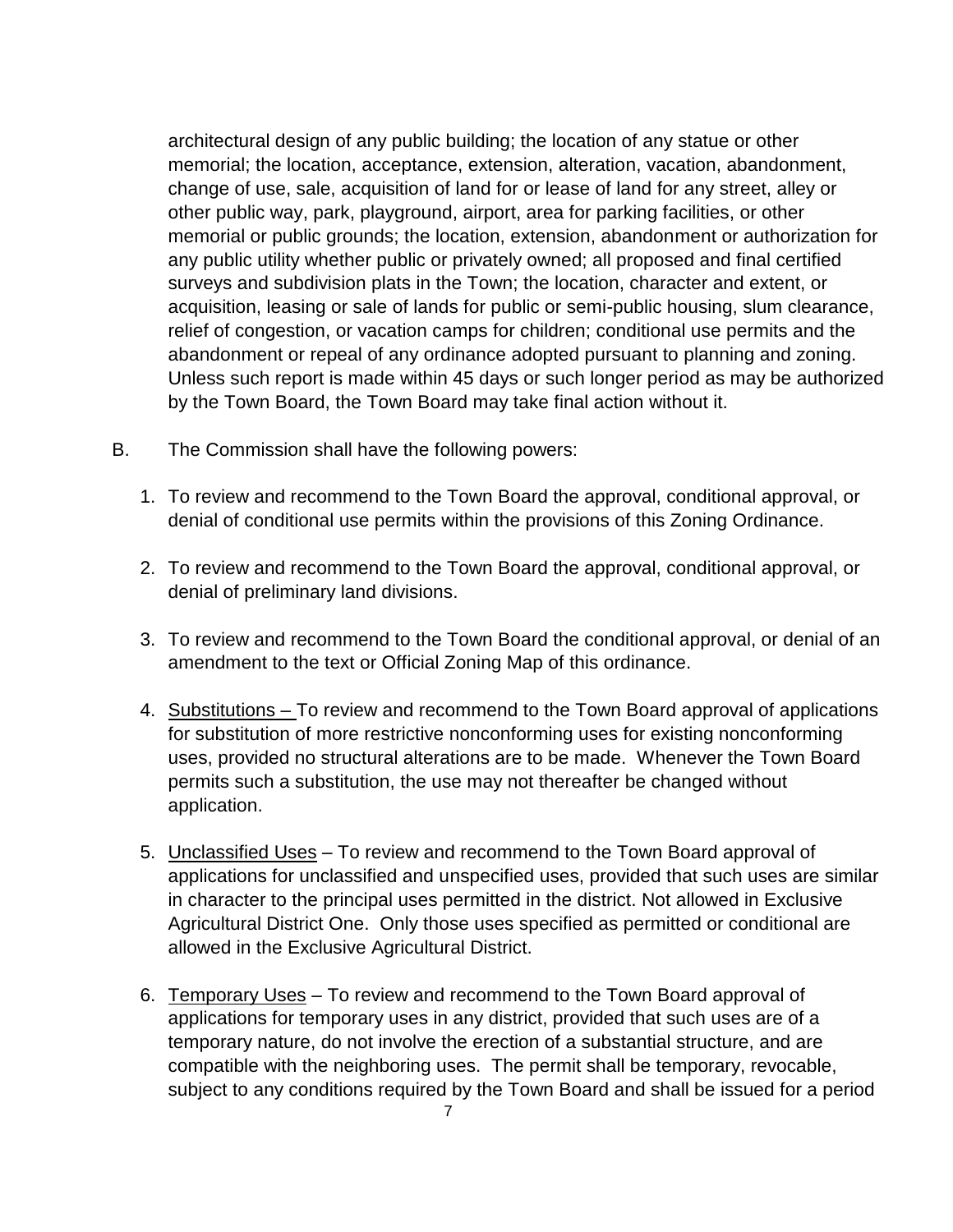not to exceed twelve (12) months. Compliance with all other provisions of this Ordinance shall be required.

#### **3.8 MEETINGS**

Meetings shall be called when necessary, as specifically determined by the Chair of the Planning & Zoning Commission. Special meetings may be called by the Chair or upon written request of two Planning & Zoning Commission members. Notice of special meetings shall comply with open meetings law found in Chapter 19 Subchapter V [Open Meetings of Governmental Bodies] of the Wisconsin State Statutes.

#### **3.9 MINUTES**

The Secretary shall keep the minutes.

#### **3.10 QUORUM**

Three (3) members shall constitute a quorum to transact any business and formulate its proper action thereon.

#### **3.11 ORGANIZATION**

The presiding officer shall name the secretary. The committee may also formulate rules for its operation and procedures.

#### **3.12 COMPENSATION**

The members shall be compensated as determined by the Town Board Resolution.

#### **3.13 TOWN BOARD**

The Town Board is the public body having authority thereon to change or amend this Ordinance after review and recommendation of the Planning & Zoning Commission. The Town Board may also direct that Building Permits be issued when the Board indicates by majority vote that the permit is in compliance with this Ordinance and the Land Use Plan.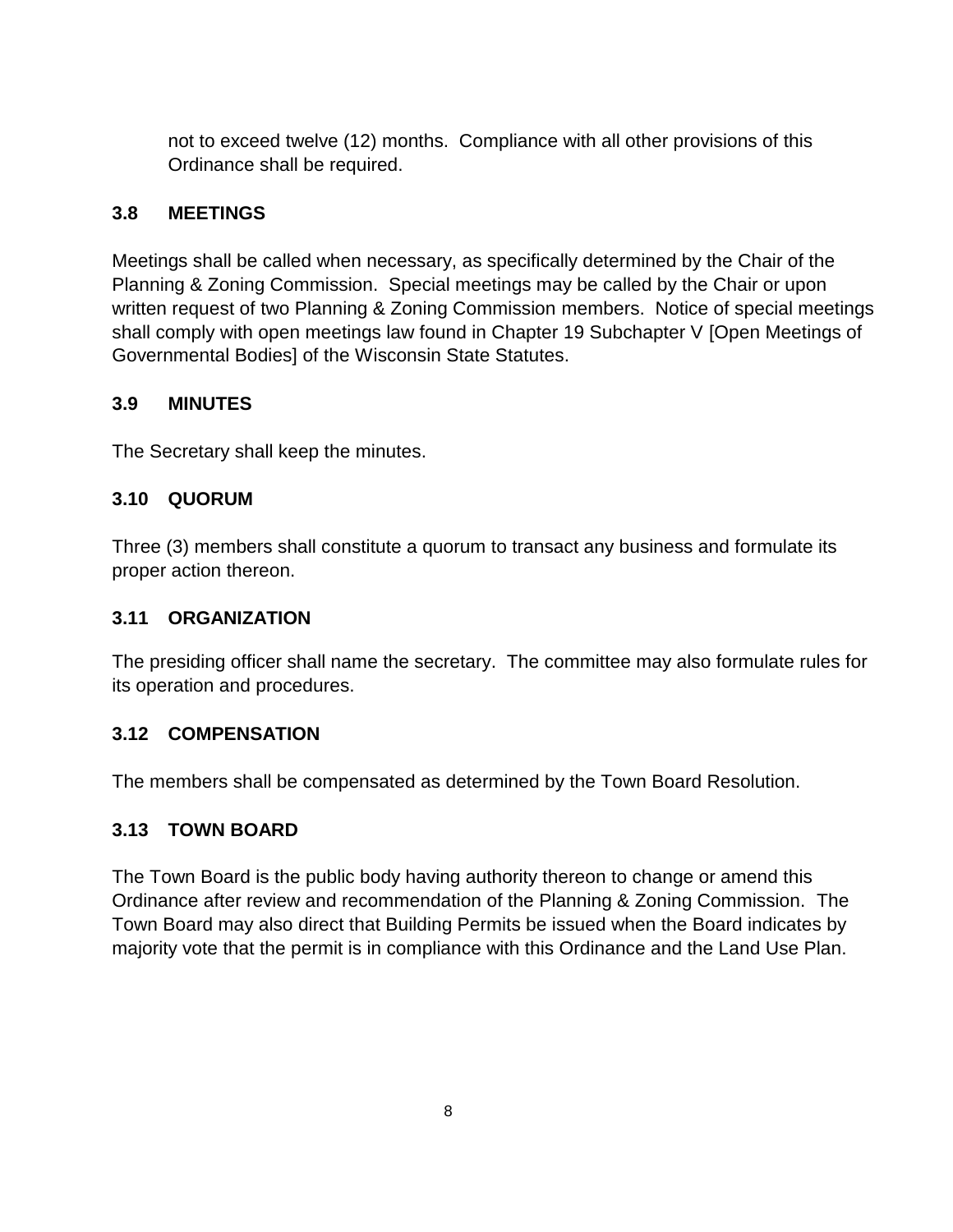# **SECTION 4.0 ZONING DISTRICT**

#### **4.1 ESTABLISHMENT**

For the purpose of this ordinance the Town of Magnolia is hereby divided into the following Zoning Districts:

- Exclusive Agricultural District One (A-1)
- General Agricultural District Two (A-2)
- Small Scale Agricultural District Three (A-3)
- Rural Residential District (RR)
- Lowland Conservancy Overlay District One (C-1)
- Highland Conservancy Overlay District Two (C-2)
- Mobile Home Park Overlay District (MHP)
- Special Purpose District (SP)
- Tower and Antenna Overlay District (ANT)

#### **4.2 ZONING MAP AND DISTRICT BOUNDARIES**

- A. The boundaries of such districts are hereby established as shown on a map entitled "Official Zoning Map, Town of Magnolia, Wisconsin", dated December 9, 2008 as amended, which accompanies and is made a part of this Ordinance. Such boundaries shall be construed to follow: town and corporate limit lines; United States Public Land Survey lines; land parcel lines; road right-of-ways lines, centerline of streets, roads, highways, alleys, and railroad right-of-way lines. One copy of said map shall be kept on file in the office of the Town Clerk and a copy correct only as of the day of passage of this Ordinance shall be attached to this Ordinance. The Town Clerk or Town Board designee shall forward all map amendments approved by the Town Board to the Rock County Planning and Development Agency. Amendments shall be included on the Official Zoning Map as soon as possible. The original Official Zoning Map shall be kept in the Rock County Planning and Development Agency Office and the Town Clerk shall receive an updated copy as revised current version of said map reflecting current zoning boundary locations. The Clerk shall save at least one copy of all updated Official Zoning Map editions.
- B. Overlay districts, as presented in this section, are created for the purpose of imposing special regulations in given designated areas of the Town to accomplish stated purposes that are set forth for each overlay district. No overlay district may allow or impose a use not permitted in the Exclusive Agriculture Zoning District One.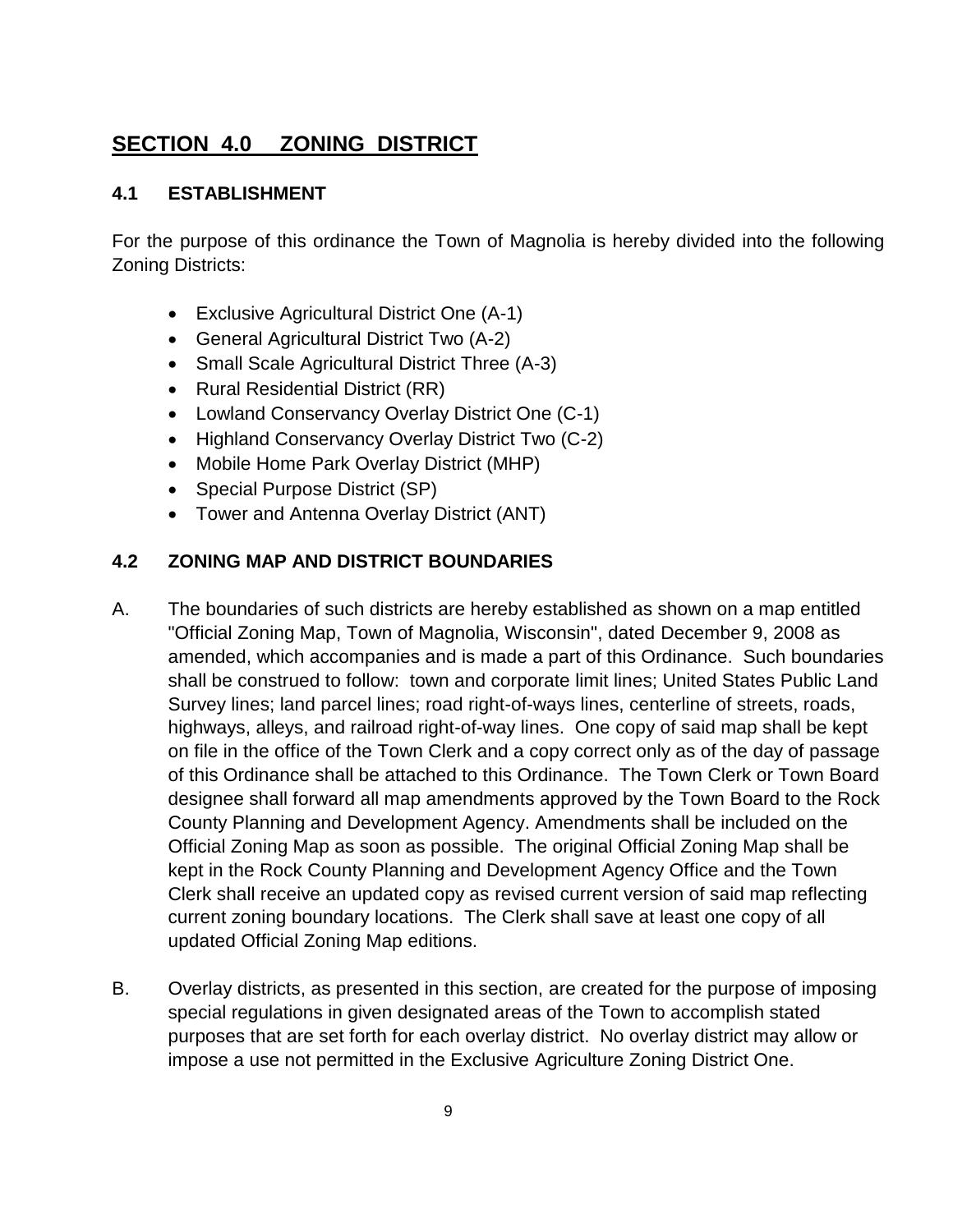Overlay districts shall be in addition to, and shall overlap and overlay all other zoning districts within which lands placed in each district also lie, so that any parcel of land lying in an overlay district shall also lie in one or more of the other zoning districts provided for by this Ordinance. No overlay district may impose uses in the Exclusive Agricultural District One (A-1) that are not permitted or conditional uses in the A-1 District.

#### **4.3 GENERAL DISTRICT REGULATIONS**

The following regulations set forth requirements that may not apply universally throughout the town, but rather cover issues that are applicable to one or more districts.

- A. Right to Farm The Town, in establishing exclusive agricultural districts, effectively has decided that agricultural uses of land are appropriate in those districts. An exclusive agricultural district also protects owners of farmland against lawsuits alleging that agricultural practices constitute a public nuisance. According to Section 823.08 [Actions against Agricultural Uses] of the Wisconsin Statutes, the court cannot substantially restrict agricultural practices in an exclusive agricultural use district, except when necessary to protect the public health or safety.
- B. Exceptions to Height Regulations The height limitations contained in the requirements for permitted and conditional uses do not apply to grain elevators, silos, barns, spires, belfries, cupolas, antennas, water tanks, fire towers, windmills, ventilators, chimneys, or other appurtenances usually required to be placed above the roof level and not intended for human occupancy.
- C. Structures to Have Access Every residential building hereafter erected or moved shall be on a lot adjacent to a public road and all structures shall be so located on lots as to provide safe and convenient access for servicing, fire protection, and required off-street parking.
- D. Parking and Storage of Certain Vehicles Motor vehicles without current license plates shall not be parked or stored unless they are in completely enclosed buildings.
- E. A setback less than the setback required by this Ordinance may be permitted where there are at least two (2) existing main buildings existing on separate parcels or the same parcel at the date of enactment of this Ordinance within 200 feet on both sides of the proposed site that are built to less than the required setback. In such cases, the setback shall be the average of the nearest main building on each side of the proposed site or if there is no building on one side, the average of the setback for the main building on one side and the required setback. Such setback shall be granted by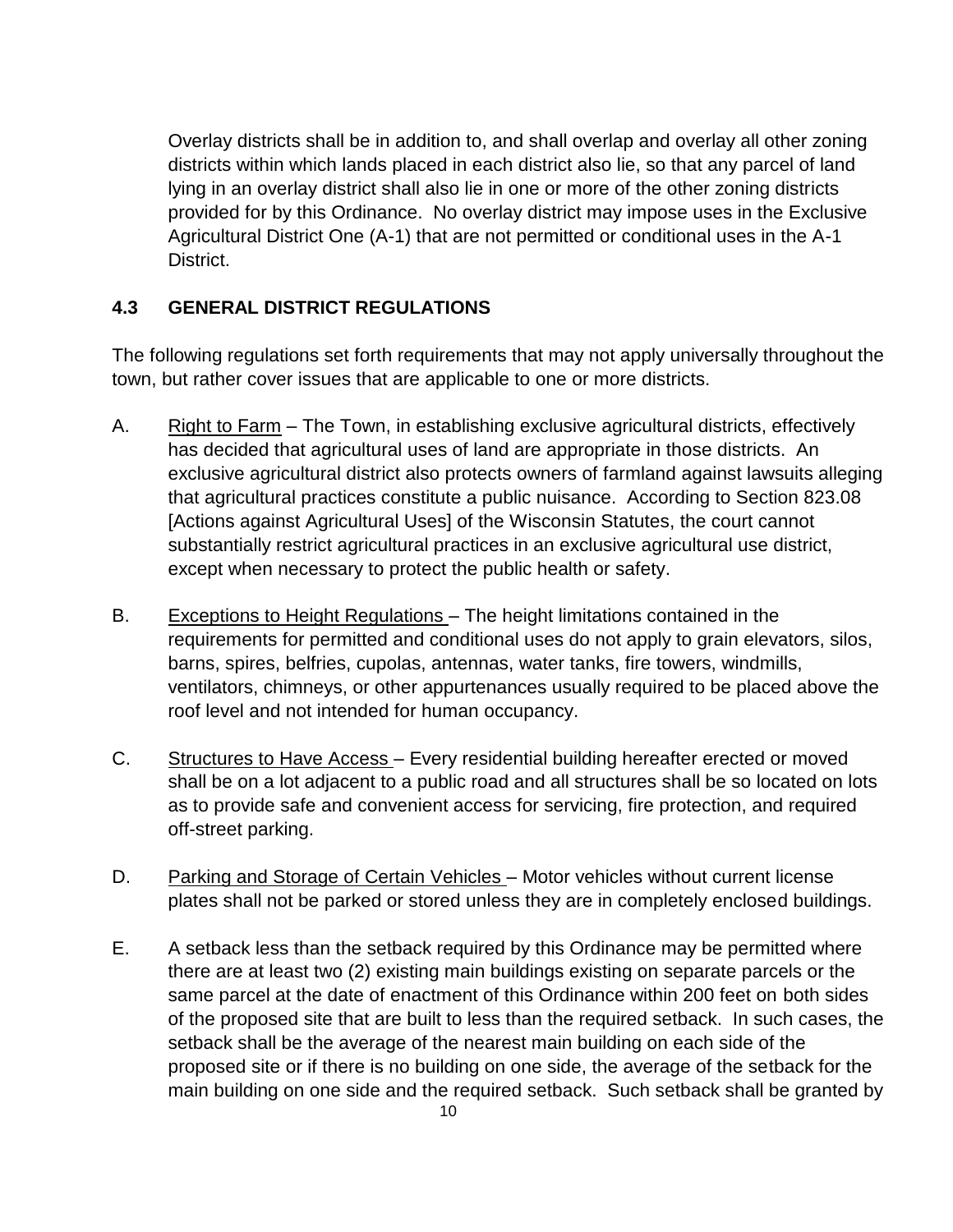a permit from the Planning & Zoning Commission and shall not require a special exception or variance.

- F. Where a parcel has an area less than the minimum number of square feet required for the district in which it is located, and was of record as such at the time of the passage of this ordinance (July 26, 1977), such lot may be occupied by a one (1) family structure if the zoning district setback requirements, septic system, and water well requirements can be met.
- G. Vacation of Public Streets, Alleys and Right-of-Ways shall cause the land vacated to be automatically placed in the same district as the abutting side to which the vacated land reverts.
- H. In any district no more than one principal structure shall be allowed as a permitted or a conditional use on a single parcel lot except for manufactured homes when in a mobile home park.
- I. All new land parcels with a current or proposed residence shall be served with electric and telephone lines with electric lines being less than 12,400 volts. Cable television and natural gas shall be installed underground within the utility easements when the utility line is adjacent to the land division or available to an adjoining parcel. Utility easements and lines shall be required to be on the Building Permit Map. Provisions shall be made to assure that installation of utilities take place prior to final land division approval. The only exception will be on an immediately adjacent parcel where existing overhead or underground lines can provide direct service to a structure.
- J. No overhead electric power or telephone lines shall be erected within one-half mile of any boundary of the site of any airport, landing field, or landing and takeoff strip.
- K. Community living arrangements as provided in Section 60.63 [Community and other Living Arrangements] of the Wisconsin Statutes shall be permitted without restriction as to the number of facilities so long as the total capacity of all the community living arrangements does not exceed 25 people or one percent (1%) of the town's population, whichever is greater.
- L. No community living arrangement may be established after March 27, 1978 which is located within 2,500 feet of any other such facility. Two community living arrangements may be adjacent if authorized by the Planning & Zoning Commission and if both comprise essential components of a single program.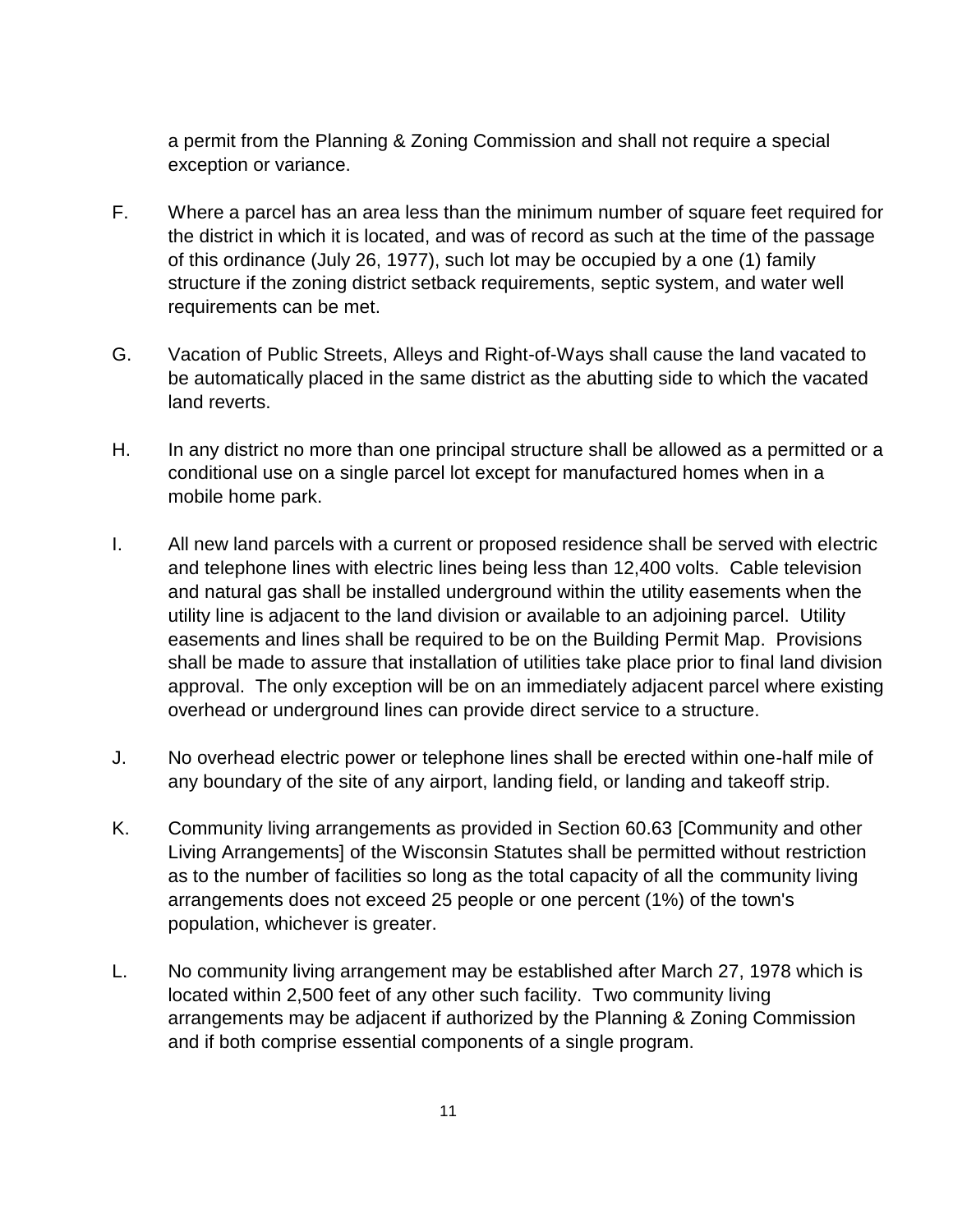- M. Habitation of a recreational vehicle, tent, or camper shall not take place on a parcel located in the Town for more than a total of fourteen days (within a 12 month period) unless within a Commercial Recreation District.
- N. Storage of a recreational vehicle, mobile home, manufactured home, camper, pull trailer, 5th wheel, snowmobile, ATV, or boat without a current registration/license issued by the State of Wisconsin shall not be parked or placed on any land parcel located in the Town unless within a completely enclosed building. Exception: Pop-up campers and pull trailers under 3,000 pounds are exempt because they do not require Wisconsin registration or licenses.
- O. No new land parcel shall be created that is not in compliance with the minimum land parcel requirements of this ordinance.
- P. All land parcels existing as of the approval date of this ordinance (July 27, 1977), that are smaller than the minimum square footage requirement of the assigned zoning district, shall be entitled to the permitted and conditional uses provided in the district when the front, side, and rear yard setbacks, sewer and water requirements can be met.
- Q. Semi-Trailers shall not be parked on a parcel of land for more than seven consecutive days, unless licensed for farming and are used in agriculture production. In Agricultural Districts, the use of semi-trailers as a storage facility requires a conditional use permit reviewed and recommended by the Planning & Zoning Commission to the Town Board for authorization.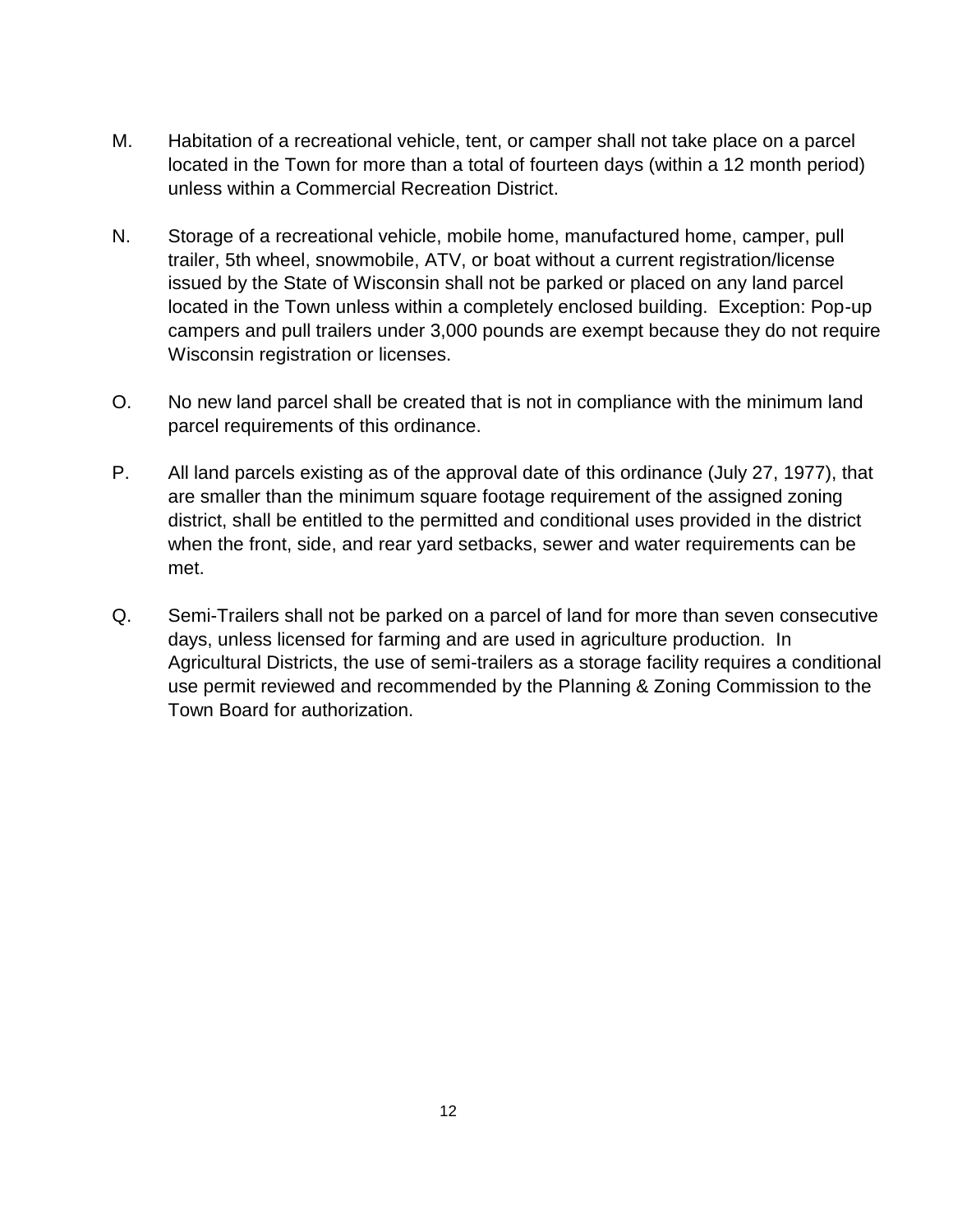# **4.4 EXCLUSIVE AGRICULTURAL DISTRICT ONE (A-1)**

## **A. PURPOSE AND INTENT**

The purpose of the A-1 District is to provide a method of obtaining the agricultural goals and objectives and protecting the Agricultural Preservation Areas indicated in the Town Land Use Plan and be consistent with the adopted Rock County Agricultural Preservation Plan and Chapter 91 [Farmland Preservation], Wisconsin Statutes, for the purpose of providing the basis for eligibility of farmland owners for Farmland Preservation Tax Credits. This district exclusively provides for agricultural uses and uses consistent with agriculture. The intent in having this district is to conserve prime agricultural soils and historically farmed areas for agricultural production. Additionally, the district is designed to prevent unsightly development sprawl and the uneconomical spread of development resulting in excessive costs to the community for the provision of essential public services. Prime agricultural soils are predominant in this district and are to be very sparsely developed to protect the Town's and the County's agricultural economic base.

All structures and improvements in this district shall be a "use consistent with agricultural uses" as defined in the Definitions section of this ordinance. This district's boundaries shall be consistent with the Exclusive Agricultural Preservation areas on the Rock County Agricultural Preservation Plan Map for the Town of Magnolia.

## **B. PERMITTED USES**

The following uses are permitted in this district:

- **1. AGRICULTURAL USES** The following agricultural activities conducted for the purpose of producing an income or livelihood shall be permitted:
	- **a.** General farming including dairying, keeping livestock under 500 animal units at a density of more than one (1) animal unit for each 100 square feet of area, poultry raising, and other similar agricultural enterprises uses in accordance with 91.01(2) [Farmland Preservation Definitions "Agricultural Use"] of the Wisconsin Statutes.
	- **b.** Forestry, beekeeping, grazing, hatcheries, nurseries, orchards, mint, seed crops and other similar agricultural enterprises or uses in accordance with 91.01 (2) [Farmland Preservation Definitions "Agricultural Use"] of the Wisconsin Statutes.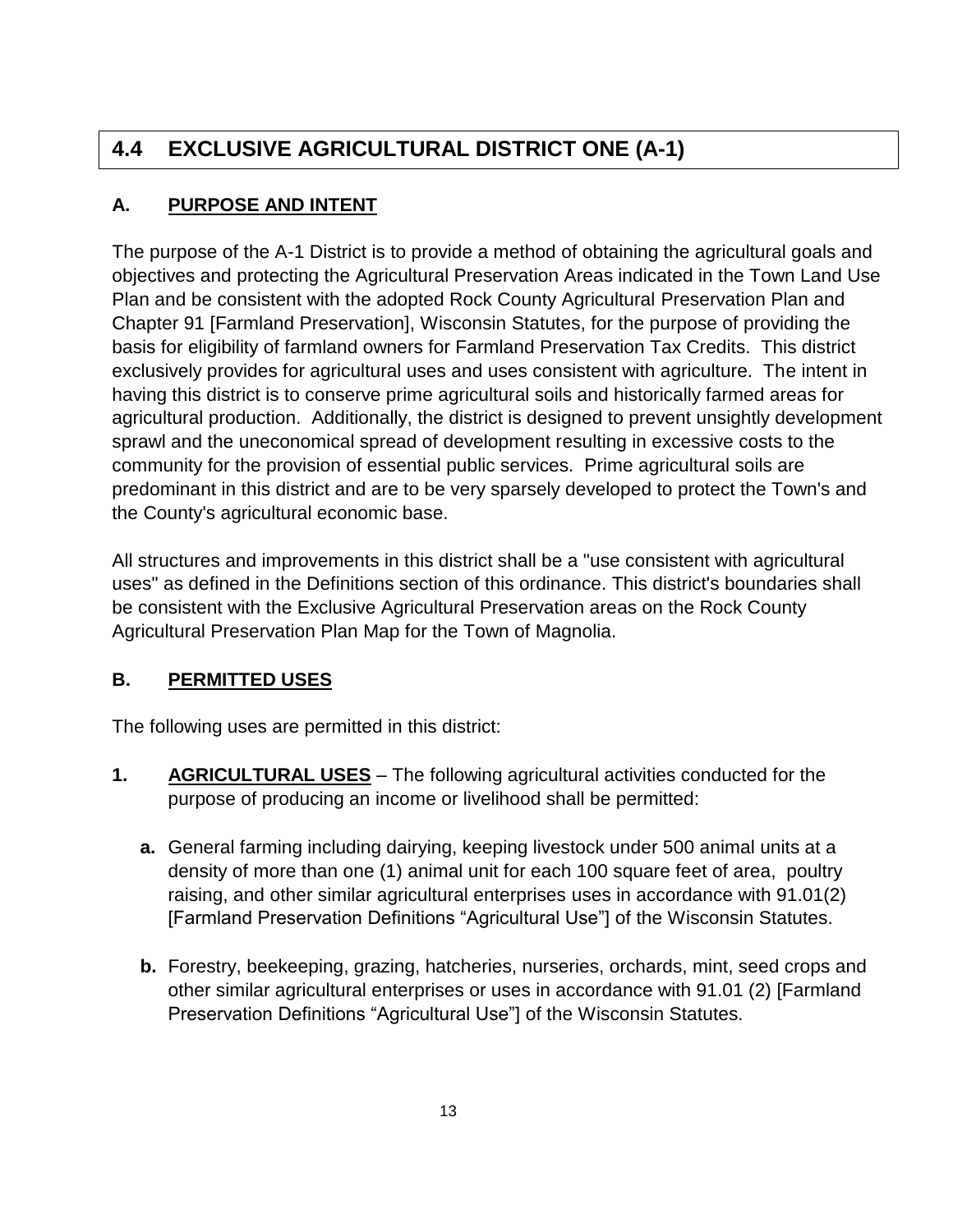- **c.** Enrolling land in federal agricultural commodity payment program or a federal or state agricultural land conservation payment program.
- **d.** Any other use that Department of Agriculture, Trade and Consumer Protection, by rule identified as an agricultural use.
- **2. AGRICULTURAL ACCESSORY USES ON FARMS** The following agricultural accessory uses on a Farm shall be permitted:
	- **a.** An activity or business operation that is an integral part of or incidental to an agricultural use as set forth above.
	- **b.** One (1) Farm Residence, including normal residential appurtenances with an attached or unattached garage. The single family farm residence location shall not:
		- 1) Significantly impair or limit the current or future agricultural use of other protected farmland, and
		- 2) Convert prime farmland from agricultural use or convert land previously used as cropland, other than woodland, from agricultural use if on the farm there is a reasonable alternative location.
	- **c.** An accessory building, structure, or improvement that is an integral part of, or is incidental to, an agricultural use. This may include, for example:
		- 1) A facility used to keep livestock on the farm.
		- 2) A facility used to store or process inputs primarily for agricultural uses on the farm.
		- 3) A facility used to keep or service vehicles or equipment primarily employed for agricultural uses on the farm.
		- 4) A wind turbine or solar energy facility that collects wind or solar energy on the farm, and uses or transforms it to provide energy primarily for use on the farm so long as said wind turbine or solar energy facility complies with all height restrictions.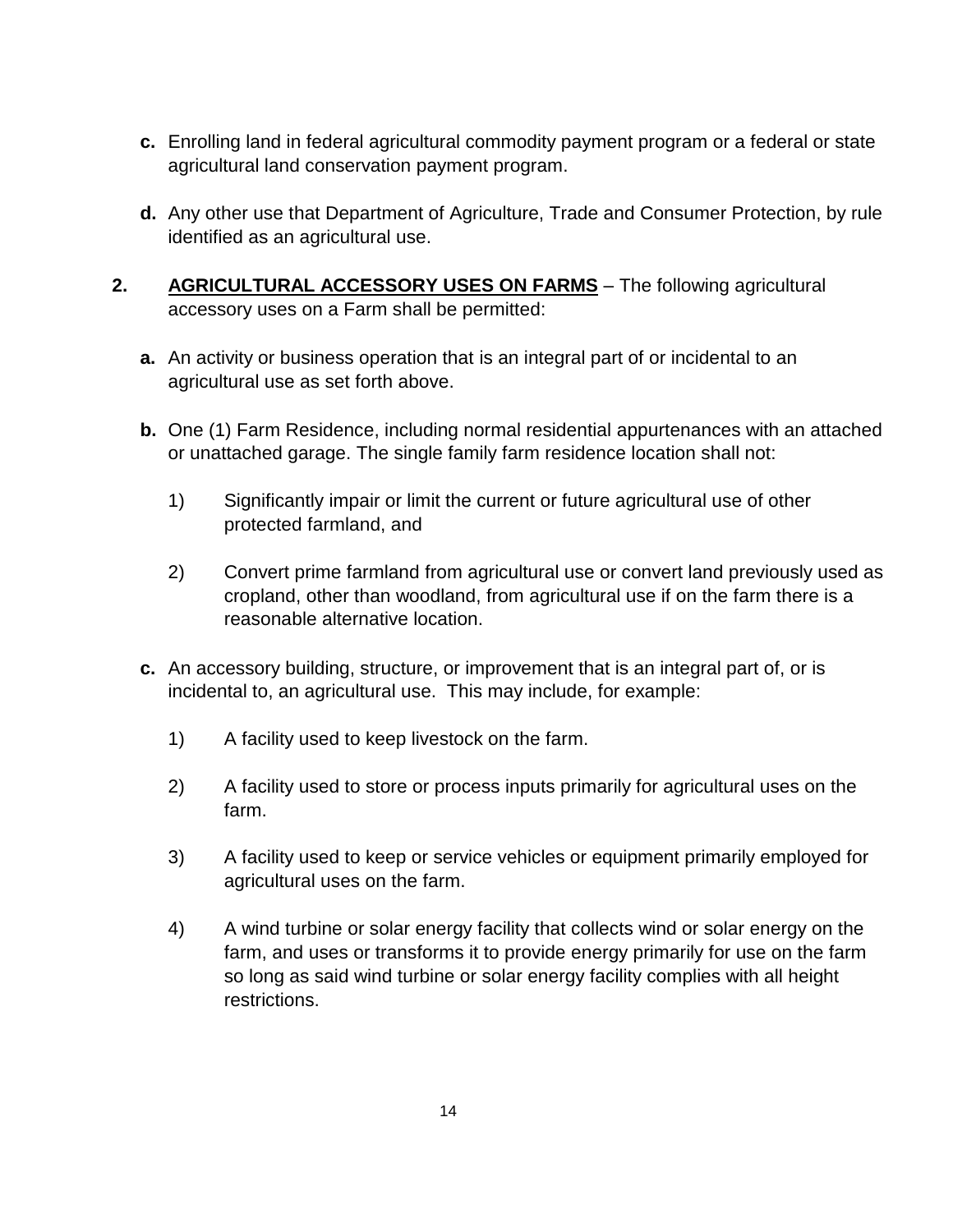- **d.** Paddocks, stables, and holding pens.
- **e.** Truck farming, sale of farm products produced on the premises that do not require outside processing before they are offered for sale, and up to two unlighted signs not larger than 32 square feet each advertising such sale.
- **f.** Transportation, utility, communication, or other uses required under state or federal law that preempts the requirement of a conditional use permit in accordance with Chapter 91.44 (1)(f) [Farmland Preservation Permitted Uses] of the Wisconsin State Statutes.

## **C. CONDITIONAL USE PERMIT**

Certain land uses require a Conditional Use Permit be reviewed by the Planning & Zoning Commission and approved by the Town Board prior to the use being established. The Planning & Zoning Commission and Town Board shall hold public hearings, review the applicable facts pertaining to the proposed Conditional Use, and apply the provisions and standards in Section 5 of this Ordinance. The Commission shall make a recommendation to the Town Board to deny, approve or approve with conditions the application. The Town Board will approve the conditional use only after finding that its inclusion in this district, possesses a high likelihood of not creating problems with regard to nearby parcels of land or occupants thereof, and which are therefore permitted only subject to the fulfillment of conditions which effectively insure that no such problems will be created.

#### **1. PROCEDURES**

- a. Conditional Uses allowed under the district are required to meet both of the following requirements before a permit is granted:
	- 1) The use must be consistent with agricultural uses as provided in Section 15.2 Words and Terms Defined of this ordinance.
	- 2) The use must be found necessary in light of alternative locations available for that use.

#### **2. CONDITIONAL USES**

The following uses require review and recommendation by the Planning & Zoning Commission to the Town Board for approval of a Conditional Use Permit prior to the use being established: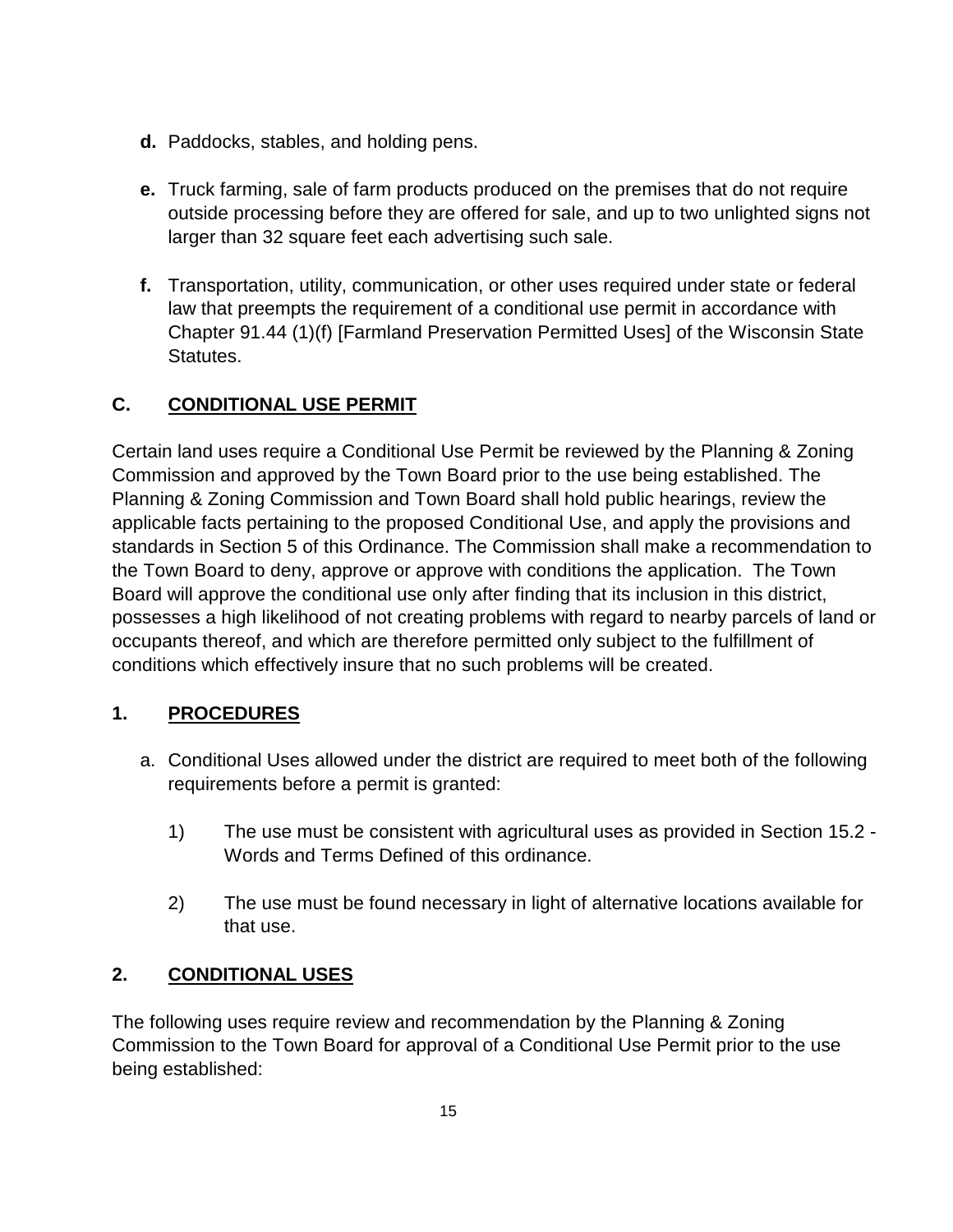- **a. AGRICULTURAL-RELATED USES** Any farm-related, commercial or industrial uses, whether or not said use is located on a farm, that are directly related to the farm operation, including the following:
	- 1) An agricultural equipment dealership, facility providing agricultural supplies, facility for storing or processing agricultural products, or facility for processing agricultural wastes.
	- 2) Supportive agri-business activities to include grain elevators, seed, fertilizer and farm chemical sales, commercial feedlots, feed mills and similar agricultural activities.
	- 3) Veterinary services primarily serving livestock, commercial or wholesale greenhouses, holding pens, confinement operations and other agricultural related uses that may cause additional traffic, noxious odors, or noise.
	- 4) Slaughtering livestock
	- 5) A manure digester, bio-fuel facility or other facility that produces energy primarily for use off-site.
	- 6) Second Farm Residence The second farm residence shall obtain any driveway or access control permit in addition to a separate well and private onsite wastewater treatment system. The location of the second farm residence shall not:
		- a) Significantly impair or limit current or future agricultural use of other protected farmland, and
		- b) Convert prime farmland from agricultural use or convert land previously used as cropland, other than woodland, from agricultural use if on the farm there is a reasonable alternative location.
- **b.** A Livestock Facility which exceed 500 animal units.
	- 1) Livestock Facilities will follow the guidelines and file all necessary applications materials as defined in WI ADMIN CODE ATCP 51 [Local Approval of Existing Livestock Facilities]. The Rock County Land Conservation Department will verify that all necessary applications materials meet the intent of the ATCP 51 and will report findings of fact to the board.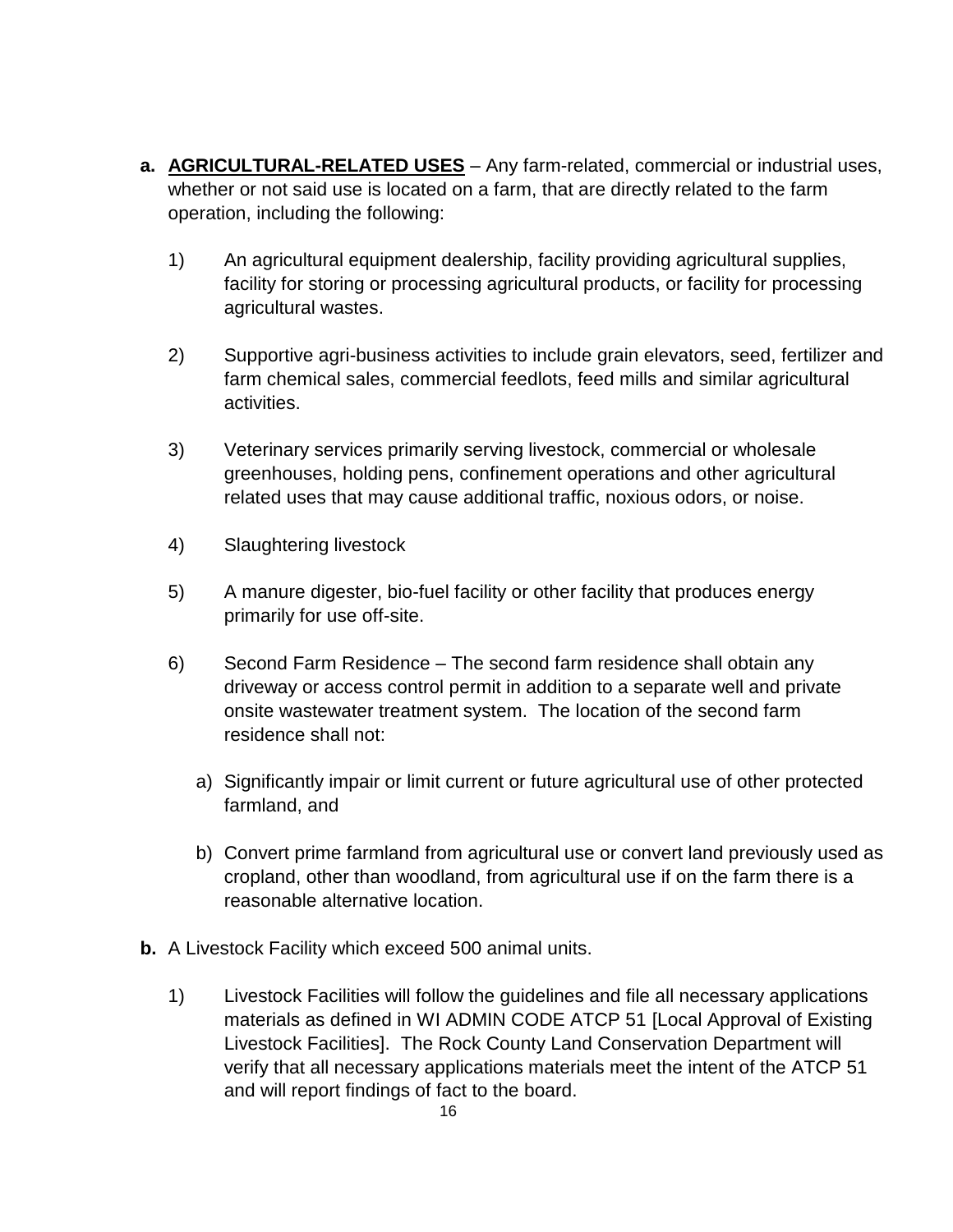- **c.** Governmental, Institutional, Religious, or Nonprofit community uses qualify if the Town determines that all of the following apply.
	- 1) The use and its location in the zoning district are consistent with the purposes of the zoning district. The use and its location in the zoning district are reasonable and appropriate, considering alternative locations, or are specifically approved under state or federal law.
	- 2) The use is reasonably designed to minimize the conversion of land, at and around the site of the use, from agricultural use or open space use.
	- 3) The use does not substantially impair or limit the current or future agricultural use of surrounding parcels of land that are zoned for or legally restricted to agricultural use.
	- 4) Construction damage to land remaining in agricultural use is minimized and repaired, to the extent feasible.
- **d.** A Transportation, Communications, Pipeline, Electric Transmission, Utility, or Drainage use and not requiring authorization under SS. 196.491 [Strategic Energy Assessment; Electric Generating Facilities and Transmission Lines; Natural Gas Lines] Wisconsin Statutes, provided they are enclosed by an eight-foot or more protective fence must meet the following:
	- 1) The use and its location in the zoning district are consistent with the purposes of the zoning district.
	- 2) The use and its location in the zoning district are reasonable and appropriate, considering alternative locations, or are specifically approved under state or federal law.
	- 3) The use is reasonably designed to minimize the conversion of land, at and around the site of the use, from agricultural use or open space use.
	- 4) The use does not substantially impair or limit the current or future agricultural use of surrounding parcels of land that are zoned for or legally restricted to agricultural use.
	- 5) Construction damage to land remaining in agricultural use is minimized and repaired, to the extent feasible.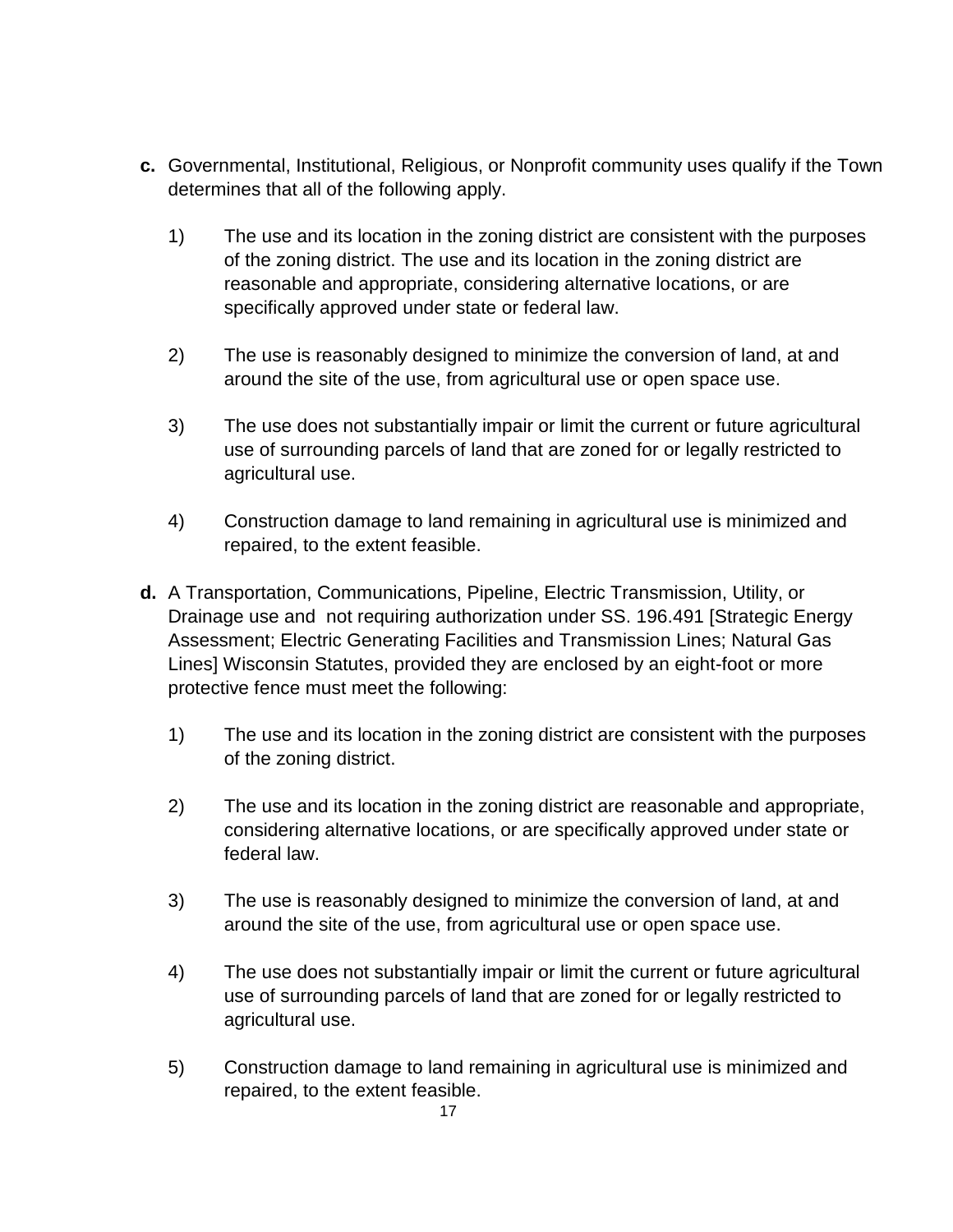- **e.** Storing, processing or handling raw agricultural commodities obtained directly from farms.
- **f.** A business, activity, or enterprise, whether or not associated with an agricultural use, which meets all of the following requirements:
	- 1) It is conducted on a farm by an owner or operator of that farm.
	- 2) It requires no buildings, structures, or improvements other than those existing as a permitted, accessory or conditional use.
	- 3) It employs no more than four (4) full-time employees annually.
	- 4) It does not impair or limit the current or future agricultural use of the farm or of other protected farmland.
- **g.** For purposes of farm consolidation, pre-existing farm residences whose initial construction began before July 26, 1977 may be separated from the farm parcel. Farm residences or structures being separated shall not exceed five (5) acres. The Town Board is herein granted the authority to reduce the parcel size below five (5) acres based on the proposed parcels physical characteristics and farmland being taken out of production. The remaining portion of the original parcel shall conform to the standards of this district. Any separation of farm residences or structures from an existing parcel shall meet all of the following requirements:
	- 1) The separation is for the purpose of farm consolidation;
	- 2) The farm residence or structures existed prior to the adoption of the original ordinance (July 26, 1977); and
	- 3) The separated farm residence or structures parcel is no larger than reasonably necessary to accommodate the proposed use.
- **h.** A structure or improvement made as a part of a lease for oil and natural gas exploration and extraction. Must be licensed by WI DNR under Sub Chapter II SS. 295 [Nonmetallic Mining Reclamation; Oil and Gas; Ferrous Metallic Mining] Wisconsin Statutes.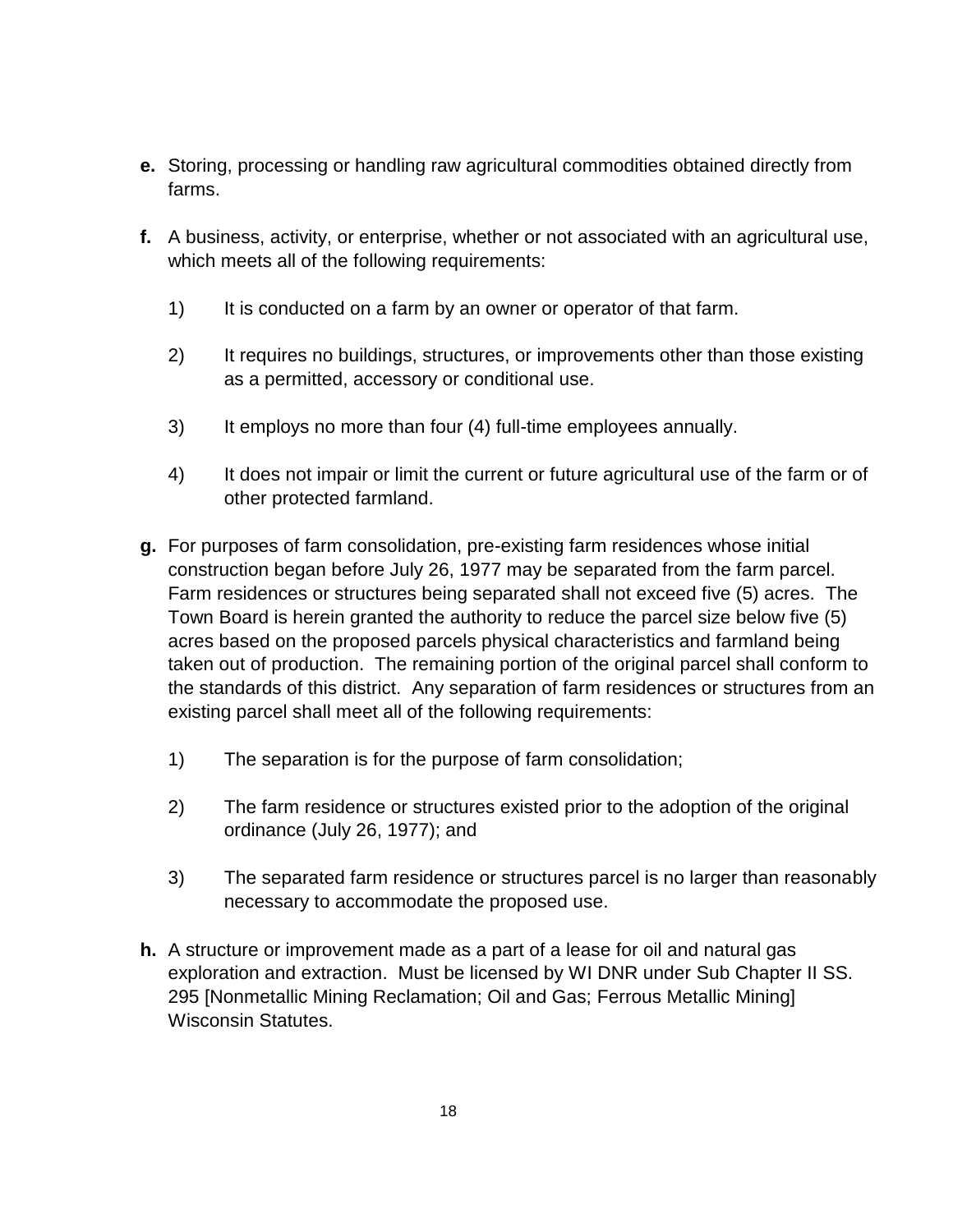- **i.** Riding stables, riding schools, and hunting clubs using game birds, poultry, fowl and similar hunting type activities in the non-agricultural season that are incidental to agriculture use.
- **j.** Agriculture-related airstrip not open to the public that is accessory to the farm use.
- **k.** If an existing or proposed farm business, confined animal facilities operation, agribusiness, storage building animal waste storage structure is located on a Town road or such material traverses a Town road, no Conditional Use Permit shall be issued unless the Town Board is assured that any damage to the road caused by the applicant will be repaired or reconstructed at the applicants full expense by a letter of credit, bond or other acceptable financial assurance that will protect the Town against any expense due to the inability or refusal of the applicant to repair any damage to the road.
- **l.** The location of semi-trailers for agricultural storage in and around the farmstead, when they have their wheels and axles removed; signs, names and labels removed; and are painted to blend in with dominant colors of the farmstead buildings.
- **m.** Conditional Uses should not infringe on Agricultural Capability Unit Soil Types 1, 2, or 3 as determined in the United States Department of Agriculture Soil Conservation Soil Survey of Rock County.
- **n.** Wind generators for electrical power. Must meet the requirements of SS. 91.46(4) [Farmland Preservation Zoning] Wisconsin Statutes.
	- 1) The use and its location in the farmland preservation zoning district are consistent with the purposes of the farmland preservation zoning district.
	- 2) The use and its location in the farmland preservation zoning district are reasonable and appropriate, considering alternative locations, or are specifically approved under state or federal law.
	- 3) The use is reasonably designed to minimize conversion of land, at and around the site of the use, from agricultural use or open space use.
	- 4) The use does not substantially impair or limit the current or future agricultural use of surrounding parcels of land that are zoned for or legally restricted to agricultural use.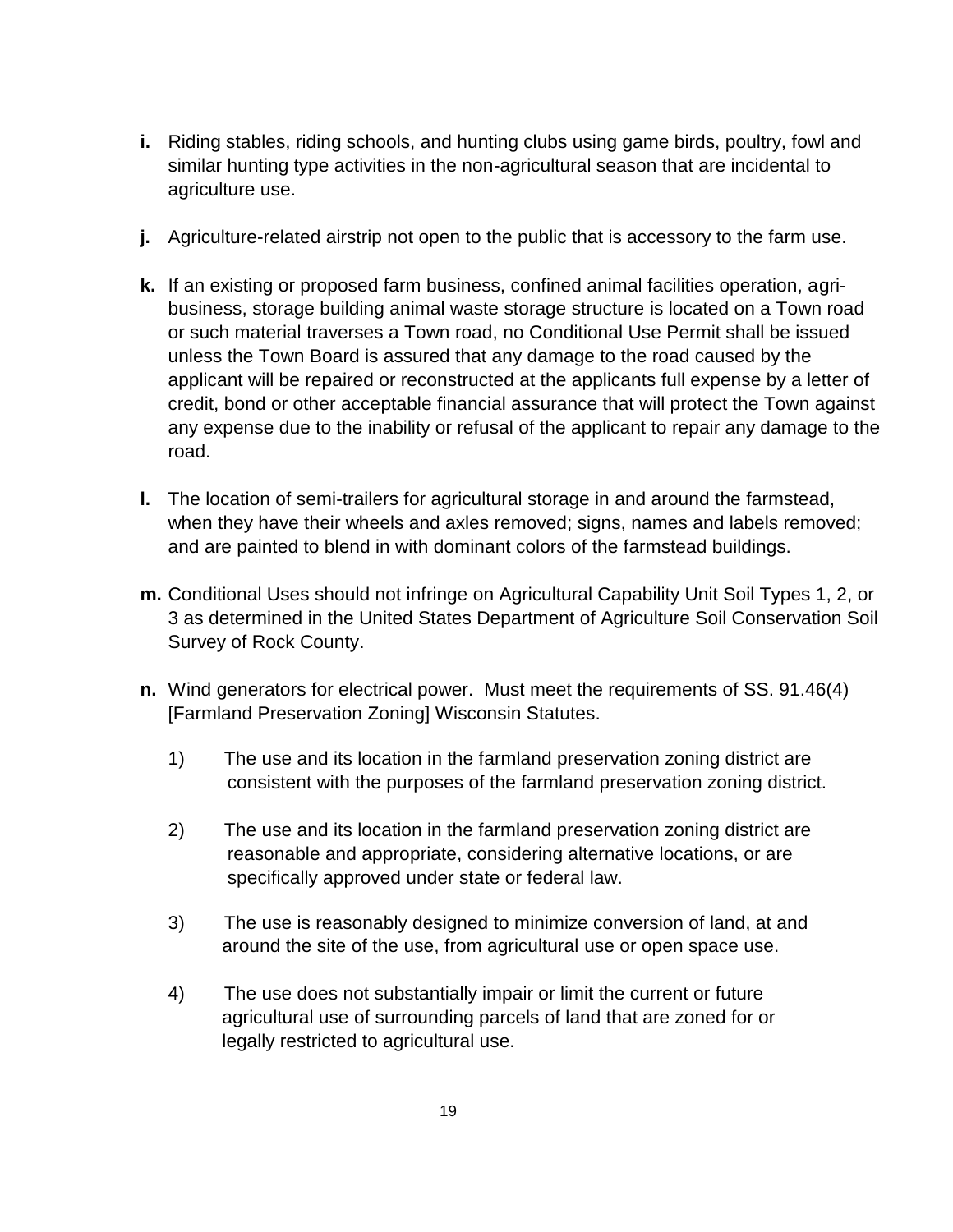5) Construction damage to land remaining in agricultural use is minimized and repaired, to the extent feasible.

#### **D. STANDARDS FOR PERMITTED AND CONDITIONAL USES**

Within the A-1 District the following standards shall apply:

| 1. Minimum Lot Size                                                                                                                                                                                                                                                                                      |                                                     | 35 acres |
|----------------------------------------------------------------------------------------------------------------------------------------------------------------------------------------------------------------------------------------------------------------------------------------------------------|-----------------------------------------------------|----------|
| 2. A conditional use land lot to separate off a pre-existing farm residence shall<br>not exceed 5 acres.                                                                                                                                                                                                 |                                                     |          |
| 3. The Town Board is herein granted the authority to reduce the proposed lot for<br>a pre-existing farm residence below five (5) acres based on the proposed lots<br>physical characteristics, location of existing structures, and/or the quality of<br>farmland that would be taken out of production. |                                                     |          |
| 4. The applicable Zoning District regulations pertain to size of Conditional Use<br>Permit lot.                                                                                                                                                                                                          |                                                     |          |
| 5. The remaining portion of a parent lot shall conform to the minimum lot size of<br>35 acres.                                                                                                                                                                                                           |                                                     |          |
| 6. Lots of land existing as of July 26, 1977 that are less than 35 acres, shall be<br>entitled to one (1) residential structure for the owner of the lot and shall not be<br>further divided. Nonfarm Residences shall meet SS 91.46(2)(c) [Farmland<br>Preservation Zoning] Wisconsin Statues.          |                                                     |          |
| Will not convert prime farmland from agricultural use or convert<br>a)<br>land previously used as cropland, other than a woodlot, from<br>agricultural use if on the farm there is a reasonable alternative<br>location or size for a nonfarm residence.                                                 |                                                     |          |
| b)<br>Significantly impair the current or future agricultural use of other<br>protected farmland.                                                                                                                                                                                                        |                                                     |          |
|                                                                                                                                                                                                                                                                                                          | 7. Maximum Building Height - Residential Structures | 35 feet  |
| 8. Other Structure Height Limitations<br>None                                                                                                                                                                                                                                                            |                                                     |          |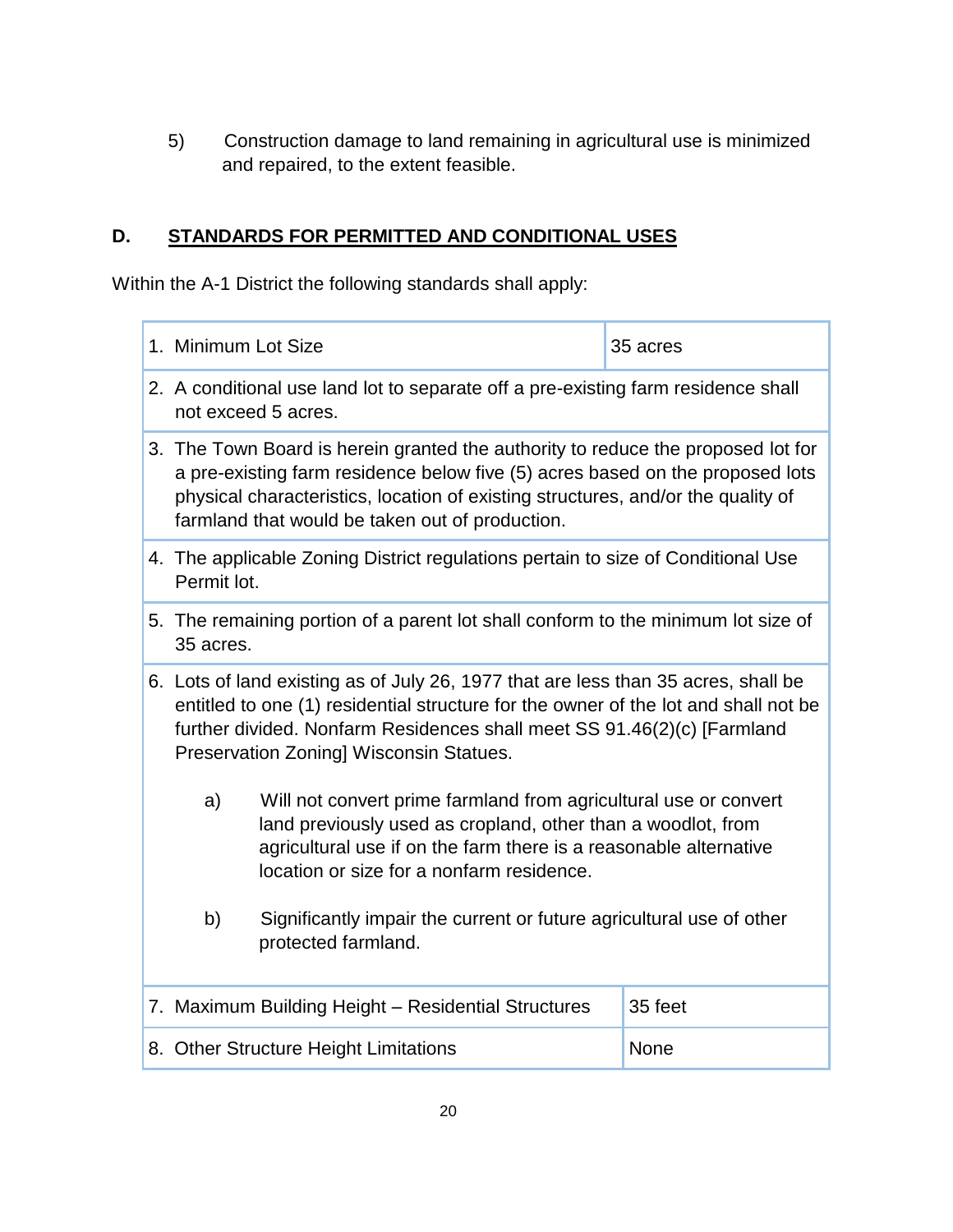| 9. Minimum Front Yard Setback on Local Roads                                                                                                         | 50 feet              |  |  |
|------------------------------------------------------------------------------------------------------------------------------------------------------|----------------------|--|--|
| $\triangleright$ All front yard setbacks are to also refer to Section 10.1 of this Ordinance<br>for setbacks on Arterial, Collector, and Local roads |                      |  |  |
| 10. Minimum Rear Yard Setback                                                                                                                        | 35 feet              |  |  |
| 11. Minimum Side Yard:                                                                                                                               |                      |  |  |
| a) Principal Buildings                                                                                                                               | 20 feet on each side |  |  |
| b) Accessory Buildings                                                                                                                               | 10 feet on each side |  |  |
| 12. Minimum Lot Width on a Public Road                                                                                                               | 100 feet             |  |  |
| 13. Minimum Residential Structure Size                                                                                                               | 1,200 square feet    |  |  |
| 14. Minimum Residential Structure Width                                                                                                              | 24 feet              |  |  |

#### 15. General Setbacks Applicable to Livestock Structures:

- a) **Property Lines** Except as provided for waste storage structures, livestock structures must be located a minimum of 100 feet from the property line if the livestock facility will have fewer than 1,000 animal units, and 200 feet from the property line if the livestock facility will have 1,000 or more animal units. The setback requirement does not prevent the use or expansion of a livestock structure that was located within the setback area prior to the effective date of this setback requirement, except that a structure may not be expanded closer to the property line.
- b) **Public Road Right-of-Way** Except as provided for waste storage structures, livestock structures must be located a minimum of 100 feet from a public road right-of-way if the livestock facility will have fewer than 1,000 animal units, and 150 feet from a public road right-of-way if the livestock facility will have 1,000 or more animal units. This setback requirement does not prevent the use or expansion of a livestock structure that was located within the setback area prior to the effective date of this setback requirement, except that a structure may not be expanded closer to the public road right-of-way.
- c) **Waste Storage Structure** A new waste storage structure may not be located within 350 feet of a property line, or within 350 feet of the nearest point of any public road right-of-way.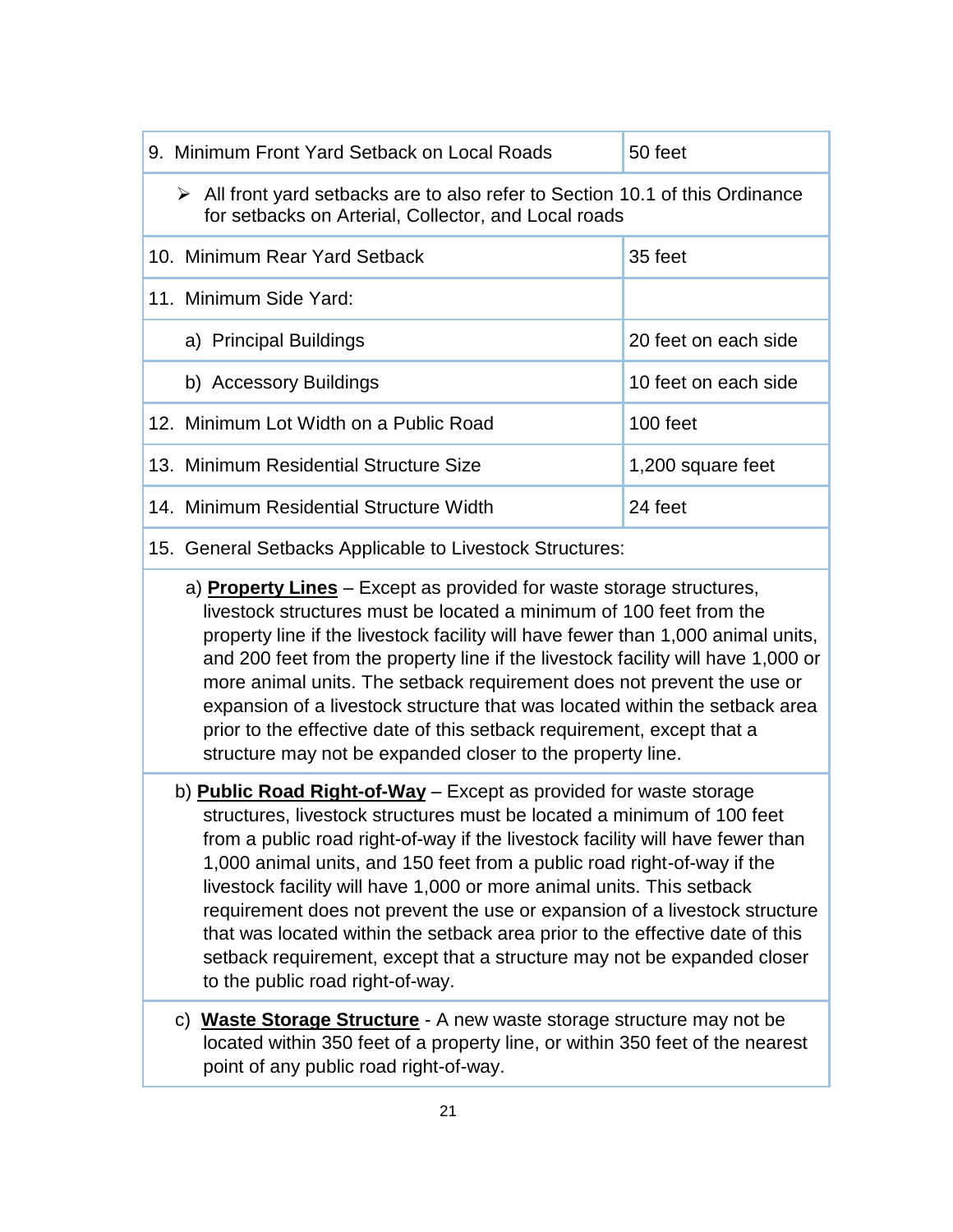A single new waste storage structure may be constructed closer to the property line or public road if a new structure is:

- Located on the same tax parcel as a waste storage structure in existence before May 1, 2006;
- No larger than the existing structure;
- No further than 50 feet from the existing structure
- No closer to the road or property line than the existing structure.

This setback requirement does not apply to existing waste storage structures, except that an existing structure within 350 feet of a property line may not expand toward that property line or road.

#### d) **Water Quality and Related Setback Requirements**:

Navigable Waters and Wetlands - A livestock facility shall comply with setback and related requirements in any applicable Rock County shore land or wetland zoning ordinances or chapter enacted within the scope of authority granted under 59.692 [Zoning of Shorelands on Navigable Waters], 61.351 [Zoning of Wetlands in Shorelands] of the Wisconsin Statutes.

Floodplain - A livestock facility shall comply with setback and related requirements in any applicable floodplain zoning ordinance or chapter that is enacted within the scope of statutory authority under 87.30 [Floodplain Zoning] of the Wisconsin Statutes.

Wells - All wells located within a livestock facility shall comply with Chapters NR811 [Requirements for the Operation and Design of Community Water Systems] and 812 [Well Construction and Pump Installation] of the Wisconsin Administrative Code. New or substantially altered livestock structures shall be separated from existing wells by the distances required in said Chapters NR811 and 812, regardless of whether the livestock facility operator owns the land in which the wells are located. A livestock structure in existence on May 1, 2006, may be altered as long as the alteration does not reduce the distance between the livestock structure and an existing well.

16. All new livestock facilities, regardless of size must as a minimum meet the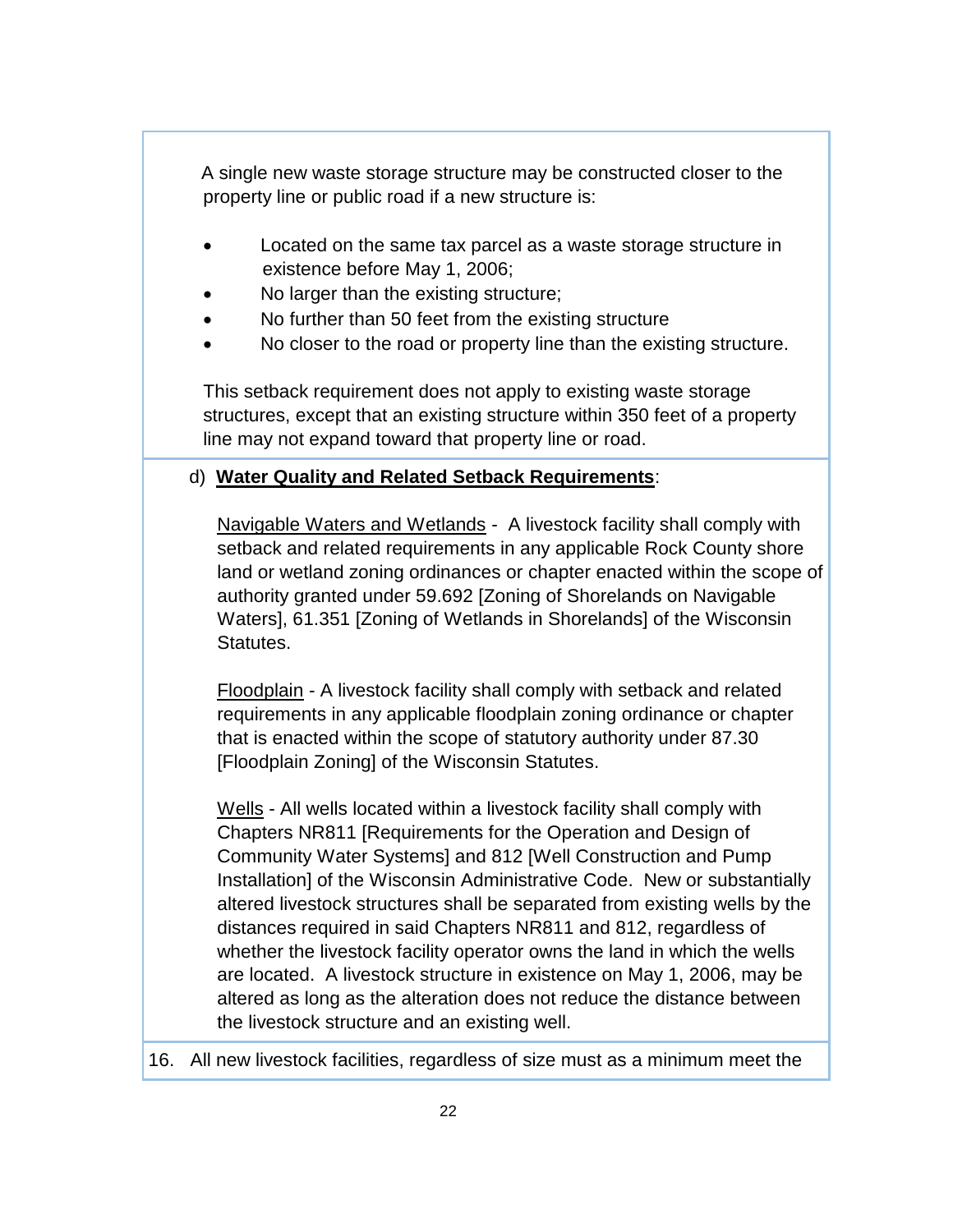Agricultural performance standards and prohibitions, prior to populating the site with animals, as identified in Wisconsin Administrative Code NR 151 [Runoff Management]. The Rock County Land Conservation Department will verify that all performance standards are met and will report findings of fact to the board.

 All proposed livestock facility expansion of greater than 20% of the existing facility size, must as a minimum meet the Agricultural performance standards and prohibitions, prior to populating the site with animals, as identified in Wisconsin Administrative Code NR 151. This requirement is only applicable to the proposed expansion component. The Rock County Land Conservation Department will verify that all performance standards are met and will report findings of fact to the board.

 Farms operated for the disposal or reduction of garbage, sewage, rubbish or offal, provided that no buildings for the housing of livestock or poultry shall be located within one hundred (100) feet of any boundary of a residential or commercial lot other than that of the owner or lessee of such buildings containing such livestock or poultry.

#### **E. FARM CONSOLIDATION**

Pre-existing farm residences whose initial construction began before July 26, 1977 may be separated from the farm parcel and rezoned. Farm residences or structures being separated shall not exceed five (5) acres. The Town Board is herein granted the authority to reduce the parcel size below five (5) acres based on the proposed parcels physical characteristics and farmland being taken out of production. The remaining portion of the original parcel shall conform to the standards of this district. Any separation of farm residences or structures from an existing parcel shall meet all of the following requirements:

- 1. The separation is for the purpose of farm consolidation;
- 2. The farm residence or structures existed prior to the adoption of the original ordinance (July 26, 1977); and
- 3. The separated farm residence or structures parcel is no larger than reasonably necessary to accommodate the proposed use.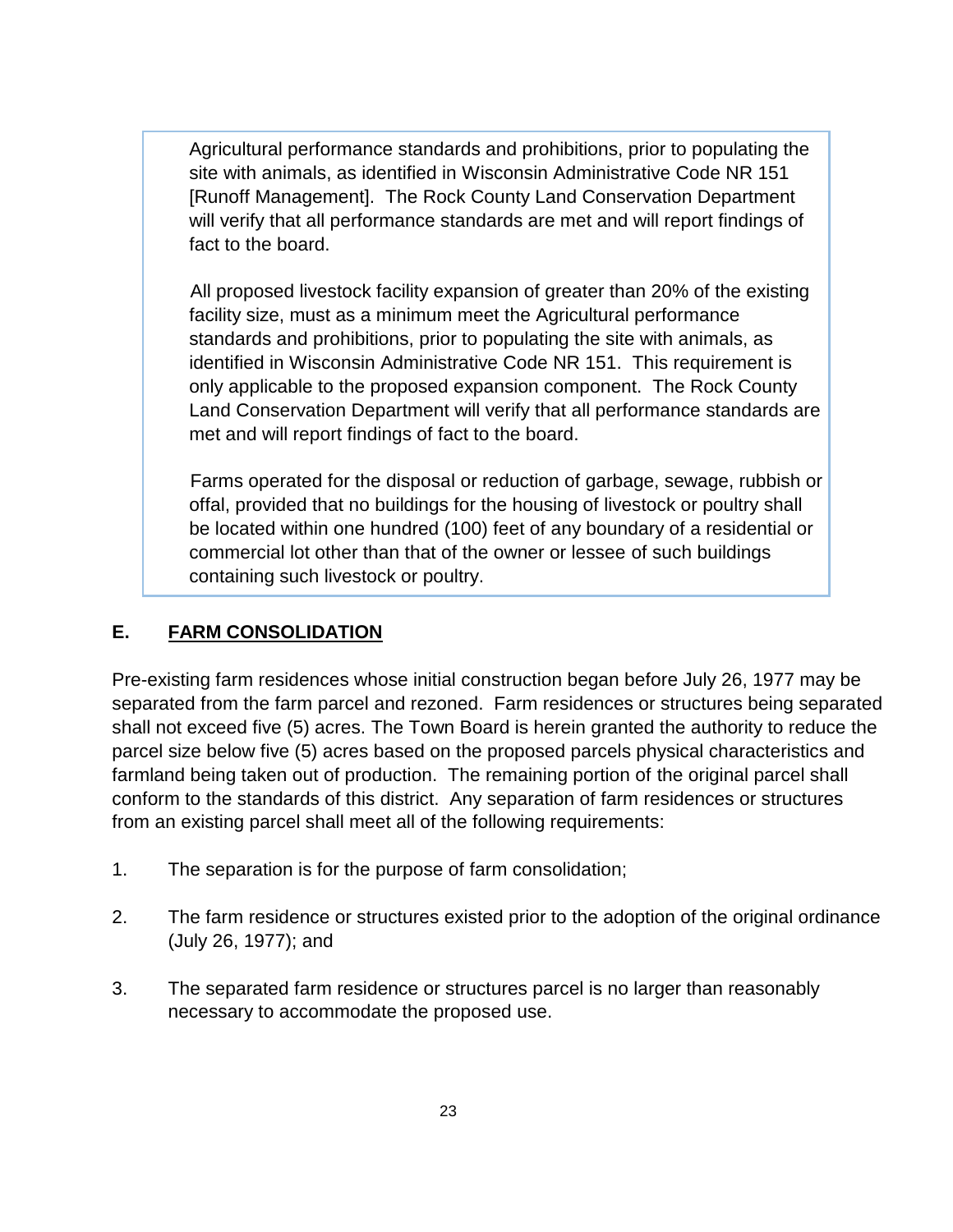#### **F. FINDINGS BEFORE REZONING PARCELS OUT OF THIS DISTRICT**

The Town Board shall only approve petitions for rezoning areas within this district only after positive findings are made, based upon consideration of the following criteria and meets the requirements of Section 91.48 [Rezoning of Land out of a Farmland Preservation Zoning District] Wisconsin State Statutes:

- 1. The rezoning is consistent with any applicable comprehensive plan.
- 2. Per 91.48(1)(c) Wisconsin State Statutes the rezoned land is substantially consistent with the County Certified Farmland Preservation Plan.
- 3. The land is better suited for a use not allowed in the Exclusive Agricultural District 1 (A-1).
- 4. The rezoning will not substantially impair or limit current or future agricultural use of surrounding parcels of land that are zoned for or legally restricted to agricultural uses.
- 5. Adequate public facilities to accommodate development either exist or will be provided within a reasonable time.
- 6. Provision of public facilities to accommodate development will not place an unreasonable burden on the affected local units of government and school districts to provide them.
- 7. The land is suitable for development and development will not result in undue water or air pollution, cause unreasonable soil erosion, or have an unreasonably adverse effect on rare or irreplaceable natural resources.
- 8. Shall not adversely affect the sustainability of the agricultural economy.
- 9. Rural Residential density exceeding .9 dwelling units per acre shall be directed to areas with urban services.
- 10. No subdivisions shall be approved in Exclusive Agricultural Land.
- 11. The Town Board shall document that items (1), (2), and (3) were considered by providing their findings on each of these issues in writing to the Department of Agriculture, Trade and Consumer Protection along with notification of any land zoned out this district. This shall be accomplished by: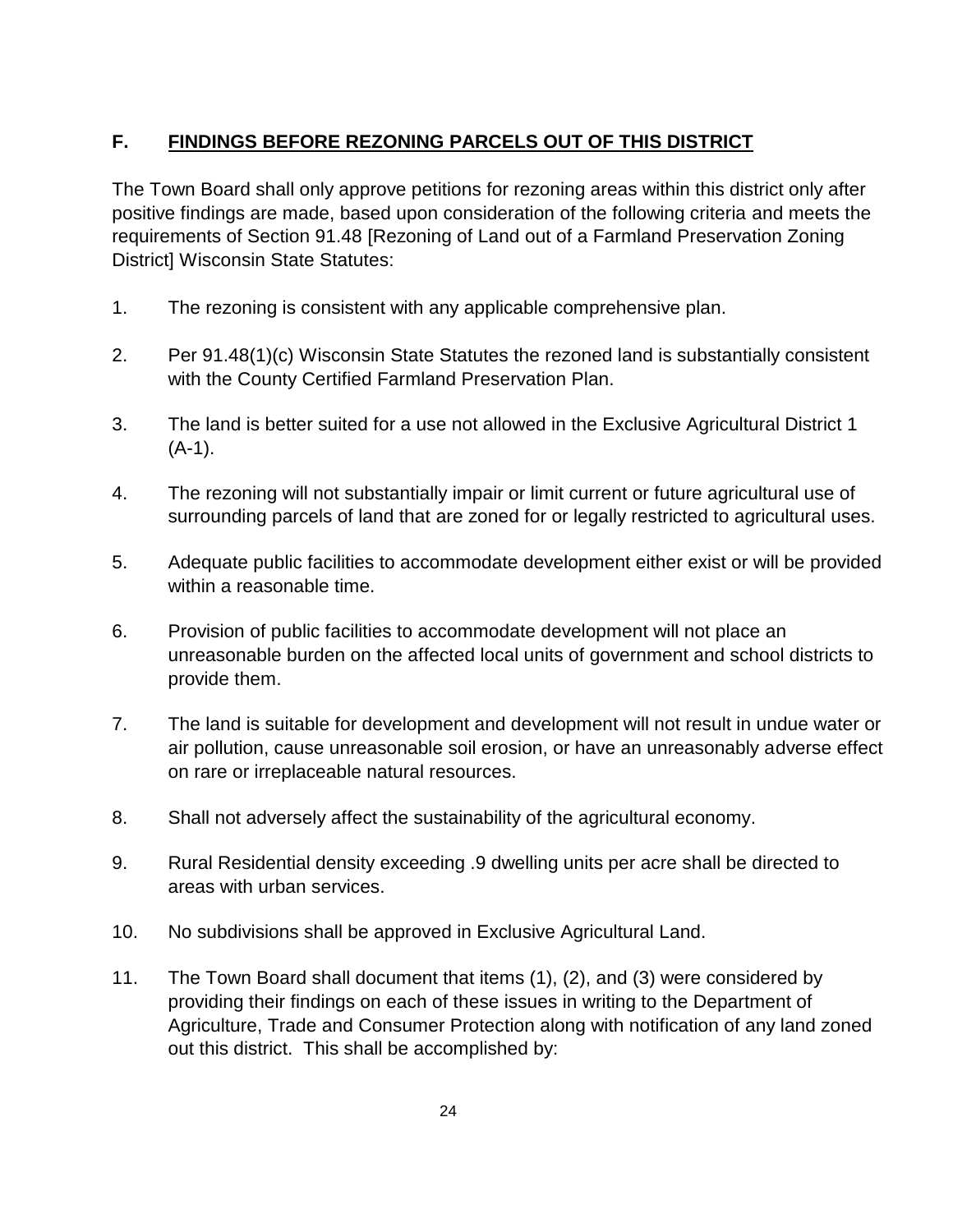- a. The Town Clerk/Treasurer providing an approved copy of the zoning change and findings approved by the Town Board, to the Rock County Planning and Development Agency.
- b. The County Planning and Development Agency will assign the zoning change to the respective land parcel on the Official Town Zoning Map.
- c. By March 1 of each year the Town of Magnolia shall provide the Wisconsin Department of Agriculture, Trade & Consumer Protection (DATCP) with a report of the number of acres that have been rezoned out of the A-1 Zoning District during the previous year and a map that clearly shows the location of those areas.

#### **G. PROHIBITED USES**

No structure or improvement may be built on a parcel of land in this district unless it is consistent with the permitted or conditional agricultural uses listed in this district.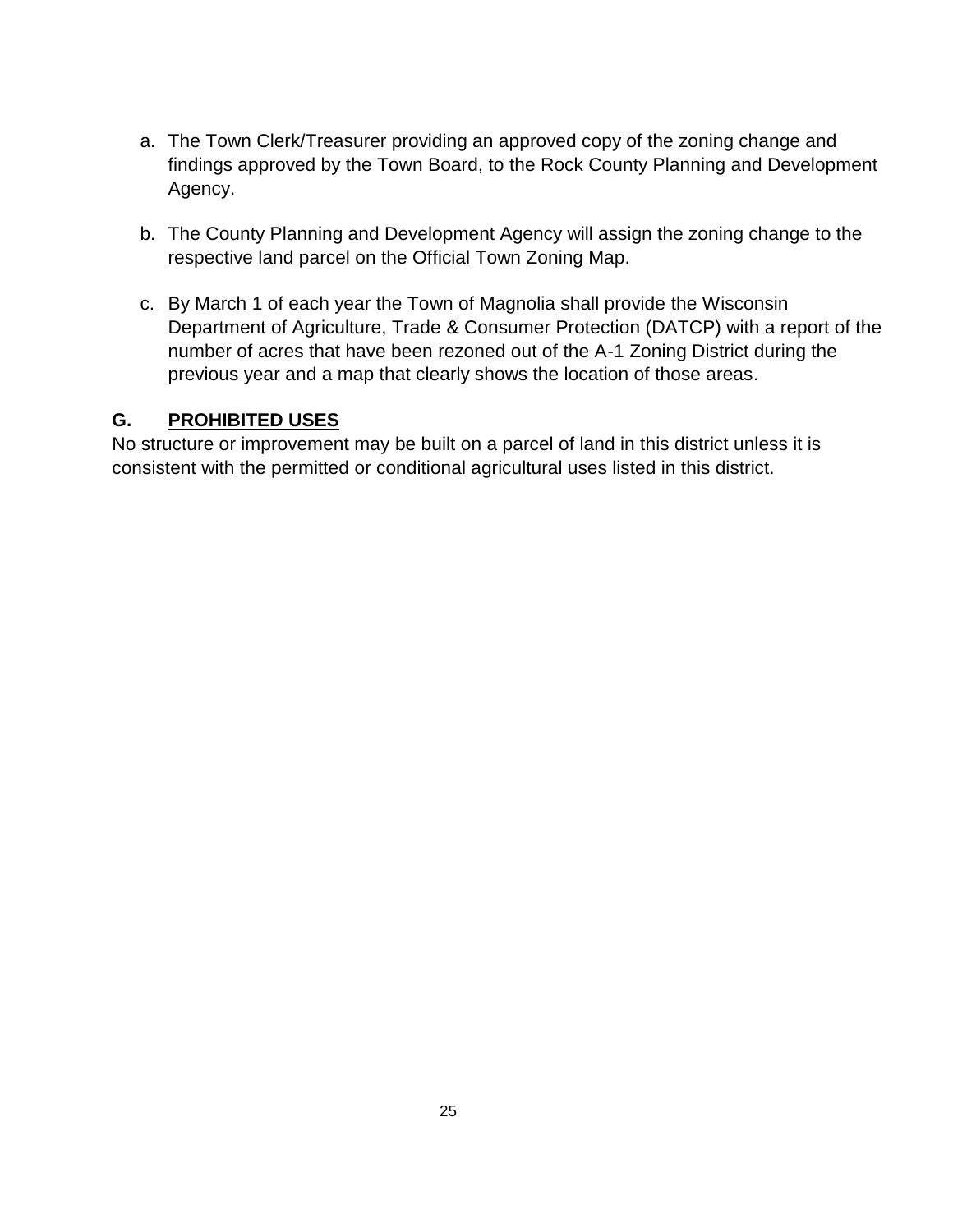# **4.5 GENERAL AGRICULTURAL DISTRICT TWO (A-2)**

## **A. PURPOSE AND INTENT OF AGRICULTURAL DISTRICT TWO (A-2)**

The purpose of the A-2 District is to provide a means of accomplishing the agricultural goals and objectives in the Land Use Plan for land parcels located in the General Agricultural Area. This district is designed to promote the maintenance and preservation of areas that have been historically utilized for agricultural purposes. The intent of the A-2 District is to provide for agricultural activities and uses that are compatible with agriculture that are generally best suited for smaller farm units.

#### **B. PERMITTED USES**

The following uses are permitted in this district:

- 1. General farming including dairy, livestock and poultry raising, nurseries, and other similar enterprises or uses. No buildings for the housing of livestock or poultry shall be located within 100 feet of any boundary of a residential or commercial lot other than that of the owner or lessee of such buildings containing such livestock or poultry. No farms operated may be operated for the disposal or reduction of garbage, sewage, rubbish or offal.
- 2. Forestry, grazing, hatcheries, nurseries, orchards, paddocks, stables, truck farming, and other appropriate agricultural pursuits, sale of farm products produced on the premises that do not require outside processing before they are offered for sale, and up to two signs with each sign face no larger than 4 feet x 8 feet (32 square feet) advertising such sale.
- 3. One single-family residence for owners of the parcel.
- 4. Installation of an antenna on a communication tower when consistent with the number of antennas authorized under the towers conditional use permit.

## **C. CONDITIONAL USES**

Certain land uses require a Conditional Use Permit be reviewed by the Planning & Zoning Commission and approved by the Town Board prior to the use being established. The Planning & Zoning Commission and Town Board shall hold public hearings, review the applicable facts pertaining to the proposed Conditional Use, and apply the provisions and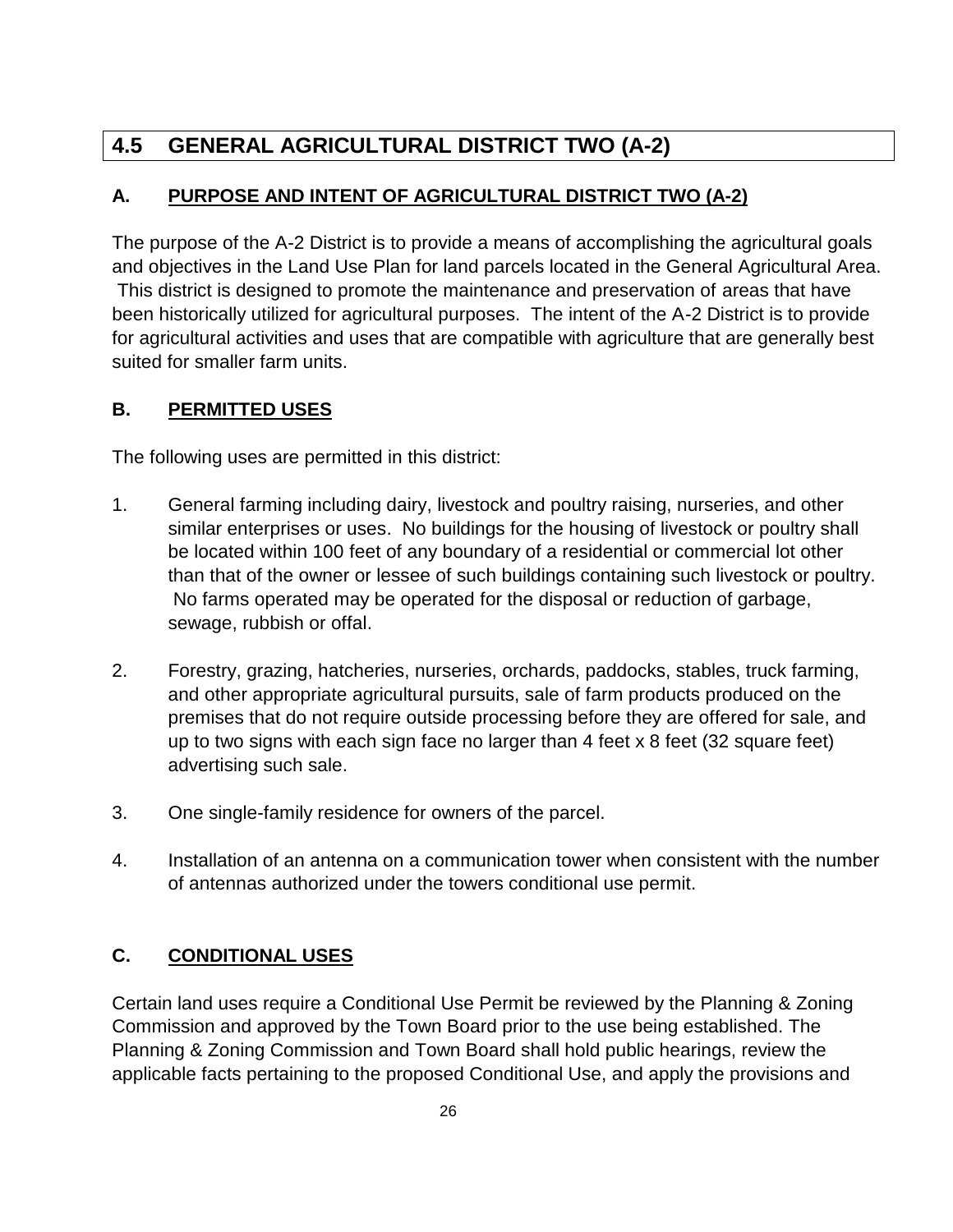standards in Section 5 of this Ordinance. The Commission shall make a recommendation to the Town Board to deny, approve or approve with conditions the application. The Town Board will approve the conditional use only after finding that its inclusion in this district, possesses a high likelihood of not creating problems with regard to nearby parcels of land or occupants thereof, and which are therefore permitted only subject to the fulfillment of conditions which effectively insure that no such problems will be created.

- 1. Churches, veterinary hospitals, publicly owned park and recreational areas, town halls, and other government uses.
- 2. Water storage facilities, gas and electric utility uses not requiring authorization under 196.491[Strategic Energy Assessment; Electric Generating Facilities and Transmission Line; Natural Gas Lines] of the Wisconsin Statutes, provided they are enclosed by an eight-foot or more protective fence.
- 3. A structure or improvement made as a part of a lease for oil and natural gas exploration and extraction.
- 4. A business, activity, or enterprise, whether or not associated with an agricultural use, which meets all of the following requirements:
	- **a.** It is conducted on a farm by an owner or operator of that farm.
	- **b.** It requires no buildings, structures, or improvements other than those existing as a permitted, accessory or conditional use.
	- **c.** It employs no more than four (4) full-time employees annually.
	- **d.** It does not impair or limit the current or future agricultural use of the farm or of other protected farmland.
- 5. Game management, fish and fur farms, veterinary services, commercial or wholesale greenhouses, sod farms, and other agricultural uses that may cause additional traffic, noxious odors, or noise.
- 6. Riding stables, riding schools, and hunting clubs using game birds, poultry, fowl and similar hunting type activities in the non-agricultural season that are incidental to agriculture use.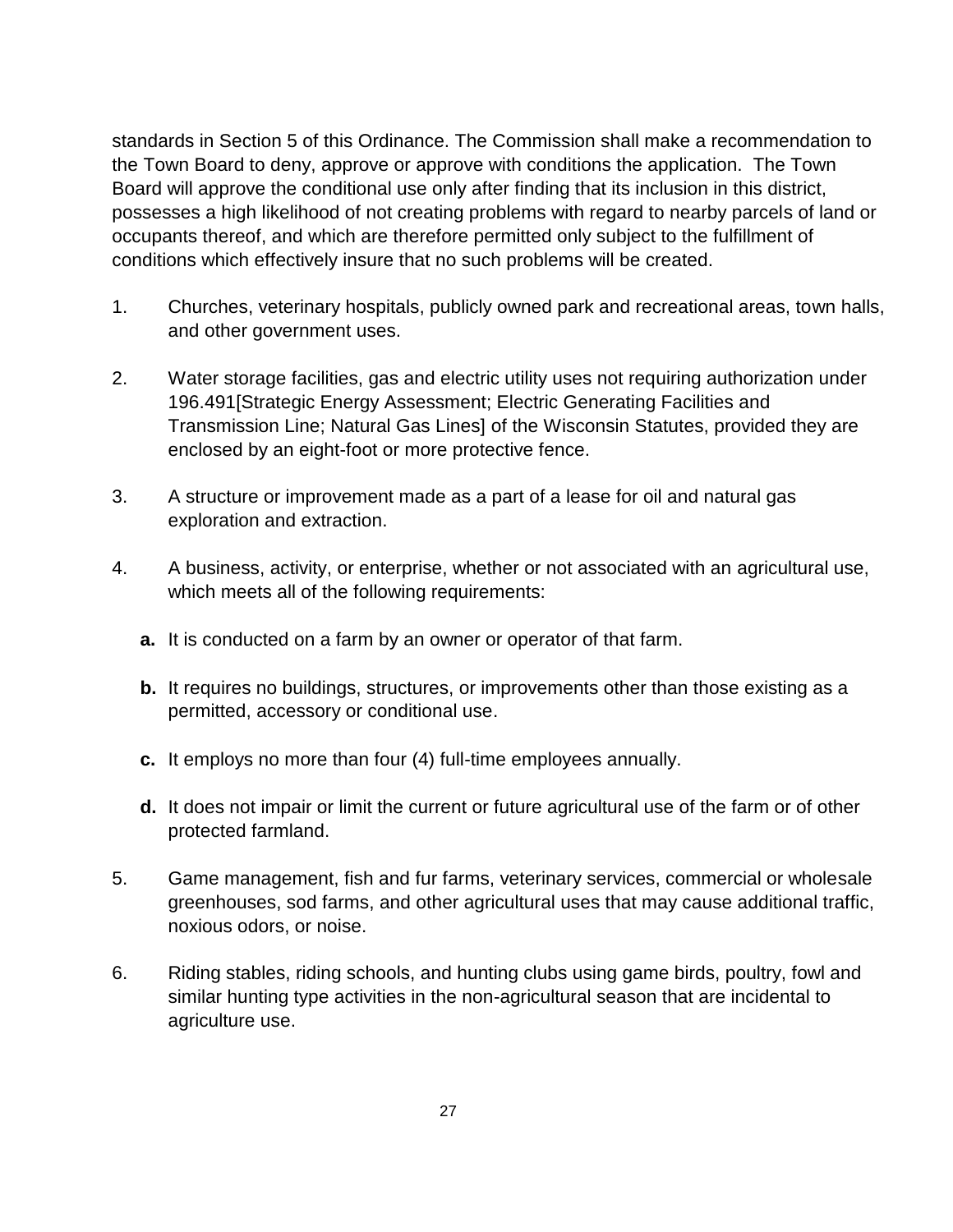- 7. Agricultural related uses including grain elevators; seed, fertilizer, and farm chemical sales; commercial feedlots; feed mills; commercial corn drying and storage facilities, and similar agricultural activities.
- 8. Agriculture related airstrip not open to the public, which is accessory to the farm use.
- 9. If an existing or proposed business, agri-business, storage building or animal waste storage structure is located on a Town road or such material traverses a Town road, no Conditional Use Permit shall be issued unless the Town Board is assured that any damage to the road caused by the applicant will be repaired or reconstructed at the applicants full expense by a letter of credit, bond or other acceptable financial assurance that will protect the Town against any expense due to the inability or refusal of the applicant to repair any damage to the road.
- 10. The location of semi-trailers for agricultural storage in and around the farmstead, when they have their wheels and axles removed; signs, names and labels removed; and are painted to blend in with dominant colors of the farmstead buildings.
- 11. Telecommunication towers and any antenna on a tower that does not have a conditional use permit.
- 12. Wind generators for electrical power.

#### **D. STANDARDS FOR PERMITTED AND CONDITIONAL USES**

| 1. Minimum Lot Size                                                                                                                                  | 10 acres    |  |
|------------------------------------------------------------------------------------------------------------------------------------------------------|-------------|--|
| 2. Maximum Lot Size                                                                                                                                  | 34.99 Acres |  |
| 3. Maximum Building Height – Residential Structures                                                                                                  | 35 feet     |  |
| 4. Other Agricultural Structures Height Limitations                                                                                                  | <b>None</b> |  |
| 5. Minimum Front Yard Setback on Local Roads                                                                                                         | 50 feet     |  |
| $\triangleright$ All front yard setbacks are to also refer to Section 10.1 of this Ordinance<br>for setbacks on Arterial, Collector, and Local roads |             |  |
| 6. Minimum Rear Yard Setback                                                                                                                         | 50 feet     |  |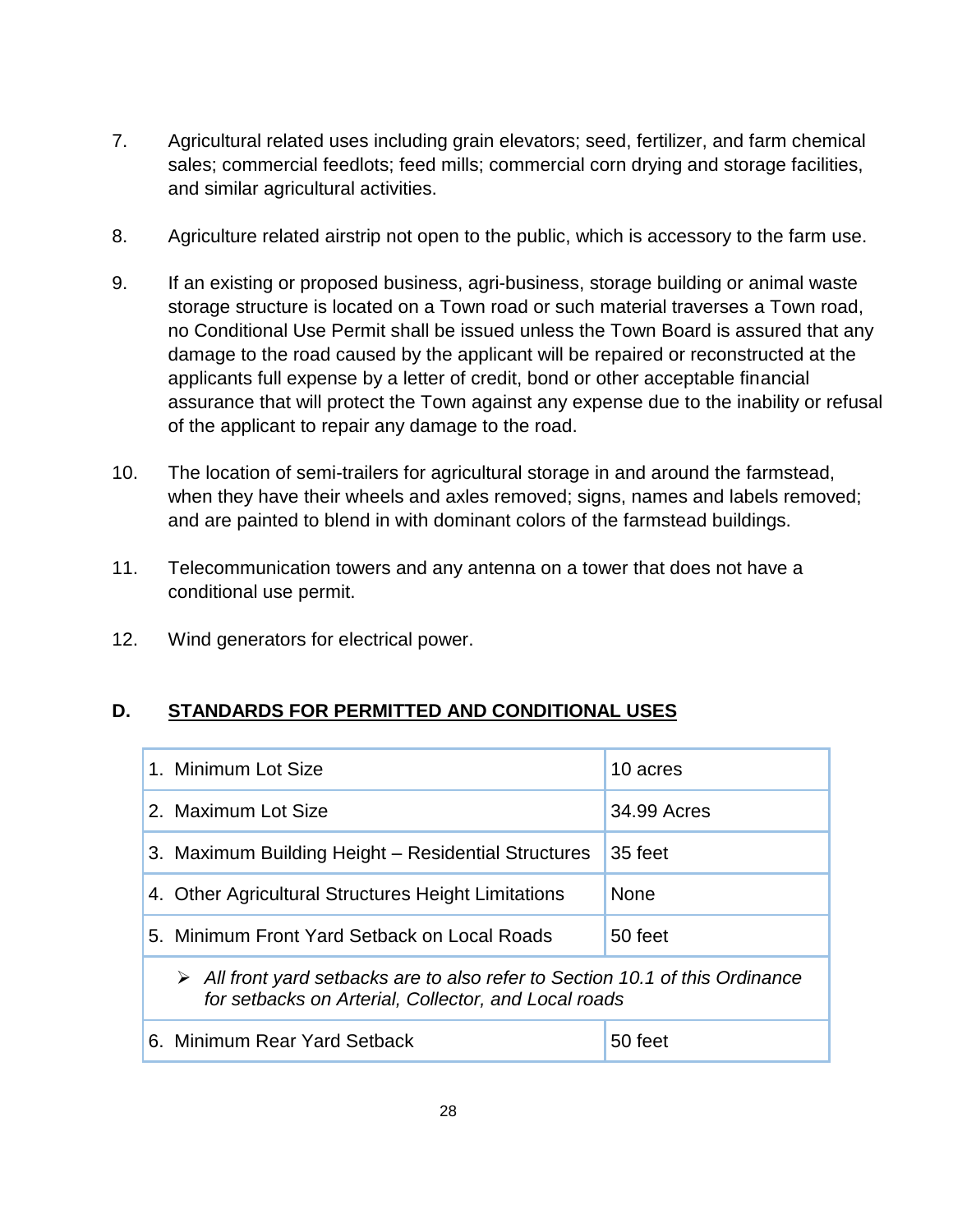| 7. Minimum Side Yard Setback:             |                      |
|-------------------------------------------|----------------------|
| a) Principal Buildings                    | 20 feet on each side |
| b) Accessory Buildings                    | 10 feet on each side |
| Minimum Lot Frontage on Public Road<br>8. | 100 feet             |
| Animals per Acre<br>9.                    | 1 animal unit        |
| 10. Minimum Residential Structure Size    | 1,200 square feet    |
| 11. Minimum Residential Structure Width   | 24 feet              |

## **E. PROHIBITED USES**

- 1. No structure or improvement may be built, or land used, in this district unless it is a Permitted or an approved Conditional Use in this District.
- 2. Confined animal facilities operation (CAFO).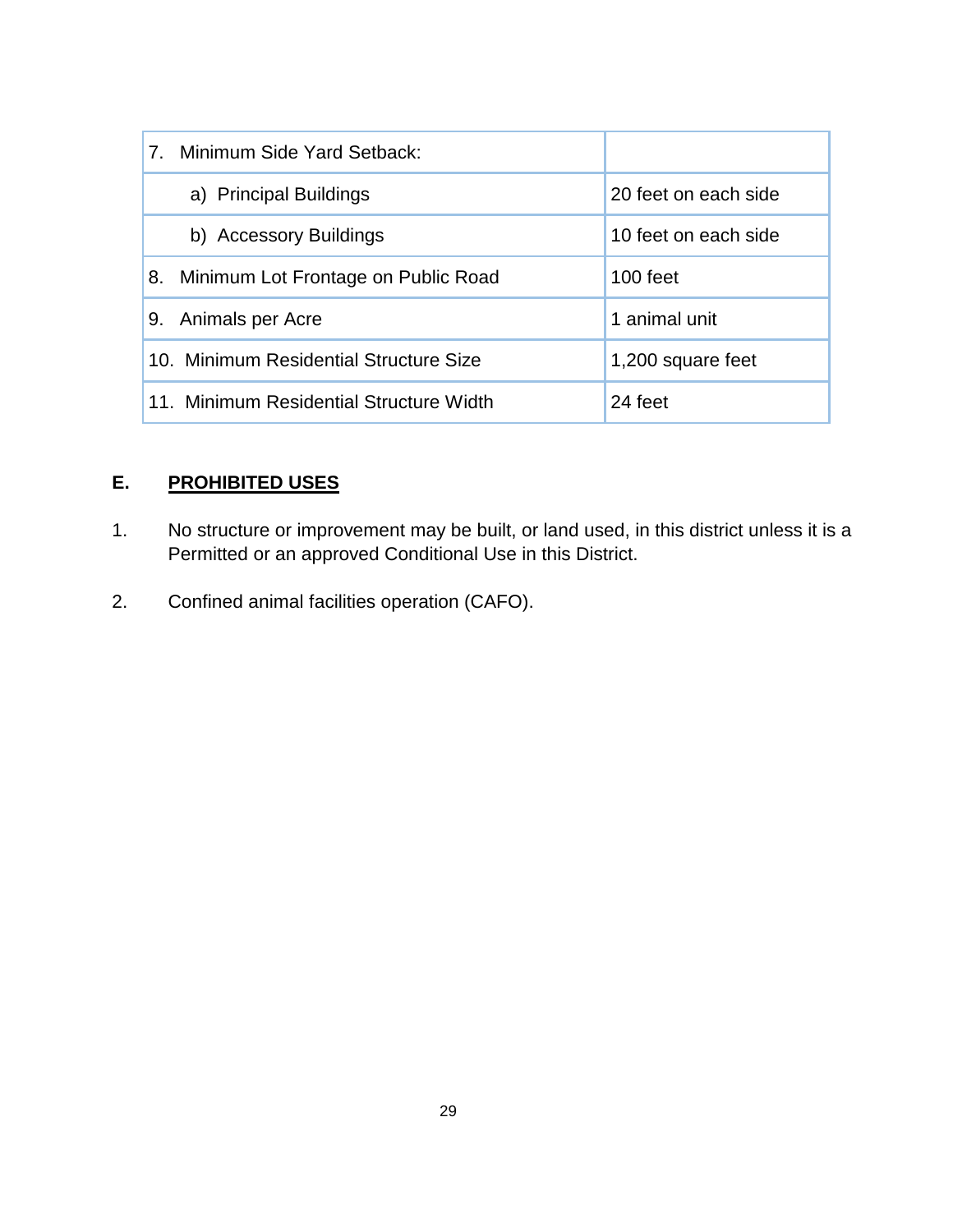# **4.6 SMALL SCALE AGRICULTURAL DISTRICT THREE (A-3)**

## **A. PURPOSE AND INTENT OF AGRICULTURAL DISTRICT THREE (A-3)**

The purpose of the A-3 District is to provide a mixture of low density residential and agricultural land uses which are consistent with the goals and objectives of the Land Use Plan for the areas indicated as Small Scale Agricultural Area on the Land Use Plan Map. This district is designed to permit utilization of relatively small land parcels in predominantly agricultural areas for combined rural residential/agricultural use. The A-3 District is intended to be applied to those rural lands that have marginal utility for agricultural use because of soil type, lot configuration and/or topography. The A-3 Districts are to be located in areas with soil types that do not have on-site sewer limitations and existing parcel sizes of 3 to less than 10 acres.

## **B. PERMITTED USES**

The following uses are permitted in this district:

- 1. One residential structure per parcel.
- 2. General farming including livestock and poultry raising, nurseries, and other similar enterprises or uses. No buildings for the housing livestock or poultry shall be located within 100 feet of any boundary of a residential or commercial lot other than the residence of the owner or lessee of the parcel of such buildings containing such livestock or poultry. No farms may be operated for the disposal or reduction of garbage, sewage, rubbish or offal.
- 3. In-season roadside stands for the sale of farm products produced on the premises, and up to two signs not larger than eight square feet each advertising such sale.
- 4. Gardening, including truck gardens, nurseries and greenhouses.
- 5. Governmental buildings, except sewage disposal plants, garbage incinerators and buildings for the repair or storage of road building or maintenance machinery.
- 6. Publicly owned parks, playgrounds, recreational and community center buildings and grounds.
- 7. Pre-schools, K-12 schools, churches and their affiliated uses.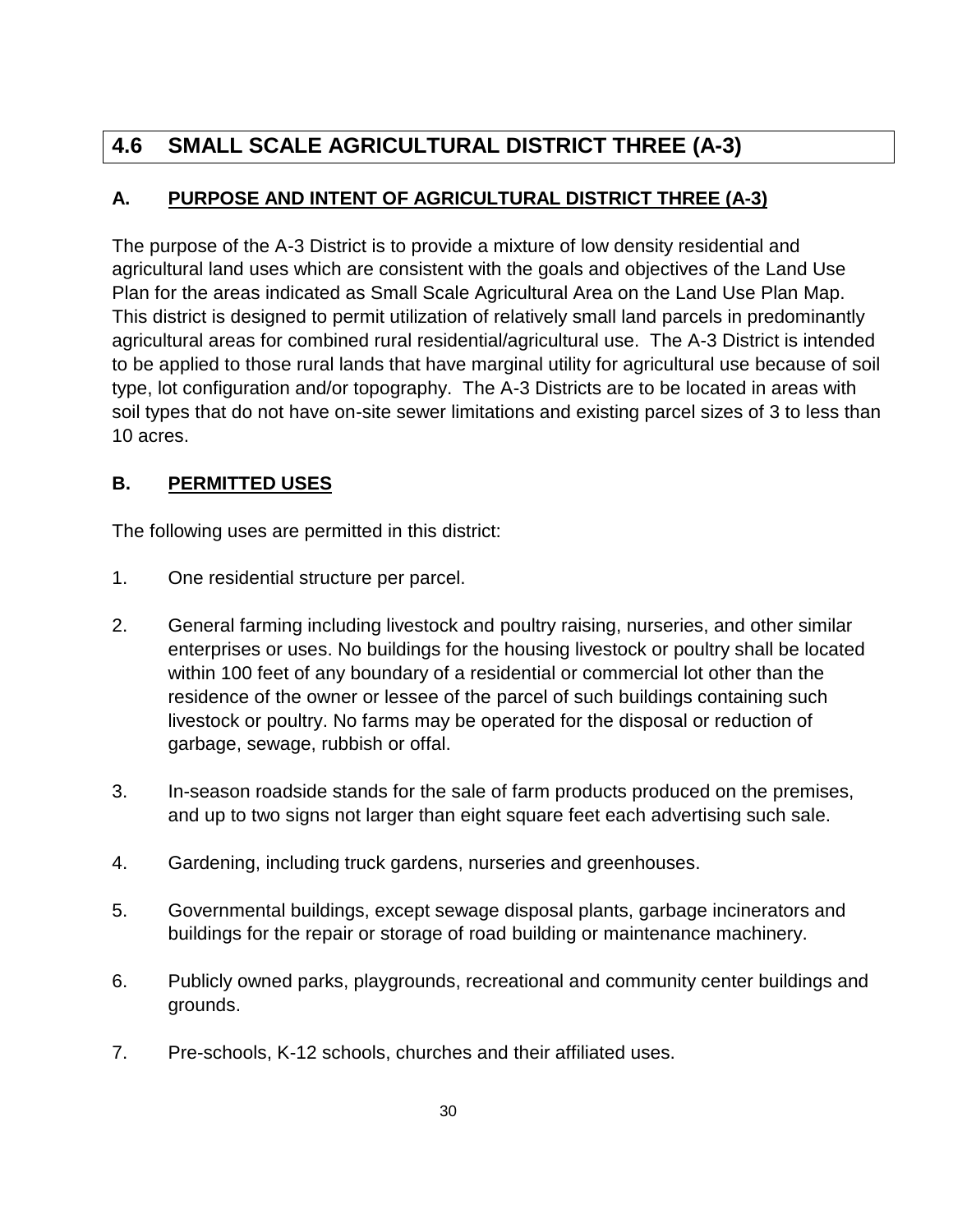- 8. Public buildings, except sewage plants, garbage incinerators, landfills, warehouses, garages, shops and storage areas.
- 9. Water storage facilities and their accessory structures.
- 10. Accessory buildings, including buildings clearly incidental to the residential use of the property provided that no accessory building may be used as a separate dwelling unit.
- 11. Uses customarily incidental to any of the above uses provided that no such use generates traffic or noise that would create a public or private nuisance.
- 12. Installation of an antenna on a communication tower when consistent with the number of antennas authorized under the towers conditional use permit.

## **C. CONDITIONAL USES**

Certain land uses require a Conditional Use Permit be reviewed by the Planning & Zoning Commission and approved by the Town Board prior to the use being established. The Planning & Zoning Commission and Town Board shall hold public hearings, review the applicable facts pertaining to the proposed Conditional Use, and apply the provisions and standards in Section 5 of this Ordinance. The Commission shall make a recommendation to the Town Board to deny, approve or approve with conditions the application. The Town Board will approve the conditional use only after finding that its inclusion in this district, possesses a high likelihood of not creating problems with regard to nearby parcels of land or occupants thereof, and which are therefore permitted only subject to the fulfillment of conditions which effectively insure that no such problems will be created.

- 1. A business, activity, or enterprise, whether or not associated with an agricultural use, which meets all of the following requirements:
	- a. It is conducted on a farm by an owner or operator of that farm.
	- b. It requires no buildings, structures, or improvements other than those existing as a permitted, accessory or conditional use.
	- c. It employs no more than four (4) full-time employees annually.
	- d. It does not impair or limit the current or future agricultural use of the farm or of other protected farmland.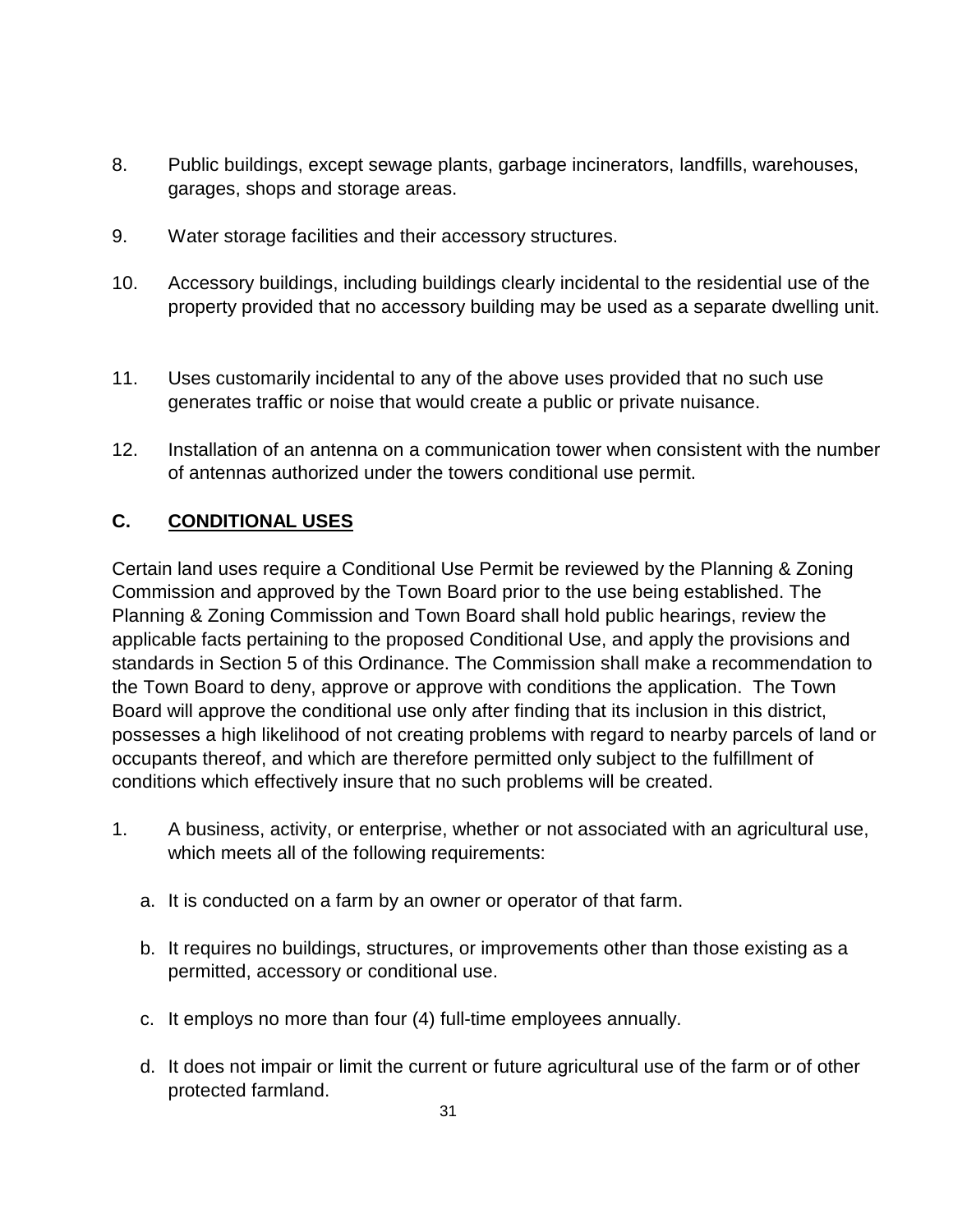- 2. Institutions of a charitable or philanthropic nature, hospitals, clinics and sanitariums, libraries, museums, community buildings, private clubs, and fraternities except those whose principal activity is a service customarily carried on as a business, or also riding club.
- 3. Fur farms, kennels, insect breeding facilities, commercial or wholesale greenhouses.
- 4. If an existing or proposed business, agri-business, storage building or animal waste storage structure is located on a Town road or such material traverses a Town road, no Conditional Use Permit shall be issued unless the Town Board is assured that any damage to the road caused by the applicant will be repaired or reconstructed at the applicants full expense by a letter of credit, bond or other acceptable financial assurance that will protect the Town against any expense due to the inability or refusal of the applicant to repair any damage to the road.
- 5. The location of semi-trailers for agricultural storage in and around the farmstead, when they have their wheels and axles removed; signs, names and labels removed; and are painted to blend in with dominant colors of the farmstead buildings.
- 6. Telecommunication towers and any antenna on a tower that does not have a conditional use permit.
- 7. Wind generators for electrical power.

#### **D. REQUIREMENTS FOR PERMITTED AND CONDITIONAL USES**

|               | 1. Maximum Building Height                                                                                                                           | 35 feet |
|---------------|------------------------------------------------------------------------------------------------------------------------------------------------------|---------|
| $\mathcal{P}$ | Minimum Side Yard Setback:                                                                                                                           |         |
|               | a) Principal Buildings                                                                                                                               | 20 feet |
|               | b) Accessory Buildings                                                                                                                               | 10 feet |
| 3.            | Minimum Front Yard Setback on Local Roads                                                                                                            | 50 feet |
|               | $\triangleright$ All front yard setbacks are to also refer to Section 10.1 of this Ordinance<br>for setbacks on Arterial, Collector, and Local roads |         |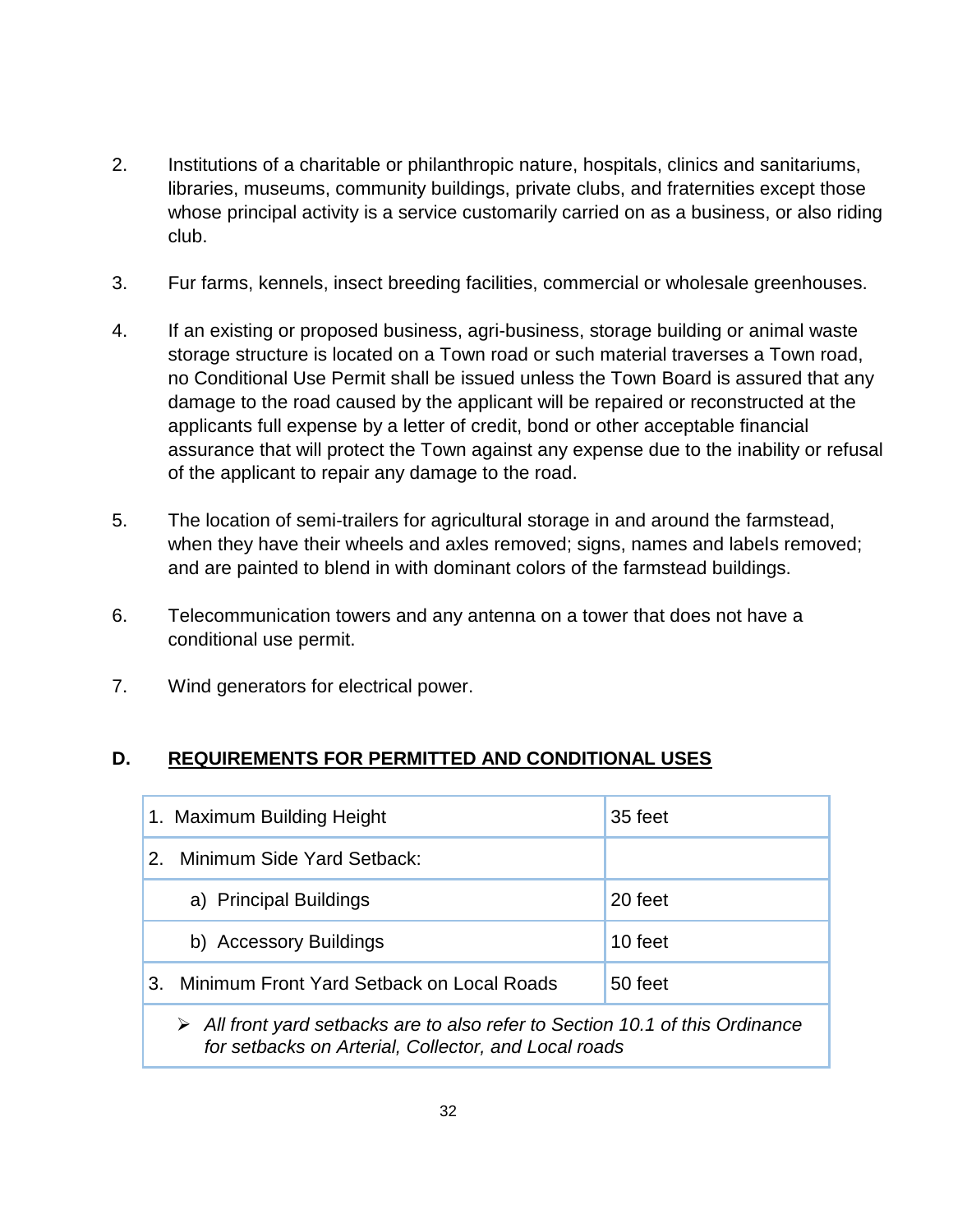| 4. Minimum Rear Yard Setback              | 30 feet          |
|-------------------------------------------|------------------|
| 5. Minimum Lot Size                       | 3 acres          |
| 6. Maximum Lot Size                       | 9.99 Acres       |
| 7. Animals per Acres                      | 1 animal unit    |
| Minimum Lot Width<br>8.                   | 300 feet         |
| 9.<br>Minimum Lot Frontage on Public Road | 300 feet         |
| 10. Minimum Residential Building Width    | 24 feet          |
| 11. Minimum Residential Building Size     | $1,200$ sq. feet |

## **E. PROHIBITED USES**

- 1. No structure or improvement may be built, or land used, in this district unless it is a Permitted Use or an approved Conditional Use in this district.
- 2. Confined animal facilities operation (CAFO).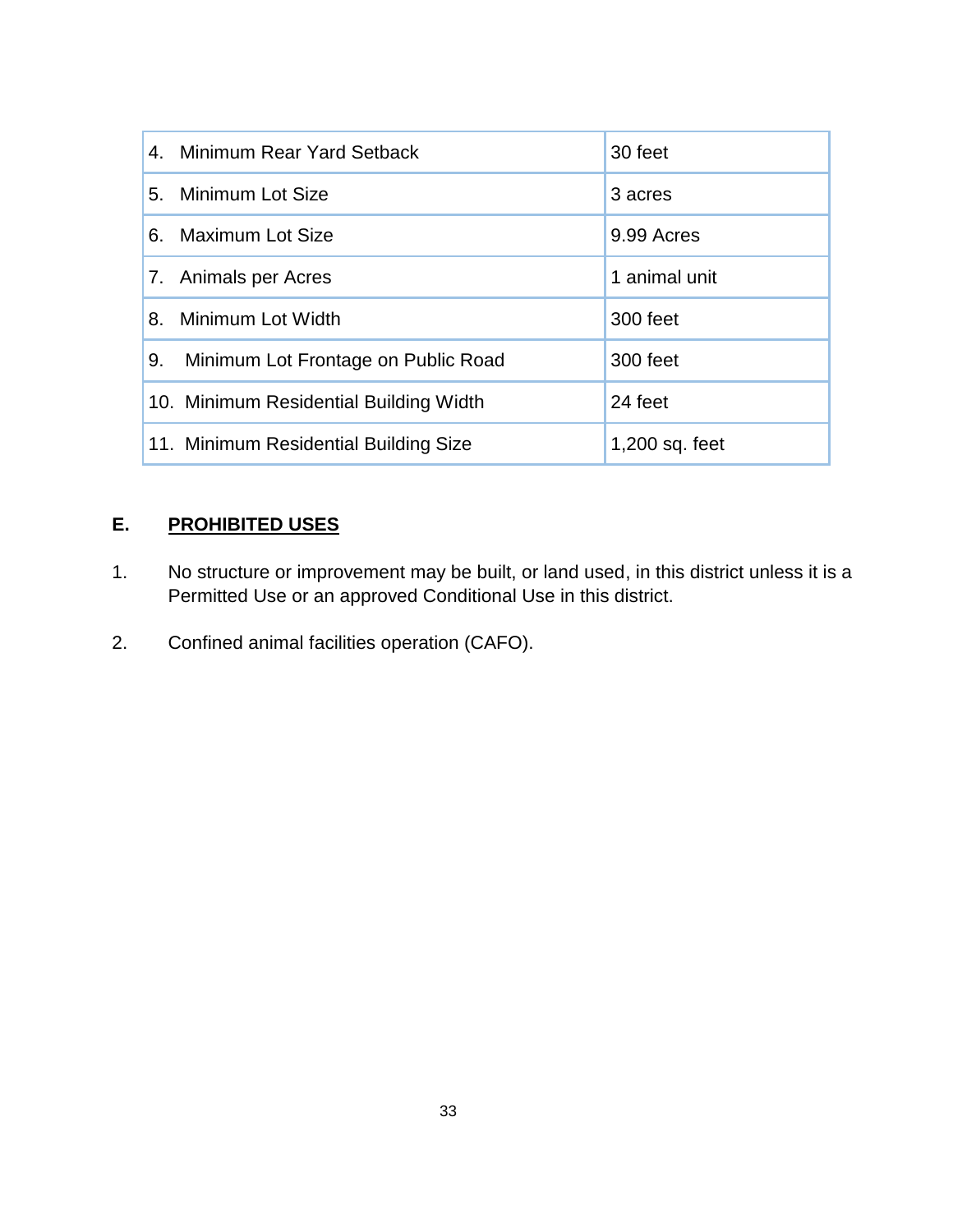# **4.7 RURAL RESIDENTIAL DISTRICT (R-R)**

## **A. PURPOSE AND INTENT OF R-R DISTRICT**

The purpose of the Rural Residential (R-R) District is to provide a method of obtaining the residential goals, objectives, and policies of the Land Use Plan. The intent of the R-R District is to provide for rural residential development on sites served by private sewer systems. The areas zoned R-R should be in and around existing residential development areas indicated on the Land Use Plan Map. These areas should be designed to be quiet, pleasant and relatively spacious living areas protected from traffic hazards and the intrusion of incompatible land uses.

## **B. PERMITTED USES**

- 1. One single-family structure. One private garage not to exceed 90% of the total square footage of the residential structure.
- 2. One accessory structure of up to 800 square feet, for the first 40,000 square feet of the land parcel. An additional 100 square feet may be added to the accessory structure size for each 10,000 square feet of the parcel above 40,000 square feet but not to exceed 90% of the total square footage of the residential structure.
- 3. Governmental buildings to include Town Halls, Police Department Offices, and Fire Department Facilities.
- 4. Public and quasi-public owned parks, playgrounds, publicly owned community buildings and grounds.
- 5. Grade schools, churches and their affiliated uses.

## **C. CONDITIONAL USE**

Certain land uses require a Conditional Use Permit be reviewed by the Planning & Zoning Commission and approved by the Town Board prior to the use being established. The Planning & Zoning Commission and Town Board shall hold public hearings, review the applicable facts pertaining to the proposed Conditional Use, and apply the provisions and standards in Section 5 of this Ordinance. The Commission shall make a recommendation to the Town Board to deny, approve or approve with conditions the application. The Town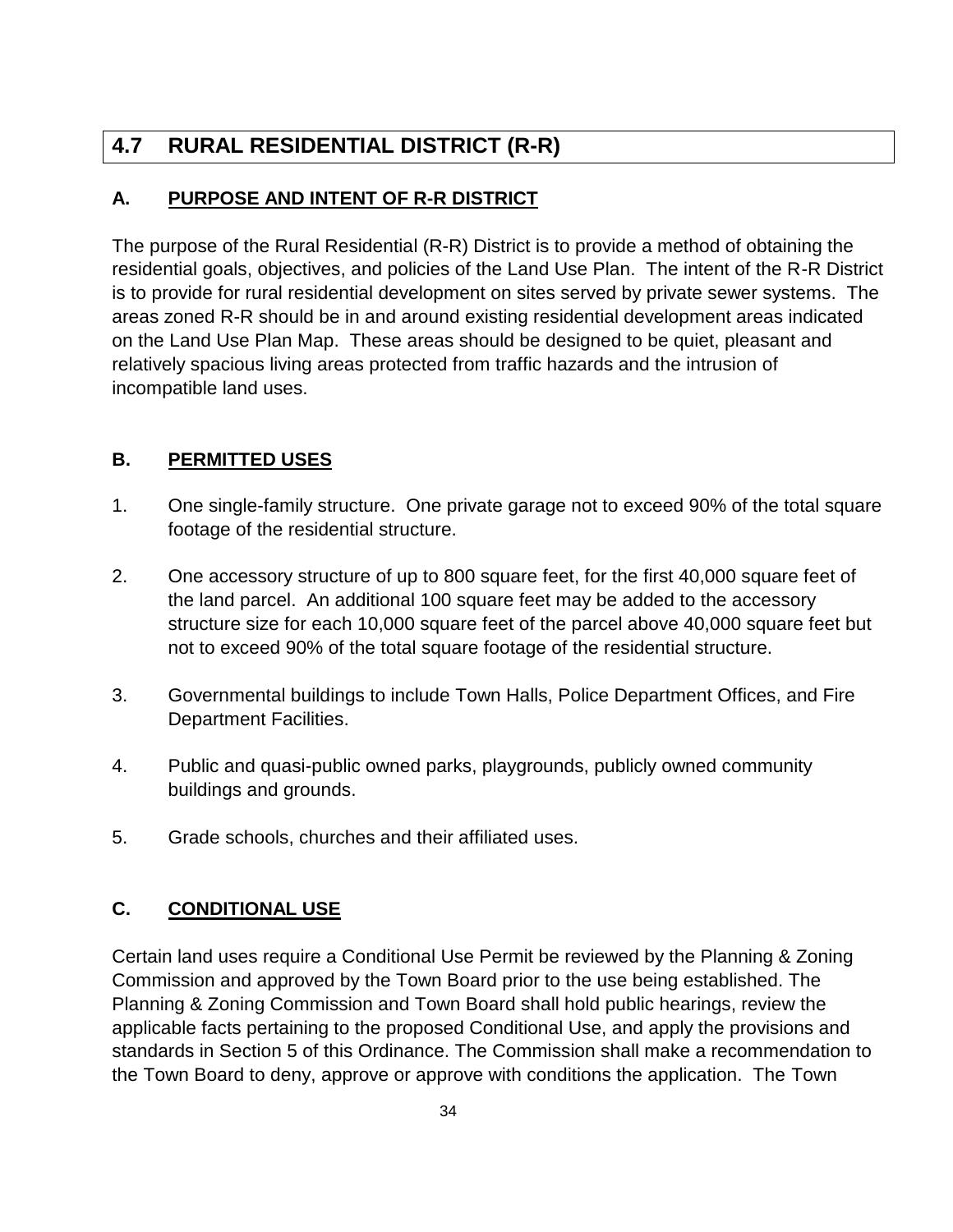Board will approve the conditional use only after finding that its inclusion in this district, possesses a high likelihood of not creating problems with regard to nearby parcels of land or occupants thereof, and which are therefore permitted only subject to the fulfillment of conditions which effectively insure that no such problems will be created

- 1. One two-family structure. One private garage per dwelling unit not to exceed 90% of the total square footage of each dwelling unit.
- 2. Educational buildings, colleges, universities, including private music and dancing schools.
- 3. Institutions of a charitable or philanthropic nature, hospitals, clinics and sanitariums, libraries, museums, professional organizations, and fraternities, except those, which provide goods and services similar to a business.
- 4. Telephone, telecommunication, and electric transmission buildings or structures.
- 5. Wind generators for electrical power.
- 6. Community living arrangement, which has a capacity for 8 or fewer persons being served by the program provided it is located at least 2,500 feet from any other such facility.
- 7. Community living arrangement having a capacity for 9-15 persons being served by the program provided that it is located at least 2,500 feet from any other similar facility and that the design of the structure and landscaping is compatible with the surrounding neighborhood.
- 8. Community living arrangement having a capacity for 16 or more persons provided that it is located at least 2,500 feet from any other similar facility, and that it is adequately designed and landscaped to be in keeping with the neighborhood and to prevent an institutional appearance.
- 9. Home occupations and professional offices, when conducted solely by a member of the resident household that is entirely contained within the residence and is incidental to the residential use of the premises. Home Occupation and professional offices do not involve any external alteration that would affect the residential character of the building.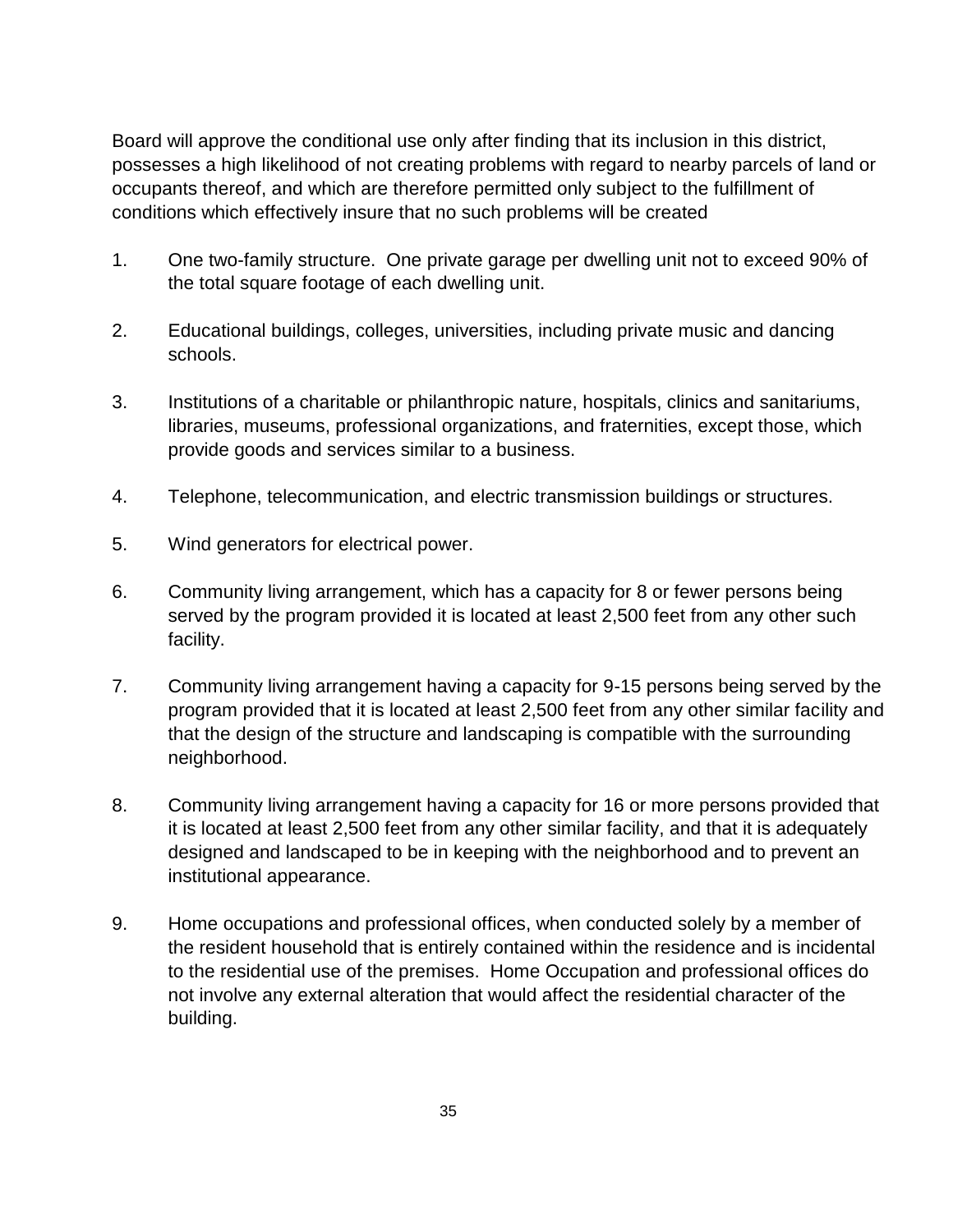# **(D) REQUIREMENTS FOR PERMITTED AND CONDITIONAL USES**

|    | 1. Maximum Building Height                                                                                                                           | 35 feet              |  |
|----|------------------------------------------------------------------------------------------------------------------------------------------------------|----------------------|--|
| 2. | Minimum Building Front Yard Setback on Local Road                                                                                                    | 50 feet              |  |
|    | $\triangleright$ All front yard setbacks are to also refer to Section 10.1 of this Ordinance<br>for setbacks on Arterial, Collector, and Local roads |                      |  |
| 3. | Minimum Front Yard Setback on Corner Lot                                                                                                             | 50 feet on each road |  |
| 4. | Minimum Building Rear Yard Setback                                                                                                                   | 20 feet              |  |
| 5. | Minimum Buildings Side Yard Setback                                                                                                                  | 15 feet              |  |
| 6. | Minimum Lot Width                                                                                                                                    | 100 feet             |  |
| 7. | Minimum Lot Frontage on Public Road                                                                                                                  | 100 feet             |  |
| 8. | Bulb Minimum Lot Frontage on a Cul-de-Sac Road                                                                                                       | 50 feet              |  |
| 9. | Minimum Lot Area - Single Family                                                                                                                     | 40,000 sq. feet      |  |
|    | 10. Minimum Lot Area - Two (2) Family Dwelling                                                                                                       | 55,000 sq. feet      |  |
|    | 11. Accessory Buildings Minimum Side Yard Setback                                                                                                    | 5 feet               |  |
|    | 12. Accessory Buildings Minimum Rear Yard Setback                                                                                                    | 5 feet               |  |
|    | 13. Minimum Floor Area Per Family                                                                                                                    | 1,200 sq. feet       |  |
|    | 14. Minimum Building Width                                                                                                                           | 24 feet              |  |
|    | 15. Maximum Lot Size                                                                                                                                 | 2.99 acres           |  |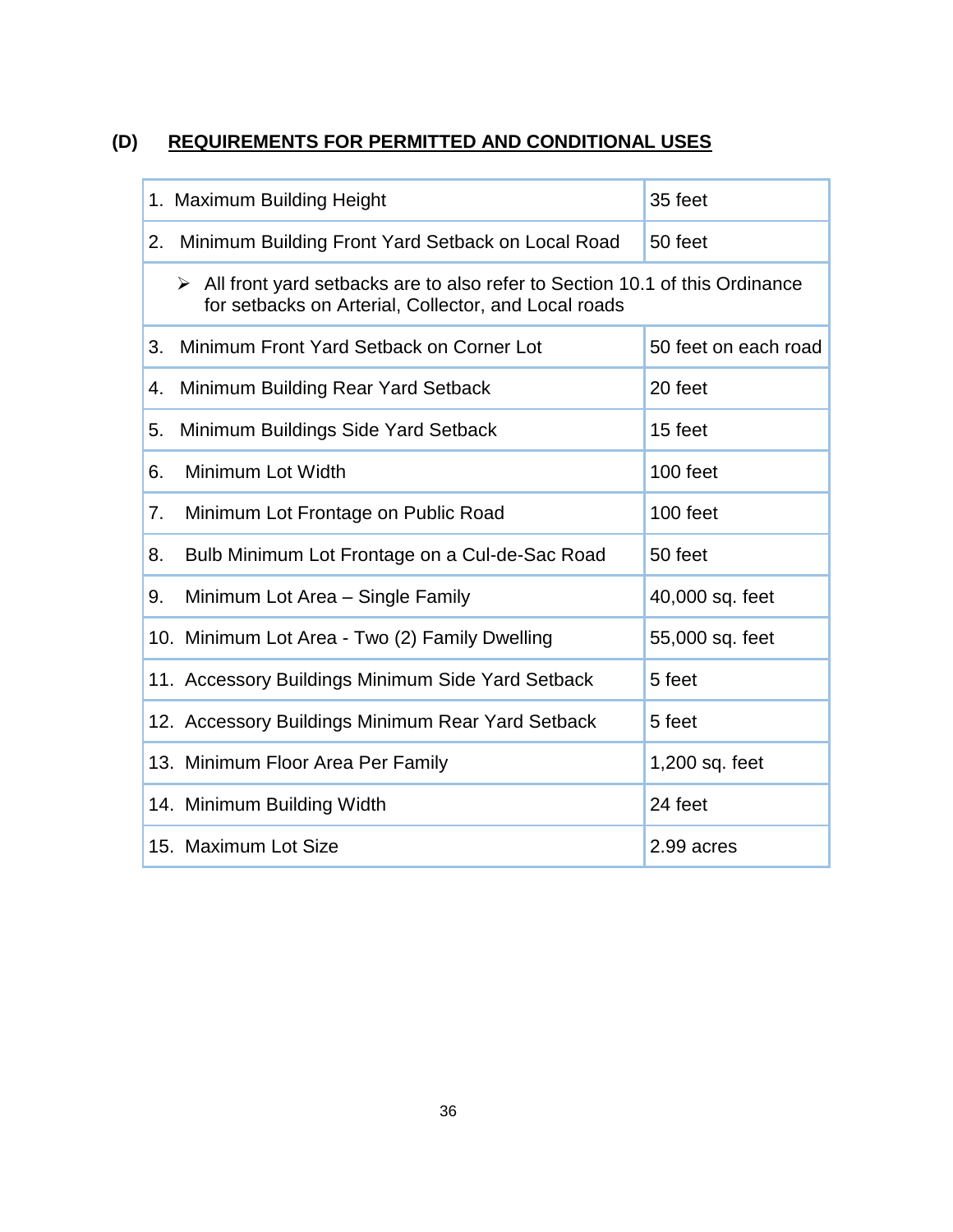# **4.8 LOWLAND CONSERVANCY OVERLAY DISTRICT (C-1)**

## **(A) PURPOSE AND INTENT LOWLAND CONSERVANCY OVERLAY DISTRICT ONE (C-1)**

The purpose of the C-1 Overlay District is to provide a method of obtaining the goals and objectives of the Land Use Plan. The C-1 District is designed to: protect public health and safety, property values, general welfare of the community; protect property from the hazards of flood water, inundation of groundwater; and protect the community from costs which are incurred when development occurs in lowland areas. The intent of this district is to conserve areas which have physical limitations for development because of being in areas with potential for flooding, soils with low bearing capacity, soils that are wet, and other environmental considerations that indicates this land should be used for open land uses, agricultural uses, recreational uses and other uses which do not require construction of extensive buildings. This district exists as delineated on the zoning map and includes those soil types as listed in the Definitions Section of this Ordinance.

## **(B) PERMITTED USES**

The following uses of land are permitted in this district.

- 1. Agricultural uses to include crop and pasture land when conducted in accordance with the Soil Conservation Service standards, but not including the erection of buildings or structures.
- 2. Harvesting of wild crops, such as wild rice, marsh hay, ferns, moss, berries, tree fruits and tree seeds.
- 3. Forestry and the management of forests.
- 4. Wildlife preserves.
- 5. The management of wildlife, including waterfowl, fish, and other similar lowland animals, and structures used solely in conjunction with these activities such as wildlife scrapes and ponds.
- 6. Hunting, fishing, and trapping.
- 7. Public and private parks, picnic areas, and similar uses.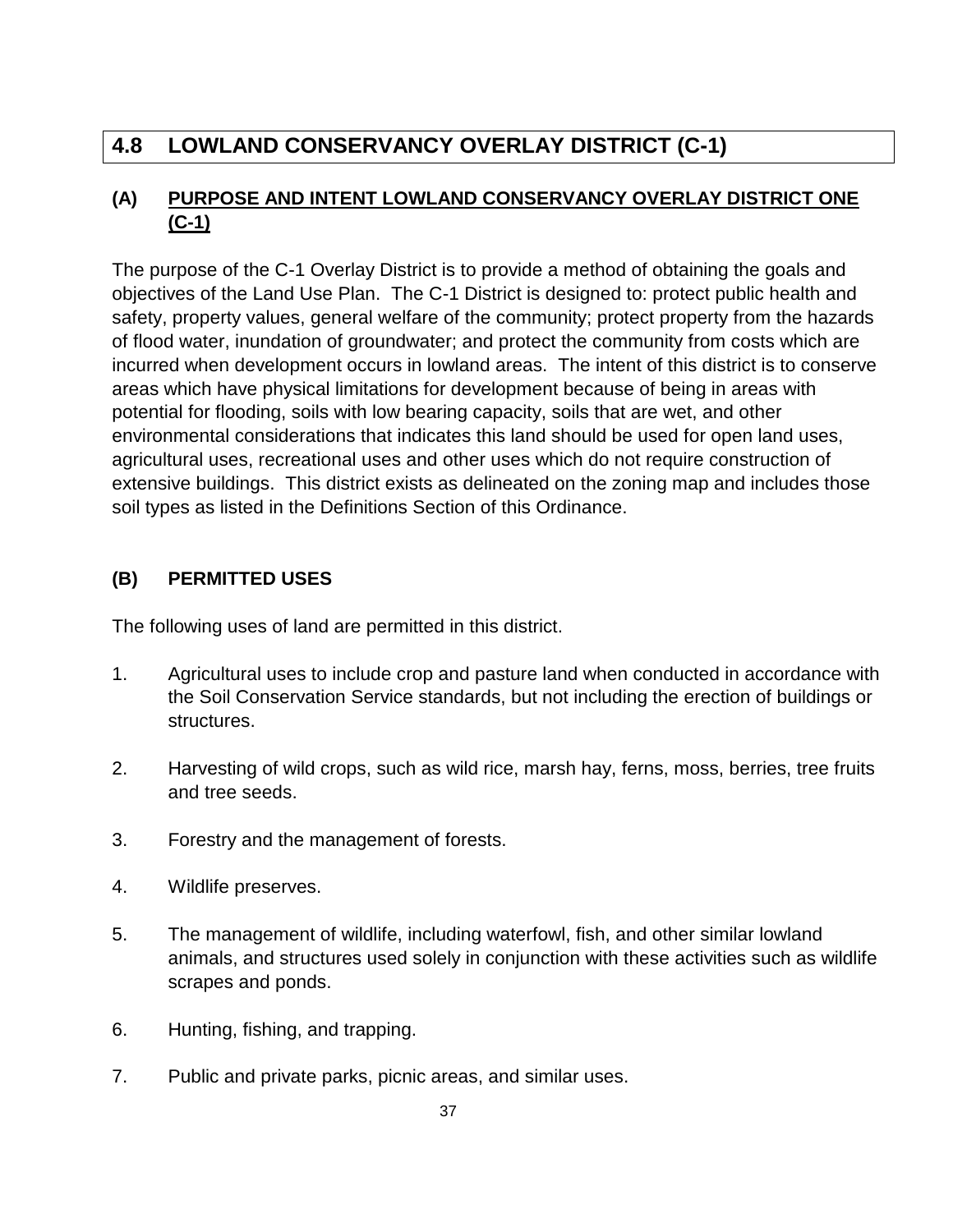- 8. Hiking trails and bridle paths.
- 9. Preservation of areas of scenic, historic, or scientific value.
- 10. Watershed conservation areas.
- 11. Parking areas.
- 12. Uses similar and customarily incident to any of the above uses.

### **(C) CONDITIONAL USES**

Certain land uses require a Conditional Use Permit be reviewed by the Planning & Zoning Commission and approved by the Town Board prior to the use being established. The Planning & Zoning Commission and Town Board shall hold public hearings, review the applicable facts pertaining to the proposed Conditional Use, and apply the provisions and standards in Section 5 of this Ordinance. The Commission shall make a recommendation to the Town Board to deny, approve or approve with conditions the application. The Town Board will approve the conditional use only after finding that its inclusion in this district, possesses a high likelihood of not creating problems with regard to nearby parcels of land or occupants thereof, and which are therefore permitted only subject to the fulfillment of conditions which effectively insure that no such problems will be created.

- 1. Dams, reservoirs, ponds, and primary water storage facilities.
- 2. Commercial outdoor recreation facilities but not to include amusement parks, drive-in theaters and racetracks.
- 3. Power plants deriving their power from the flow of water, and transmission lines and other facilities accessory thereto.
- 4. Public Utilities lines and facilities including pipelines, telephone, telegraph, electric power, and other transmission lines.
- 5. Relocation of any watercourse.
- 6. Filling, drainage or dredging of wetlands, provided that this shall conform to the Shoreland Zoning Ordinance enacted by Rock County pursuant to 59.692 [Zoning of Shoreland on Navigable Waters] of the Wisconsin Statutes.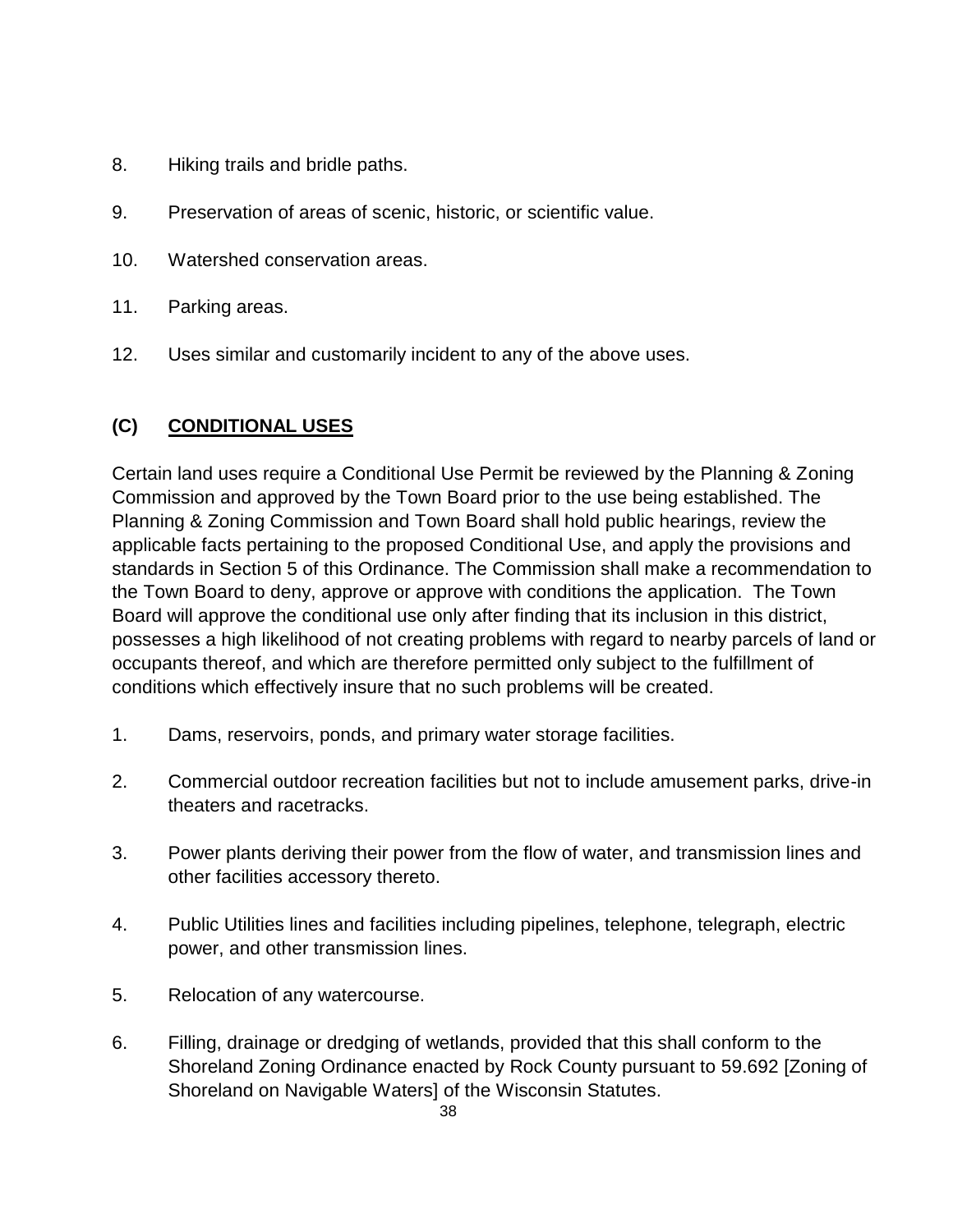- 7. Removal of topsoil, peat, and sod for commercial use or sale.
- 8. Camping grounds open to the public.
- 9. Piers, docks, and boat houses.
- 10. Hunting and fishing clubs provided that the adjoining areas would not be adversely affected.
- 11. Sewage disposal treatment plants.
- 12. Agricultural accessory structures when they conform to Soil Conservation Service Standards and guidelines.

## **(D) REQUIREMENTS FOR PERMITTED AND CONDITIONAL USES**

|    | 1. Minimum Lot Size                                                                                                                                  | No minimum Lot Size                                                            |
|----|------------------------------------------------------------------------------------------------------------------------------------------------------|--------------------------------------------------------------------------------|
|    | 2. Maximum Structure Height                                                                                                                          | 35 feet                                                                        |
|    | 3. Minimum Front Yard Setback                                                                                                                        | 50 feet                                                                        |
|    | $\triangleright$ All front yard setbacks are to also refer to Section 10.1 of this Ordinance<br>for setbacks on Arterial, Collector, and Local roads |                                                                                |
|    | 4. Minimum Setback from High Water Mark                                                                                                              | 75 feet                                                                        |
| 5. | Minimum Rear Yard Setback                                                                                                                            | 50 feet                                                                        |
| 6. | Minimum District Width                                                                                                                               | 30 feet                                                                        |
| 7. | Minimum Side Yard Setback                                                                                                                            | 20 feet                                                                        |
| 8. | Minimum Lot Width at Building Line                                                                                                                   | 100 feet                                                                       |
| 9. | Off-street Parking, Public Gathering                                                                                                                 | 1 space per 5 seats if<br>applicable or 1 space per<br>200 sq. ft. of building |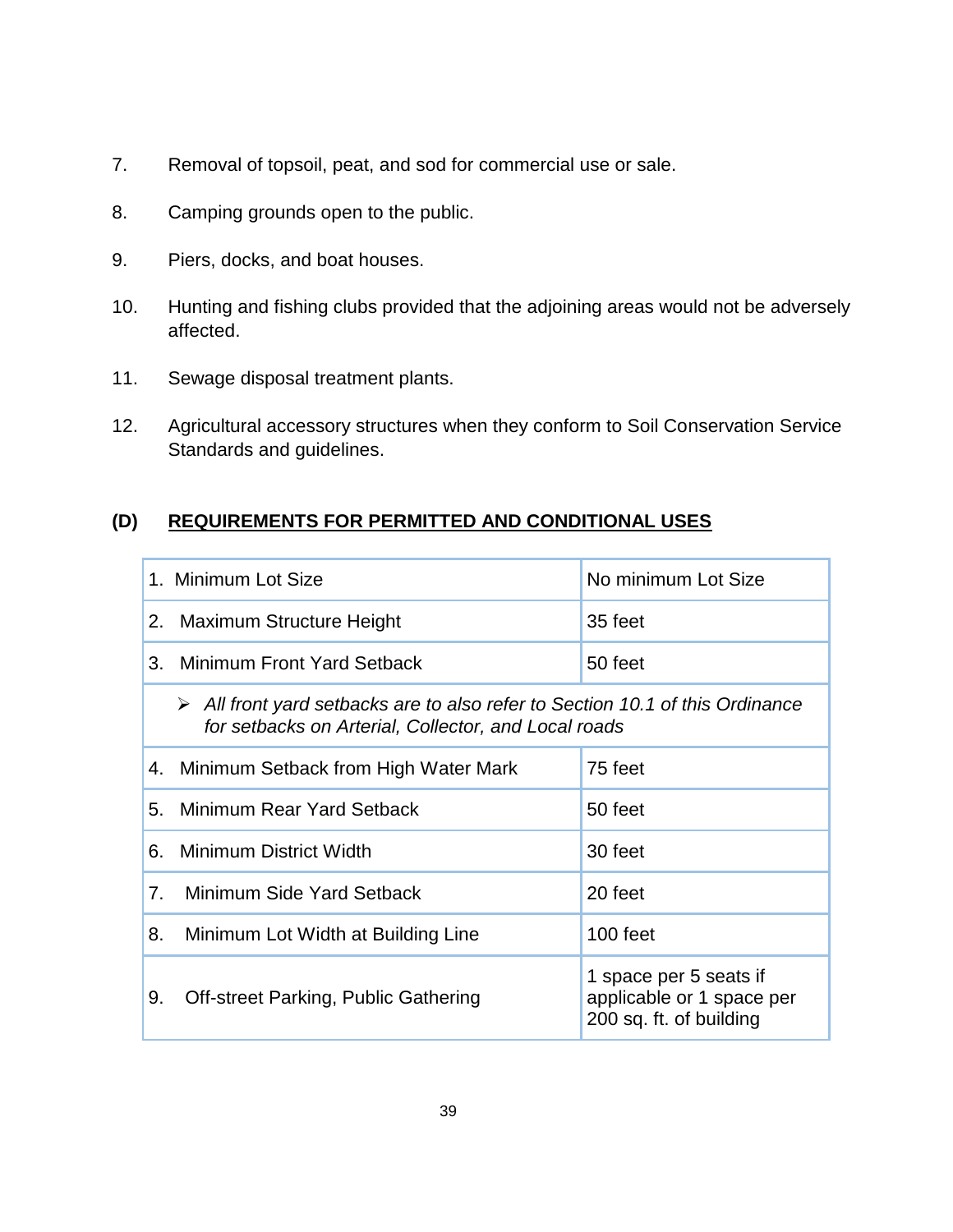## **(E) PROHIBITED USES**

1. No structure or improvement may be built, or land used in this district unless it is a Permitted or an approved Conditional Use in this district.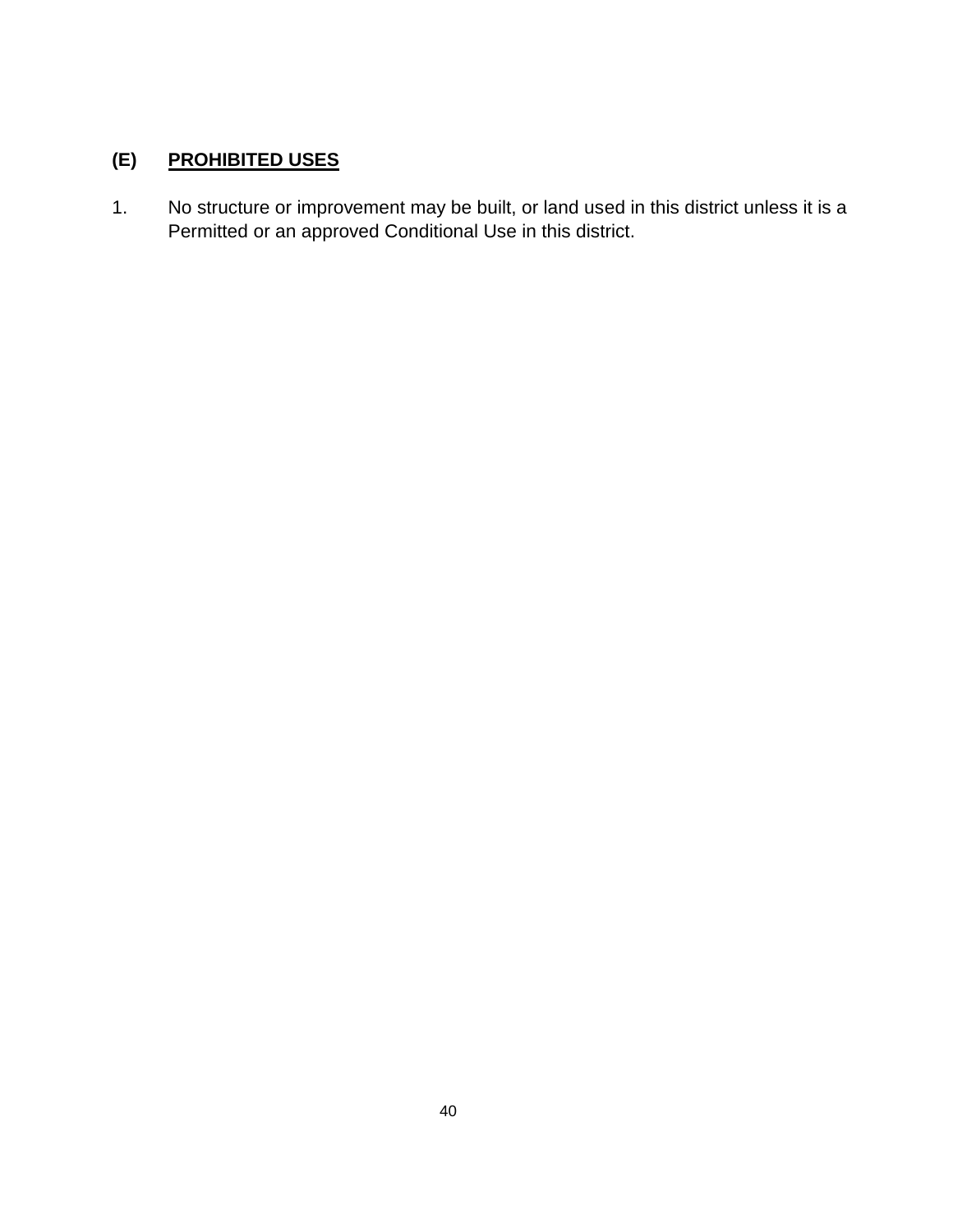# **4.9 HIGHLAND CONSERVANCY OVERLAY DISTRICT TWO (C-2)**

## **A. PURPOSE AND INTENT OF HIGHLAND CONSERVANCY DISTRICT TWO (C-2)**

The purpose of the C-2 Overlay District is to provide a method of obtaining the open space, natural resource, and the recreation goals and objectives of the Land Use Plan. The C-2 District is intended to provide for the preservation, protection, enhancement, and restoration of woodlands, scenic areas, marginal farm land, and areas with slopes in excess of 12%. It is also intended to help limit erosion and sedimentation; promote and maintain the natural beauty of the area while seeking to assure the preservation and protection of areas that have significant topography, natural areas, ground and surface water, potential recreation sites, wildlife habitat, and other natural resource characteristics that contribute to environmental quality. This district exists as delineated on the zoning map and includes those soil types as listed in the Definitions Section of this Ordinance.

## **B. PERMITTED USES**

The following uses are permitted uses in this District:

- 1. Forest and woodland crop management.
- 2. Farming and related agricultural uses when conducted in accordance with Soil Conservation Service Standards.
- 3. Installation of soil and water conservation structures.
- 4. Parks and recreational areas, arboretums, and botanical gardens.
- 5. Forest preservation, wildlife reservations, and conservation projects.
- 6. Installation of an antenna on a communication tower when consistent with the number of antennas authorized under the towers conditional use permit.

## **C. CONDITIONAL USE**

Certain land uses require a Conditional Use Permit be reviewed by the Planning & Zoning Commission and approved by the Town Board prior to the use being established. The Planning & Zoning Commission and Town Board shall hold public hearings, review the applicable facts pertaining to the proposed Conditional Use, and apply the provisions and standards in Section 5 of this Ordinance. The Commission shall make a recommendation to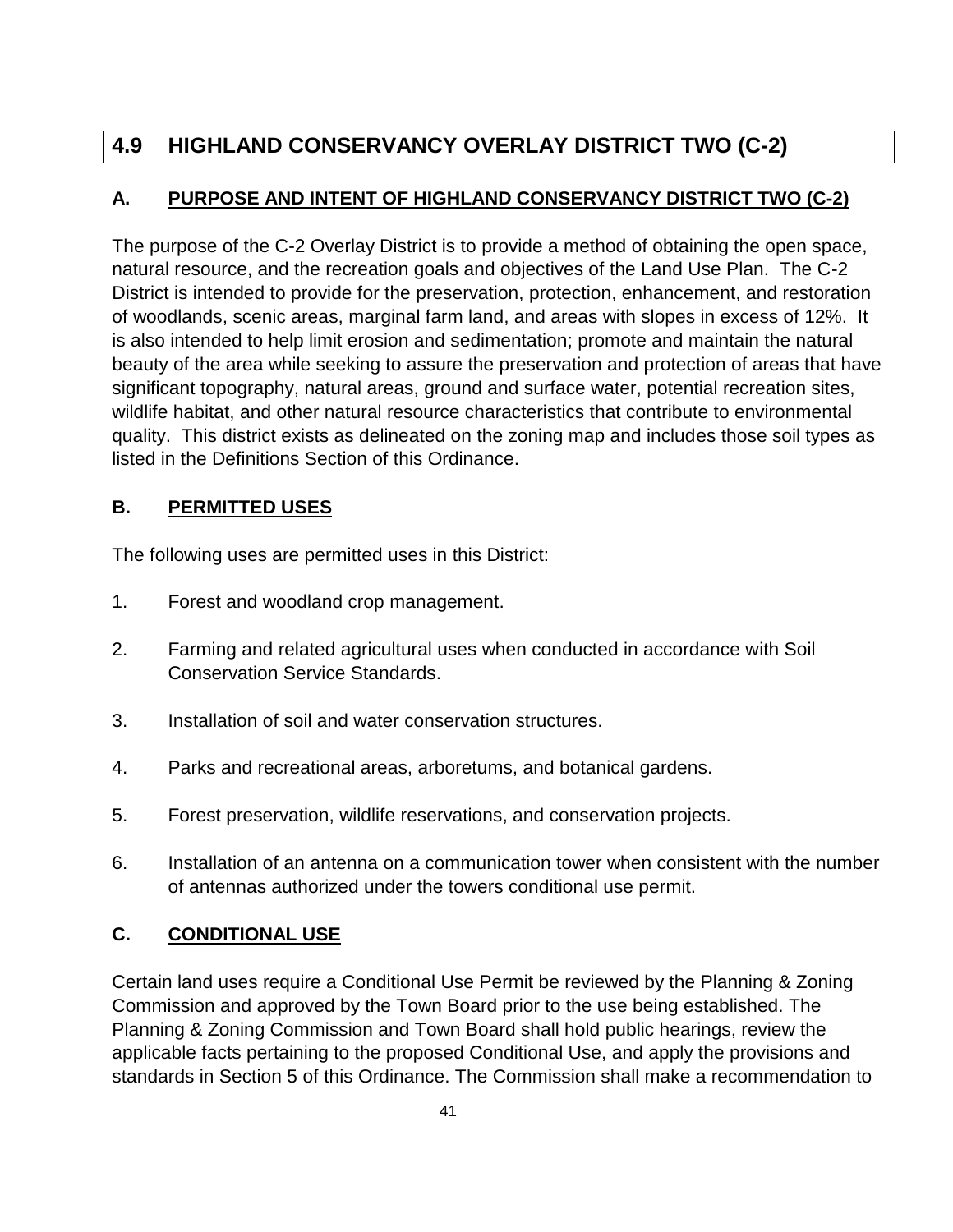the Town Board to deny, approve or approve with conditions the application. The Town Board will approve the conditional use only after finding that its inclusion in this district, possesses a high likelihood of not creating problems with regard to nearby parcels of land or occupants thereof, and which are therefore permitted only subject to the fulfillment of conditions which effectively insure that no such problems will be created

- 1. Stream course changing, waterway construction or enlargement, dams, and changing of natural drainage ways.
- 2. Radio, television, communication transmitters, or relay towers and facilities.
- 3. Telecommunication towers and any antenna on a tower that does not have a conditional use permit.
- 4. Wind generators for electrical power.

## **D. REQUIREMENTS FOR PERMITTED AND CONDITIONAL USES**

| 1.            | Maximum Structure Height                                                                                                                             | 35 feet                                                                                                         |
|---------------|------------------------------------------------------------------------------------------------------------------------------------------------------|-----------------------------------------------------------------------------------------------------------------|
| $\mathcal{P}$ | <b>Minimum Front Yard Setback</b>                                                                                                                    | 50 feet                                                                                                         |
|               | $\triangleright$ All front yard setbacks are to also refer to Section 10.1 of this Ordinance<br>for setbacks on Arterial, Collector, and Local roads |                                                                                                                 |
|               | 3. Minimum Rear Yard Setback                                                                                                                         | 25 feet                                                                                                         |
|               | 4. Minimum Side Yard Setback                                                                                                                         | 20 feet                                                                                                         |
|               | 5. Minimum Accessory Structure Setback                                                                                                               | 10 feet                                                                                                         |
| 6.            | Off-street Parking, Public Gathering                                                                                                                 | 1 space per 200 sq. ft. of<br>structure or 1 space per 5<br>anticipated users at<br>maximum usage of facilities |

#### **E. PROHIBITED USES**

1. No structure or improvement may be built, or land used in this district unless it is a Permitted use or an approved Conditional Use in this district.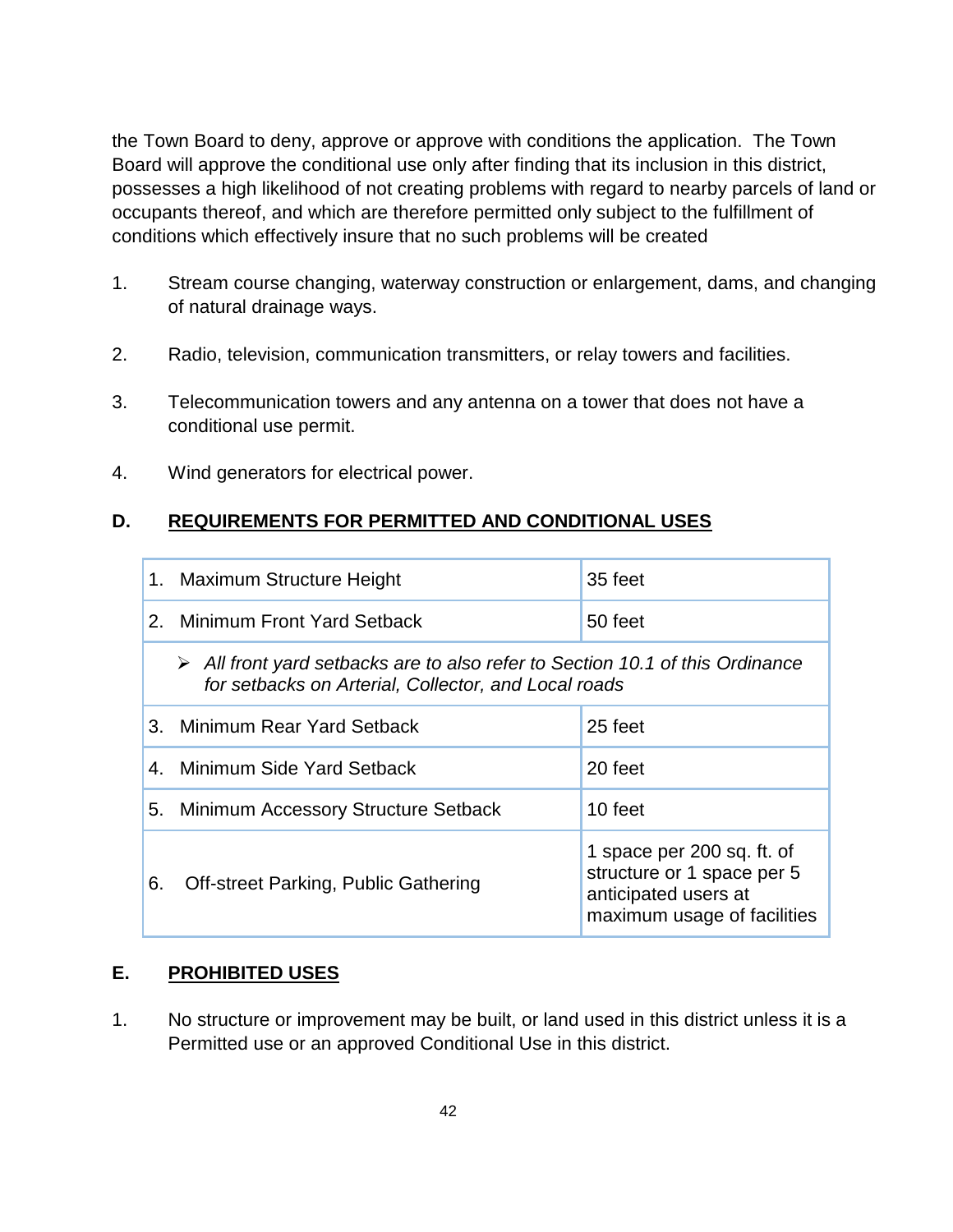# **4.10 MOBILE HOME PARK OVERLAY DISTRICT (MHP)**

The purpose of the Mobile Home Park Overlay District is to provide a means of obtaining the residential goals and objectives of the Development Guide. The intent of the MHP District is to provide for the location of mobile home parks and establish regulations governing their construction and use for the health and well-being of the residents of the community. The Mobile Home Park Overlay District shall not be allowed in the Exclusive Agricultural District One.

## **A. PROCEDURES AND APPLICATIONS**

- 1. **Approvals Required** No person shall construct, expand, or operate a Mobile Home Park within the Town unless he/she holds a valid license.
	- a. Any person owning or controlling a Mobile Home Park in existence on the effective date of this ordinance may apply for and receive an annual license for his/her existing park or camp by following Subsection (3)(d) or (3)(e) of this Section.
	- b. The Town Clerk/Treasurer shall issue an initial license only after the following actions have taken place:
		- 1) The land has been zoned as a Mobile Home Park Overlay District over a residential base district by the Town Board.
		- 2) The applicant completes application form and submits it to the Town Clerk/Treasurer or Zoning Administrator/Building Inspector together with the required license fee.
		- 3) The Planning & Zoning Commission reviews and recommends approval to the Town Board.
		- 4) The Town Board approves the license.

#### **2. Fees and Expiration Date**

#### **a. Fee Schedule**

| 1) Initial Mobile Home Park License Fee | TBD by Town Board by resolution |
|-----------------------------------------|---------------------------------|
| 2) Final Review Fee                     | TBD by Town Board by resolution |
| 3) Annual Mobile Home Park License Fee  | TBD by Town Board by resolution |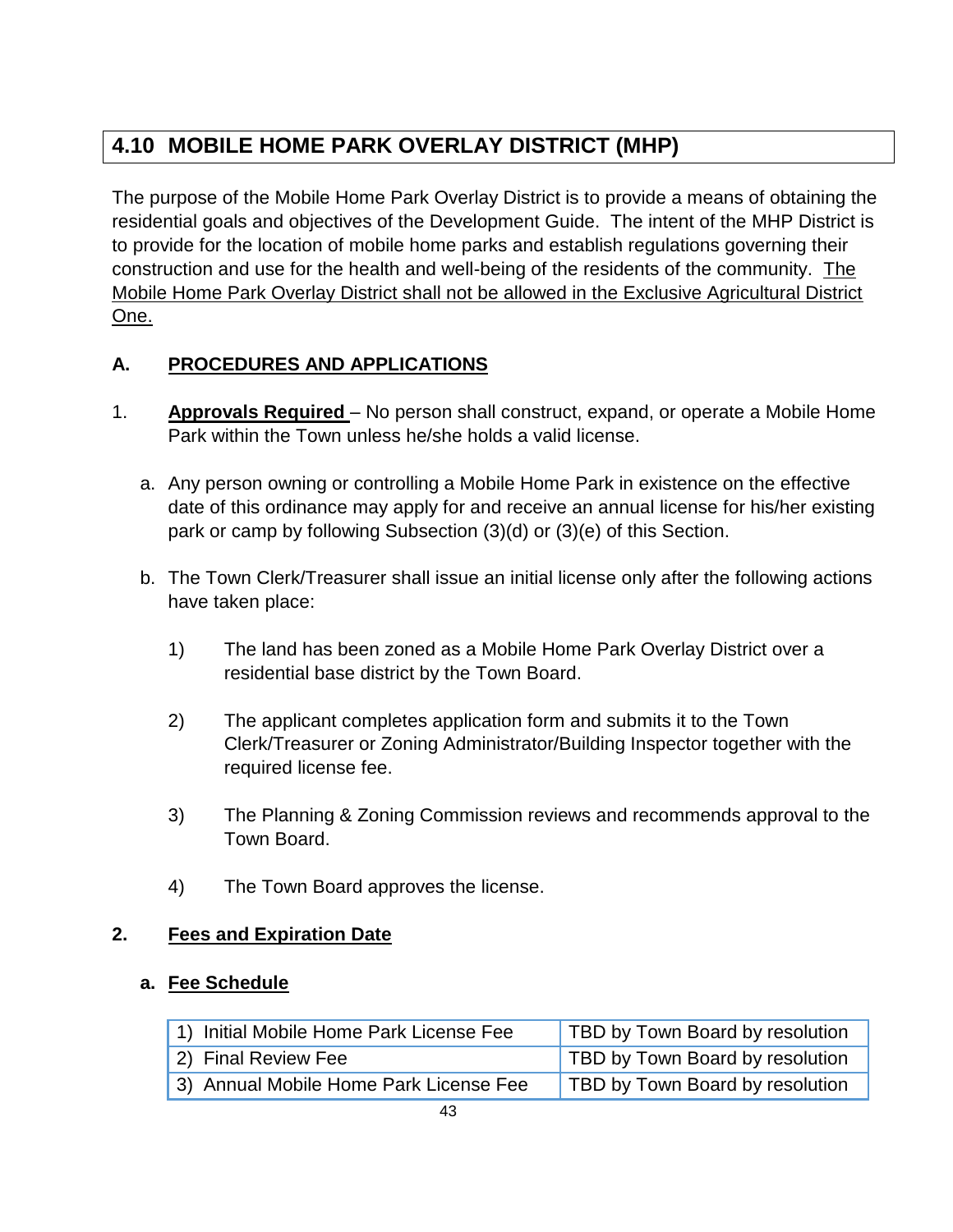| 4) Mobile Home Park License Transfer Fee   TBD by Town Board by resolution |  |
|----------------------------------------------------------------------------|--|
|----------------------------------------------------------------------------|--|

b. **Expiration** – All such licenses are to expire on the 30th day of June of each year and shall be renewed annually. There shall be no pro-ration of fees.

#### **3. Initial License Application**

- a. Application for an initial license shall be made to the Town Clerk/ Treasurer or Zoning Administrator/Building Inspector on an initial license application form. Fees as provided in Subsection (2)(a)(i) above are required prior to taking action on each of the approval steps listed herein.
- b. **Preliminary Plan** The applicant shall apply for preliminary plan approval to the Planning & Zoning Commission. Such applicant shall submit six (6) copies of the Preliminary Plan. Such preliminary plan shall be drawn on a topographic map with a scale of at least one inch equals 100 feet showing two foot contours, the area, location and proposed layout of lots, roadways, buffer strips, and park areas. Approval by the Committee shall be in concept only, which will enable the applicant to prepare final plan.
- c. **Final Plan** Upon approval by the Planning & Zoning Commission of the preliminary plan, the applicant shall submit to the Planning & Zoning Commission a review fee which shall be determined by the Town Board and six (6) copies of the general development plan which shall include:
	- 1) Three (3) copies of a Certified Survey Map, subdivision plat, or plat of survey of the property showing existing features of the mobile home park.
	- 2) A complete plan of the park or camp drawn to a scale of not less than 100 feet per inch.
	- 3) The number, location and dimensions of all Mobile home lots.
	- 4) The location and width of roadways, walkways, easements, setback lines, planting strips and recreation areas.
	- 5) The location of auto parking areas and service buildings, if provided.
	- 6) The location and size of utility service lines for water, storm and sanitary sewers, electrical, telephone, fuel and if provided, cable television service.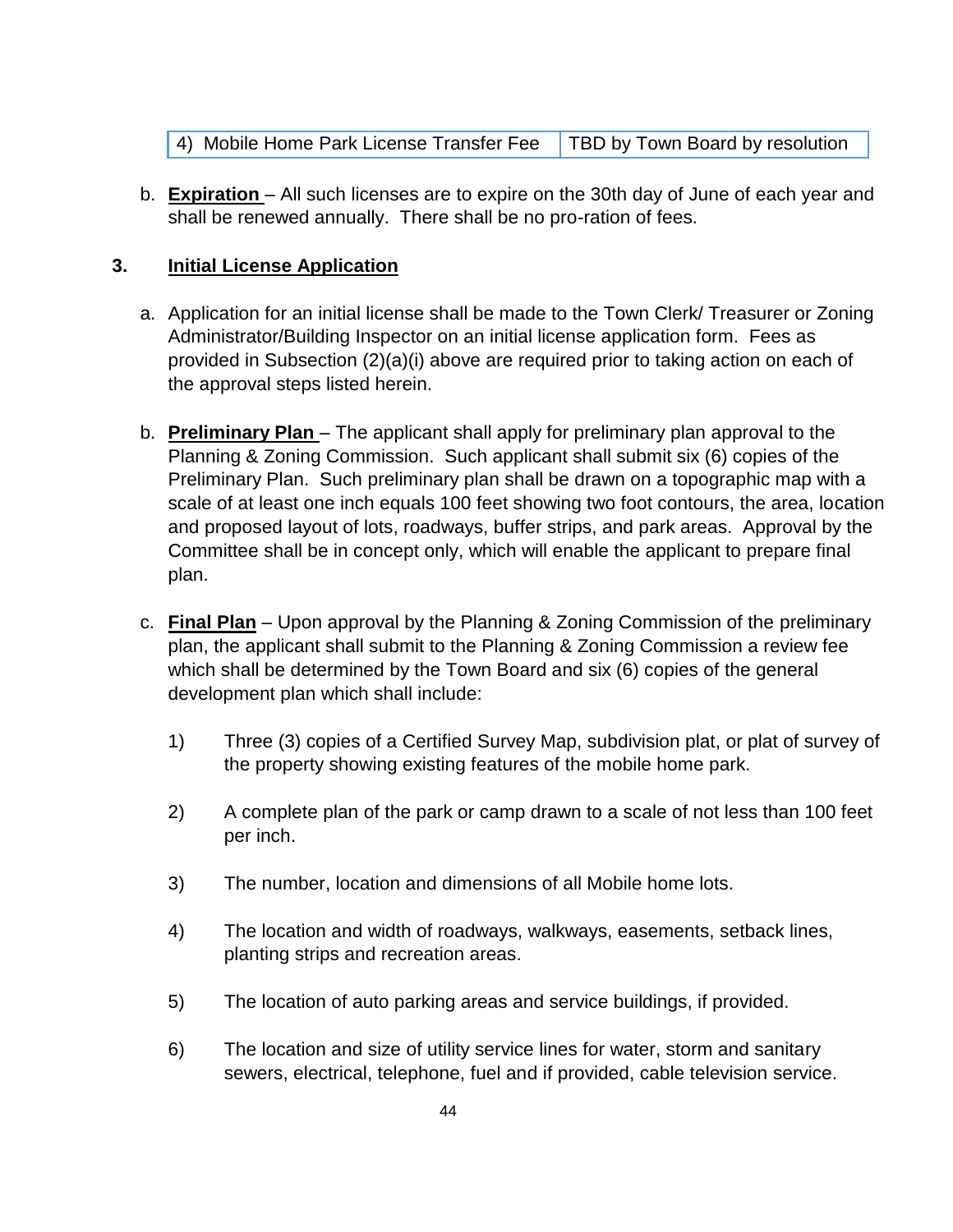- 7) Plans and specifications of all buildings and other improvements constructed or to be constructed within the park or camp, including a detailed sketch of a typical mobile home lot.
- d. Upon submission of the final plan to Planning & Zoning Commission, the Commission shall set a public hearing on the final plan and after hearing any interested parties and staff information, the Planning & Zoning Commission shall make a recommendation and report to the Town Board, who shall also hold a public hearing, concerning such plan after determining the following:
	- 1) That the uses, values, and enjoyment of other property in the neighborhood for purposes already permitted shall be in no foreseeable manner substantially impaired or diminished by the establishment, maintenance or operation of the intended park.
	- 2) That adequate utilities, access roads, drainage and other necessary site improvements have been or are being provided.
	- 3) That adequate measures have been or will be taken to provide ingress or egress so designed as to minimize traffic congestion in the public road.
	- 4) **Approval by Town Board** After receiving the final plan and the recommendation and report from the Planning & Zoning Commission, and holding a public hearing the Town Board may grant approval of the MHP Overlay District and thereafter grant the initial license.
	- 5) Such license shall not be issued until the requirements of this section have been fulfilled. After the license is issued, the Town Clerk is authorized to issue an initial license upon payment of the required fee.
	- 6) **Procedure After License Granted** Upon approval of a MHP, the owners of the land shall cause to be recorded with the Register of Deeds for Rock County, Wisconsin a Certified Survey Map or Subdivision Plat pursuant to Chapter 236 [Platting Lands and Recording and Vacating Plats] of the Wisconsin Statutes of the gross land area including the final approved plans and the deeding to the Town those lands and easements called for in the plans submitted to the Planning & Zoning Commission and Town Board and containing a statement that the land is to be developed pursuant to the approved license. Upon the submission of proof of such recording to the Town Clerk/Treasurer, said Clerk/Treasurer shall issue the initial license allowing said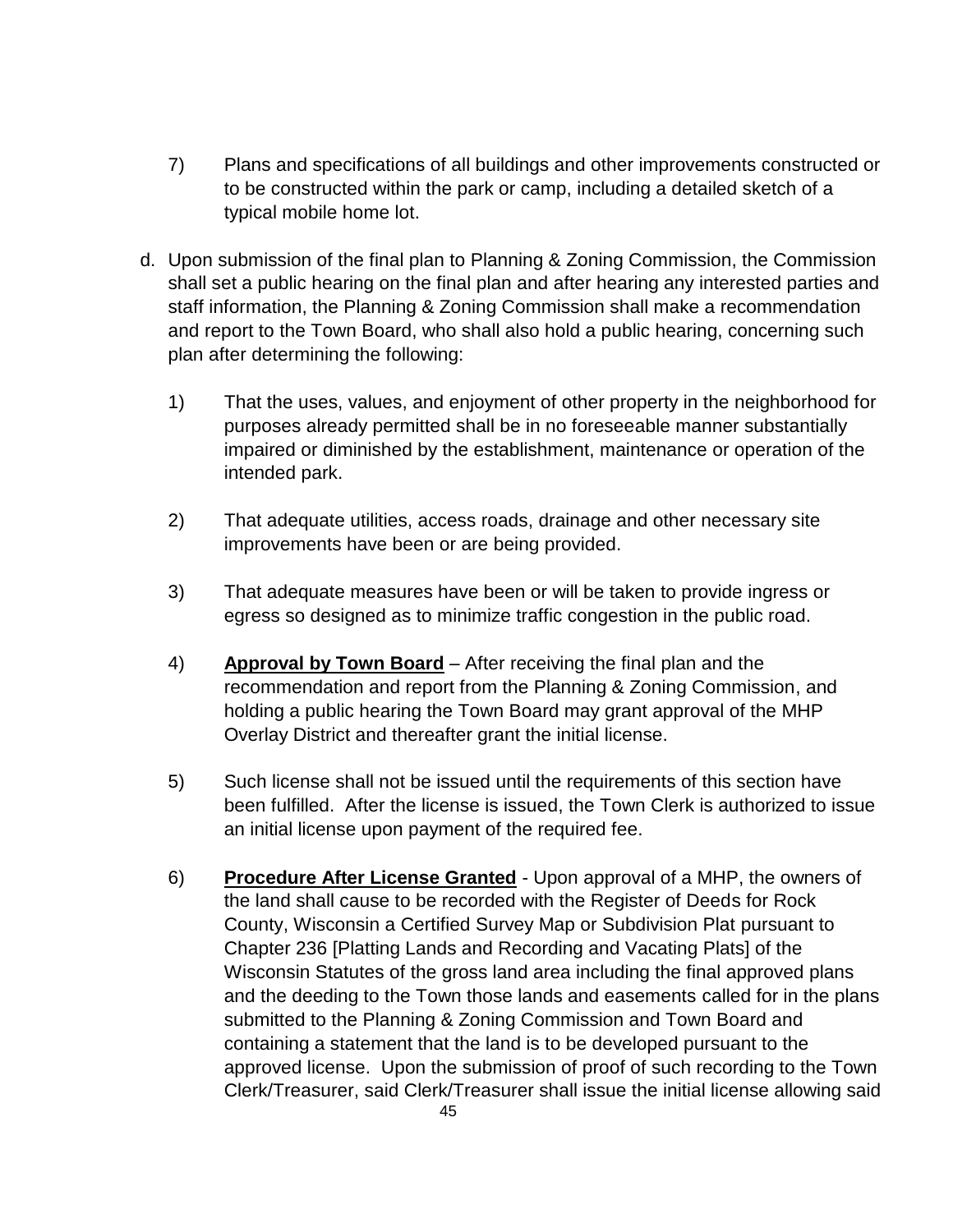owners or their successors to develop the land according to the conditional use permit and recorded plans. Construction pursuant to such license must commence within six months of the date of the license issuance or the license shall become null and void.

- e. **License Application** Annual License. The applicant shall apply to the Town each year and the annual license shall be subject to the approval of the Town Board. The application for such annual license shall be accompanied by a current County Health Department License, a current State of Wisconsin License, and a fee as provided in (2) (a) (iii) above.
- f. **Transfer of License** A transfer of license application shall be applied for and may be approved by the Town Board in the same manner as an application for a renewal license. The fee for such transfer license is provided in Subsection (2)(a)(iv) above.

#### **4. Administration**

- a. **Zoning Administrator/Building Inspector** It shall be the responsibility of the Zoning Administrator to enforce the provisions of this ordinance by authorizing and directing inspections to be made of all mobile home parks.
- b. **Violations** Whenever the Zoning Administrator/Building Inspector determines violations of pertinent regulations exist, he shall notify the licensee of such alleged violations. Such notice shall:
	- 1) Be in writing.
	- 2) Include a statement of the violations enumerated.
	- 3) Allow a reasonable time for the performance of any act it requires to correct such violations but not to exceed 90 days.
- c. **Revocation of License** Upon failure to comply with such violation notice or upon complaint by any citizen of the Town, the license for such park or camp is subject to revocation by the Town Board as provided in 66.058(2)(d) [License and Revocation or Suspension] of the Wisconsin Statutes unless the alleged violation is corrected within the period specified by Town Board.
- d. **Emergency Order** Whenever the Zoning Administrator/Building Inspector finds that an emergency exists which requires immediate action to protect the public health,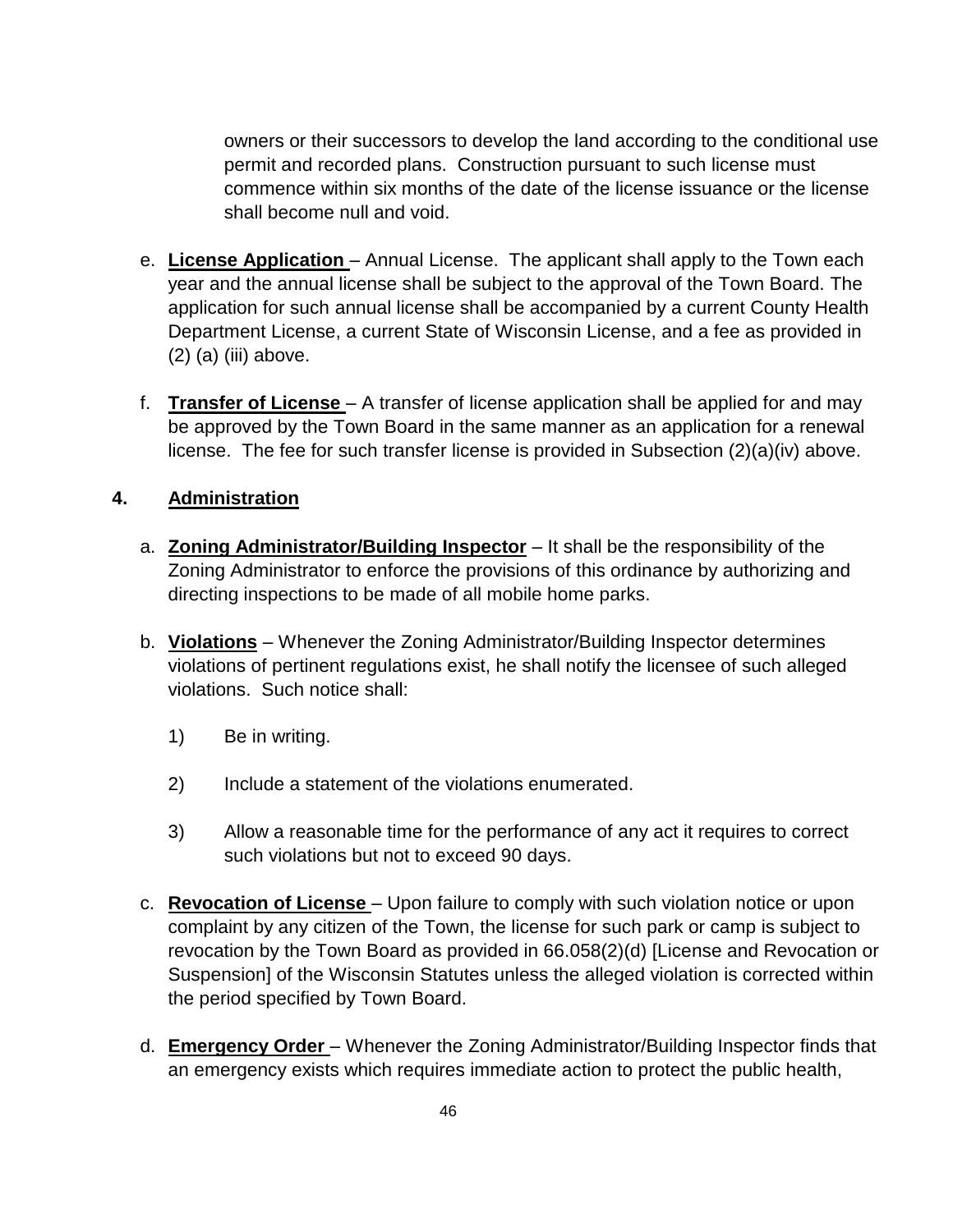safety and/or welfare, he may without notice or hearing, issue an order reciting the existence of such an emergency and then in order to meet the emergency suspend the license. Said order shall be in writing, shall be notwithstanding any other provisions of this ordinance, and shall be effective immediately. Any person to whom such an order is directed shall comply therewith immediately or be subject to the revocation of the mobile home park license.

#### **5. Duty of License Holder**

- a. It shall be the duty of the license holder to file with the Town Clerk/Treasurer a monthly report containing the following information on a form sheet:
	- 1) Name of Mobile Home Park, name and address of owner, agent, or operator.
	- 2) A tabulation of mobile home park occupancy listing lot designation, occupants' names, monthly tax and date of departure or arrival.
- b. Within five days of the arrival of each new mobile home occupant, the owner shall submit in duplicate to the Town Assessor Form PA-118 of the Wisconsin Department of Revenue for a Mobile Home.
- c. **Restrictions on Occupancy of Mobile Homes** No mobile home shall be occupied for dwelling purposes unless it is properly placed on a mobile home lot and connected to water, sewerage, electrical and other utilities and complies with all provisions of this ordinance.

#### **6. General Provisions**

- a. **Applicability** All additions to MHP District added to after the effective date of this ordinance shall conform to and be governed by the provisions of this ordinance. No area shall be rezoned to Mobile Home Park District unless it is planned for residential use on the Land Use Transportation and Farm Land Preservation Plan Map. Every mobile home park developed and governed by this ordinance shall be licensed.
- b. It shall be unlawful to permit a mobile home to be located in a park or camp unless it is placed in a designated stand, on an improved lot, in a licensed park.

#### c. **Parking of Mobile Homes**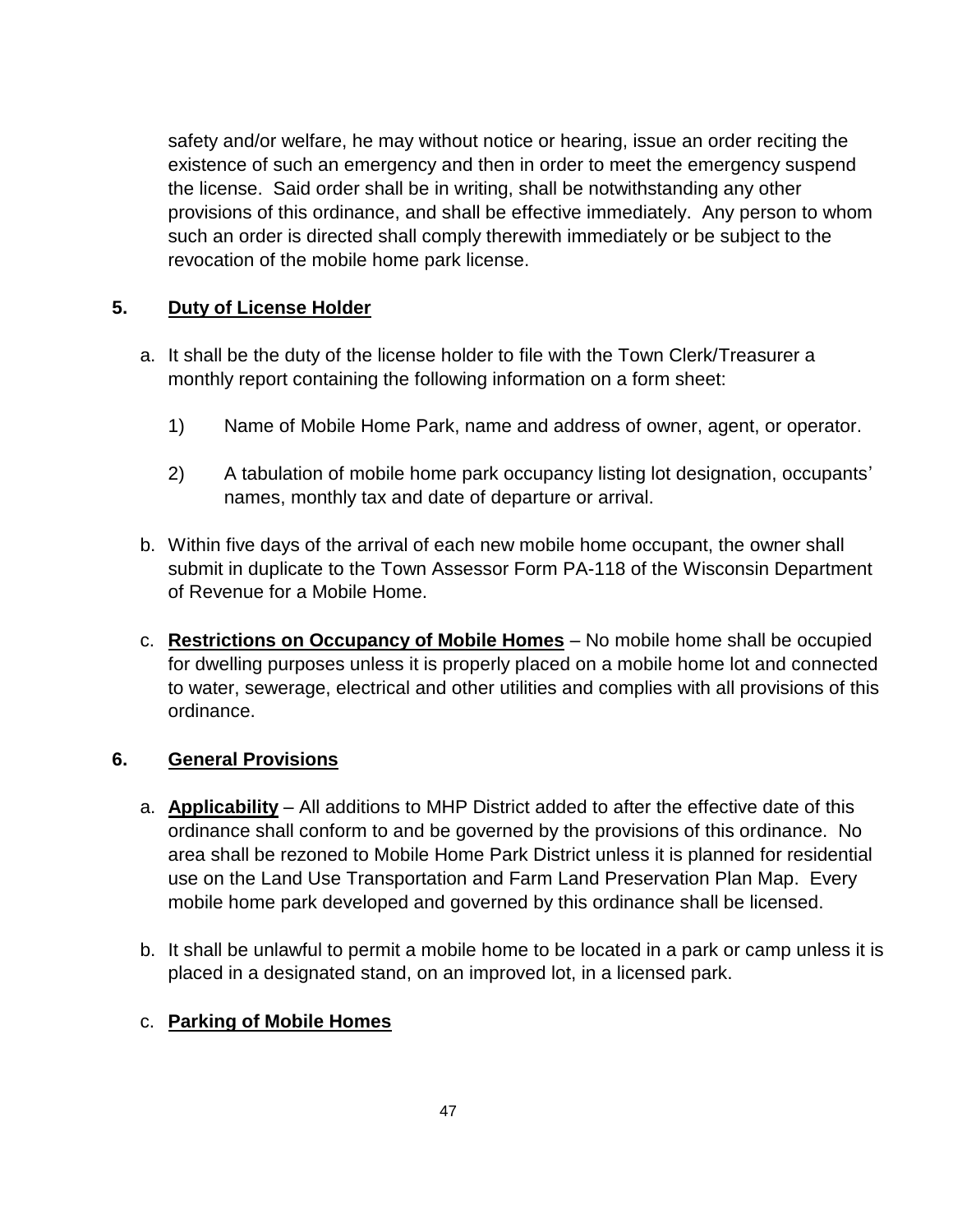- 1) Only one mobile home shall be placed on a lot except that an unoccupied travel trailer may be parked behind the setback line of the owner's yard to the rear of the principal building.
- 2) Each mobile home shall abut upon a roadway within an approved park.
- d. **Non-Residential Uses** No part of any park shall be used for non-residential purposes except for the management and maintenance of the park or camp as approved by the Town Board.
- e. **Signing** No signs shall be permitted except the following as provided in Section 14 of this Ordinance.

### **7. Standards**

- a. **Minimum Park Size** There shall be a minimum of 10 acres of land developed as a Mobile Home Park Overlay District (MHP) in the initial development.
- b. **Minimum Number of Lots** There shall be a minimum of (10) ten mobile home lots completed and ready for occupancy before first occupancy is permitted.
- c. **Length of Residential Occupancy** No lot shall be rented for residential use of a mobile home in any such MHP except for periods of thirty (30) days or more.
- d. **Compliance with Code Standards** No mobile home shall be admitted in any mobile home park unless it can be demonstrated that it meets all the requirements of U.S. Department of Housing and Urban Developments' Manufactured Home Construction Standards.

## e. **Minimum Lot Width and Setback Standards**

Building Setback Standards

|                   | Front Yard Setback - Rural Residential                                                       | 50 feet              |
|-------------------|----------------------------------------------------------------------------------------------|----------------------|
|                   | $\triangleright$ All front yard setbacks are to also refer to Section 10.1 of this Ordinance |                      |
|                   | for setbacks on Arterial, Collector, and Local roads                                         |                      |
|                   | Side Yard Setback - Rural Residential                                                        | 15 feet              |
| 3)                | Rear Yard Setback - Rural Residential                                                        | 35 feet              |
| $\vert 4 \rangle$ | Corner Lot Side Yard Setback on Road - Rural                                                 | 50 feet on each road |
|                   | <b>Residential</b>                                                                           |                      |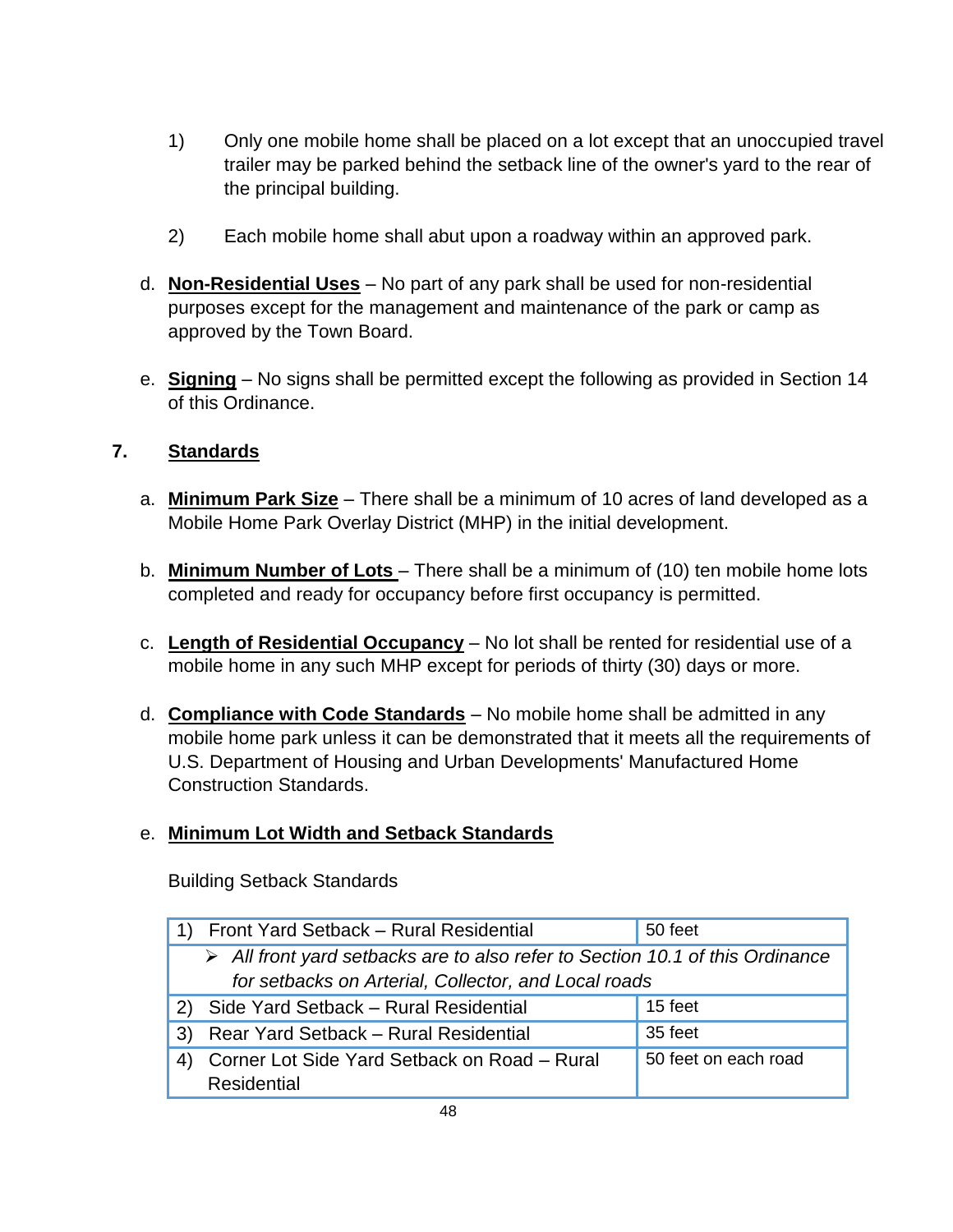| 5) | Minimum Lot Width - Rural Residential       | 100 feet        |
|----|---------------------------------------------|-----------------|
| 6) | Minimum Lot Area - Rural Residential        | 40,000 sq. feet |
|    | Minimum Accessory Side Yard Setback - Rural | 5 feet          |
|    | Residential                                 |                 |

- f. **Parking** At least two (2) off-street hard surfaced parking spaces shall be provided on each mobile home lot. The size of each space must be at least 10 feet by 20 feet. Street parking on both sides of the street shall be permitted if the roadway width is at least 36 feet wide. Street parking shall be permitted on one designated side only if the roadway width is at least 30 feet wide.
- g. **Screening** There shall be provided a screening buffer strip along the boundary of the mobile home park. Such screening shall be at least five (5) feet in width and ten (10) feet in height. Such strip shall be a densely planted hedge or shrubbery so as to effectively cause a visual barrier and still allow a breeze to pass.
- h. **Recreation Requirements** Not less than ten percent (10%) of the total gross park area shall be devoted to recreational facilities or open space. Recreational facilities shall be convenient to the project center.
- i. **Tenant Storage** One storage building accessory to a mobile home will be permitted on a mobile home lot provided that the storage building does not exceed one hundred twenty eight (128) square feet and does not exceed ten (10) feet in height. Such storage building shall be fully enclosed and located on the mobile home lot.
- j. **Maintenance Equipment Storage** One storage building for mobile home park maintenance equipment will be permitted provided that the storage building does not exceed five hundred (500) square feet and does not exceed ten (10) feet in height. Such storage building shall be fully enclosed. One maintenance equipment storage building per mobile home park.
- k. **Fuel Supply** All fuel shall be distributed in conformity with the rules and regulations of the Department of Commerce.

#### l. **Additions and Alterations**

1) **Permit Required** – A permit issued by the Zoning Administrator/Building Inspector shall be required before any construction on a mobile home lot or any structural addition or alteration to the exterior of a mobile home. No permit is required for addition of steps, awnings, skirting, windows, and doors.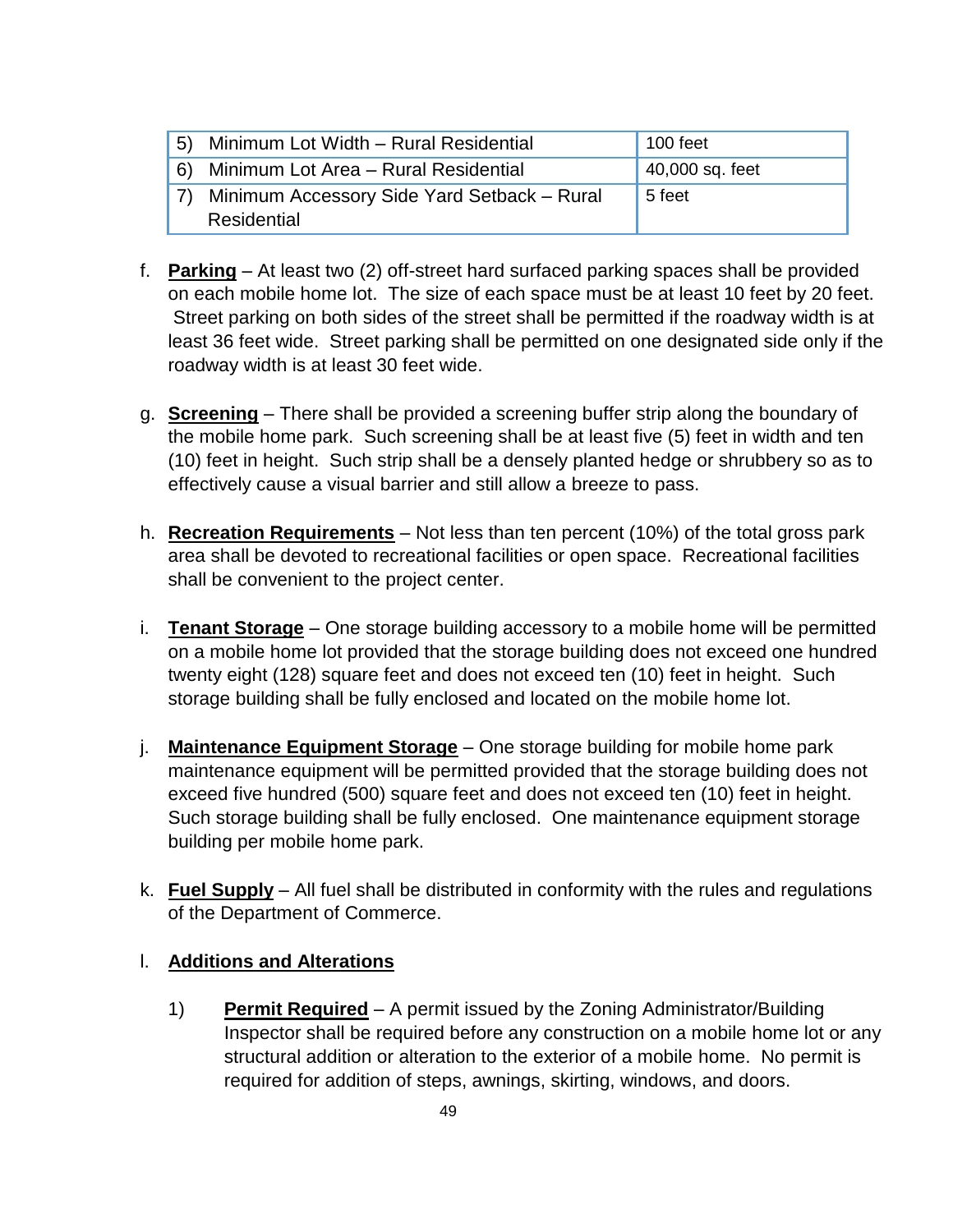- 2) **Size of Expansion** No addition to a mobile home shall be greater than the area in square feet of the existing mobile home. No addition or alteration to the mobile home shall exceed in height the height of the existing mobile home.
- 3) **Conform to setbacks** Any addition to a mobile home shall be deemed a part of the mobile home and shall have the same setbacks as the existing mobile home.
- 4) **Skirting Required** Vented skirting of non-flammable material for mobile homes is required. Areas enclosed by such skirting shall be maintained so as not to provide a harborage for rodents or create a fire hazard. It is recommended that insulation be provided inside the skirting to prevent the freezing of pipes.
- m. **Utilities** shall be installed underground and shall meet State of Wisconsin Statutes and Administrative Codes.

### 1) **Electrical Requirements**

- a) Each mobile home and travel trailer lot shall be connected to the park electrical wiring system by underground cable and by approved receptacle, disconnecting means, and over current protective equipment. The minimum service per each mobile home lot shall be 120-240 volts AC, 100 amperes.
- b) Adequate lights shall be provided in mobile home parks to illuminate streets, driveways, and walkways, for the safe movement of vehicles and pedestrians at night. A minimum of one-foot candle shall be provided for safe pedestrian and vehicle movement.
- 2) **On-site or Public Sewer Service** All mobile homes shall be served by common sewer. Each mobile home lot shall be equipped with at least a three (3) inch sewer connection so located as to provide a suitable connection from the home with a continuous grade, not subject to surface drainage.
- 3) **Water** Common water shall be provided by separate lateral at each mobile home lot.

#### n. **Mobile Home Stand, Patio, and Tie Downs**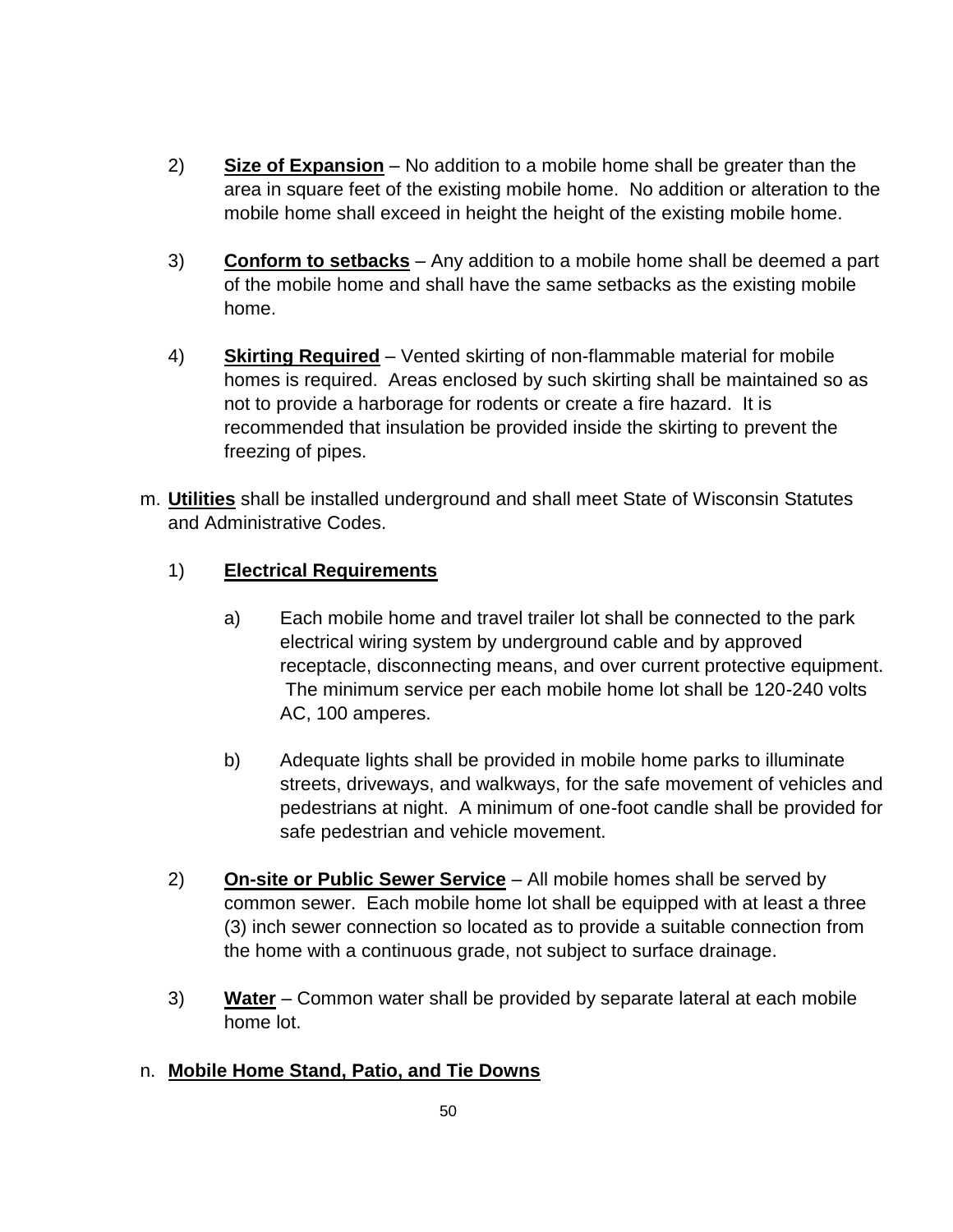- 1) A mobile home stand shall be continuous 4 inch concrete single slab equal to the size of the trailer with tie downs every ten feet.
- 2) The mobile home stand shall be provided with six anchors and tie-downs such as cast-in-place concrete "dead man" eyelets embedded in concrete foundations or arrowhead anchors or other devices securing the mobile home. Anchors and tie-downs shall be placed at least at each corner of the mobile home stand and at the middle of each side, and each shall be able to sustain a minimum tensile strength of two thousand eight hundred (2,800) pounds.

#### o. **Roadways**

- 1) All roadways constructed in a MHP shall be hard surfaced built according to Town/County Road Standards.
- 2) The minimum pavement width of roadways shall be 22 feet. The minimum pavement diameter of cul-de-sacs shall be 140 feet.
- 3) The alignment and gradient shall be properly adapted to topography, to safe movement of types of traffic anticipated, and to satisfactory control of surface water and ground water.
- 4) The names of roadways within the park shall not duplicate the names of streets within Rock County.
- p. **Lot Markers** The limits of each MHP lot shall be clearly marked on the ground by permanent flush stakes, markers and have a unique number and street name that is not duplicated within Rock County.
- q. **Fences and Hedges** Fences and hedges may be permitted provided they do not exceed a height of three feet in the front yard or corner side yard and six feet in height in all other yards.
- r. **Garbage and Rubbish Storage Areas** Garbage and rubbish shall be stored in flytight, water-tight, approved containers stored within a completely enclosed building or may be permitted outside the building provided that such storage area is effectively screened from view.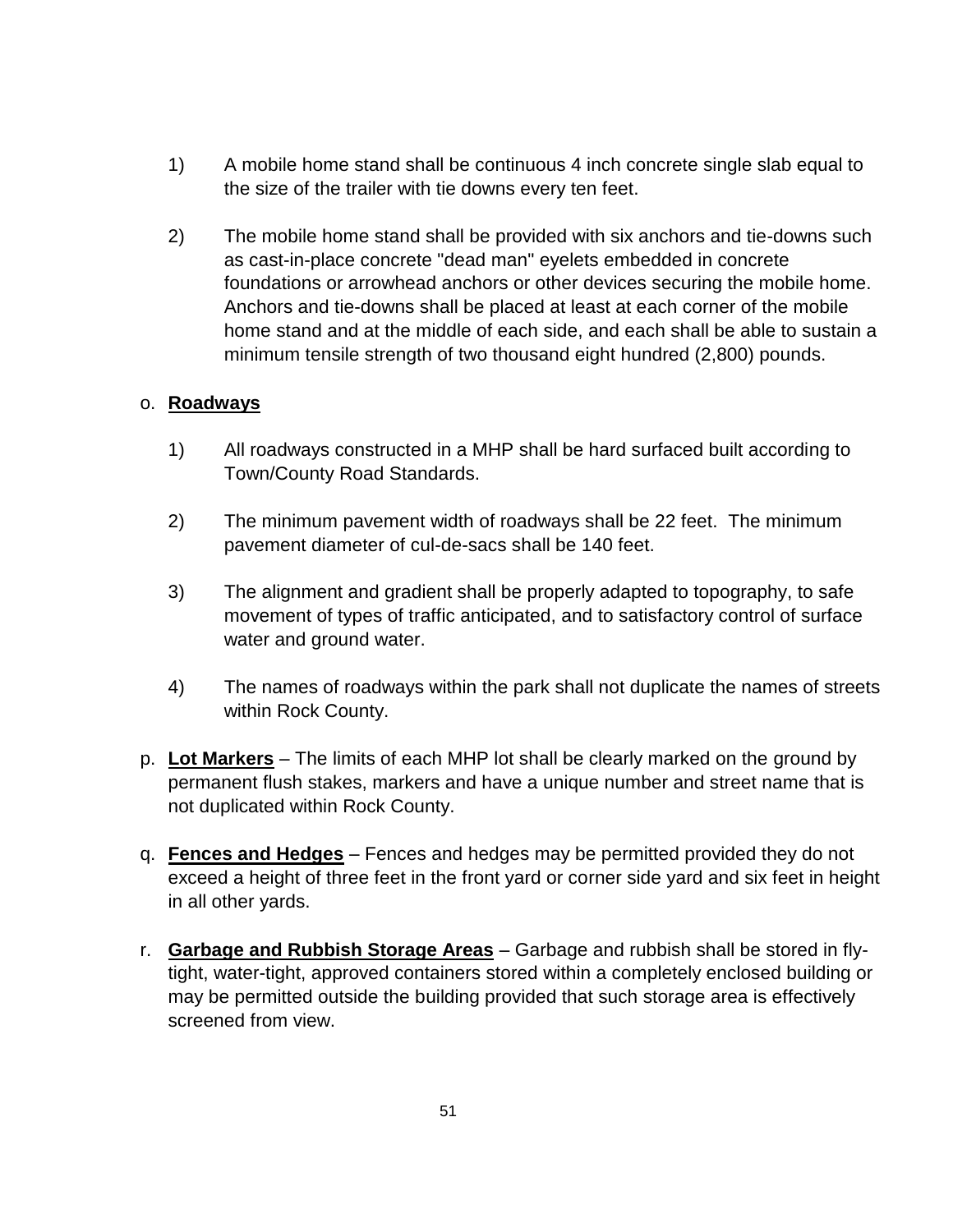- s. **Service building For Travel Trailer Camps** There shall be at least one (1) service building in any travel trailer camp to provide sanitation and laundry facilities.
	- 1) Location, Construction and Maintenance. Service buildings, easily accessible to all travel trailer lots shall be made of permanent construction in accordance with Rock County and State of Wisconsin Codes. The service building shall maintain a minimum temperature of 60 degrees F. whenever the camp is open for business.
	- 2) Plumbing and Electrical Facilities. Plumbing and electrical facilities in service buildings shall be as set forth in State of Wisconsin Administrative Standards.
- t. **Emergency Shelter** Each mobile home and travel trailer park shall have a emergency shelter which shall be easily accessible to all park residents for their exclusive use. Such centers shall include: Kitchen facilities; rest rooms facilities for men and women; meeting room space of at least 1,000 square feet; a sub-grade structure which shall be built to a size which will provide adequate protection to all park residents in the event of severe weather.
- u. The Town Board may require that a letter of credit or cash deposit be executed by the mobile home park developer to insure that all required improvements will be made.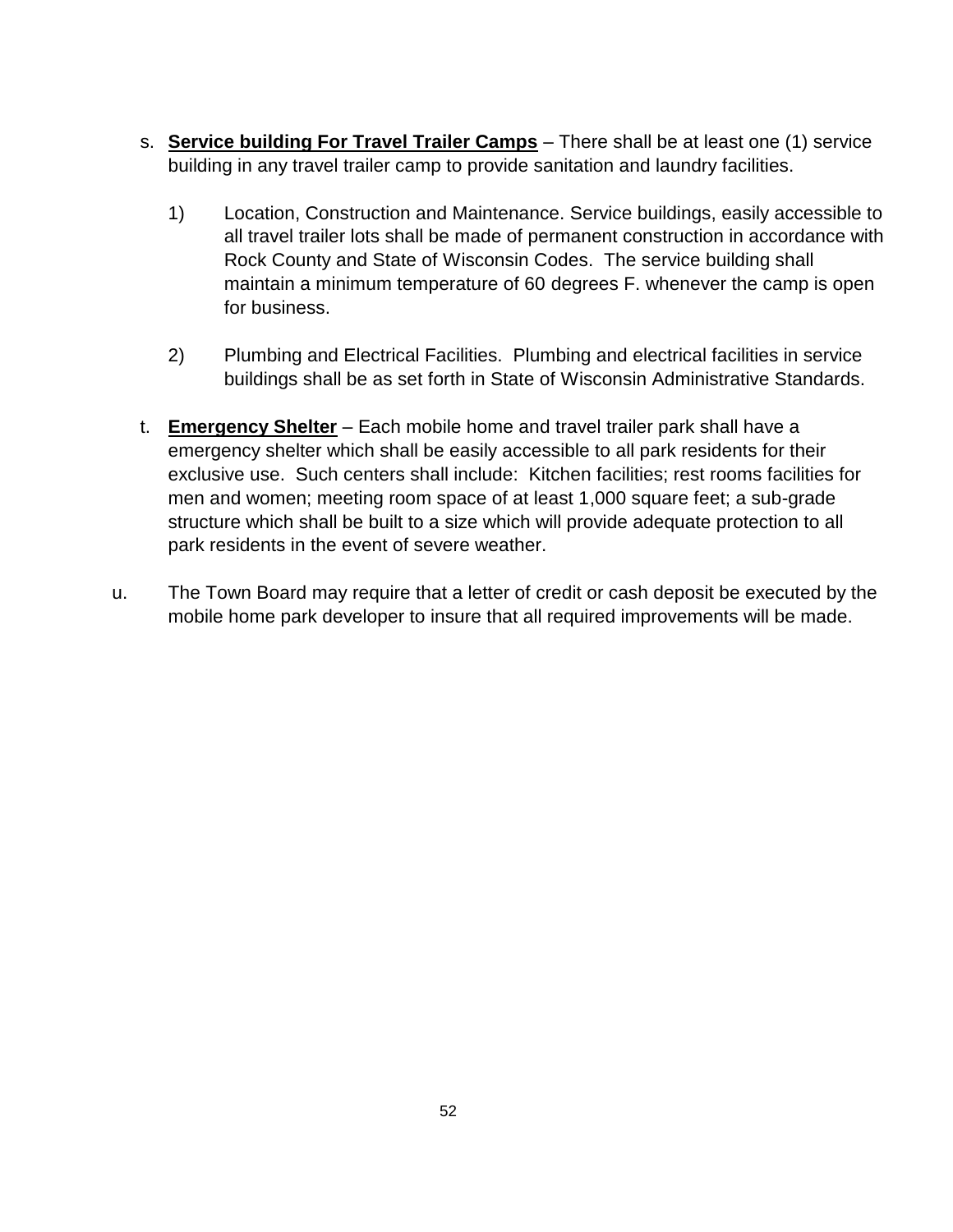# **4.11 SPECIAL PURPOSE DISTRICT (SP)**

## **A. PURPOSE AND INTENT OF SPECIAL PURPOSE DISTRICTS (SP)**

The purpose of this district is to provide a means of obtaining the goals and objectives of the Development Guide. The SP District is intended to provide for those uses, which create, or could present special problems, hazards or other circumstances with regard to the use of land. This District is to include those uses of land which require large expanses of land; those which afford hazards to health, safety, or other aspects of the general welfare; those for which it is desirable to have a limited number of a given land use within the community.

### **B. PERMITTED USES**

The following uses are permitted in this district:

1. Installation of an antenna on a communication tower when consistent with the number of antennas authorized under the towers conditional use permit.

## **C. CONDITIONAL USES**

Certain land uses require a Conditional Use Permit be reviewed by the Planning & Zoning Commission and approved by the Town Board prior to the use being established. The Planning & Zoning Commission and Town Board shall hold public hearings, review the applicable facts pertaining to the proposed Conditional Use, and apply the provisions and standards in Section 5 of this Ordinance. The Commission shall make a recommendation to the Town Board to deny, approve or approve with conditions the application. The Town Board will approve the conditional use only after finding that its inclusion in this district, possesses a high likelihood of not creating problems with regard to nearby parcels of land or occupants thereof, and which are therefore permitted only subject to the fulfillment of conditions which effectively insure that no such problems will be created.

- 1. Refuse disposal sites, dumping grounds, sanitary landfill operations, or similar uses; with the specific provision that setbacks, screening, protective fencing, or some combination of these be provided in a manner adequate to protect the general public from any and all nuisances, hazards or other harmful conditions.
- 2. Facilities for the production, mining, processing or storage of concrete, blacktop, asphalt, or other paving or road surfacing or building materials.
- 3. Airports open to the public, hangars, or accessory structures.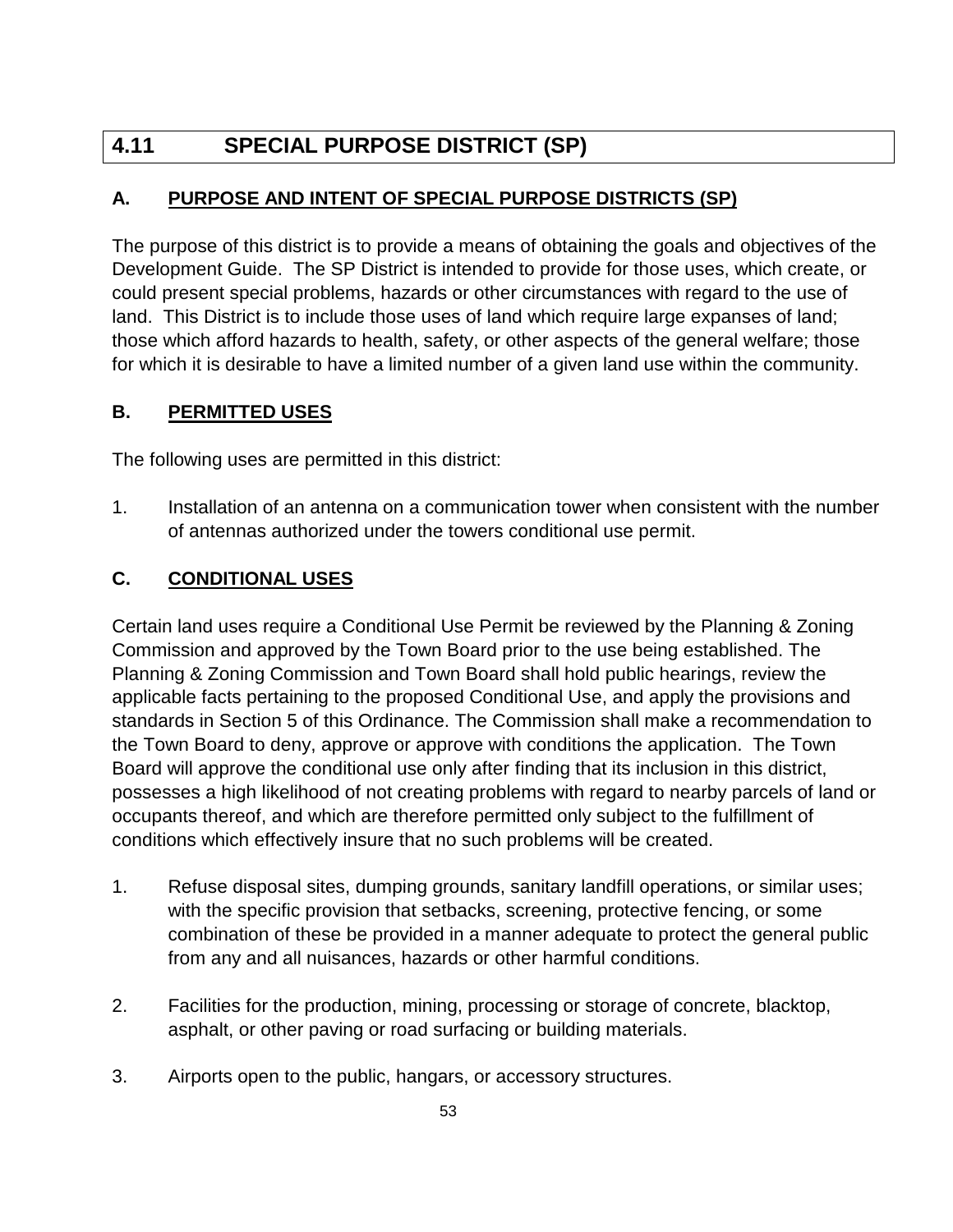- 4. Cemeteries.
- 5. Race tracks, sewerage treatment facilities.
- 6. Accessory structures required by the principal use as part of the original application.
- 7. Junkyard and automobile salvage yards.
- 8. Sand and gravel quarry and process operations. If on-site mining or processing operations are not carried out continuously for one year at any location, such operations shall be considered to have been abandoned, and, prior to any further excavation or processing, a new conditional use permit shall be required. The sand and gravel quarry shall apply for and receive a Non-Metallic Reclamation Permit from the Rock County Land Conservation Department. Any land rezoned from Exclusive Agricultural District One to Special Purpose for a sand and gravel quarry shall be restored to an agricultural use as a condition of the rezoning.
- 9. Telecommunication towers and any antenna on a tower that does not have a conditional use permit.
- 10. Wind generators for electrical power.

#### **D. REQUIREMENTS FOR CONDITIONAL USES**

| 1 <sub>1</sub> | Minimum Lot Size                                                                                                                                      | 5 Acres                                                                                     |
|----------------|-------------------------------------------------------------------------------------------------------------------------------------------------------|---------------------------------------------------------------------------------------------|
| 2.             | Minimum Front Yard Setback from Public Road                                                                                                           | 50 feet                                                                                     |
|                | $\triangleright$ All front yard setbacks are to also refer to Section 10.1 of this Ordinance for<br>setbacks on Arterial, Collector, and Local roads. |                                                                                             |
| 3.             | Minimum Side Yard Setback                                                                                                                             | 50 feet                                                                                     |
| 4.             | Minimum Rear Yard Setback                                                                                                                             | 50 feet                                                                                     |
| 5.             | <b>Off Street Parking</b>                                                                                                                             | 1 space per 5 seats or 1<br>space per 5 anticipated<br>uses at maximum usage<br>of facility |
| 6.             | Sand and Gravel Operations:                                                                                                                           |                                                                                             |
|                | <b>Minimum Lot Size</b><br>a)                                                                                                                         | 5 acres                                                                                     |
|                | Setback from Existing Street or Highway<br>b)                                                                                                         | 100 feet                                                                                    |
|                | c) Setback from Right-of-Way Utility                                                                                                                  | 50 feet                                                                                     |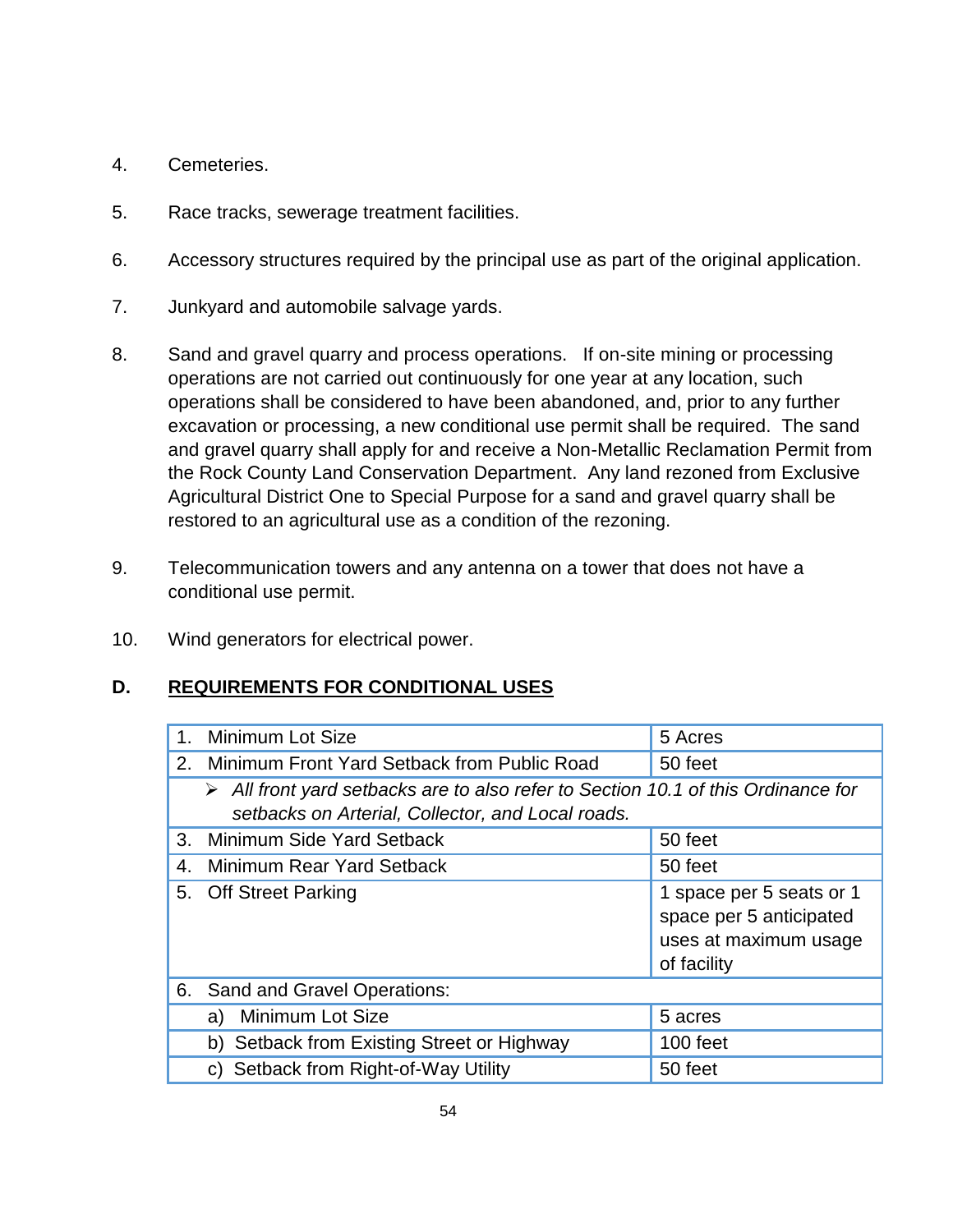|              | d) Setback from Boundary of Zoning district                                          | 100 feet |  |
|--------------|--------------------------------------------------------------------------------------|----------|--|
|              | e) Fencing and Screening – Any mining operation within one-half mile of any          |          |  |
|              | residential district shall have a chain link or similar fencing no less than six (6) |          |  |
|              | feet high around the entire mining site                                              |          |  |
|              | f) No dumping of waste products or by-products shall be allowed anywhere on          |          |  |
|              | the site                                                                             |          |  |
|              | g) Restoration Plan to be developed by operator and reviewed by the Planning         |          |  |
|              | & Zoning Commission and approved by the Town Board                                   |          |  |
|              | h) Minimum Accessory Side Yard Setback                                               | 50 feet  |  |
| $\mathbf{I}$ | If a site is located on a Town road or such material traverses a Town road, no       |          |  |
|              | Conditional Use Permit shall be issued unless the Town Board is assured that         |          |  |
|              | any damages to the road caused by the applicant will be repaired or                  |          |  |
|              | reconstructed at the applicant's full expense by a letter of credit, bond or         |          |  |
|              | other acceptable financial assurance that will protect the Town against any          |          |  |
|              | expense due to the inability or refusal of the applicant to repair any damage        |          |  |
|              | to the road                                                                          |          |  |
|              |                                                                                      |          |  |

## **E. PROHIBITED USES**

No structure or improvement may be built, or land used in this district unless it is a Permitted use or an approved Conditional Use in this district.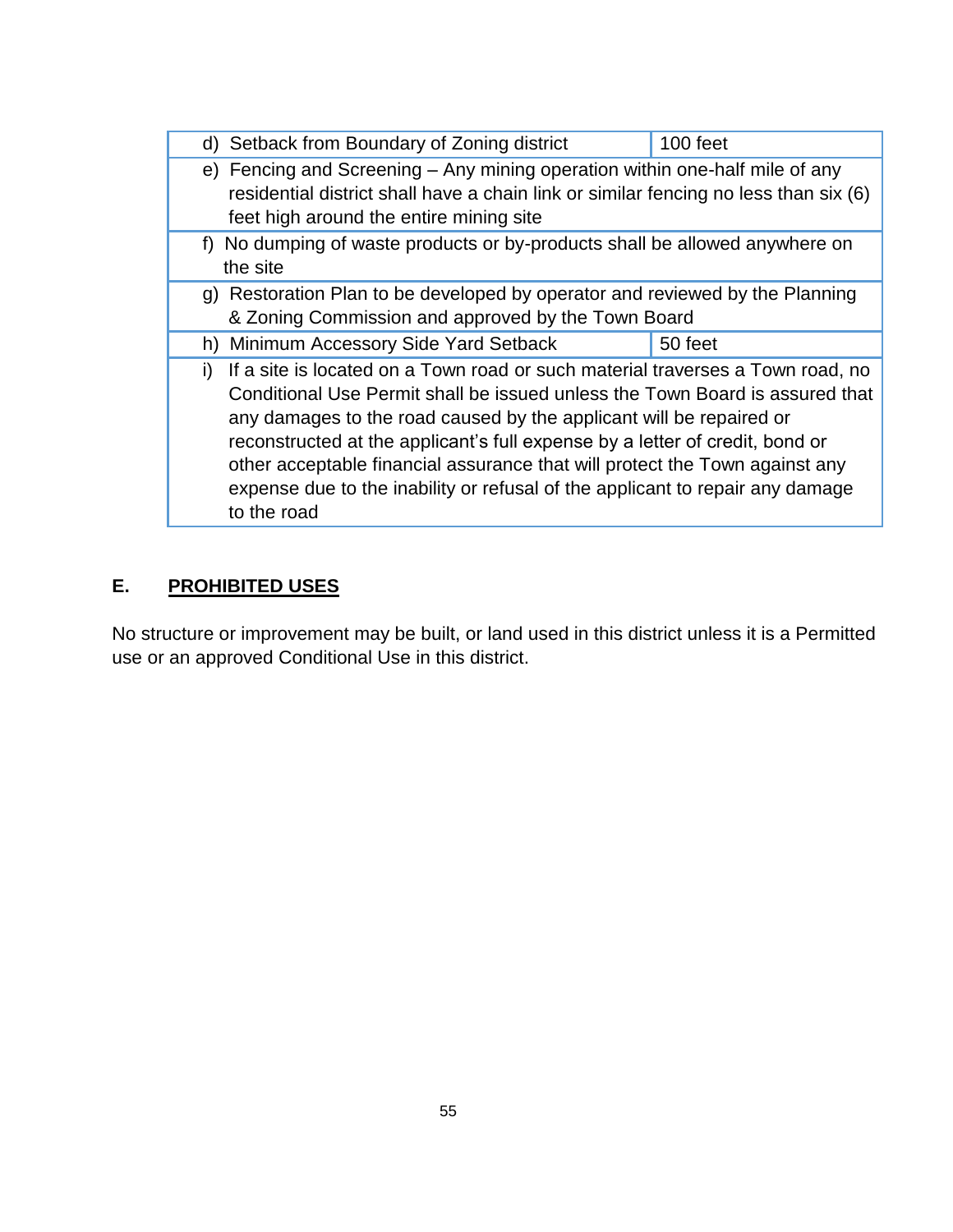# **4.12 TOWER AND ANTENNA OVERLAY DISTRICT – (ANT)**

## **A. PURPOSE AND INTENT TOWER AND ANTENNA OVERLAY DISTRICT – (ANT)**

The purpose of the ANT district is to provide a means obtaining the goals and objectives of the Development Plan. The ANT District is designed to protect public health, safety and general welfare of the citizens of the community in mitigating the impact of tower installations on the community. The ANT District provides a balance between the federal interest (Section 704 Telecommunications Act of 1996) concerning the construction, modification and placement of telecommunications towers and antennas for use in providing personal cellular service (PCS) and the legitimate interest of the community in regulating local zoning. The intent of this ordinance is to protect land uses from the potential adverse impacts of antennas and towers; encourage collocation of new and existing antenna and tower sites as a means to minimize the total number of towers within the county; encourage the proprietors of antennas and tower facilities to configure them in a way which would minimize adverse visual impact through design, landscaping, visual screening and camouflaging techniques; consider the health and safety of antennas and towers; avoid potential damage to property or individuals due to tower failure through engineering; and consider collocation on existing towers within adjacent counties and municipalities which may provide adequate coverage for areas within and adjacent to the town.

## **B. DEFINITIONS**

- 1. **Antenna** Any structure or device used for the purpose of collecting or transmitting electromagnetic waves, including but not limited to directional antennas, such as panels, microwave dishes, and satellite dishes, and omnidirectional antennas, such as whip antennas.
- 2. **Co-location** A means of the use of a single support structure and/or site being used by more than one communications provider.
- 3. **Commercial Wireless Telecommunications Services** License commercial wireless telecommunications services including cellular, personal communication services (PCS) specialized radio (SMR), enhanced specialized mobile radio (ESMR), paging, and similar services that are marketed to the general public.
- 4. **Equipment Building, Shelter, or Cabinet** a structure used to house equipment used by providers to house equipment.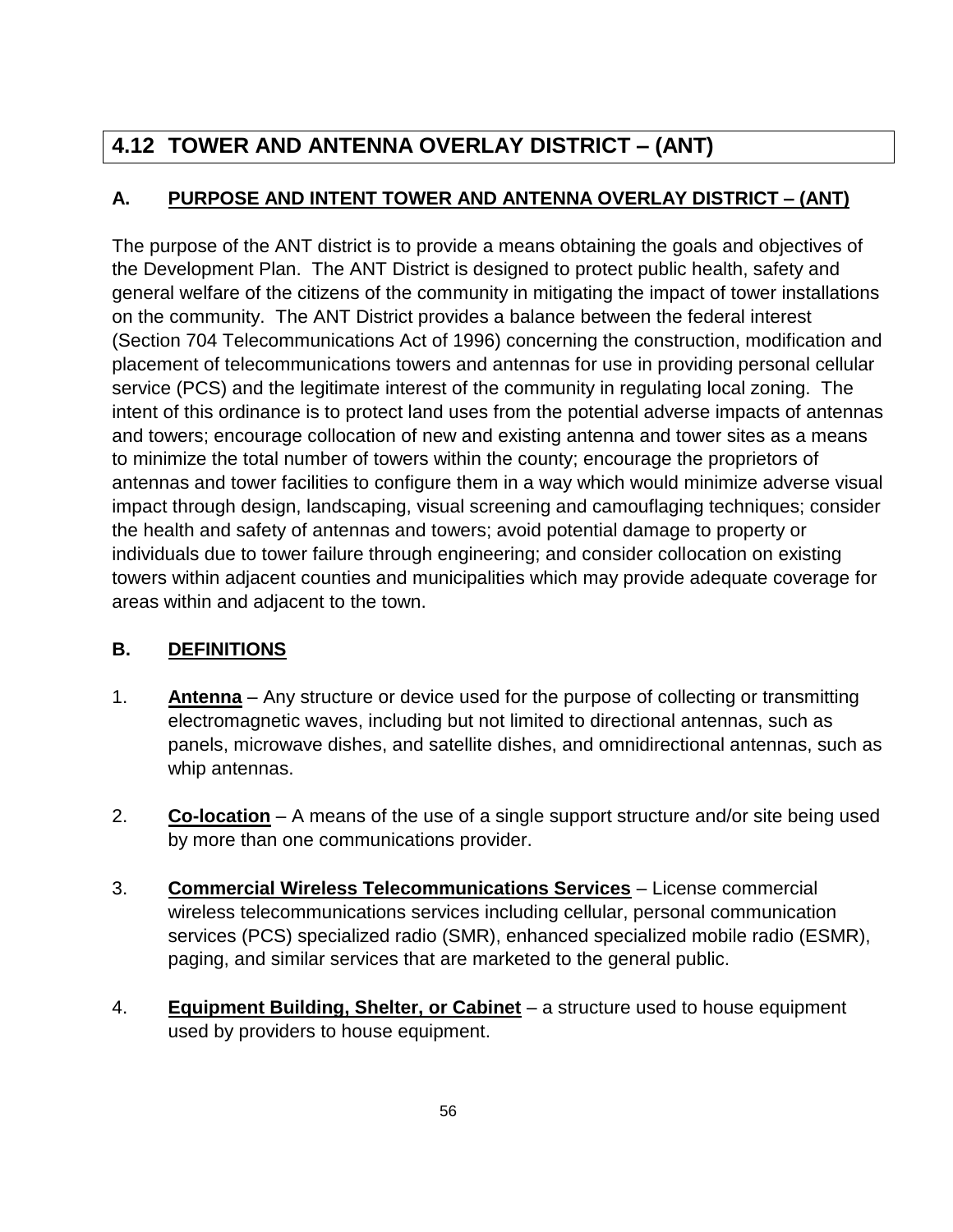- 5. **Equipment Enclosure** A small structure, shelter, cabinet or vault used to house and protect equipment necessary for processing electronic signals. Associated equipment may include air conditioning and emergency generators.
- 6. **FAA** Federal Aviation Administration.
- 7. **FCC** Federal Communications Commission.
- 8. **Lattice Tower** A self-supporting structure that consists of a network of a crossed network of braces, forming a tower that is usually, but not always, triangular or square in cross-section.
- 9. **Monopole** A support structure that consists of a single pole sunk in the ground and/or attached to a foundation.
- 10. **Pre-existing Tower/Antenna** Any tower or antenna for which a building permit or conditional use permit has been properly issued prior to the effective date of this ordinance.
- 11. **"Readily Visible"** An object that stands out as a prominent feature of the landscape when viewed with the naked eye.
- 12. **Security Barrier** Any structure or device placed for the primary purpose of keeping persons or other unwanted element outside a given area.
- 13. **Support Structure** The structure to which an antenna or other necessary associated hardware is located.
- 14. **Tower** Any ground or roof mounted pole, spire, structure, or combination thereof taller than 15 feet, including support lines, cables, wires, braces, and mast intended primarily for the purpose of mounting an antenna, meteorological device, wireless communications (including cellular) or similar apparatus above grade.
- **15. Wireless Communications Facility (WCF)** An unstaffed facility for the transmission and reception of radio or microwave signals used for commercial communications. The term "wireless communications facility" is synonymous with the terms 'telecommunications facility" and "communications facility".

#### **C. PERMITTED USES.**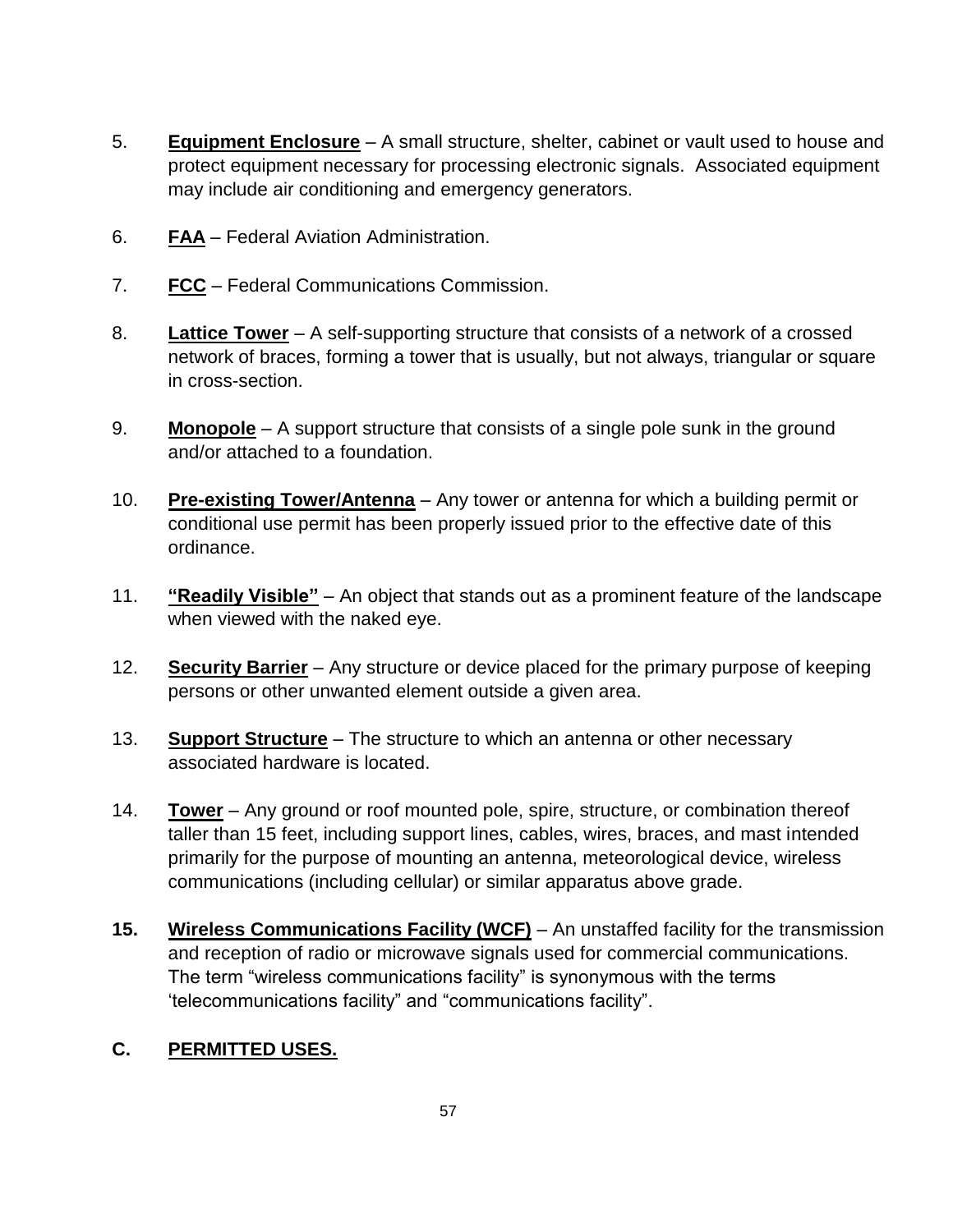A permit is required from the Town of Magnolia for the following permitted use:

1. New or replacement antennas being located which shall be placed on a tower which has obtained a Conditional Use Permit for a tower under this ordinance.

### **D. CONDITIONAL USES.**

Certain land uses require a Conditional Use Permit be reviewed by the Planning & Zoning Commission and approved by the Town Board prior to the use being established. The Planning & Zoning Commission and Town Board shall hold public hearings, review the applicable facts pertaining to the proposed Conditional Use, and apply the provisions and standards in Section 5 of this Ordinance. The Commission shall make a recommendation to the Town Board to deny, approve or approve with conditions the application. The Town Board will approve the conditional use only after finding that its inclusion in this district, possesses a high likelihood of not creating problems with regard to nearby parcels of land or occupants thereof, and which are therefore permitted only subject to the fulfillment of conditions which effectively insure that no such problems will be created.

- 1. Towers shall be a conditional use in the following zoning districts:
	- General Agriculture District Two (A-2)
	- Small-Scale Agriculture District Three (A-3)
	- Highland Conservancy Overlay District Two (C-2)
	- Special Purpose District (SP)

## **E. CONDITIONAL USE PERMITS**

**APPLICATION INFORMATION** – In order to secure evidence upon which to base their actions, the Planning & Zoning Commission and Town Board may require, in addition to the information required for a Permit Application, the submissions of plans of buildings, arrangement of operations, plats of grounds showing location and elevation of buildings, stockpiles, wells, septic systems, equipment storage, towers, fences or screens, parking areas, traffic access, fill areas, flood proofing measures, landscaping and any other pertinent information that may be necessary to determine if the proposed use meets the requirements of the ordinance.

Conditional Use Permits are assigned to a lot or a particular location on the lot, not the person who owns the land. Conditional Use Permits are revocable by a majority vote of the Town Board if the conditional use is not actively utilized for a period of one (1) year, conditions of approval are not being met, or the conditional use is expanded without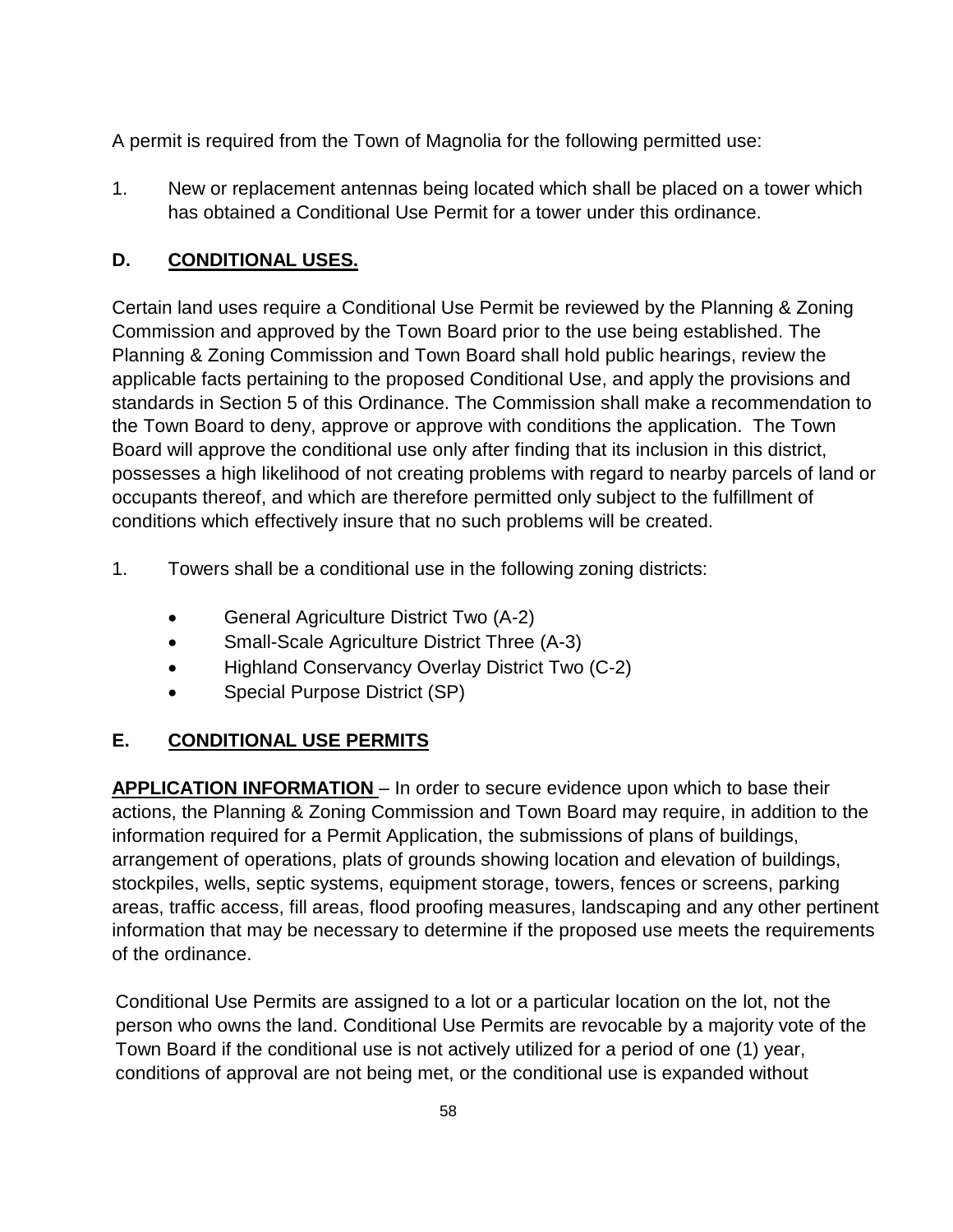Planning & Zoning Commission review and recommendation to the Town Board for approval. In the event that the Conditional Use Permit is not actively utilized for a period of one (1) year after the date of issuance it shall be automatically revoked at the end of said one-year period.

1. Application Fee – A fee of \$2,500 (adjusted periodically by Town Board resolution) shall accompany and be submitted with the completed Conditional Use Permit Application.

Prior to the Conditional Use Permit Application Public Hearing, the Planning & Zoning Commission Designee shall forward a copy of the Conditional Use Application to the Town Clerk/Treasurer of Magnolia. The Planning & Zoning Commission Designee shall also provide the Town Clerk with the date, time and place of the Public Hearing.

### **F. REQUIREMENTS FOR PERMITTED AND CONDITIONAL USES**

- 1. **Utilization of Existing Structures** No tower shall be approved and/or issued a permit unless the applicant demonstrates that the equipment planned for a new tower cannot be accommodated on an existing or approved tower or structure. In the event the Town Board determines that it is necessary to consult with a third party considering the factors listed below, all reasonable costs and expenses associated with such consultation shall be borne by the applicant. The applicant may provide names of consultants, which the applicant believes, are qualified to assist in resolving the issues. Such demonstration may include one or more of the following reasons:
	- a. No existing towers or structures are located within the geographic region required to meet the applicant's engineering requirements.
	- b. Existing towers or structures are not of sufficient height to meet the engineering requirements.
	- c. Existing towers or structures do not have the structural capacity to support the applicant's proposed antenna and related equipment and the existing tower or structure cannot be reinforced, modified or replaced to accommodate planned equipment at a reasonable cost.
	- d. The planned equipment would cause interference affecting the usability of the other or existing or planned equipment at the tower or the existing antennas would cause interference with the applicant's proposed antenna and the interference cannot be prevented at a reasonable cost.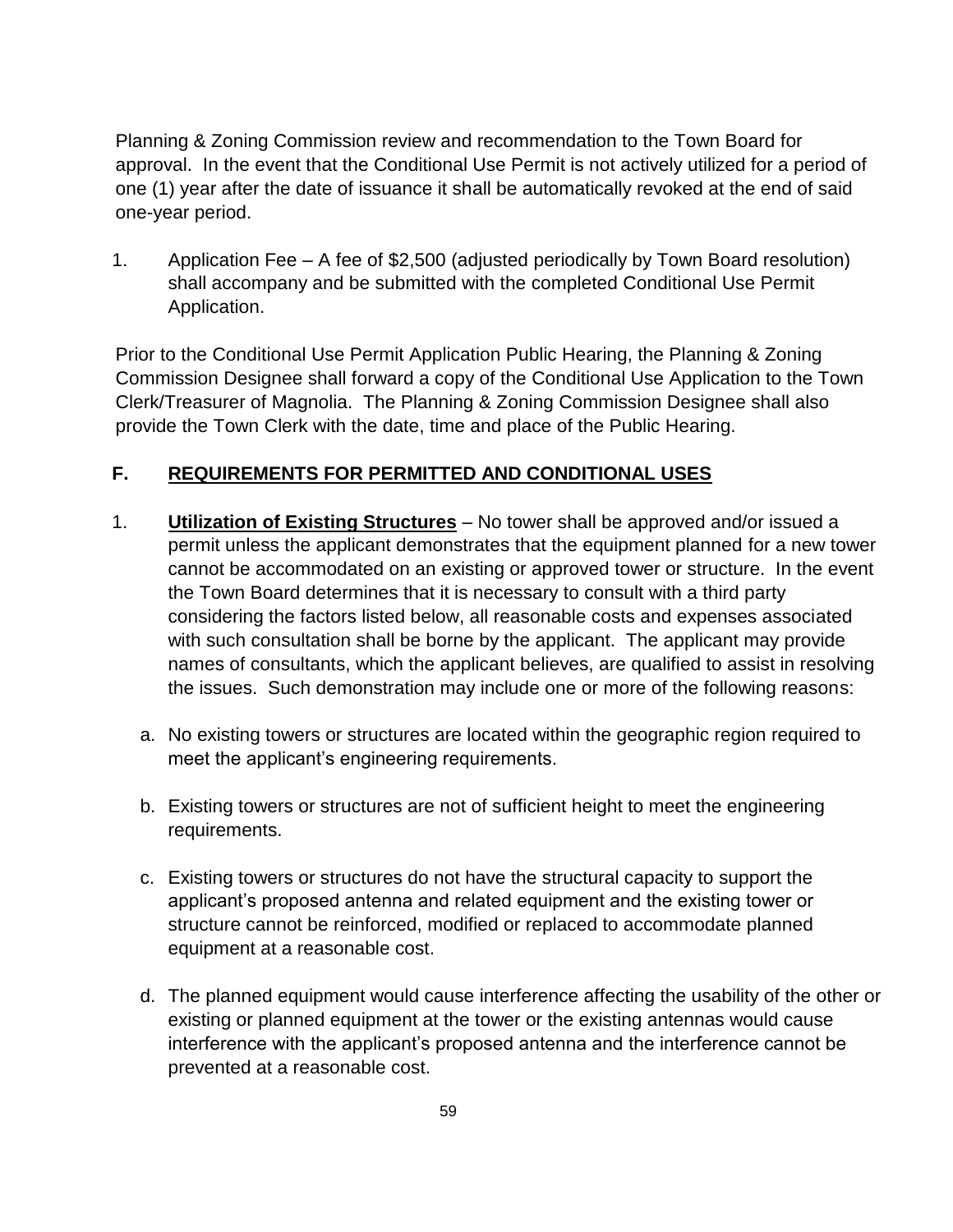- e. The fees, cost or contractual provisions required by the owner to share an existing tower or structure are cost prohibitive.
- 2. **Collocation**  Any proposed tower shall be designed structurally, electronically and in all respects to accommodate the applicant's antenna and comparable antenna for up to two additional uses. Towers must be designed to allow for future rearrangement of antennas upon the tower and to accept antennas mounted at varying heights.
- 3. In the event of collocation, the owner of the tower or structure shall offer space for additional antennas at current market rates.
- 4. **Construction** All towers constructed, erected, modified or located within the jurisdictional limits of this ordinance shall comply with all applicable state and local building codes, as well as applicable standards for towers that are published by the Electronic Industries Association.
- 5. **Tower Design** Proposed or modified towers shall blend in with the surrounding environment so as to not be "readily visible", except as may be required by the Federal Aviation Administration (FAA) or the Federal Communications Commission (FCC). Any associated utility buildings shall blend in with the character of the district in which it is located. All towers shall be of "mono-pole" construction unless engineering documentation is provided from a licensed professional engineer stating that such a design is not structurally possible. In the event that a "mono-pole" design is not feasible, options for alternate tower designs shall be brought before the Planning & Zoning Commission for a design review and recommendation to the Town Board for approval. No towers utilizing guy wires shall be permitted.
- 6. **Building Mounted Antennas** Antennas mounted on buildings or other structures not built specifically for the purpose of mounting communications antennas shall meet the following criteria:

(a) Height – No antenna, including all mounting structures, lights and any additional equipment shall exceed ten (10) feet above the roof surface upon which it is mounted.

(b) Design – No more than four non-reflective panel antennas shall be installed per provider. The total area of antennas per provider shall not exceed 1,440 square inches and no single antenna shall exceed 480 square inches.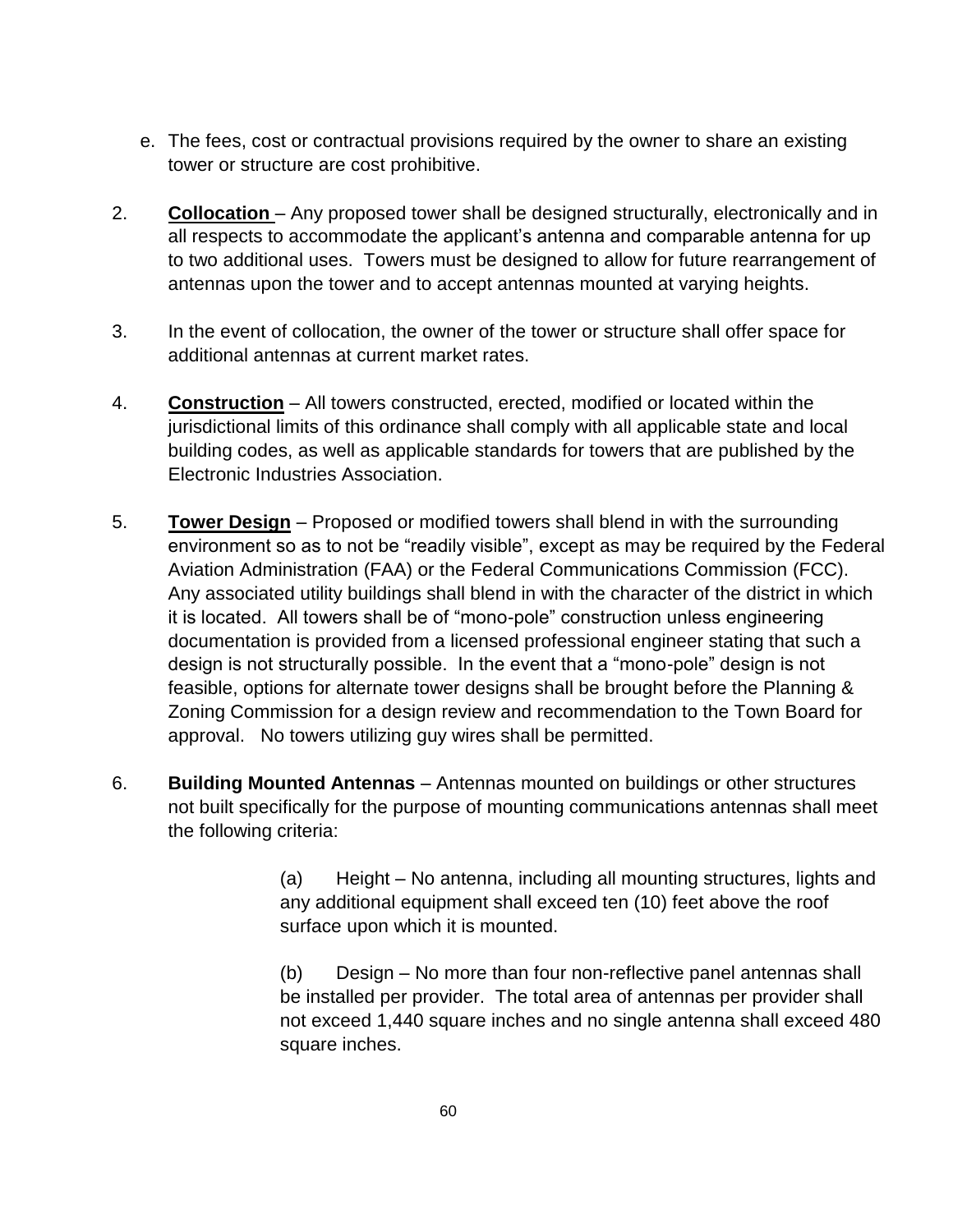(c) All antennas and support structures shall be screened from view and be architecturally compatible with the building.

(d) All equipment enclosures shall be located within the building in which the facility is placed or located underground if site conditions permit. All equipment enclosures shall be architecturally compatible with the building.

- 7. **Lighting**  Towers shall not be artificially lighted, unless required by the FAA or other applicable authority. When lighting is required, it shall be designed to cause the least disturbance to the views and property owners as possible.
- 8. **Signage** No signs or billboards, other than warning or equipment information signs, shall be located on any tower.
- 9. **Security and Landscaping** Ground mounted equipment and utility buildings shall be placed underground if site conditions permits and if technically feasible and screened from view by suitable vegetation, except where a design of non-vegetative screening better reflects and compliments the character of the surrounding area. The base of the tower and associated buildings shall be fenced with materials impervious to sight and secured so that it is not accessible to the general public. Fencing shall not exceed six (6) feet in height and shall be painted or coated in non-reflective material.
- 10. **Setbacks** Towers shall be setback from adjacent property lines, easements and roadways a minimum of 105 percent of the towers height, including antennas and lights. When a portion of the parcel is being leased for the tower, the boundary of the leased area shall be considered the property line. Appurtenant equipment and buildings shall comply with the requirements of the underlying zoning district in which it is located.
- 11. **Height Restrictions** The maximum height of a proposed tower shall be based on the following criteria:
	- Up to 180 feet (mono-pole towers only)
	- 181 to 300 feet (mono-pole and self-supporting towers only)

All towers shall be engineered to accommodate a minimum of three collocating antenna users.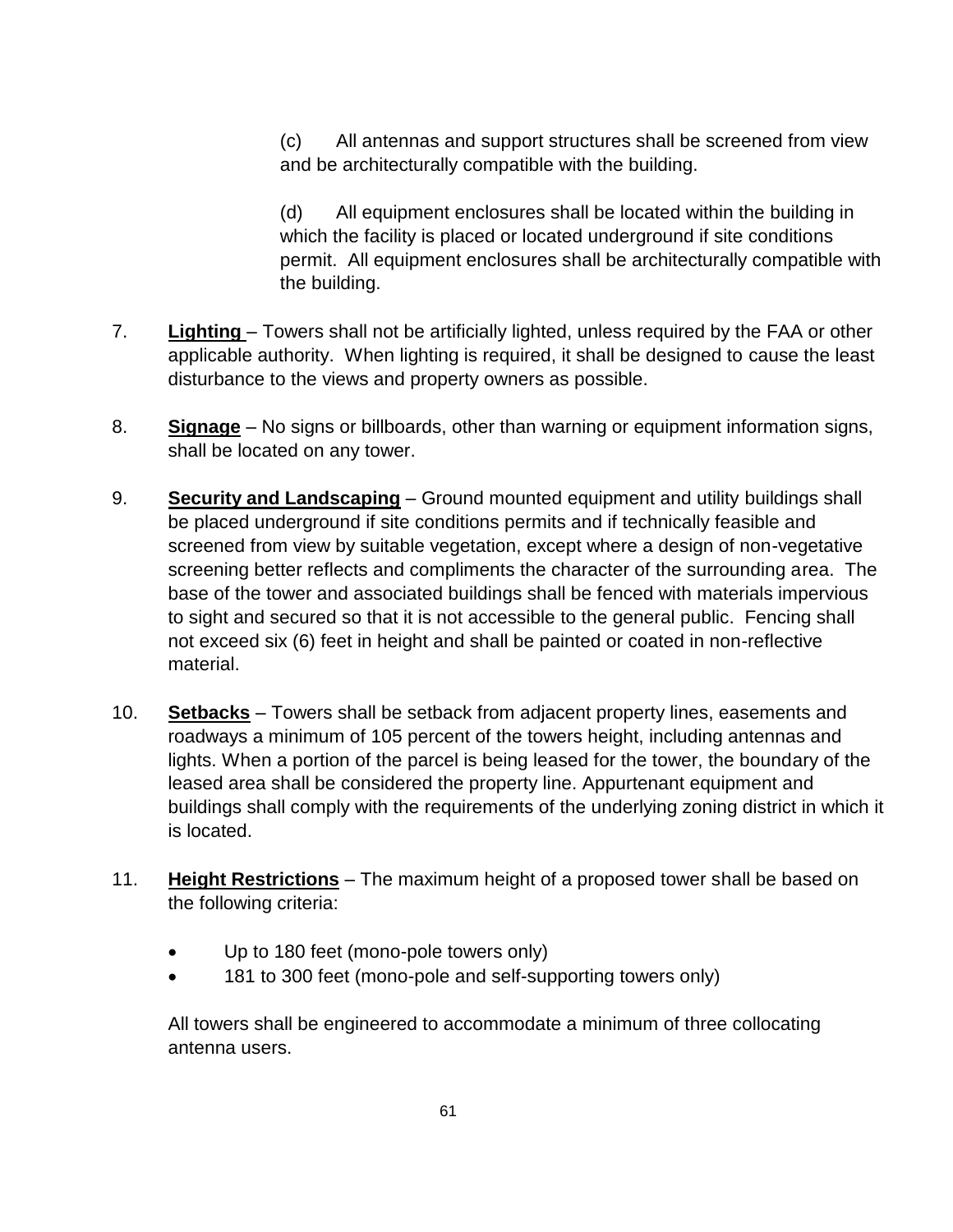- 12. **Separation between towers** Separation distances between towers shall be measured by a straight line between the base of an existing tower and the base of a proposed tower. No proposed tower shall be permitted to locate within 5,280 feet (one statute mile) from an existing tower, unless for reasons beyond the applicant's control, such as unusual or unique topography, no other option is available. This includes distances measured from towers outside the jurisdiction of this ordinance.
- 13. **Interference** The towers and antennas shall be shielded, filtered and grounded in a manner consistent with FCC and the Electronic Industries Association guidelines so as to minimize the possibility of interference with locally received transmissions. Additionally, the owner and operator of such towers shall execute an agreement holding the Town of Magnolia harmless for any transmission or reception interference caused by such tower
- 14. **Obstruction Marking** All towers shall comply with the "Obstruction and Marking" requirements of the FAA in cooperation of the FCC. Where "Dual Lighting Systems" are suggested, it shall be mandatory that white strobe lighting be used only during daylight hours and only red lights shall be utilized at night.
- 15. **Inspections**  All towers may be inspected once a year by the local Zoning Administrator/Building Inspector to determine compliance with this and other ordinances and regulations. Deviation from original construction parameters for which the permit was issued shall constitute a violation and will be evaluated by the Board of Review for potential tower removal.

## **G. REMOVAL AND ABANDONMENT OF ANTENNAS AND TOWERS**

Any antenna or tower that is not operated for a continuous period of twelve (12) months shall be considered abandoned. The owner of such antenna or tower shall remove the tower, antennas, associated structures and buildings within 90 days of receipt of notice from the town notifying the owner of such abandonment. If the owner wishes to resume use of the tower or antenna after such time has passed, the owner shall need to repeat the process and review for a Conditional Use Permit. If a Conditional Use Permit is denied the owner has 90 days to remove the tower, antennas, associated structures and buildings. Upon removal, the area on which the tower and buildings were located shall be restored to its original appearance. If the tower, antennas, associated structures, and buildings are not removed within the said 90-day period, the town at the owner's expense shall remove the structures. If there are two or more users of a single tower, then this provision shall not become effective until all users cease operation.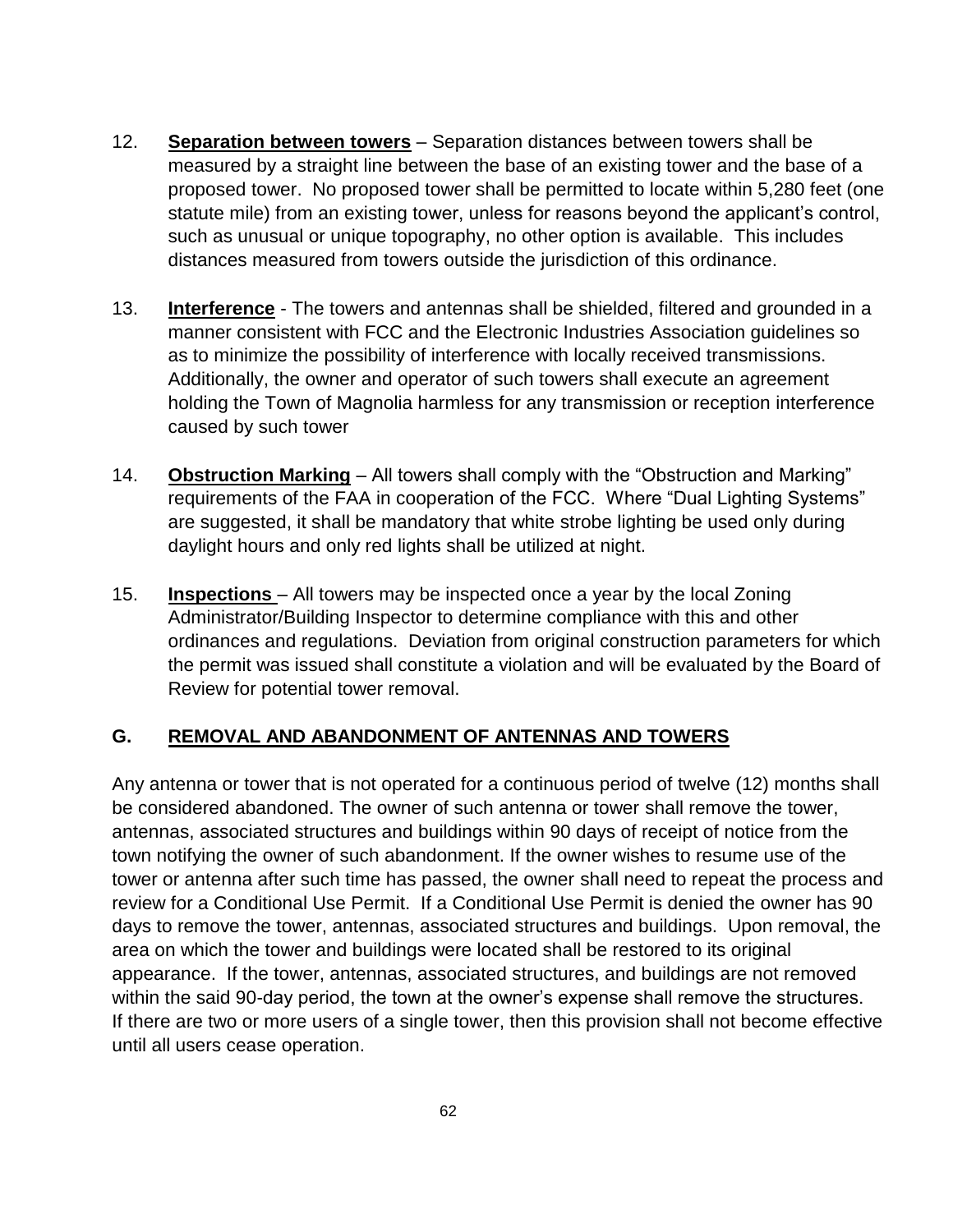1. Security For Removal – The Tower owner(s) and provider(s) shall provide the Town of Magnolia, prior to the issuance of the Conditional Use Permit, a performance bond in an amount as determined by the consultant at the time of application to guarantee that the tower facility will be removed when no longer in operation. The Town of Magnolia will be named as obligee in the bond and must approve the bonding company.

#### **H. SUBMITTAL REQUIREMENTS**

Applications for towers shall include the following:

A report from a qualified and licensed professional engineer that includes:

- 1. A complete plan for countywide coverage of the provider's antenna locations for existing and proposed towers.
- 2. A complete site plan including the following:
	- a. Tower height and design including a cross section and elevation.
	- b. Plan view of site including locations of tower and support structure(s), equipment buildings, security structures, vegetation, property boundaries, access road(s) and other significant features.
	- c. Documents the height above grade for all potential mounting positions and for collocated antennas and the minimum separation distances between antennas;
- 3. A complete list including the following:
	- a. Describes the tower's capacity, including the number and type of antennas that it can accommodate;
	- b. Documents what steps the applicant will take to avoid interference with established public safety telecommunications;
	- c. Includes an engineer's stamp and registration number; and
	- d. Includes any additional information needed to evaluate the compliance of the request.
	- e. Proof that the proposed tower complies with the regulations set forth by the Federal Aviation Administration (FAA).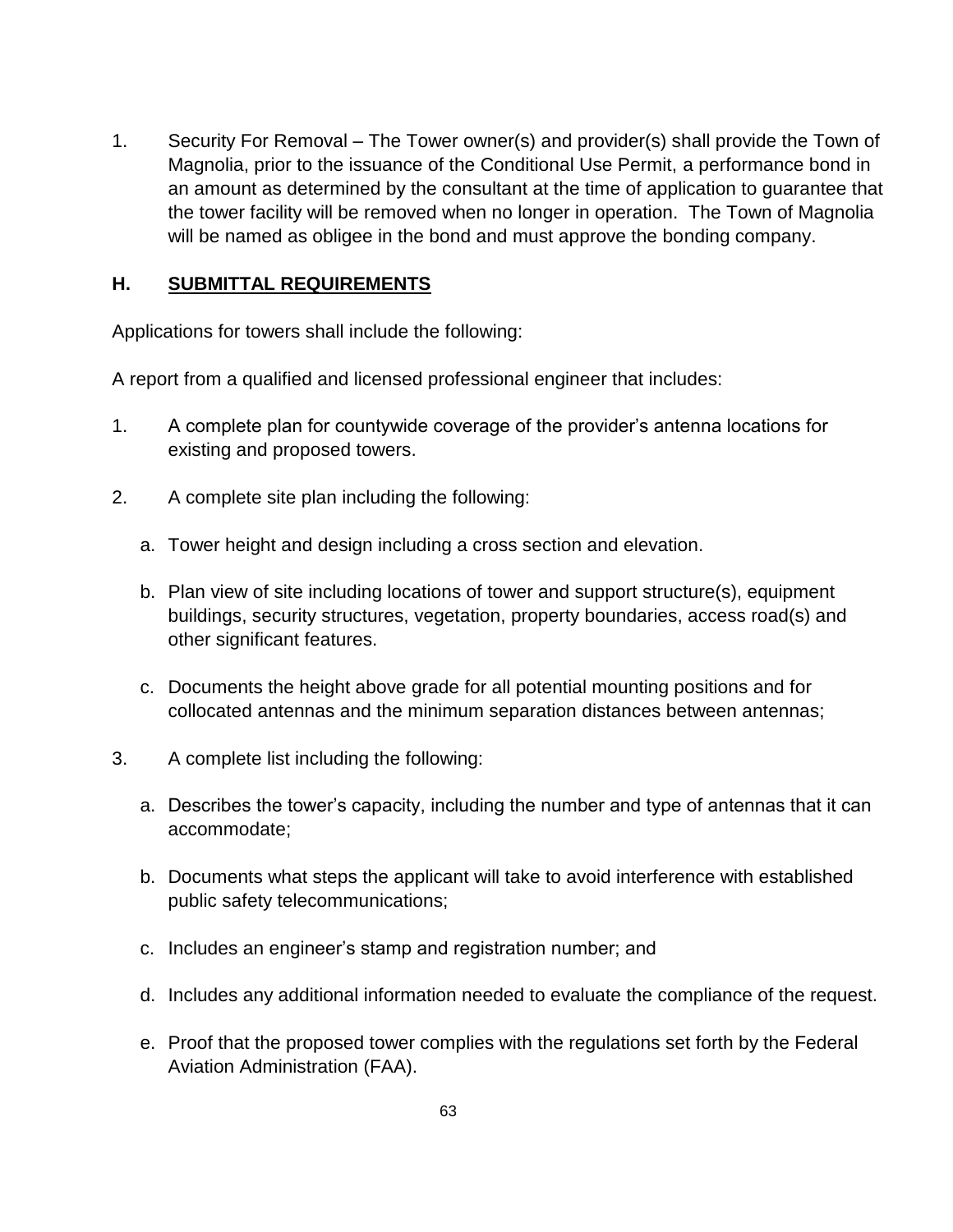- f. Proof that the proposed tower complies with the regulations set forth by the Federal Communications Commission (FCC).
- g. Proof from a qualified and licensed professional engineer that the tower meets the aforementioned structural and electrical standards.

#### **I. ANNUAL INFORMATION REVIEW REPORT**

The purpose of the Annual Information Review Report is to:

Provide Magnolia Township with accurate current information concerning the tower owner(s) and provider(s) who offer or provide wireless communication services within Magnolia Township; Provide information relating to the wireless communication tower facilities operated or utilize within Magnolia Township; To assist Magnolia Township in the enforcement of this ordinance, and to assist Magnolia Township in monitoring compliance with Local, State and Federal laws. The Annual Information Review Report pertains to and is required for both new towers and towers established before the implementation of this ordinance.

- 1. Annual Information Review Report All wireless communications facility owners and providers, of any new or existing wireless communications facility, shall submit annually on or before January 1 of each year, to Magnolia Township, a Wireless Communications Facility Annual Information Review Report. The Annual Report shall include the owner and operator name(s), addresses', phone number(s), contact person(s), annual review fee, proof of bond, proof of insurance and any other appropriate information deemed necessary by Magnolia Township. Tower owners and operators shall supply the number of co-location positions designated, occupied or vacant. This information shall be submitted on a Magnolia Township Annual Information Report form, and after review, shall become evidence of compliance to this ordinance.
- 2. Annual Information Review Report Fee Following the initial conditional use approval, every year thereafter the facility owner shall submit, on or before January 1 of each year, to Magnolia Township, the annual review fee of Two Hundred Dollars (\$200.00) per tower site. The fee submittal is the responsibility of each provider or carrier. Failure to provide the information requested in the Annual Information Review Report shall result in a forfeiture of Three Hundred Dollars (\$300.00) per day until the information is provided to and received by Magnolia Township. Existing tower owners and providers shall submit the annual Two Hundred Dollar (\$200.00) Annual Information Review Report Fee beginning May 24, 2006. The fee submittal is the responsibility of each provider or carrier. The fees shall be adjusted by resolution by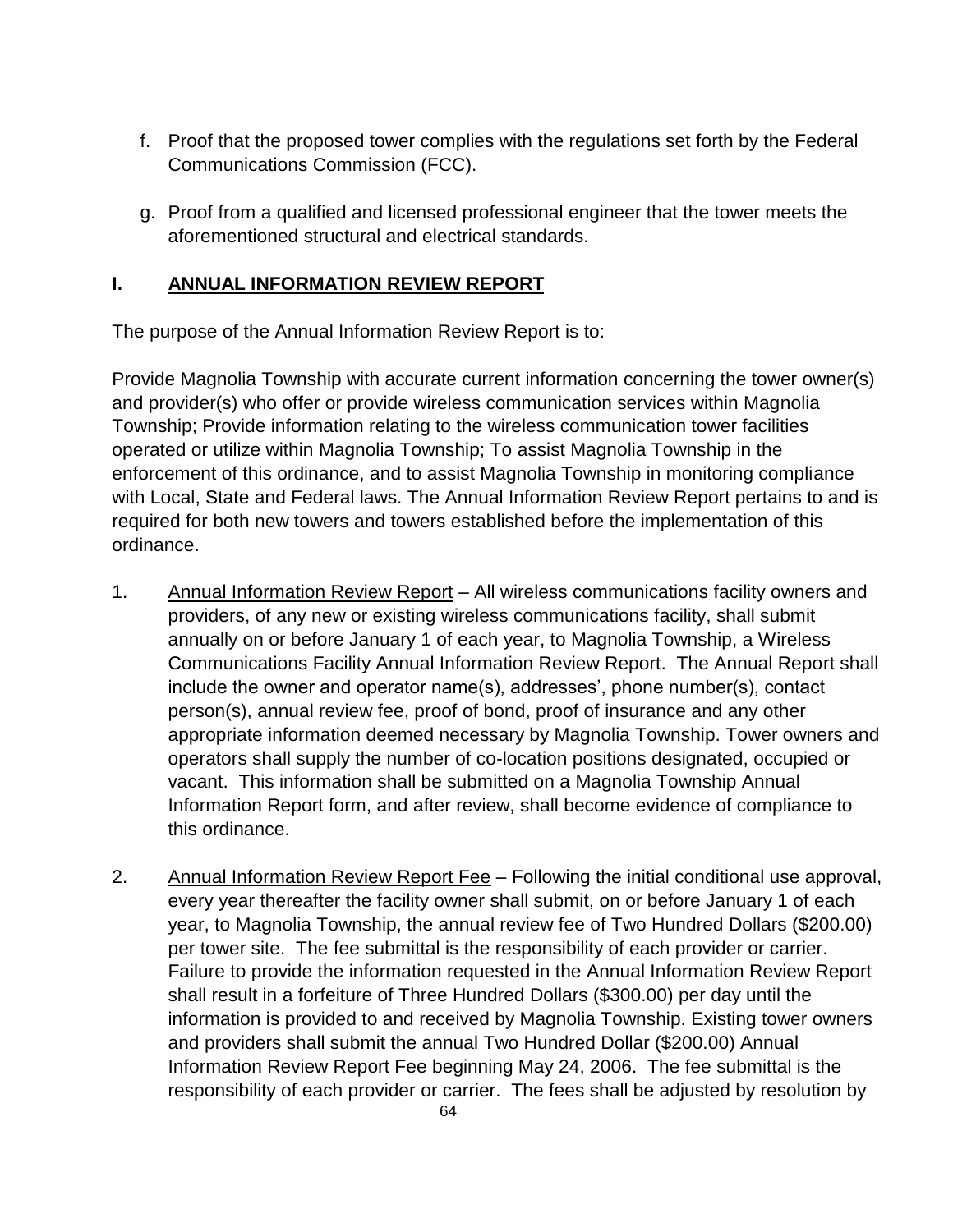the Town Board. Failure to provide the information requested in the Annual Information Review Report shall result in a forfeiture of Three Hundred Dollar (\$300.00) per day until the information is provided to and received by Magnolia Township.

*Technological Change – This ordinance recognizes that Wireless Communications Facilities and communication technologies in general are currently subject to rapid change. Innovations in such things as switching hardware and software, transmission/receiving equipment, communications protocols, and development of hybrid cable/wireless systems may result in reducing the impacts of individual facilities and to render specific portions of this ordinance obsolete. Therefore, Magnolia Township shall review this ordinance at least once every five (5) years and make appropriate amendments to this ordinance.*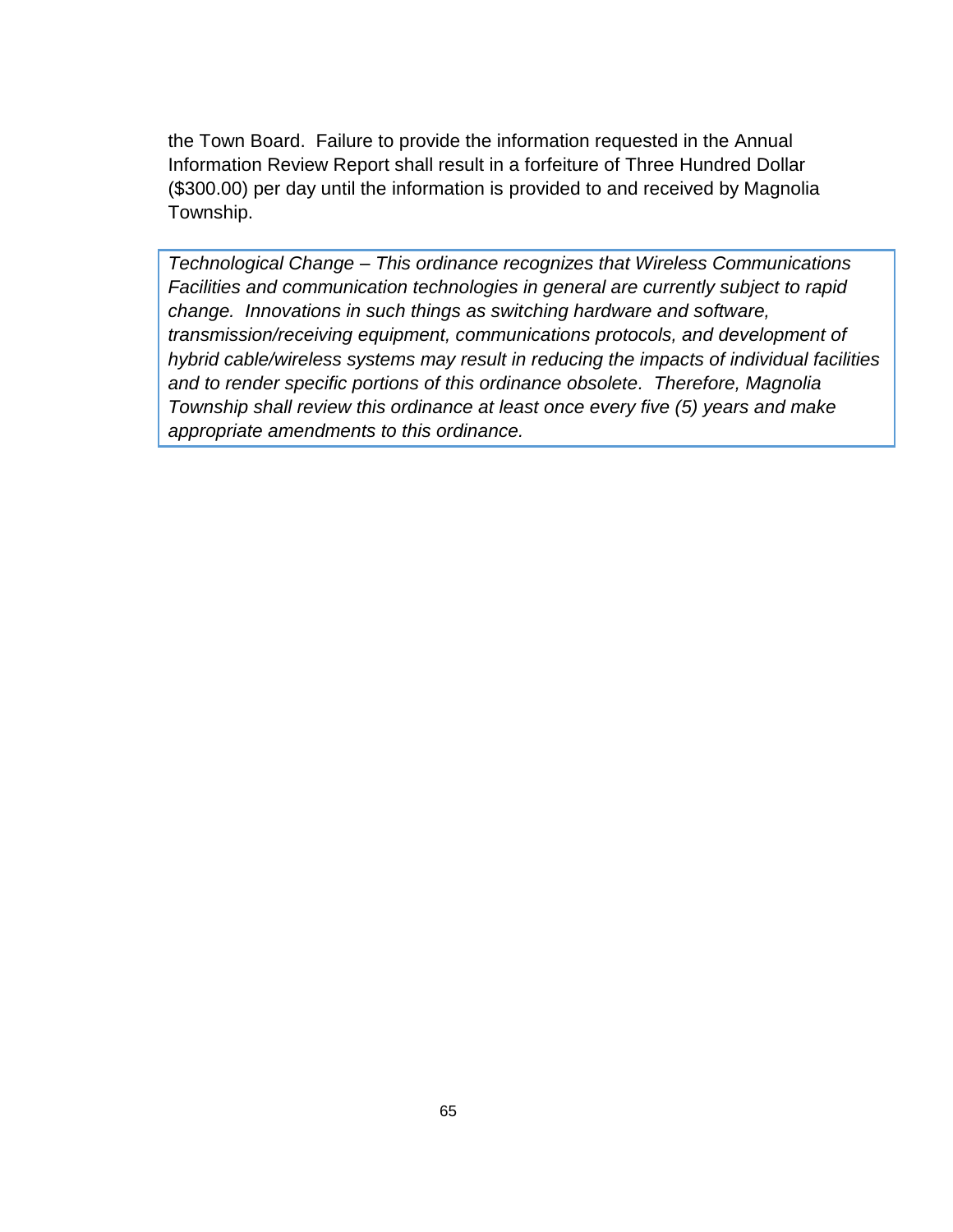# **SECTION 5.0 CONDITIONAL USE PERMITS**

# **5.1 GENERAL PROVISIONS**

Any use listed as a Conditional Use in this Ordinance shall be permitted only upon application in duplicate to the Town Clerk/Treasurer or Zoning Administrator/Building Inspector, review and recommendation by the Planning & Zoning Commission and issuance of a Conditional Use Permit by the Town Board. A Conditional Use Permit shall be issued only upon satisfaction of the requirements listed herein, in addition to all other requirements of this Ordinance. All such uses are hereby declared to possess such unique and special characteristics that each specific use shall be considered as an individual case.

# **5.2 REQUIRED INFORMATION**

In order to secure evidence upon which to base its review, recommendation and determination, the Planning & Zoning Commission and Town Board may require, in addition to the information required for a Conditional Use Permit, the submission of plans of buildings, arrangement of operations, plat of grounds showing location of buildings, stockpiles, equipment storage, fences or screens, specification of operations, parking areas, traffic access, open spaces, landscaping and any other pertinent information that may be necessary to determine if the proposed use meets the requirements of the Ordinance.

# **5.3 PROCEDURE**

- A. Except in the case of an application for a proposed livestock facility, the procedure for obtaining a Conditional Use Permit is as follows:
	- 1. A Conditional Use Permit Application is submitted to the Town Clerk/Treasurer or the Zoning Administrator/Building Inspector.
	- 2. The Town Clerk/Treasurer or Zoning Administrator/Building Inspector shall notify all property owners within one thousand (1,000) feet of the parcel in question and publish a Class II Legal Notice listing the time and place of the public hearing, conditional use being proposed, and the location of the proposed Conditional Use.
	- 3. The Planning & Zoning Commission holds a public hearing.
	- 4. The application and information obtained at the public hearing is reviewed by the Planning & Zoning Commission at a public meeting as to potential problems that may affect the community, adjoining parcels, occupants of adjoining parcels, and/or the physical environment.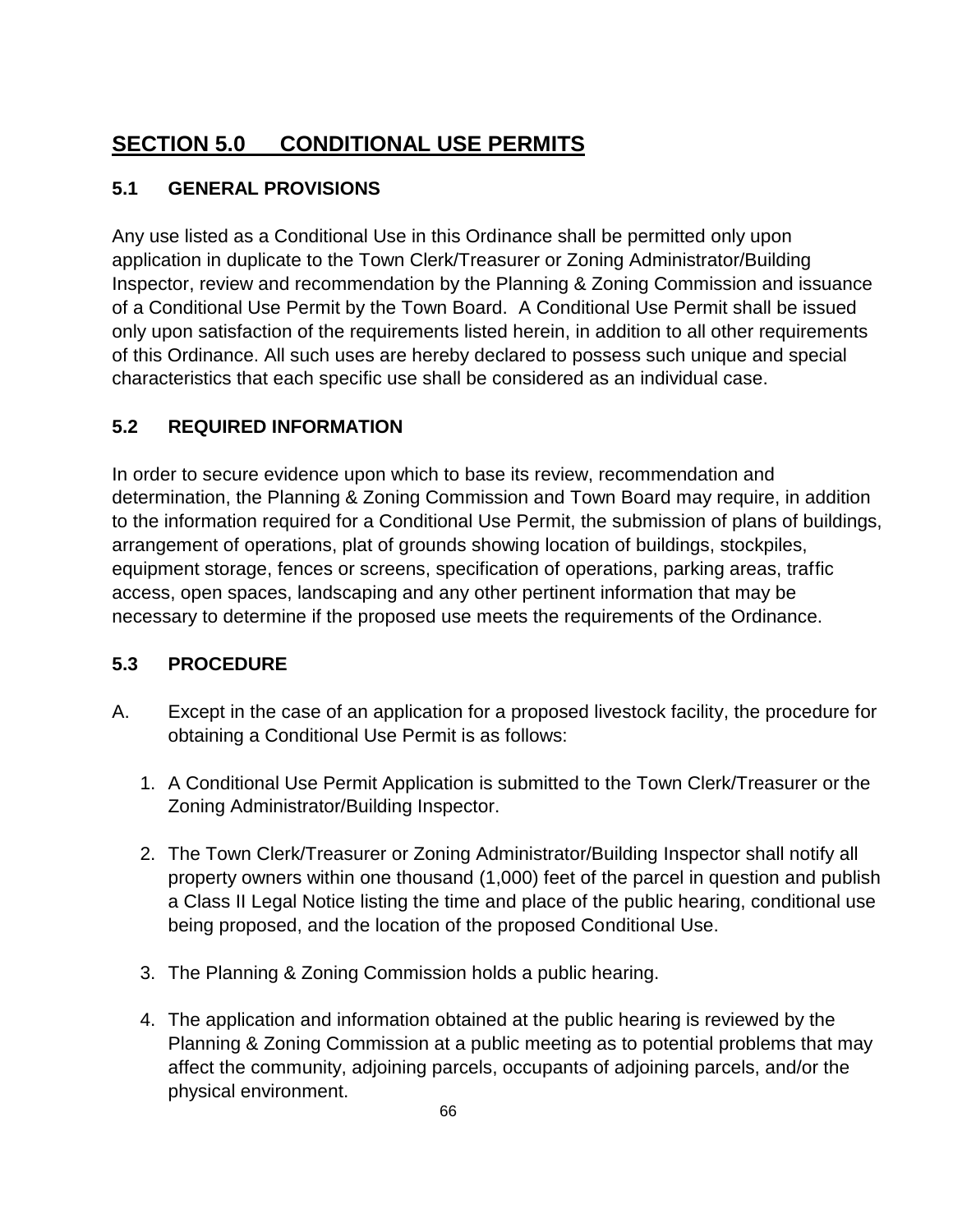- 5. Upon consideration of these factors and the standards in Section 5.4 of this Ordinance, the Commission may recommend that the Town Board deny, approve or approve with conditions the Conditional Use Application. The Commission shall forward a copy of the recommendation to the applicant.
- 6. The Town Board holds a public hearing.
- 7. The application and information obtained at the public hearing and recommendations of the Planning & Zoning Commission is reviewed by the Town Board at a public meeting as to potential problems that may affect the community, adjoining parcels, occupants of adjoining parcels, and/or the physical environment.
- 8. Upon consideration of these factors and the standards in Section 5.4 of this Ordinance the Town Board may deny, approve, approve with conditions the Conditional Use Application.
- 9. Upon approval, the Chair of the Town Board is to forward a copy of the approved Conditional Use Application and any conditions of approval to the Town Clerk/Treasurer, the applicant and to the County Planning and Development Agency. The County Planning and Development Agency will enumerate the Conditional Use on the Official Zoning Map and enter it into the Town's Conditional Use Data Base.
- 10.If a permit is denied, the Town Board shall provide its decision in written form, listing the reasons for denial and explaining the applicant's appeal rights to Circuit Court.
- B. Conditional Use Permits are assigned to a lot or a particular location on the lot, not the person who owns the land. Conditional Use Permits are revocable by majority vote of the Town Board if the: conditional use is not actively utilized for a period of one year, conditions of approval are not being met, or the conditional use is expanded without Town Board approval. The Town Board at its discretion, without going through the full conditional use process, may make changes that are less than substantial changes to a Conditional Use Permit and its conditions with notice given through the Town Board Agenda.
- C. The owner of a parcel of land upon which a conditional use permit has been issued may voluntarily surrender said permit, whereupon the permit shall terminate and no longer run with the parcel.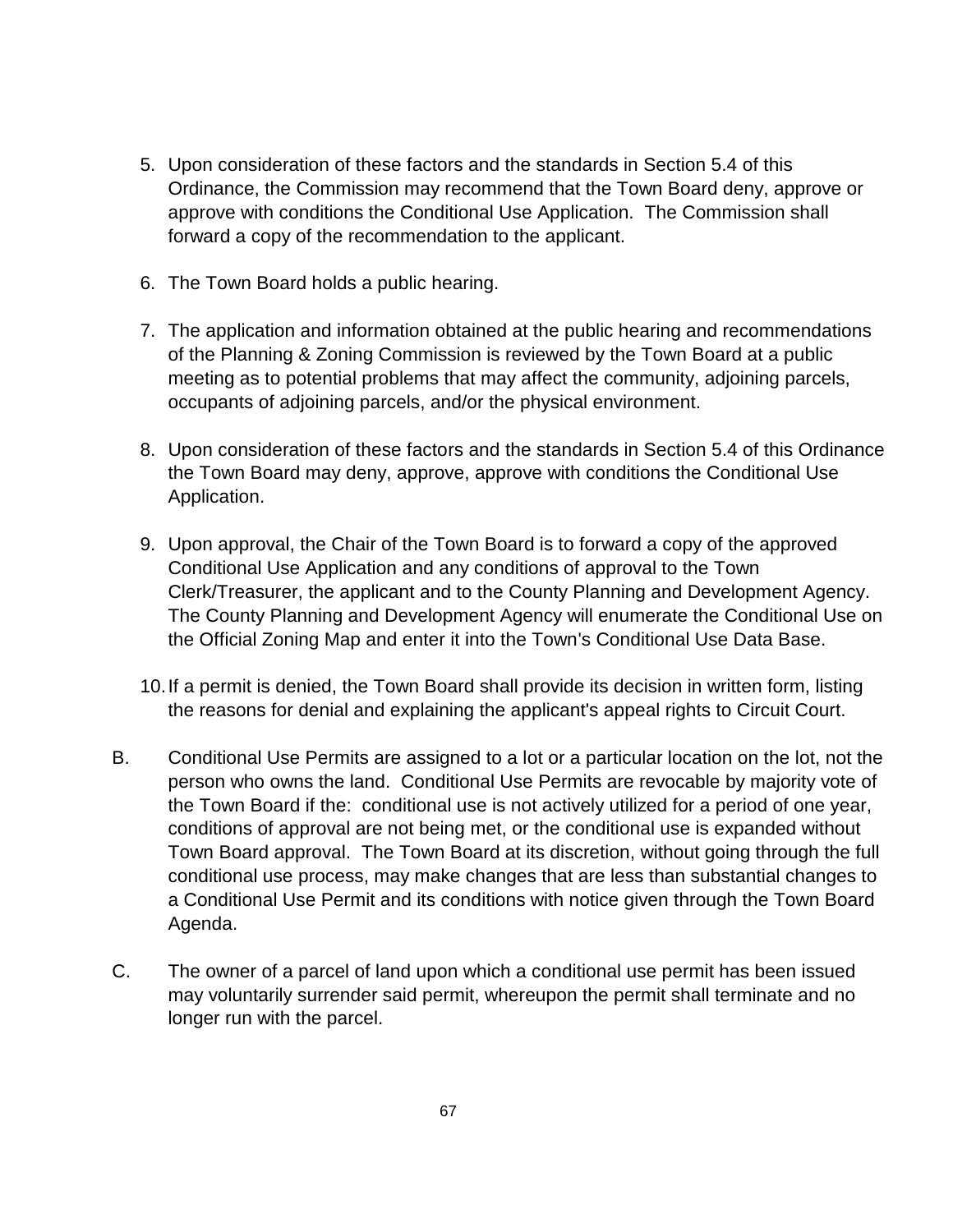### **5.4 STANDARDS APPLICABLE TO ALL CONDITIONAL USES**

- A. Except in the case of an application for a proposed livestock facility, in considering a Conditional Use Permit application, the Planning & Zoning Commission and the Town Board shall consider the following factors:
	- 1. That the amount of land is limited to that which is reasonably necessary to accommodate the proposed use.
	- 2. Wherever possible a proposed use shall be placed on that portion of a parcel which contains the poorest quality agricultural soils or that portion of the parcel which would be the least productive for agricultural purposes, and the use shall be placed as close as possible to other non-agricultural uses.
	- 3. The location of the site with respect to existing or future roads giving access to it.
	- 4. Its compatibility with existing uses on land adjacent thereto.
	- 5. Its harmony with the future development of the district.
	- 6. Existing topography, existing hydrology such as waterways and drainage, soils types, and vegetative cover.
	- 7. Its relationship to the public interest, the proposed intent of this Ordinance and substantial justice to all parties concerned.
	- 8. Its effect on water or air quality, soil erosion and rare or irreplaceable resources.
- B. No conditional use permit shall be issued for any use which might result in damage to town roads unless the Planning & Zoning Commission and the Town Board is assured that adequate provision for repair of potential damages has been made. Such adequate provision may include assuring that any damage to the road caused by the applicant will be repaired or reconstructed at the applicant's full expense and that will protect the town against any expense due to the inability or refusal of the applicant to repair any damage to the road.

#### **5.5 STANDARDS APPLICABLE TO CONDITIONAL USES WITHIN THE A-1 DISTRICT**

A. Except in the case of an application for a proposed livestock facility, in considering a Conditional Use Permit application in the A-1 District, the Planning & Zoning Commission and Town Board shall also consider the following factors: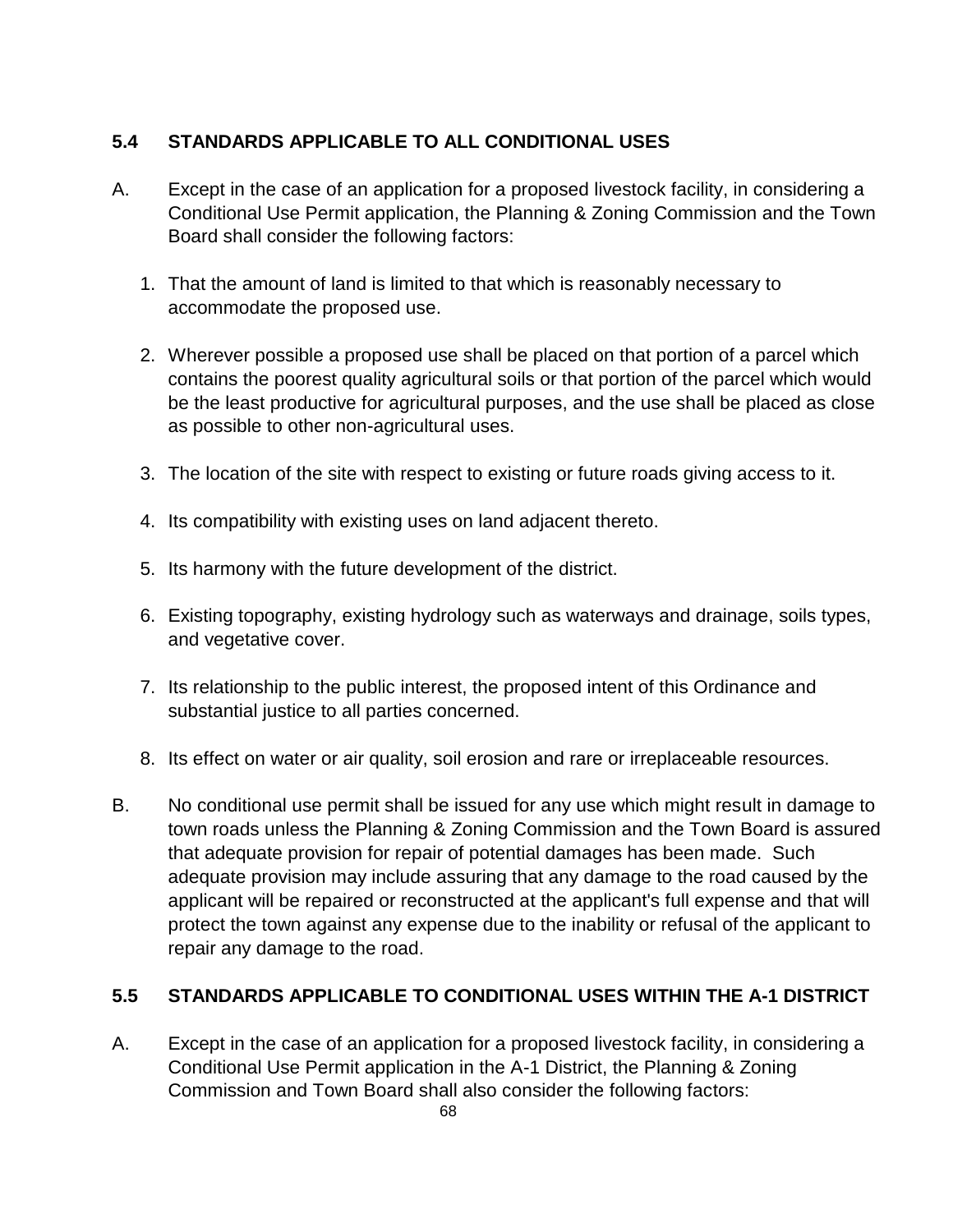- 1. The potential for conflict with agricultural use.
- 2. The need of the proposed use for a location in an agricultural area.
- 3. The availability of alternative locations.
- 4. Compatibility with existing or permitted uses on adjacent lands.
- 5. Wherever possible a proposed use shall be placed on that portion of a parcel which contains the poorest quality agricultural soils or that portion of the parcel which would be the least productive for agricultural purposes, and the use shall be placed as close as possible to other non-agricultural uses.
- 6. The location of the proposed use so as to reduce to a minimum the amount of productive agricultural land converted.
- 7. The need for public services created by the proposed use.
- 8. The availability of adequate public services and the ability of affected local units of government to provide them without an unreasonable burden.
- 9. The effect of the proposed use on water or air quality, soil erosion, and rare or irreplaceable natural resources.
- 10.The use must be consistent with agricultural use.

# **5.6 CONDITIONS ATTACHED TO CONDITIONAL USE PERMIT**

Upon consideration of the factors listed above, the Planning & Zoning Commission may recommend and Town Board may attach such conditions, in addition to those otherwise specifically listed, that it deems necessary in furthering the purposes of this Ordinance. Violation of any of these conditions shall be deemed a violation of this Ordinance.

# **5.7 NOTICE AND PUBLIC HEARING**

Before issuing a Conditional Use Permit, the Planning & Zoning Commission and Town Board shall each hold a public hearing. Notice of such public hearing specifying the time, place, and matters to come before the Planning & Zoning Commission and Town Board shall be posted as a Class II notice as referred to in Chapter 985 [Publication of Legal Notices; Public Newspapers and Fee] of the Wisconsin State Statutes. The Town Clerk/Treasurer or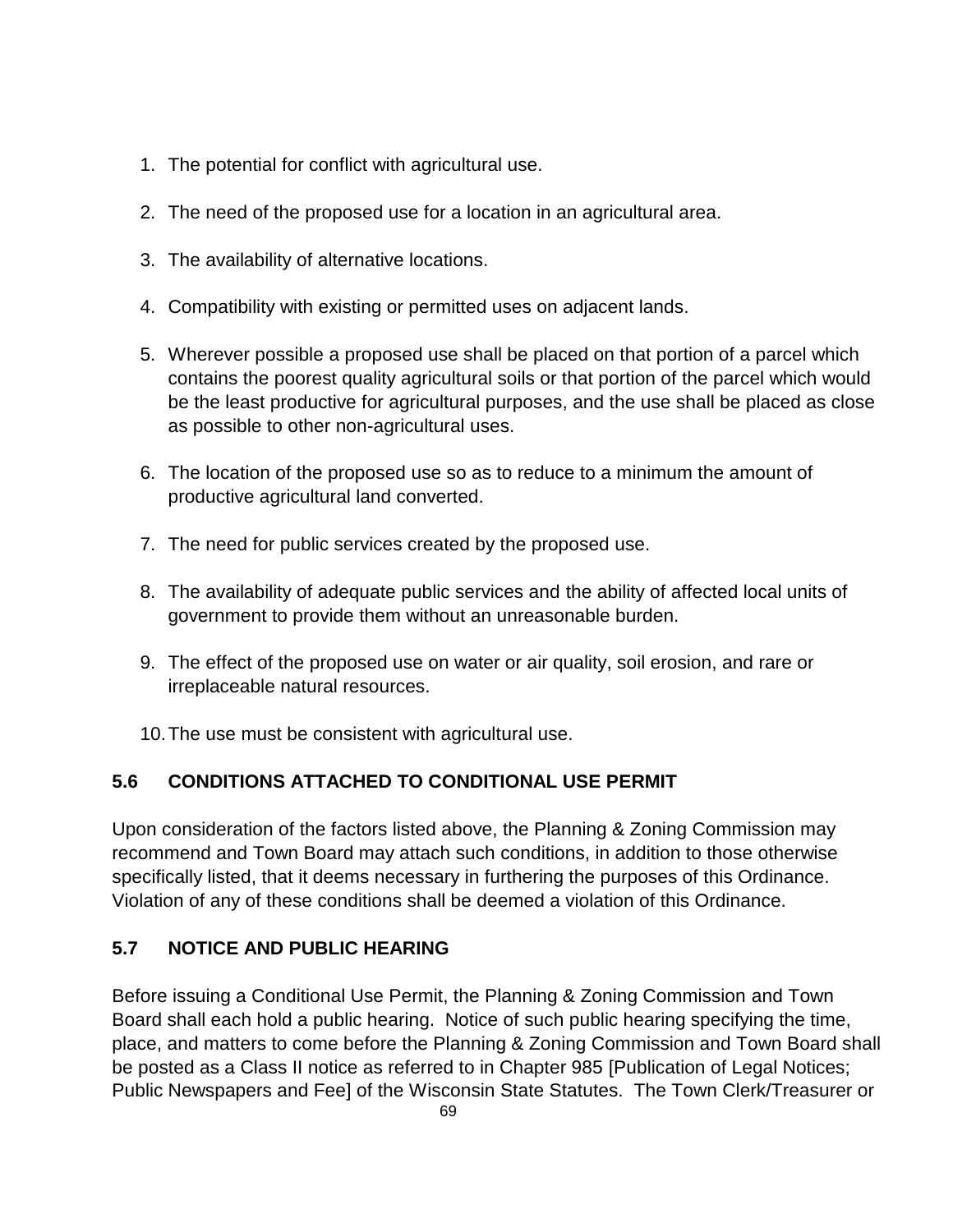Zoning Administrator/Building Inspector shall also notify all property owners within one thousand (1,000) feet of the land parcel in question by regular mail with the above information.

# **5.8 CONDITIONAL USE PERMIT FEE**

The applicant, upon filing of his application, shall pay a fee to the Town in accordance with the following schedule:

A. Conditional Use Fee - to be determined by Town Board by resolution.

# **5.9 STANDARDS AND PROCEDURES APPLICABLE TO LIVESTOCK FACILITIES WITHIN THE A-1 DISTRICT**

- A. Applications for Conditional Use Permits for new and expanded livestock facilities are governed by the requirements of this subsection (5.9).
- B. Standards for Livestock Facilities Subject to Local Approval
	- 1. Pursuant to the provisions of Section 93.90 of the Wisconsin Statutes, the Town of Magnolia does hereby adopt and incorporate the provisions of Section 93.*90 [Livestock Facility Siting and Expansion] of the Wisconsin Statutes and ATCP 51 [Livestock Facility Siting]* of the Wisconsin Administrative Code, inclusive of all future amendments to any provisions of those sections of the Wisconsin Statutes and Administrative Code. The Planning & Zoning Commission and the Town Board will follow procedures consistent with state law and will review applications for conditional use permits for new and expanded livestock facilities according to state law.
	- 2. Livestock structures must meet local requirements related to setbacks from property lines and public roads when the requirements are consistent with the provisions of ATCP 51.
- C. Procedure for Obtaining a Conditional Use Permit for a Livestock Facility
	- 1. Application
		- a. An applicant for a Conditional Use Permit for a livestock facility shall complete and file with the Town Clerk/Treasurer or Zoning Administrator/Building Inspector the application form and attached worksheets contained in Appendix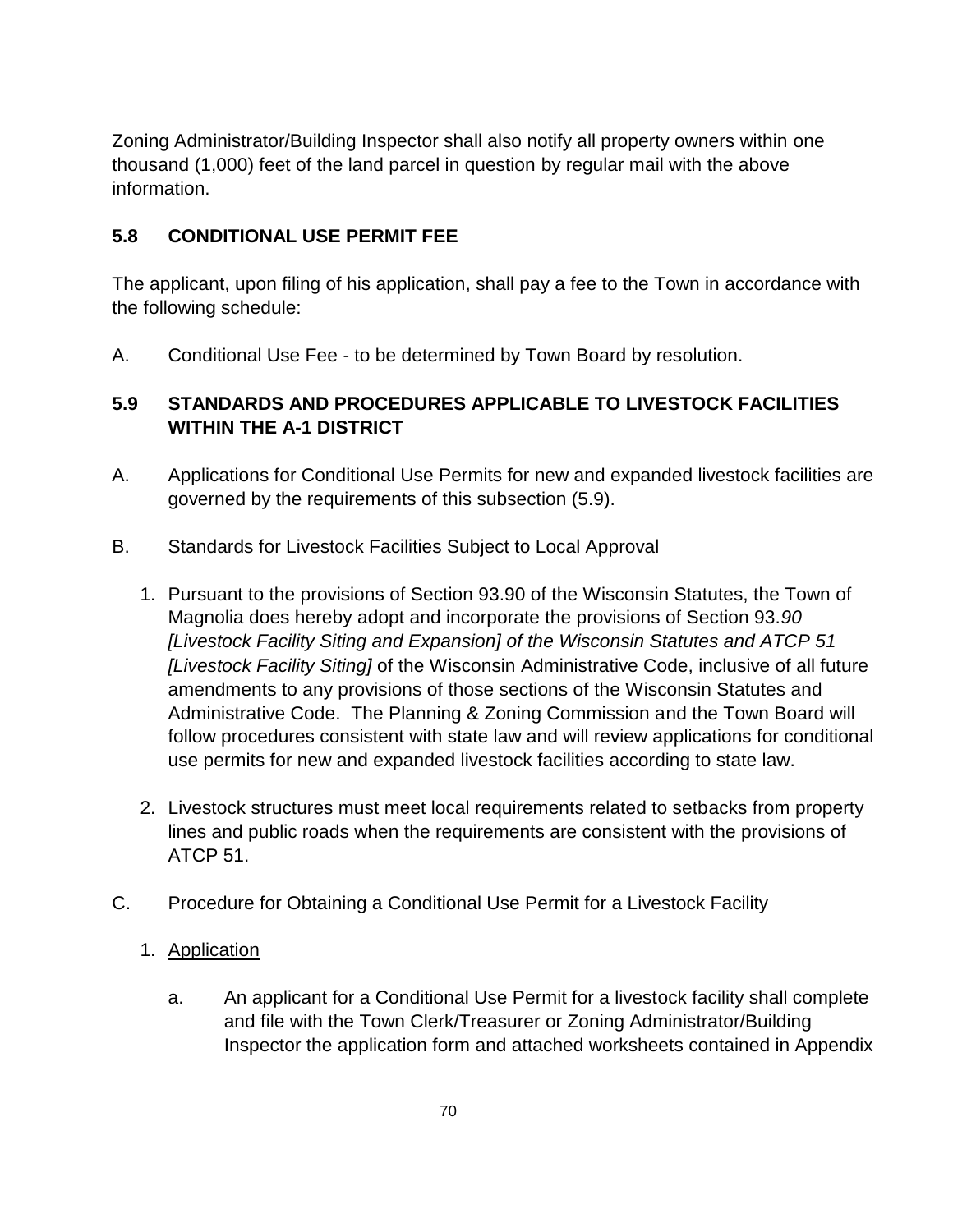A of ATCP 51 of the Wisconsin Administrative Code. The information contained in the application shall be credible and internally consistent.

- b. An applicant shall submit 4 duplicate copies of the original application form and attached worksheets.
- c. An applicant shall submit a fee of \$1,000.00 with the application to offset the Town's costs to review and process the application.
- d. Within 45 days after receipt of the application under para. (a), the Town Clerk/Treasurer or Zoning Administrator/Building Inspector shall notify the applicant whether the application is complete. If the application is incomplete, the notice shall specifically describe what else is needed. Within 14 days after receiving the materials necessary to complete the application, the Town Clerk/Treasurer or Zoning Administrator/Building Inspector shall notify the applicant that the application is complete. A notice of completeness does not constitute an approval of the proposed livestock facility.

#### 2. Procedure for Consideration of the Application

- a. The Town Clerk/Treasurer or Zoning Administrator/Building Inspector shall notify all property owners within one thousand (1,000) feet of the parcel in question and publish a Class II Legal Notice listing the time and place of the public hearing, conditional use being proposed, and the location of the proposed livestock facility.
- b. The Planning & Zoning Commission holds a public hearing.
- c. The Planning & Zoning Commission will review the application at a public meeting. Upon consideration of the standards under Section 5.9(B) of this Ordinance, the Commission may recommend that the Town Board deny or approve the application. The Commission shall forward a copy of the recommendation to the applicant.
- d. The Town Board holds a public hearing.
- e. The application, information obtained at the public hearing, and recommendations of the Planning & Zoning Commission are reviewed by the Town Board at a public meeting.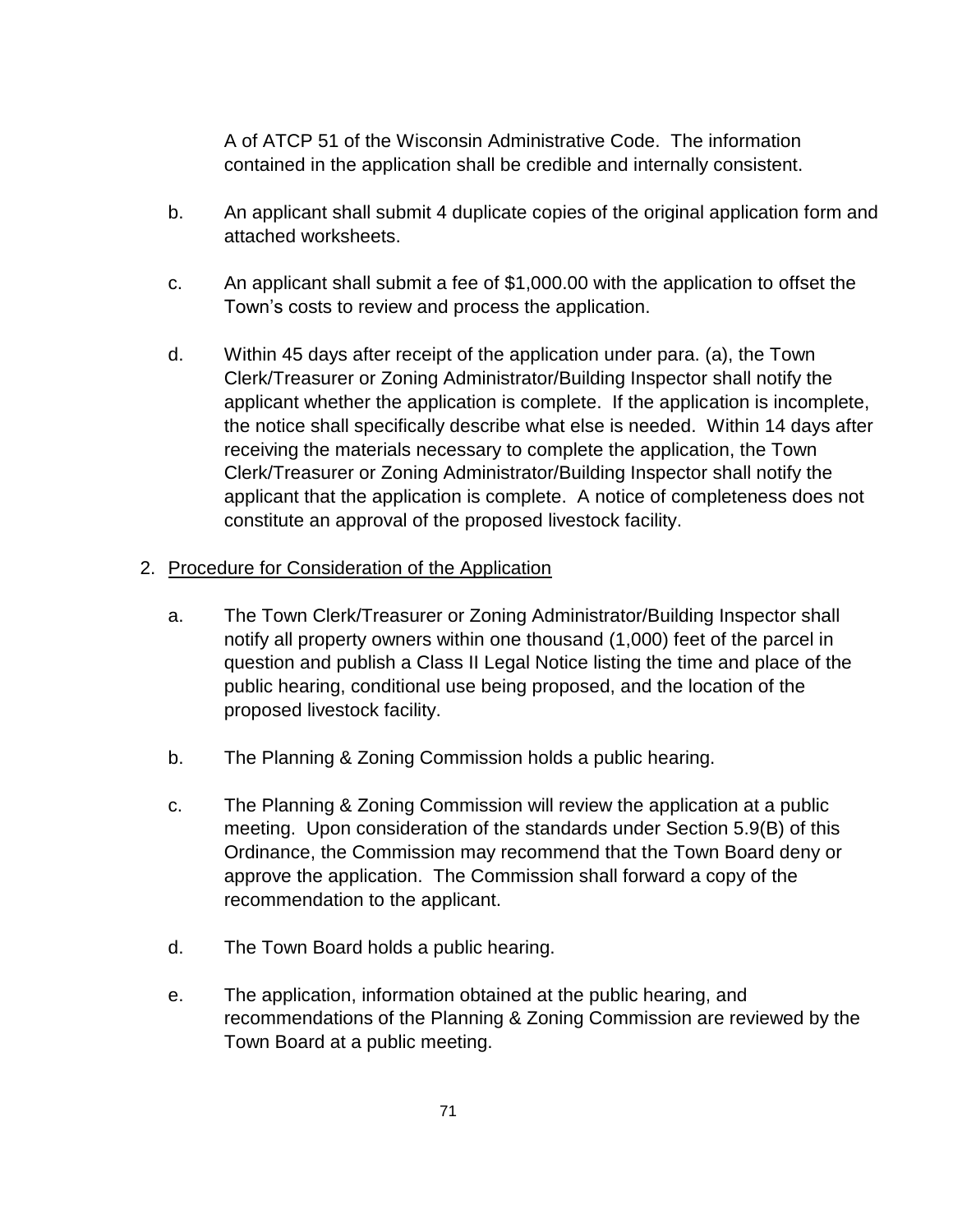- f. Upon consideration of these factors and the standards under Section 5.9(B) of this Ordinance, the Town Board may deny or approve the application.
- g. Upon approval, the Chair of the Town Board is to forward a copy of the approved application to the Town Clerk/Treasurer, the applicant and to the County Planning and Development Agency. The County Planning and Development Agency will enumerate the Conditional Use on the Official Zoning Map and enter it into the Town's Conditional Use Data Base.
- h. Within 30 days after the Town Board grants or denies the application, the Town Board shall submit the following information to the Wisconsin Department of Agriculture, Trade and Consumer Protection (DATCP):
	- 1) The Town Board's written decision denying or granting the application.
	- 2) A copy of the final application on which the Town Board acted. The copy shall include the completed application form and worksheets, but need not include attachments, such as engineering design specifications, maps or aerial photos.

#### 3. Timely Action on Application

- a. Except as provided in para. (b), the Town Board shall grant or deny an application within 90 days after the Town Clerk/Treasurer or Zoning Administrator/Building Inspector gives notice under sub. (C)(1)(d) that the application is complete.
- b. The Town Board may extend the time limit in para.(a) for good cause, including any of the following:
	- 1) The Town Board needs additional information to act on the application.
	- 2) The applicant materially modifies the application or agrees to an extension.
- c. The Town Board shall give an applicant written notice of any extension under para. (b). The notice shall state the reason for the extension and shall specify the extended deadline date by which the Town Board will act on the application.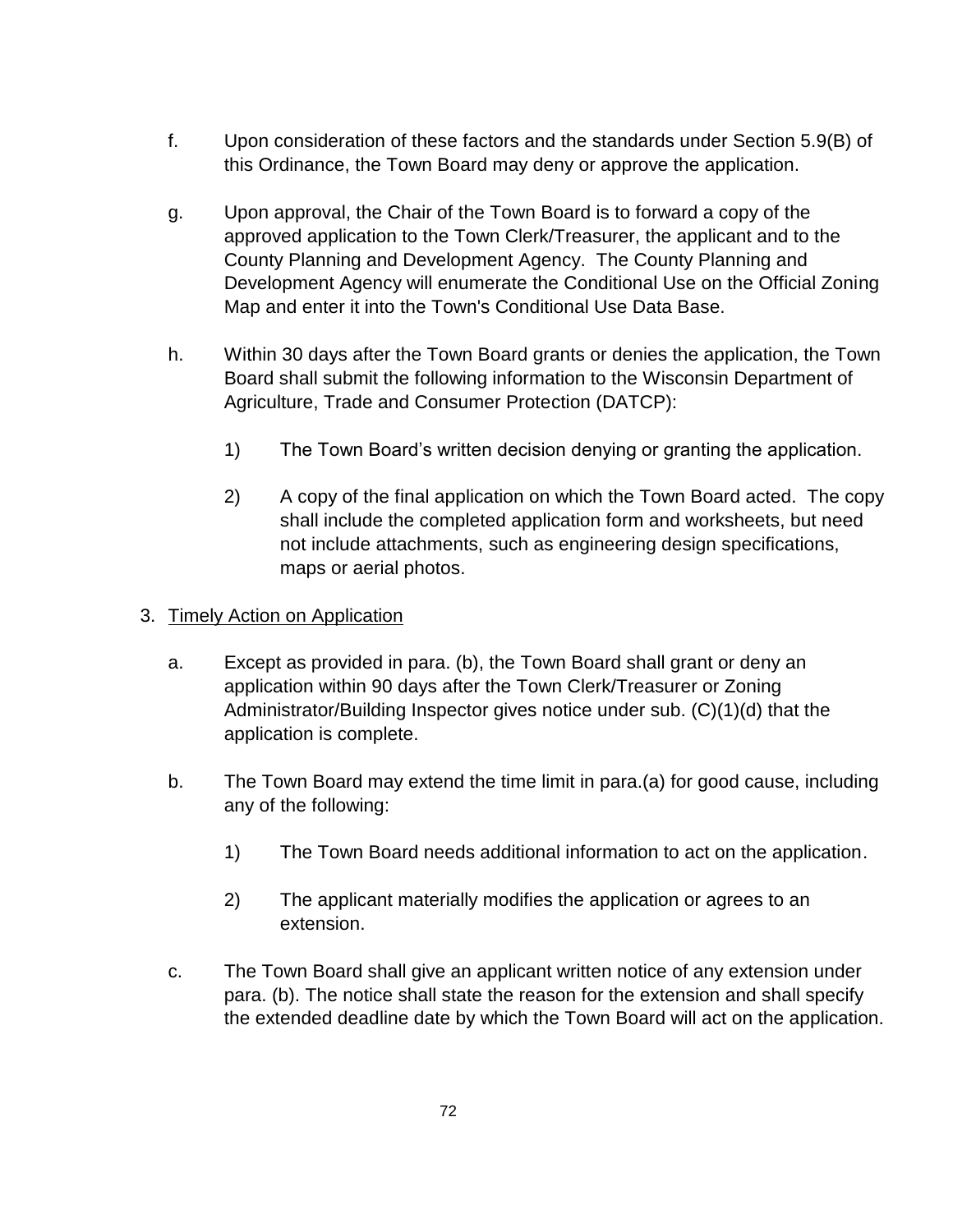# 4. Site Assessment

A site assessment may be conducted prior to the issuance of a Conditional Use Permit at the request of the Planning & Zoning Commission or the Town Board, or on the initiative of the applicant. An assessment may cover environmental and other concerns related to the evaluation of the application under Section 5.9(B) of this Ordinance. If an assessment is required, the Town will provide written notice describing the precise nature of the items to be assessed.

# 5. Granting or Denying an Application

- a. Except as provided in para. (b), an application shall be granted if all of the following apply:
	- 1) The application complies with sub. (C)(1).
	- 2) The application contains sufficient credible information to show, in the absence of clear and convincing information to the contrary, that the proposed livestock facility meets or is exempt from the standards incorporated under Section 5.9(B) of this Ordinance.
- b. An application may be denied if any of the following apply:
	- 1) The application fails to comply with sub. (C)(1).
	- 2) The Town Board finds, based on other clear and convincing information in the record that the proposed livestock facility fails to comply with an applicable standard under Section 5.9(B) of this Ordinance.

# 6. Written Decision and Record

- a. The Town Board shall issue its decision under sub. (C)(2)(e) in writing. The decision shall be based on written findings of fact included in the decision. The findings of fact shall be supported by evidence in the record.
- b. The Town Board shall keep a complete written record of its decision-making related to an application and shall keep the record for at least 7 years following its decision. The record shall include the following:
	- 1) The application under sub. (C)(1) and all subsequent additions or amendments to the application.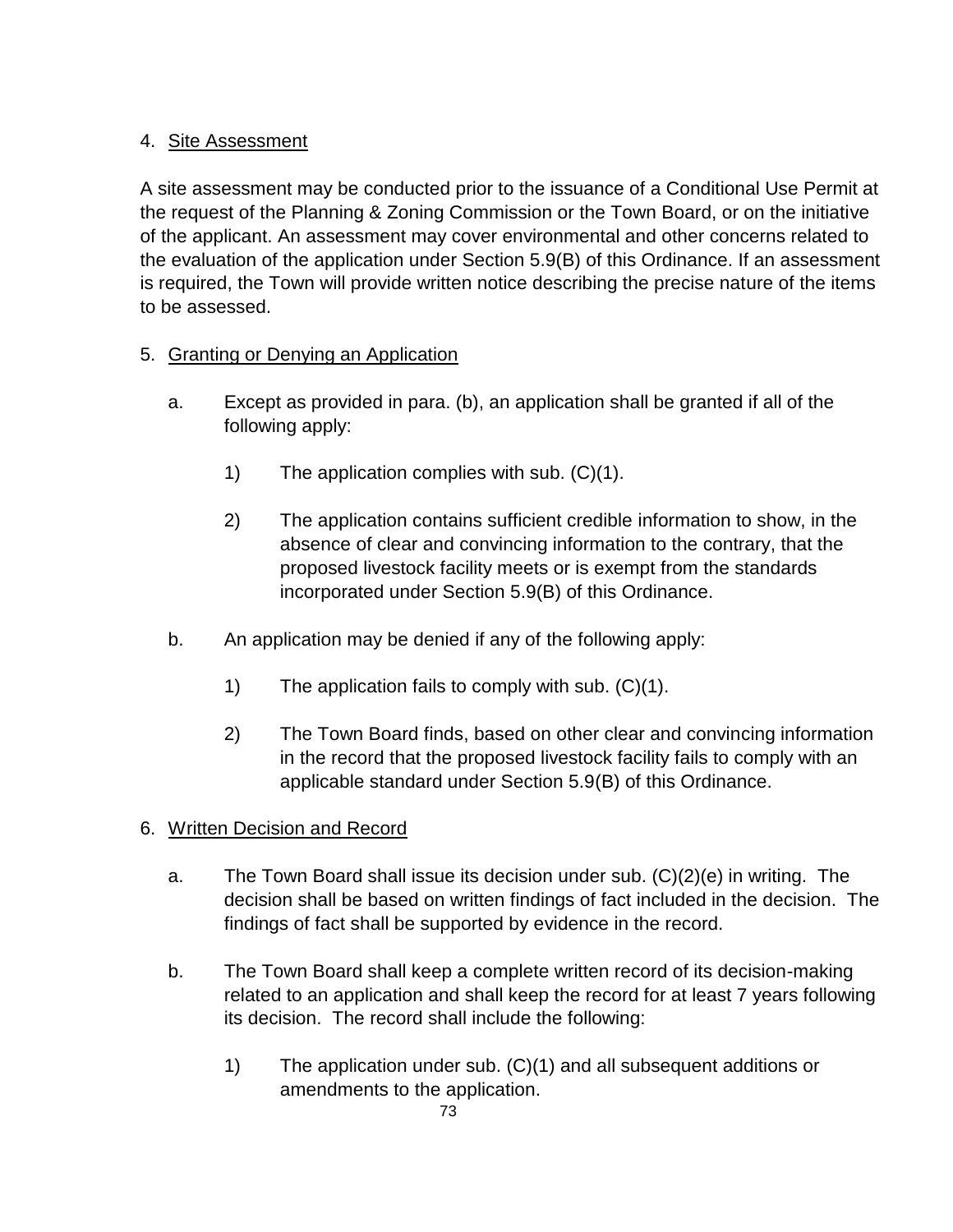- 2) A copy of any notice under sub. (C)(1)(d) and copies of any other notices or correspondence that any Town official issues in relation to the application.
- 3) A record of any public hearing related to the application. The record may be in the form of an electronic recording, a transcript prepared from an electronic recording, or a direct transcript prepared by a professional court reporter or stenographer. The record shall also include any documents or evidence submitted by hearing participants.
- 4) Copies of any correspondence or evidentiary material that the Town Board considered in relation to the application.
- 5) Minutes of any board or committee meeting held to consider or act on the application.
- 6) The written decision required under para. (a).
- 7) Other documents that the Town Board prepared to document its decision or decision-making process.
- 8) A copy of any local ordinance cited in the decision.
- D. Terms of Approval
	- 1. An approval of an application for a livestock facility is conditioned on the operator's compliance with the applicable standards under Section 5.9(B) of this Ordinance and the representations made in the application for approval.
	- 2. The Town Board may suspend or revoke an approval, or seek other redress as provided by Section 2 of this Ordinance, if the Town Board finds any of the following:
		- a. The operator materially misrepresented relevant information in the application for approval, or materially failed to honor relevant commitments made in the application without authorization from the Town Board.
		- b. The livestock facility fails to comply with applicable standards under Section 5.9(B) of this Ordinance.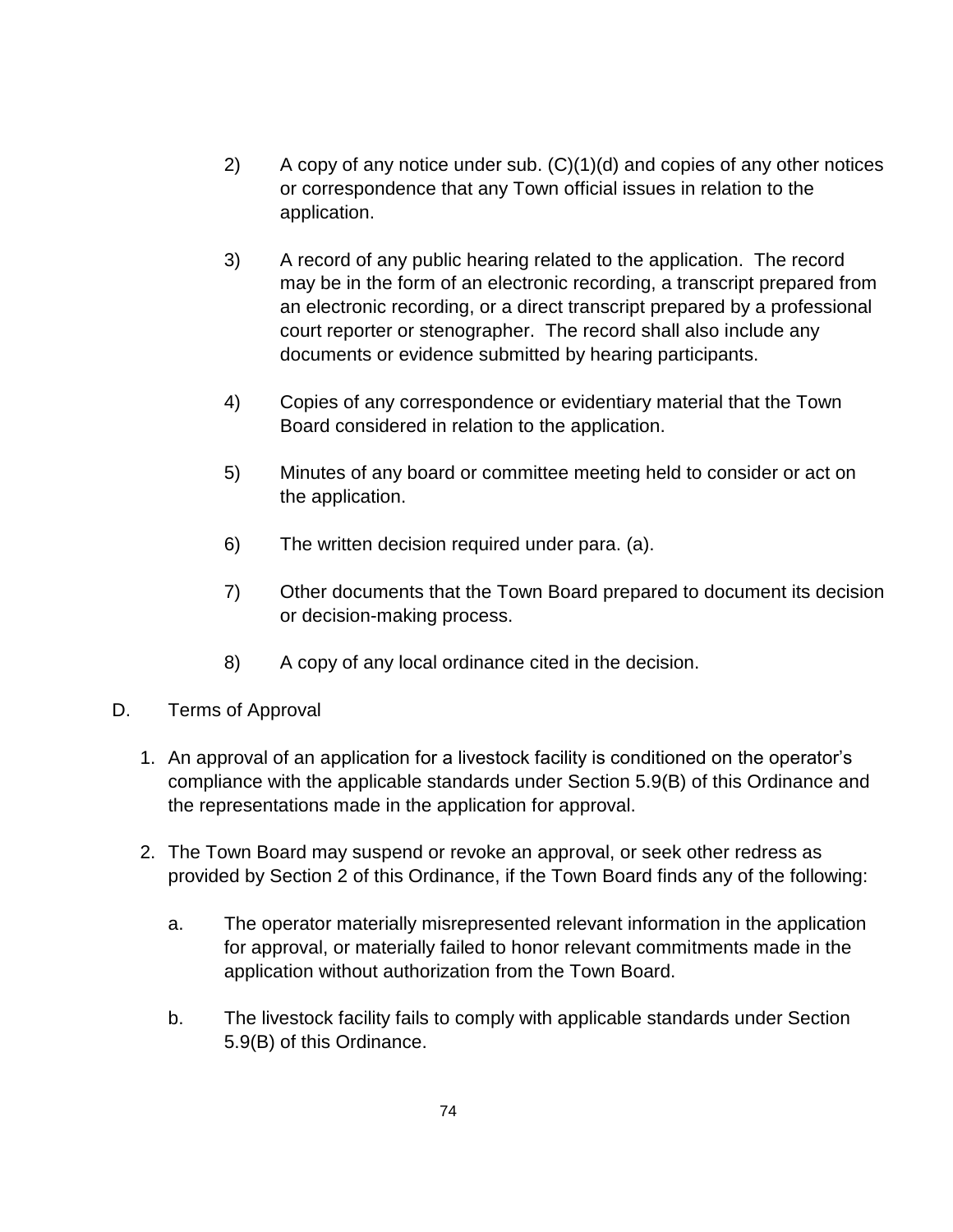- 3. Certification of Compliance
	- a. A permitee for a livestock facility shall certify in writing, by a professional engineer or a person with appropriate engineering job approval according to Natural Resource Conservation Service (NRCS) standards, that all livestock structures were installed or closed as planned in the approved application.
	- b. A copy of the signed certification sheet shall be given to the Town Board within 1 month of completion of installation or closure and at least 10 days prior to the population of a livestock facility by the number of animal units approved under the Conditional Use Permit or a smaller number of animal units if that number would require approval under this Ordinance.
	- c. Any approved changes made to the location or design of livestock structures shall be specified in the certification.
	- d. The Zoning Administrator/Building Inspector, Planning & Zoning Commission, or the Town Board may conduct site inspections during and following construction to determine that all livestock structures are installed or closed as planned in the approved application. If an inspection is required, the Town will provide the permitee with written notice.
- 4. Entry and Inspection Authority
	- a. Upon written notice, and with the consent of the permitee, the Zoning Administrator/Building Inspector, Planning & Zoning Commission, or the Town Board may enter upon land to inspect a livestock facility approved under Section 5.9 of this Ordinance to determine compliance with the terms of the Conditional Use Permit issued under this Ordinance.
	- b. If permission cannot be received from the permitee, entry by any of the Town officials listed in para. (a) shall be according to Section 66.0119 *[Special Inspection Warrants}* of the Wisconsin Statutes. Refusal to grant permission to enter lands affected by Section 5.9 of this Ordinance for purposes of inspection shall be grounds for an order of non-compliance, or for the denial, suspension or revocation of a Conditional Use Permit.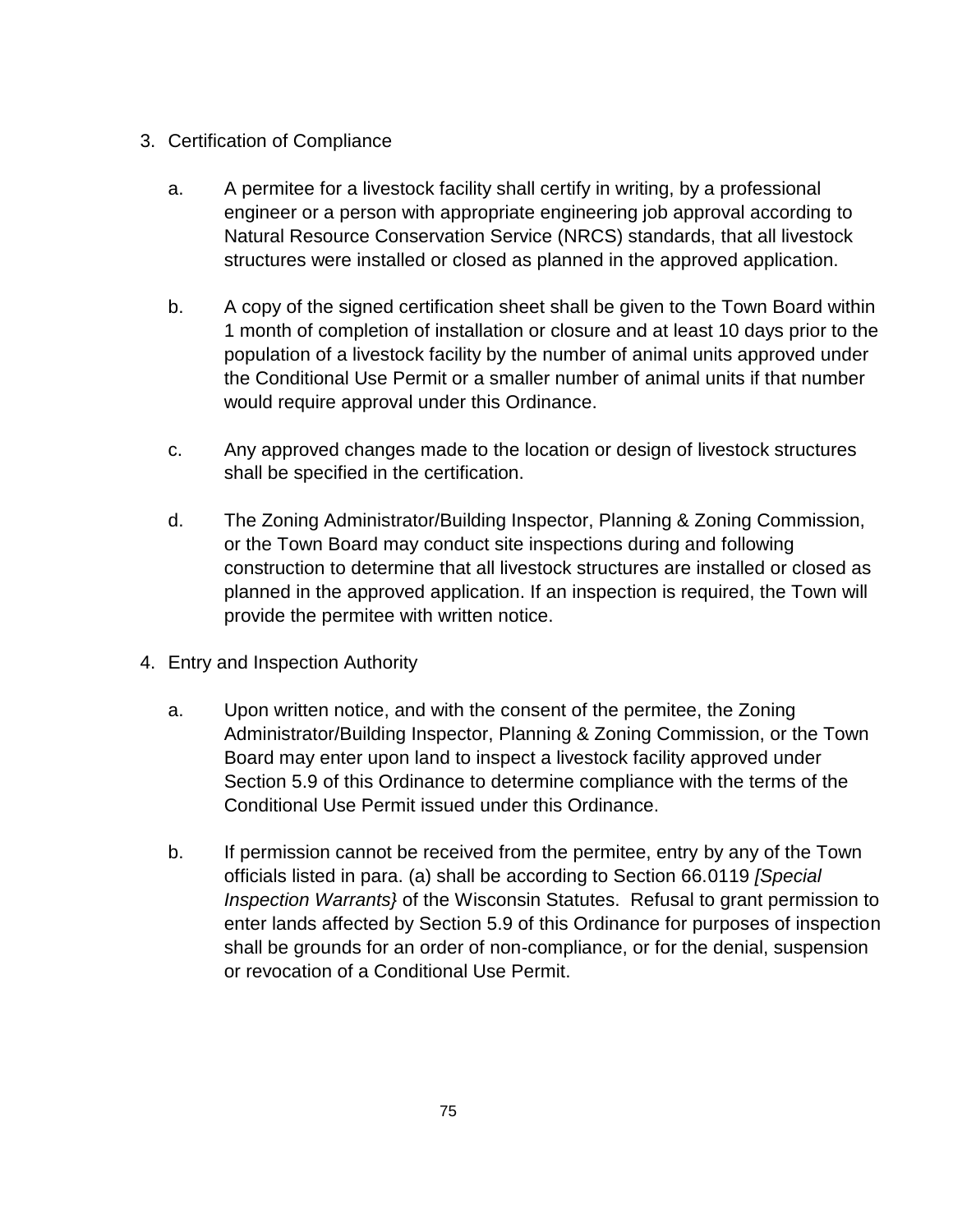# **SECTION 6.0 BUILDING PERMITS**

### **6.1 EXPLANATION**

A Building Permit is to be obtained from the Zoning Administrator/Building Inspector as a requirement of this Ordinance. Building Permit is required to be obtained before any work is started where a building permit is required. If work is started before such building permit is obtained, penalties shall be assessed to the permit fee as determined by the Town of Magnolia.Prior to issuing a Building Permit the Zoning Administrator/Building Inspector shall review the proposed use, the existing zoning district assigned to the building site land parcel, and determine if the proposed use is consistent with the district and other provisions of the ordinance.

#### **6.2 BUILDING PERMITS**

- A. Cases where Building Permit is required.
	- 1. Where any building or other structure is erected, moved or structurally altered so as to change its use or increase its floor area.
	- 2. Where any land use is substantially altered.
	- 3. Where 50 percent or more of the fair market value of a structure is destroyed and it is being repaired or altered.
	- 4. Where there is an upgrade in electrical services. Permits are also required where there is plumbing, heating or electrical wiring is installed new, added or relocated.
	- 5. Where any swimming pool is erected year-round.
- B. Cases where Building Permit is not required.
	- 1. For any accessory building, which is less than 101 square feet provided such building conforms to all the setback, yard and open space requirements of this Ordinance.
	- 2. For any maintenance repairs that do not involve a change to the structure.
- C. The Building Permit Card issued as part of the approval shall be displayed at a prominent location, which can be on the building site, the public road, or driveway.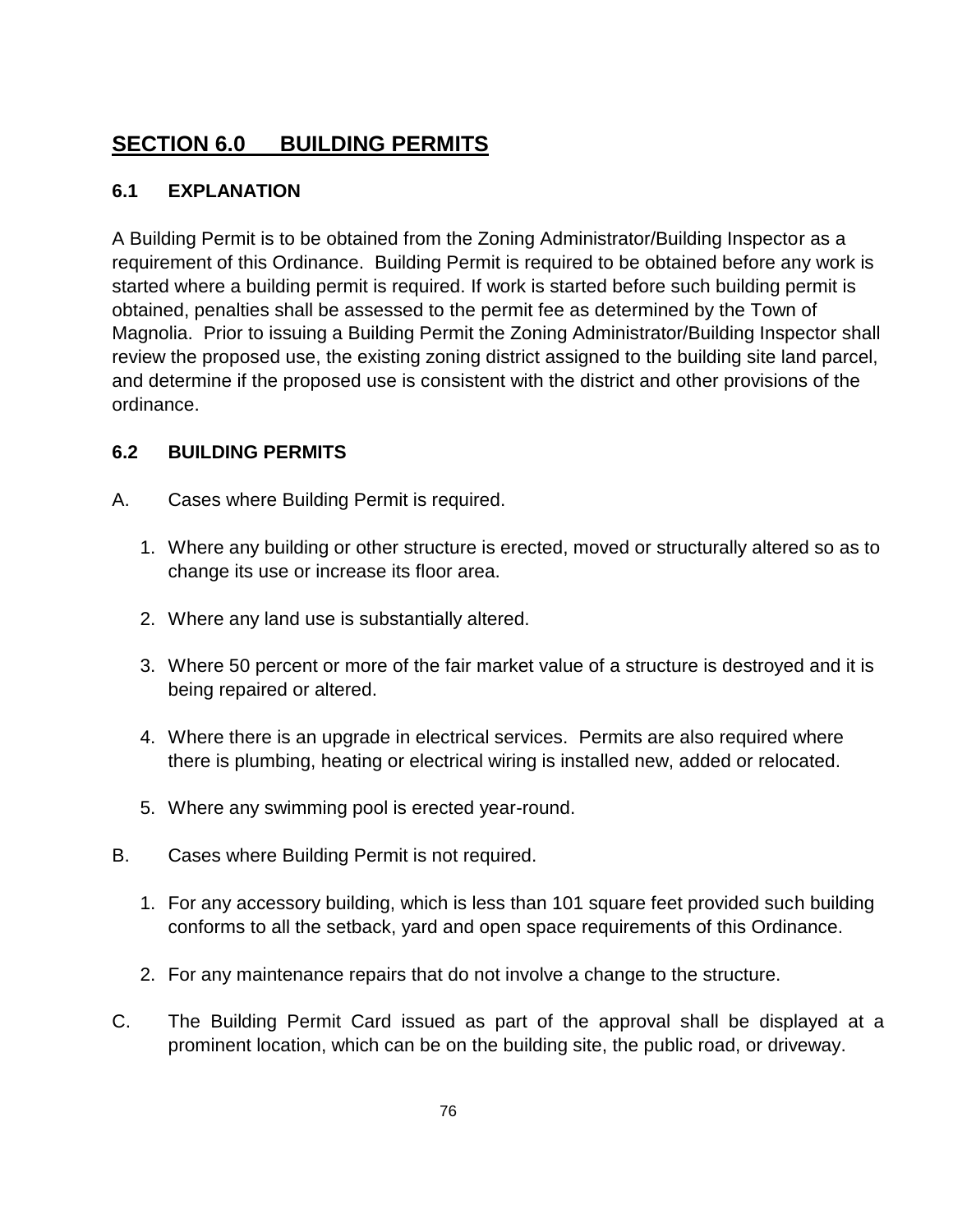D. A new permit is required if the exterior of a building is not completed within 12 months.

# **6.3 APPLICATION FOR BUILDING PERMIT**

An application for a Building Permit shall be made to the Zoning Administrator/Building Inspector upon forms furnished and shall include, for the purpose of proper enforcement of these regulations, the following data:

- A. When a new building or addition to an existing building is being proposed an accurate map is required of the Land parcel including proper dimensions showing:
	- 1. The lot line distances and setback line distances of the land parcel involved.
	- 2. The current zoning applied to the land parcel, building plans, and building estimated costs.
	- 3. The location of the centerline and the road right-of-way lines of any abutting streets or highways.
	- 4. The location of the proposed access.
	- 5. The location on the lot of: all existing buildings, proposed additions to existing buildings, and all proposed new buildings; the measured distances between existing buildings and from two lot lines, and from the centerline or road right-of-way lines of any abutting streets or highways to the nearest portion of such building.
	- 6. The floodway, floodfringe, and the normal high water line of any stream or lake on which the property adjoins or includes.
	- 7. Where the use involves an on-site sewer system, the Map shall include the location of the water well and pipe system and sewage system, which shall conform to the requirements set forth in the NR 812 [Well Construction and Pump Installation] and SPS 383 [Private Onsite Wastewater Treatment Systems] Wisconsin Administrative Code. The plan shall also show the location and distances of the proposed water and sewage systems to the water and sewage systems of the adjoining lots.

# **6.4 BUILDING PERMIT FEE**

The applicant, upon filing of the Building Permit with the Zoning Administrator/Building Inspector, shall pay a fee to the Zoning Administrator/Building Inspector in accordance with the following: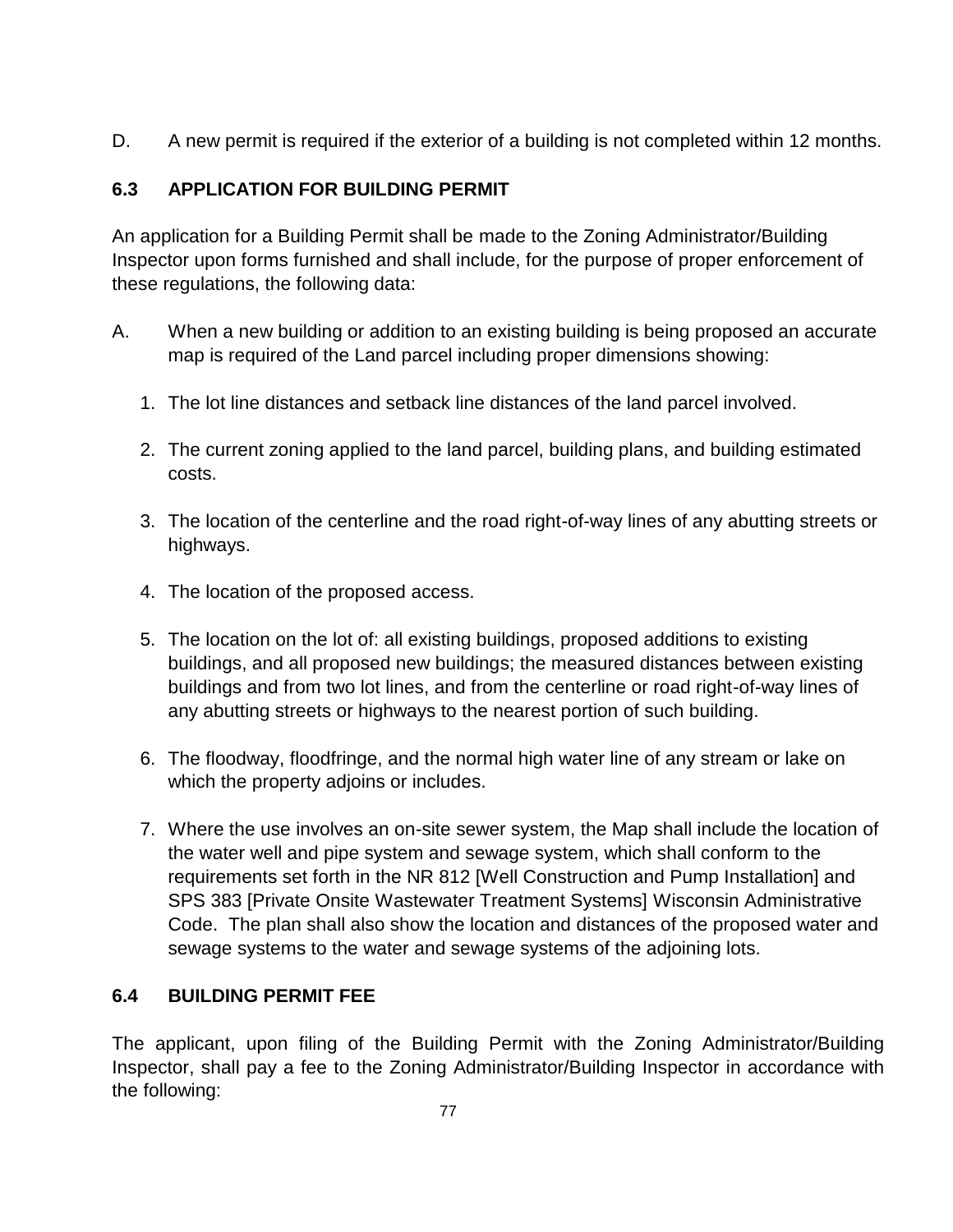- A. Building Permit Fee to be determined by Town Board by Resolution.
- B. Building Permit Fee will be doubled if work is started before a permit is obtained.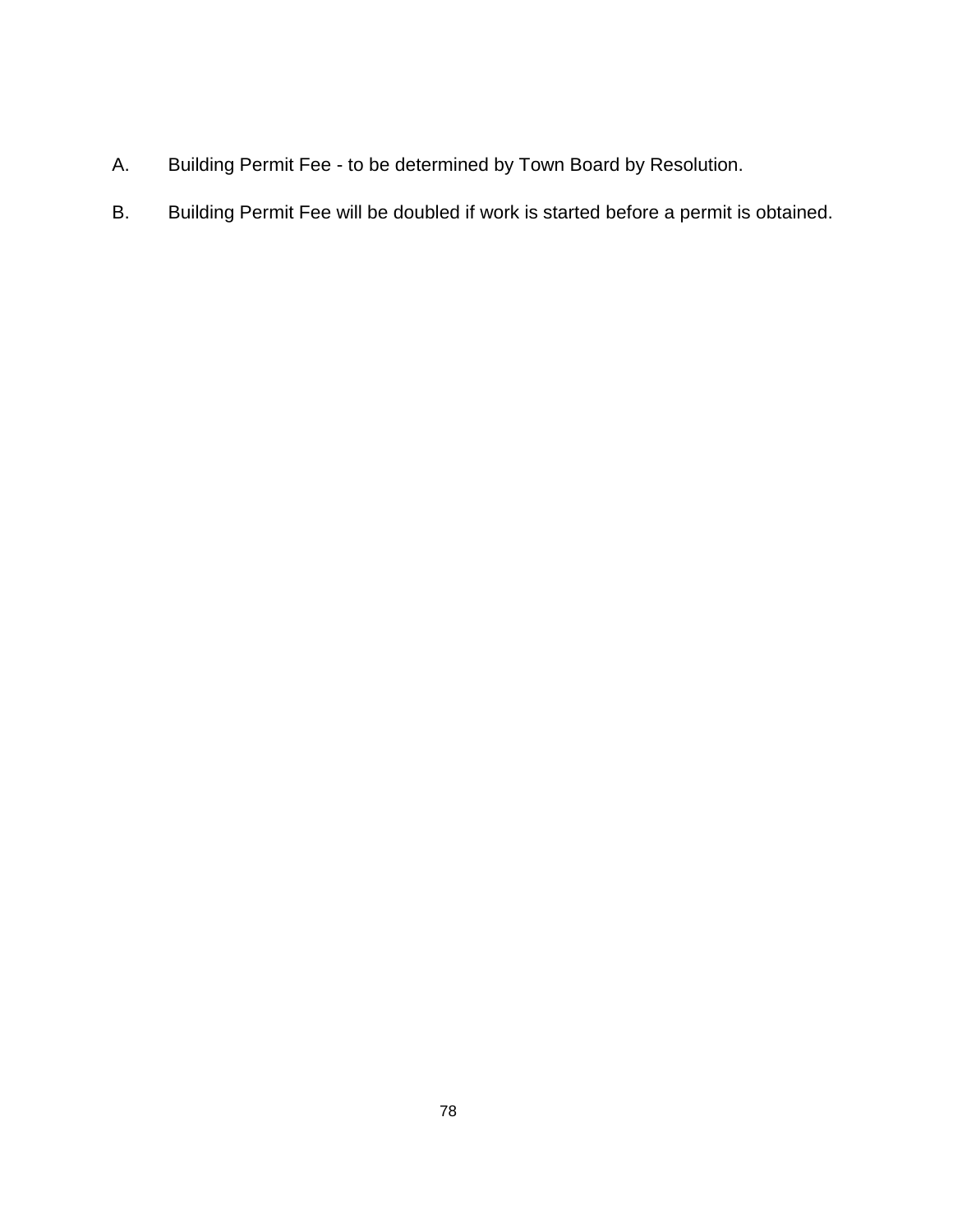# **SECTION 7.0 DRIVEWAYS**

# **7.1 PURPOSE**

The purpose of this Section is to regulate the establishment, construction, improvement, modification, or the reworking or a driveway that changes the existing topography of the land to assure that the site; method of construction, and conservation practices to be used will promote the public health, safety, and general welfare of the community, preserve agricultural land and productivity, and enforce the goals, objectives, and policies of the Town of Magnolia.

# **7.2 JURISDICTION**

Jurisdiction of these regulations shall include all driveways on land within the Town of Magnolia.

# **7.3 AUTHORITY**

These regulations are adopted under the general police powers authority granted pursuant to 60.10(2)(c) [Exercise of Village Powers], 60.22(3) [Town Exercising of Village Powers], and 61.34(1) [Powers of Village Board] of the Wisconsin Statutes.

# **7.4 APPLICATION REQUIREMENTS AND PROCEDURES**

- A. **Who Must Apply** No person or entity shall establish, construct, improve, modify, or rework a driveway that changes the existing topography of the land without first obtaining a Driveway Construction Permit from Town Officials.
- B. **Application Forms** The Town Board shall approve a form for the applications for Driveway Construction Permits. These are available from the Town Clerk/Treasurer or Zoning Administrator/Building Inspector.
- C. **Application** Submit a completed Driveway Construction Permit Application with the appropriate permit fee (to be determined by Town Board resolution) and the following required attachments to the Town Clerk/Treasurer or Zoning Administrator/Building Inspector. The attachments (1) through (6) are described in the Town's Applications Guide, a copy of which is available from the Town Clerk/Treasurer or Zoning Administrator/Building Inspector.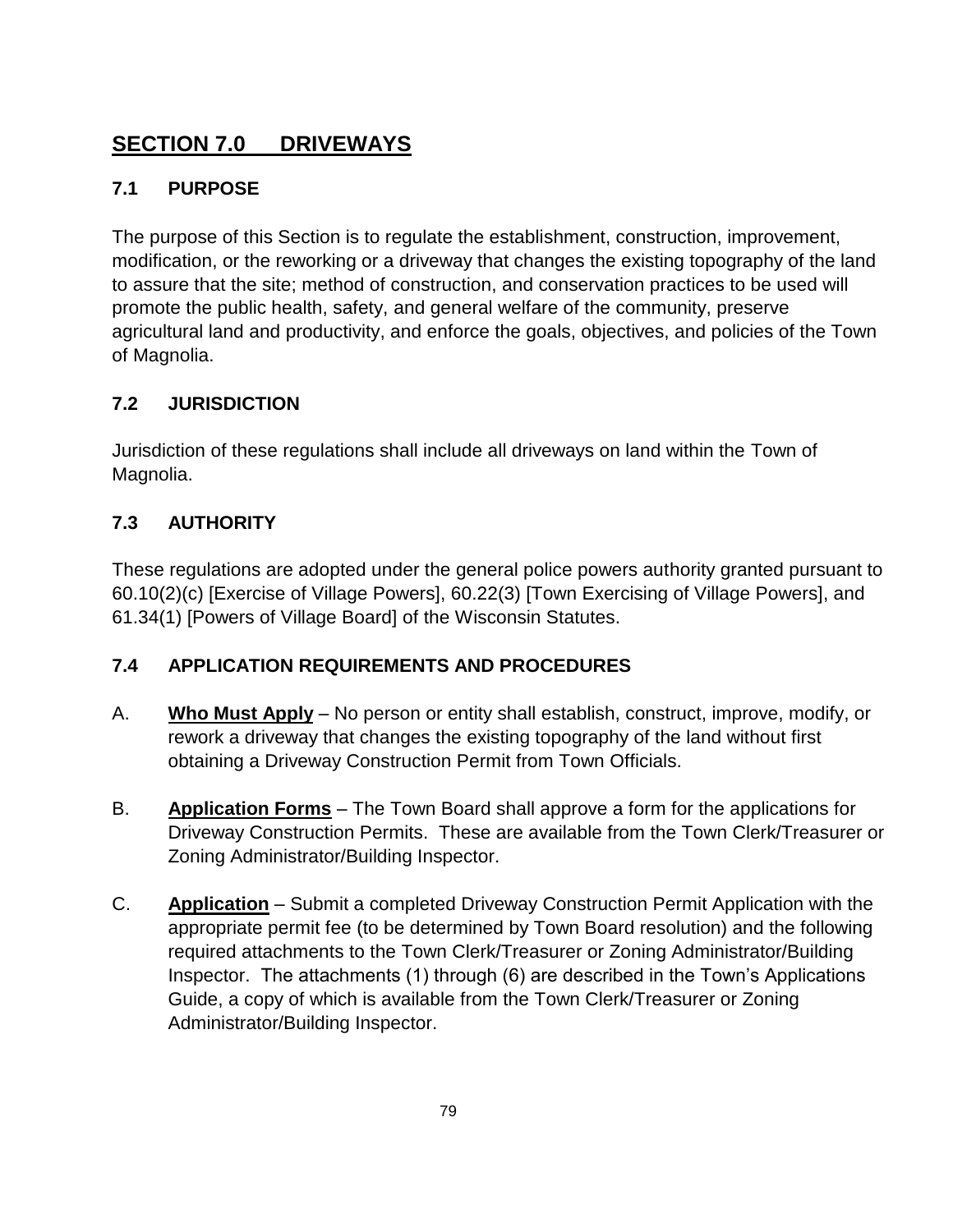- 1. Plat map
- 2. Aerial photo/site analysis
- 3. Soil/slope analysis
- 4. County Erosion control plan (if required), or
- 5. Engineer's Plan (if required)
- 6. Other Documents. The Town may require other documents to be attached to the Driveway Construction Permit Application. Such documents, if any, would be described in the Applications Guide
- D. **Application Review** The evaluation of the Driveway Construction Permit Application includes the following:
	- 1. Certification of Application as complete by Zoning Administrator/Building Inspector
	- 2. Site visit by Zoning Administrator/Building Inspector and one Town Board member
	- 3. Submittal of any additional documents if required for evaluation after site visit and initial review
- E. **Appeal Process for Denial** If an application for a Driveway Construction Permit is denied by the Zoning Administrator/Building Inspector, the applicant may appeal the decision to the Town Board by filing a notice of appeal to the Town Board within fourteen (14) days of receipt of the written notice denying the permit. The entire Town Board will then meet at a normal monthly Board meeting and review the decision. If the Town Board denies the permit, no reapplication for relatively similar Driveway Construction Permit will be considered within three (3) months of the date of denial.
- F. **Permit Period** The Driveway Construction Permit is effective for twelve (12) months unless renewed.
- G. **Renewal** The permit may be renewed for one (1) additional period of twelve (12) months. If the driveway has not been constructed by the end of the renewal period, a new application must be submitted and approved.
- H. **Driveway Inspection** The applicant will notify the Town Clerk/Treasurer or Zoning Administrator/Building Inspector within thirty (30) days of completion of the construction or modification. Within thirty (30) days of notification, the Town will conduct an inspection of the driveway to ensure full compliance with all of the provisions of this Ordinance.
- I. **Building Permits** No Building Permit for new residential construction will be issued until the driveway is constructed according to the specifications of this Ordinance. The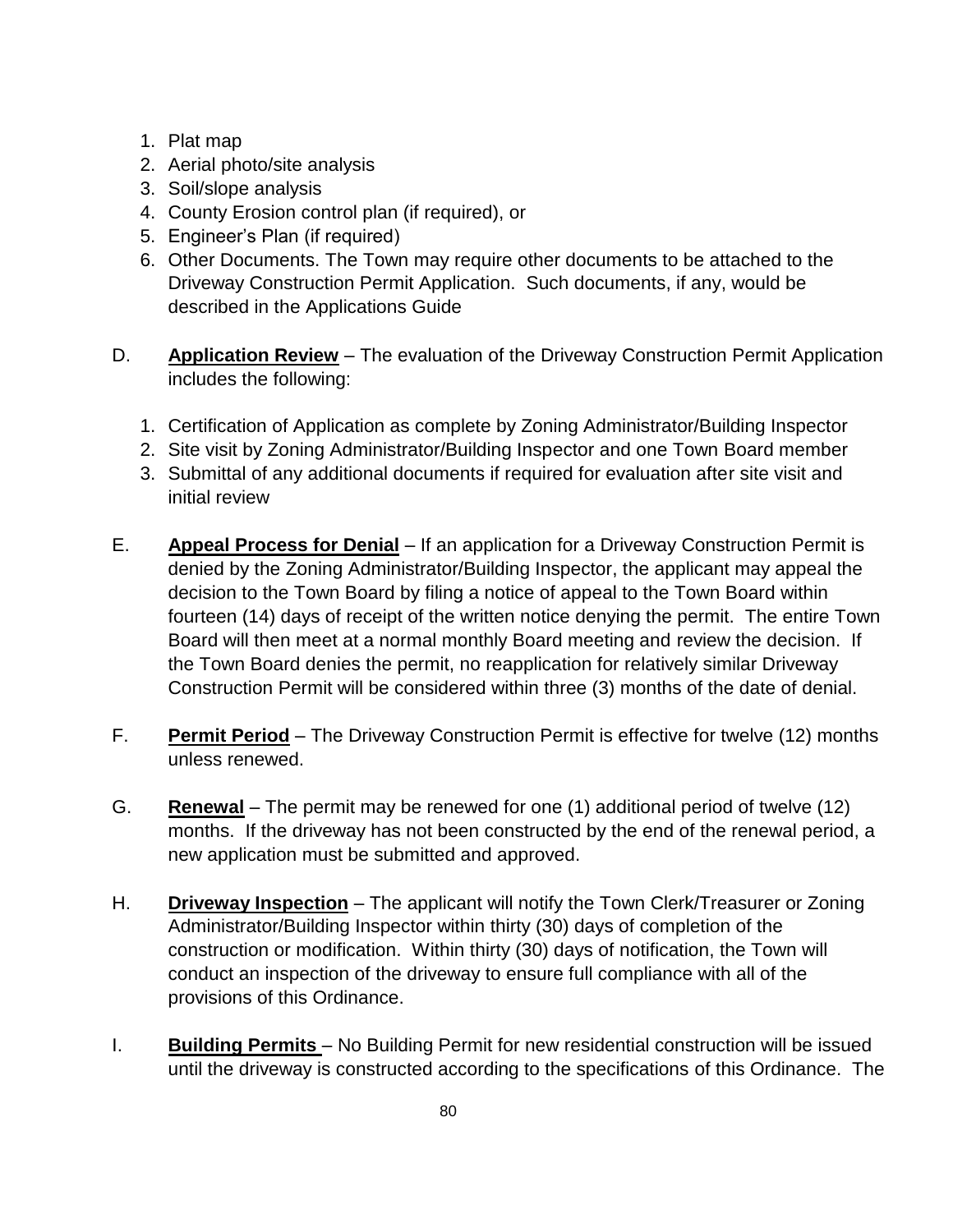only exception will be the final application of gravel or other approved surface, which may occur after heavy equipment needed for building will no longer be using the driveway.

J. **Application Fee** – The amount of the Application Fee will be determined by resolution by the Town Board periodically.

#### **7.5 PLAN REQUIREMENTS**

- A. **Engineer's Plan** The Town Officials may require a plan prepared by a licensed professional engineer prior to any proposed driveway construction or modification. An Engineer's Plan is required:
	- 1. For a driveway or segment of a driveway whose construction requires the disturbance of land with a slope of 12% or greater;
	- 2. For a driveway or segment of a driveway whose construction requires a retaining wall or other special erosion control measure as determined by the Town Officials; and
	- 3. When Town Officials request a plan.
- B. **Construction Plan** A construction Plan is required for all segments of the proposed driveway not covered by the Engineer's Plan. The plan shall be drawn to scale and show the location of the driveway on the lot.

#### **7.6 SPECIFICATIONS FOR THE CONSTRUCTION OF DRIVEWAYS**

A. **Visibility** – There must be adequate visibility of oncoming traffic at the point where the driveway meets the public road. An object three and one-half (3.5) feet in height must be seen from the driveway at the edge of the traveled portion of the roadway when viewed from a height of three and one-half (3.5) feet for the following distances at these posted speeds: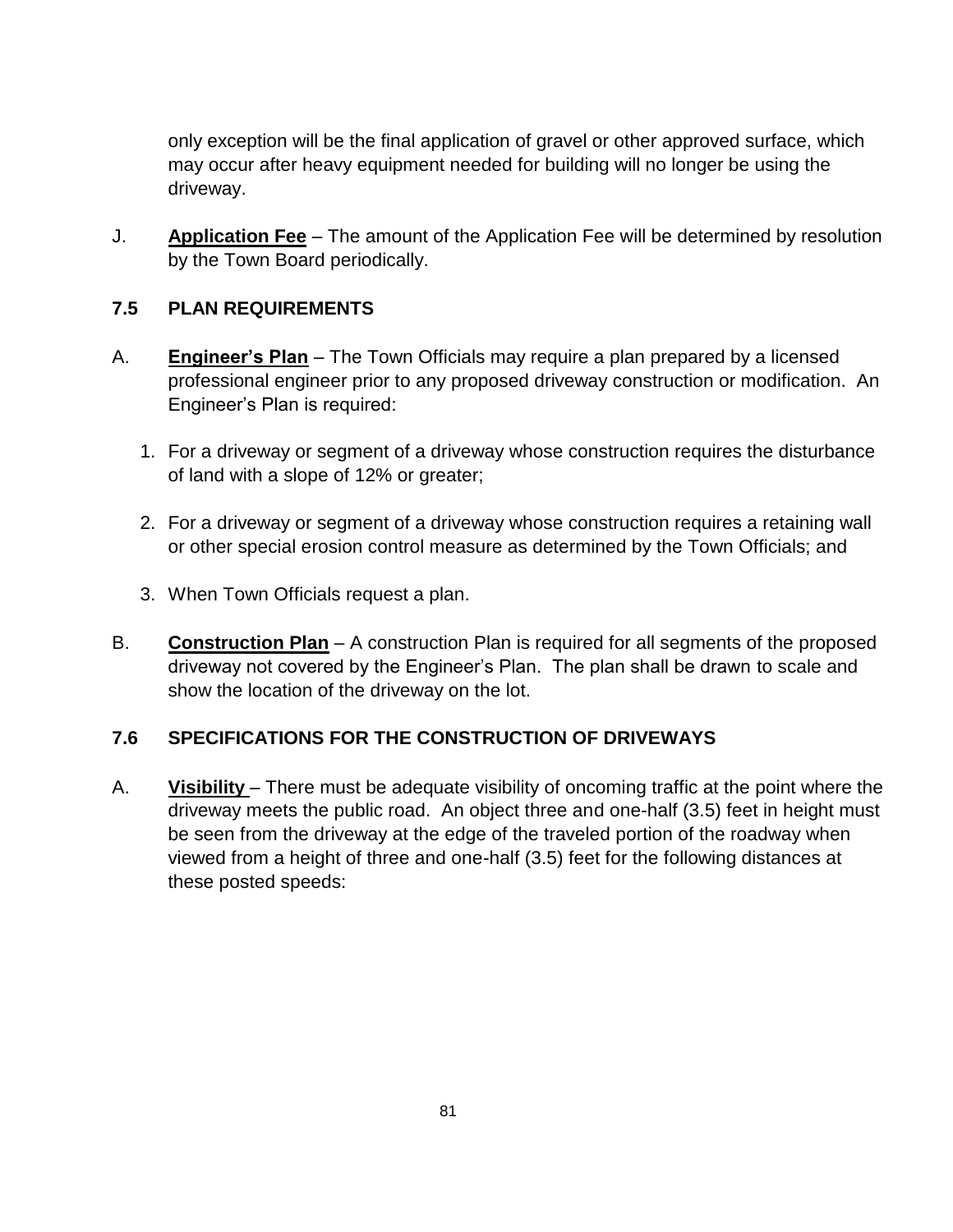| Posted Speed (Miles per hour) | Minimum Sight Distance (Feet) |
|-------------------------------|-------------------------------|
| 25                            | 150                           |
| 30                            | 200                           |
| 35                            | 250                           |
| 40                            | 325                           |
| 45                            | 400                           |
| 50                            | 475                           |
| 55                            | 550                           |

- B. **Slope** The maximum final slope of the driveway or any other portion of the driveway shall be no more than 11%.
- C. **Width, Rise and Ditch Distance** The driveway shall be constructed with a minimum finished surface of fourteen (14) feet in width, with a minimum of four (4) feet side slope on each side with a maximum slope of one (1) foot of vertical rise for each four (4) feet of horizontal distance. (Such a rise equals 25% slope.) There shall be a minimum of twenty four (24) feet from the center of the ditch on one side of the driveway to the center of the ditch on the other side. The center of each ditch must be at least twelve (12) feet from the centerline of the fourteen (14) foot road.
- D. **Culverts** Each driveway shall have a culvert of at least fifteen (15) inches in diameter at the ditch line where the driveway meets the public road, unless modified by Town Officials. The culvert length shall be a minimum of twenty (20) feet or greater if determined by Town Officials.
- E. **Proximity to adjoining Lots** The edge of the driveway or culvert pipe shall not be closer than five (5) feet from any property line.
- F. **Proximity to adjoining Driveways** The edge of the driveway, at the centerline of the roadway ditch, shall be no closer than twenty (20) feet from the edge of another driveway.
- G. **Juncture with a Public Road** A length of driveway, a minimum of twenty four (24) feet, shall have a maximum of 5% slope at the point where the driveway enters onto a public road. The driveway surface shall be level or lower than the roadway in order to keep drainage off the roadway. A slight dip across the drive shall be placed just before the culvert at the entrance to the public road to prevent water and debris from washing onto the public road.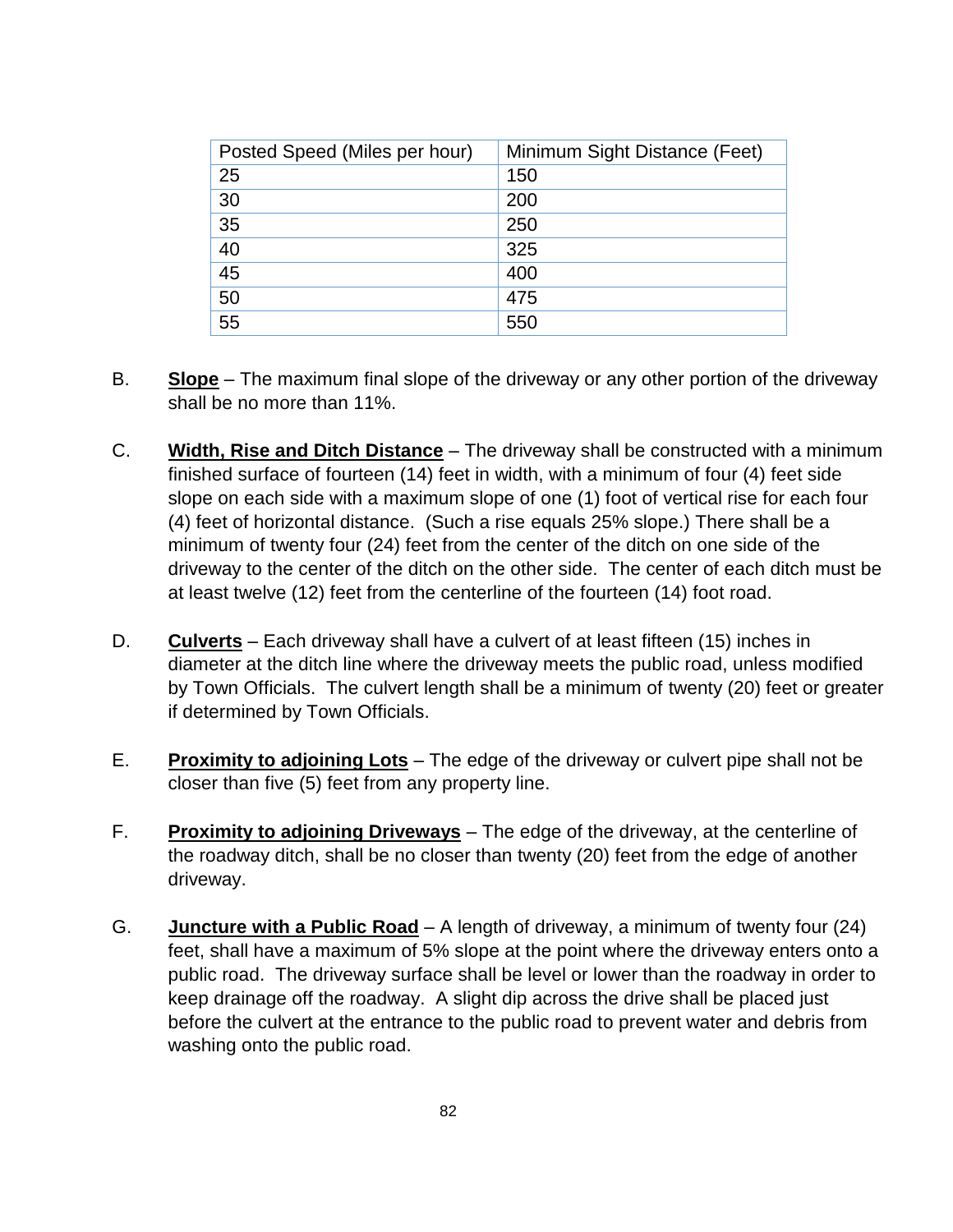- H. **Drainage** Ditches along the right of way, roadway crowning, and culverts shall be provided by the property owner for acceptable drainage. The driveway shall be planned, constructed, and maintained in a manner that prevents diversion of surface water onto the public road and/or the lands of other persons.
- I. **Side Banks** The side banks shall be graded to a slope of no more the one (1) foot of vertical rise in each three (3) feet of horizontal distance (such rise equals 33% slope). Excluded from this grading requirement are driveways for which retaining walls and/or other erosion control measures are installed as specified in an Engineer's Plan approved by Town Officials. The side banks shall be constructed using earthen materials.
- J. **Radius of Curve** Curves in the driveway shall have an inside radius of curve of no less than thirty six (36) feet.
- K. **Erosion Control** Once the construction of the driveway has begun, all specified erosion control – including retaining walls, ditching, culverts, crowning, mulching, matting, and bank seeding – shall be begun immediately. For winter construction, erosion alternatives must be implemented within thirty (30) days until specified controls are available.
- L. **Substrate** The driveway must have at least six (6) inches of 2-inch rock on the roadbed, covered with two (2) inches of  $\frac{3}{4}$ -inch gravel. If it can be shown there is a suitable base, the provision requiring six (6) inches of 2-inch-rock may be modified or waived by Town Officials. A field road is exempt from this provision.
- M. **Clearance for Emergency Vehicles** An area twenty four (24) feet in width and fourteen (14) feet in height in shall be cleared along the entire driveway right of way in order to permit the safe passage of emergency vehicles to the structures served by the driveway. A field road is exempt from this requirement.
- N. **Turnaround** Minimum turnaround of a fifty (50) foot radius or an "in-back-out" of at least ninety (90) degrees and fifty (50) in length.
- O. **Costs** All costs of construction of said driveway, including the cost of culverts and Engineer's Plan, if required, shall be paid by the property owner requesting the permit.
- P. **Waiver of Specifications** Any specification(s) in this section may be waived or modified by the Town Board if it deems the specification(s) would impose an unnecessary hardship. Any request by an applicant for a waiver or modification of any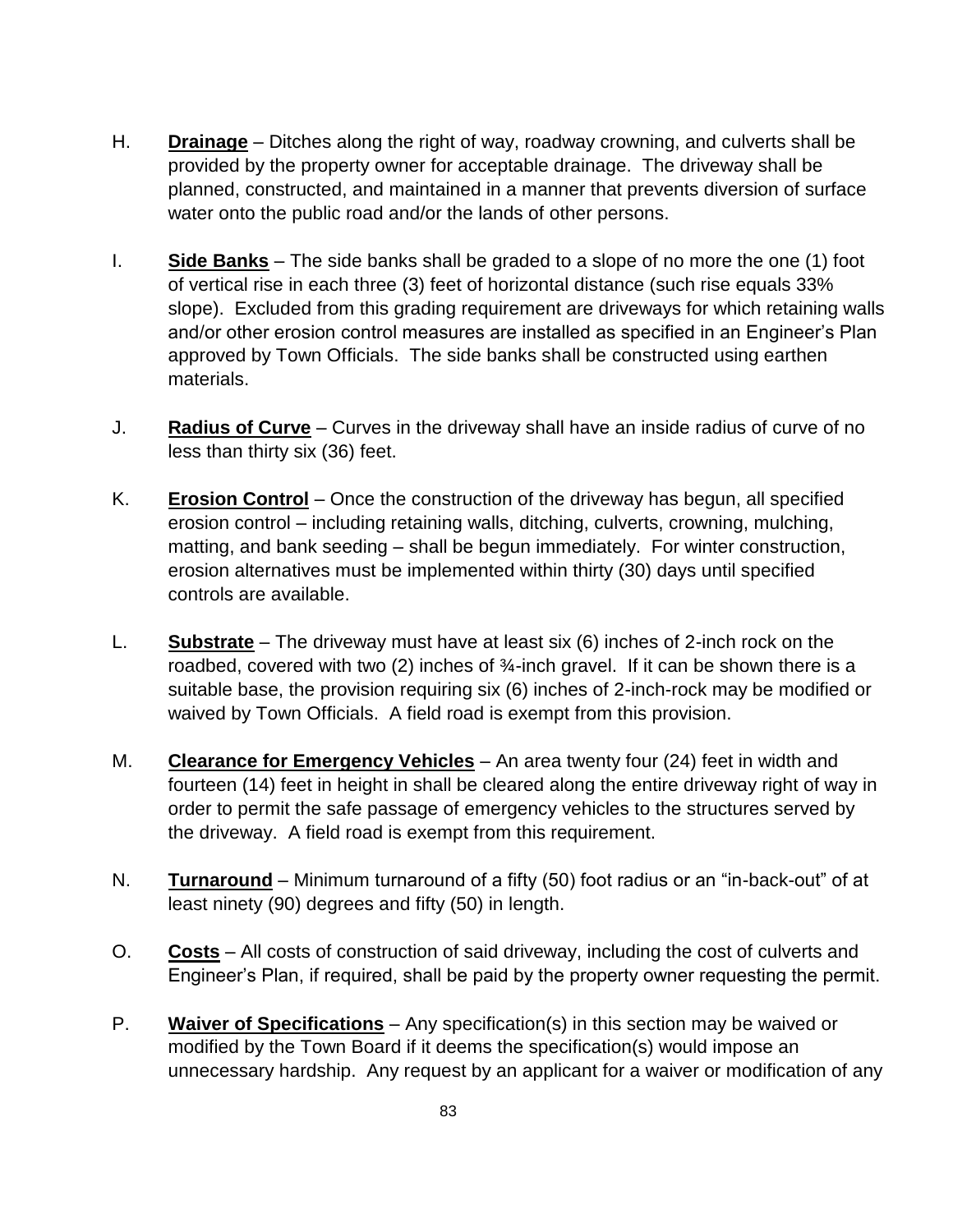provision in the section must accompany the initial application and must state the reason for the request.

#### **Q. Driveways Exceeding 400 feet in Length**

- 1. Driveways exceeding four hundred (400) feet in length, but less than eight hundred (800) feet shall provide a turnout near the midpoint of the driveway. Where the driveway exceeds the eight hundred (800) feet, turnouts shall be provided no more than four hundred (400) feet apart.
- 2. A turnaround shall be provided at all building sites on driveways over four hundred (400) feet in length, and shall be within fifty (50) feet of the building required.

#### **7.7 ENGINEER'S PLAN SPECIFICATIONS**

- A. **Components** If required, an Engineer's Plan will include a scale plan showing the following:
	- 1. **Location** The precise location of the driveway or the segment of driveway that requires an Engineer's Plan.
	- 2. **Slope** The slope of the driveway showing no segment exceeding 11%.
	- 3. **Retaining Walls** The location and structure of any retaining walls.
	- 4. **Culverts** The location and size of any culverts.
	- 5. **Cross-section** A cross-section of the driveway.
	- 6. **Erosion Control** The required mulching, matting or other erosion control.
	- 7. **Certification** The plan will include the Engineer's name, address, and signature and a statement from the Engineer that he/she has fully complied with all the provisions of this Ordinance.

#### **B. Approval**

1. **Conditions** – No construction of a driveway may commence until the Engineer's Plan if required, is approved by the Town Officials, until a Driveway Construction Permit is issued by the Zoning Administrator/Building Inspector and, when applicable, any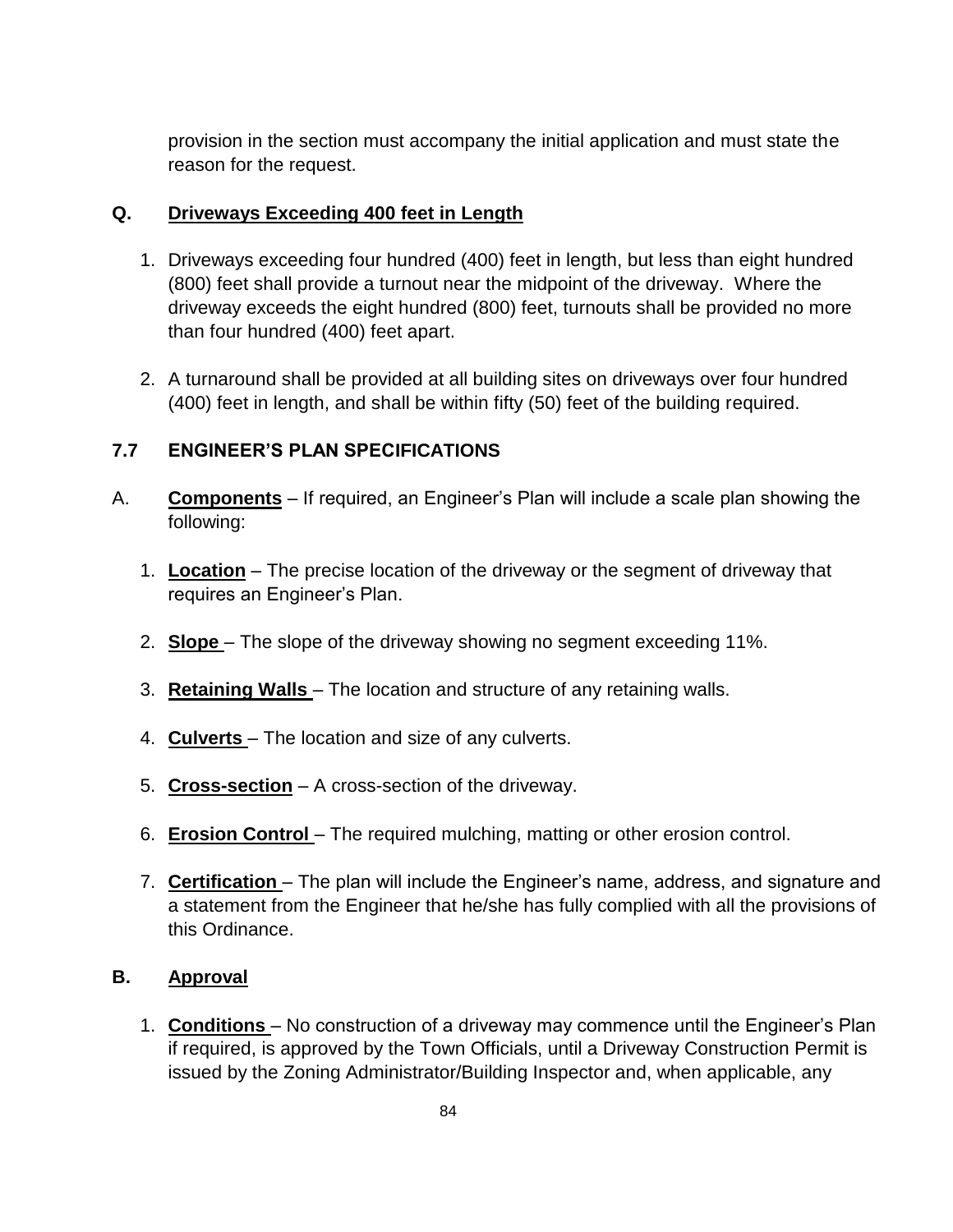necessary approvals are obtained from Rock County or the State of Wisconsin. (See 86.07 Wisconsin Statutes Digging in Highways or using Bridges for Advertising).

# **The preparation of an Engineer's Plan does not guarantee the Town's approval of the Driveway Construction Permit Application.**

- 2. **Inspection** After the driveway has been completed, a minimum of two (2) Town Board members or (1) Town Board member and one (1) appointed person shall inspect the driveway to determine whether or not it is constructed according to plan(s) and is consistent with the requirements of this Ordinance.
- 3. **Disclaimer** The Town's Approval of a driveway permit application does not constitute a determination that the driveway is safe, suitable for use or otherwise passable for the public. No person may rely on the issuance of a permit to determine that a driveway is fit for any purpose.

#### **7.8 EXISTING DRIVEWAYS**

- A. **Hazardous Conditions** When surface runoff, accumulating debris or other conditions created by existing driveways or field road that do not meet the specifications in this Ordinance obstruct or become a potential hazard to a public road, the Town Board shall notify the property owner of the conditions. Any property owner failing to correct such a condition within thirty (30) days after notice by the Town Board shall be subject to the penalties described in the penalties sections of this Ordinance.
- B. **Field Roads** No Field Road may be used for non-agricultural purposes unless the Field Road has been approved as a driveway under the purposes of this Ordinance.

#### **7.9 AGRICULTURAL PRODUCTIVITY**

The Town Officials shall approve a driveway with the least impact on agricultural land. No driveway shall be approved in the Town of Magnolia if the Town Officials find that the driveway will adversely impact productive agricultural land, unless the Town Officials find that the driveway is necessary to enhance the agricultural productivity of an adjacent parcel to be served by the driveway is capable of producing at least \$6,000 of gross income per year.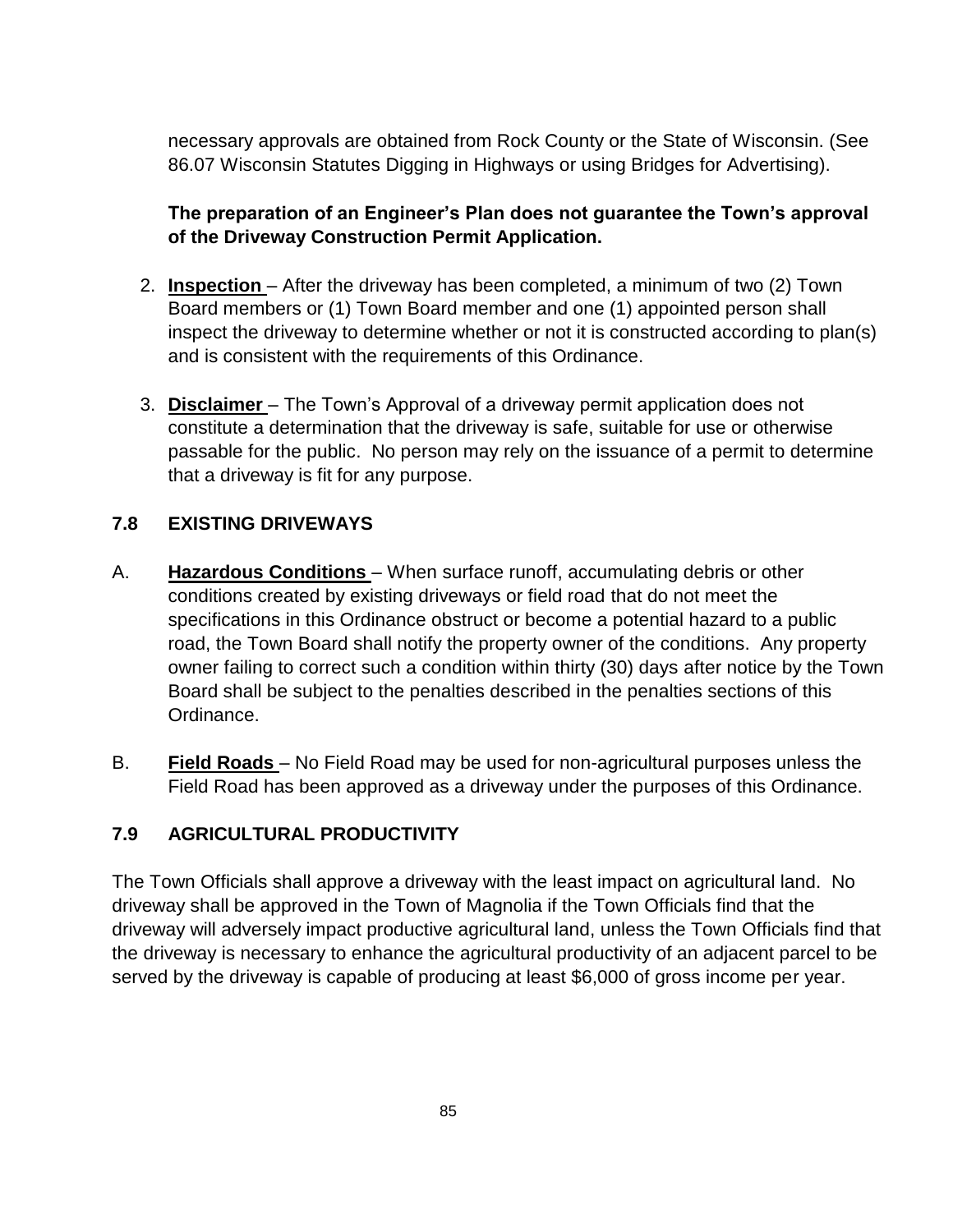# **7.10 PRIVATE DRIVE**

All driveways within the Township are private driveways. No private driveway may be dedicated to the public without acceptance and approval by the Town Board. No private driveway shall be considered a public roadway. The Town shall not be responsible for maintenance, upkeep or repair of any private driveway.

#### **7.11 PENALTIES**

- A. **Forfeitures** Should a driveway be constructed or modified in a violation of the provisions of this Ordinance, or create a hazard that is not corrected within thirty (30) days of notification, the owner(s) of the land through which the driveway passes shall upon conviction, pay a forfeiture of \$100 plus applicable surcharges and court costs per violation. Each day that the violation continues to exist constitutes a separate offense. An unlawful driveway constitutes a public nuisance and may be enjoined.
- B. **Corrections** In addition, the land owner(s) shall make the corrections ordered by the Town Board within thirty (30) days or a period of time determined by the Town Board.

#### **7.12 SEVERABILITY**

The provisions of this Ordinance shall be deemed severable. It is expressly declared that the Town Board would have passed the other provisions of this Ordinance irrespective of whether or not one or more provisions may be declared invalid. If any provisions of this Ordinance is held invalid, the remainder of the Ordinance and the application of such provisions to other persons or circumstances shall not be affected thereby.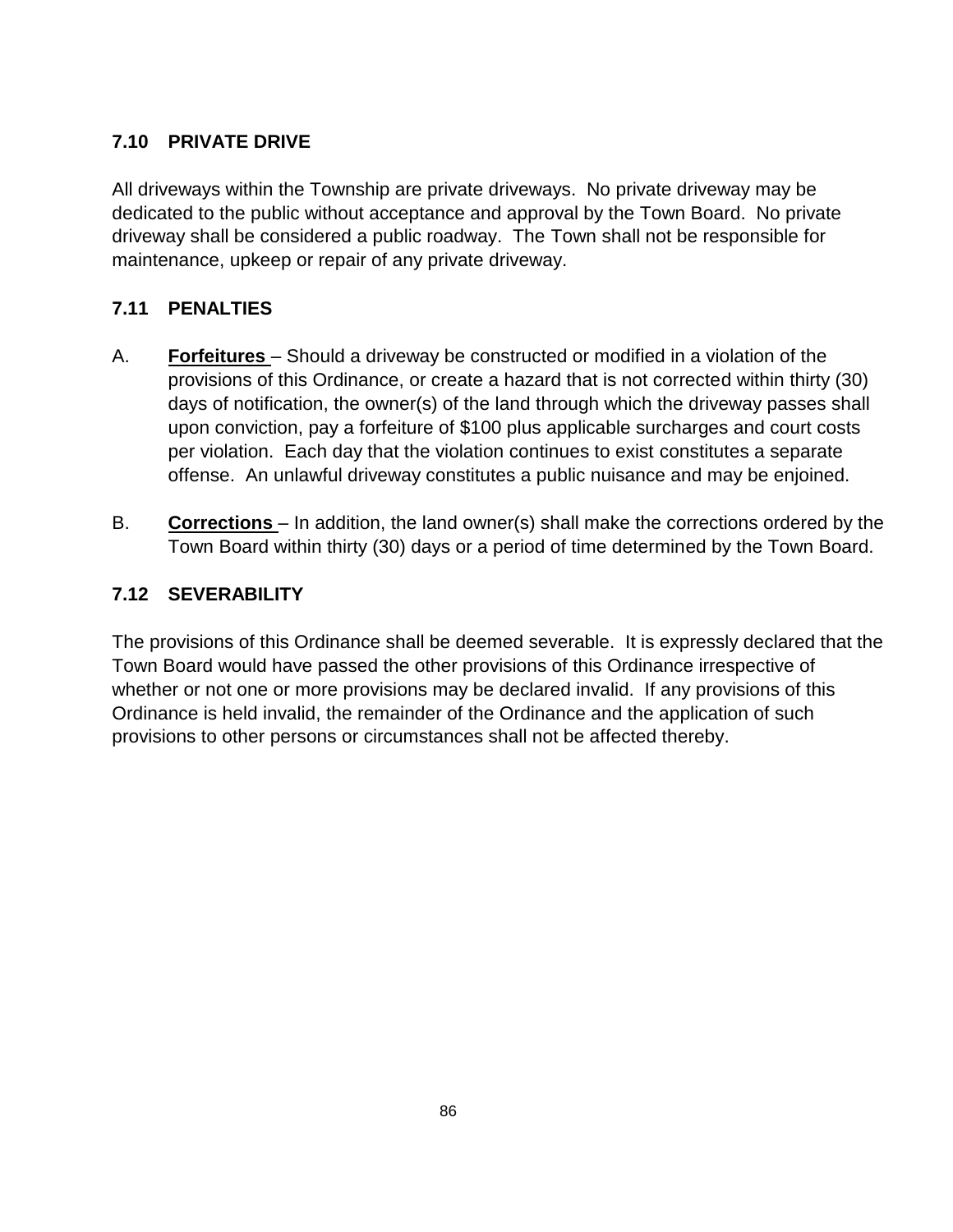# **SECTION 8.0 BOARD OF APPEALS**

### **8.1 ESTABLISHMENT**

There is hereby established a Board of Appeals for the Town Section 60.65 [Zoning Authority if Exercising Village Powers] Wisconsin State Statutes for the purposes set forth in this Section.

#### **8.2 MEMBERSHIP**

The Board of Appeals shall consist of three (3) members and an alternate appointed by the Town Chairman and confirmed by the Town Board.

- A. **Terms** shall begin each May 1<sup>st</sup> and be staggered for three-year periods.
- B. **Chairman** shall be elected annually on May 1<sup>st</sup> by the Board of Appeals members.
- C. **Conflict of Interest** Any member who has any interest in a matter before the Board shall not vote thereon.
- D. **An Alternate Member** shall be appointed by the Town Chair for a term of three (3) years and shall act only when a regular member is absent or cannot vote because of conflict of interest.
- E. No member shall be a Town Board member, Planning and Zoning Commission member or the Zoning Administrator/Building Inspector.
- F. **Secretary** shall be the Town Clerk/Treasurer.
- G. **Zoning Administrator/Building Inspector** shall attend meetings for the purpose of providing technical assistance when requested by the Board of Appeals.
- H. **Official Oaths** shall be taken by all members in accordance with Section 19.01 of the Wisconsin Statutes within ten (10) days of receiving notice of their appointment.
- I. **Vacancies** shall be filled for the unexpired term in the same manner as appointments for a full term.
- J. **Compensation** shall be determined by the Town Board by resolution.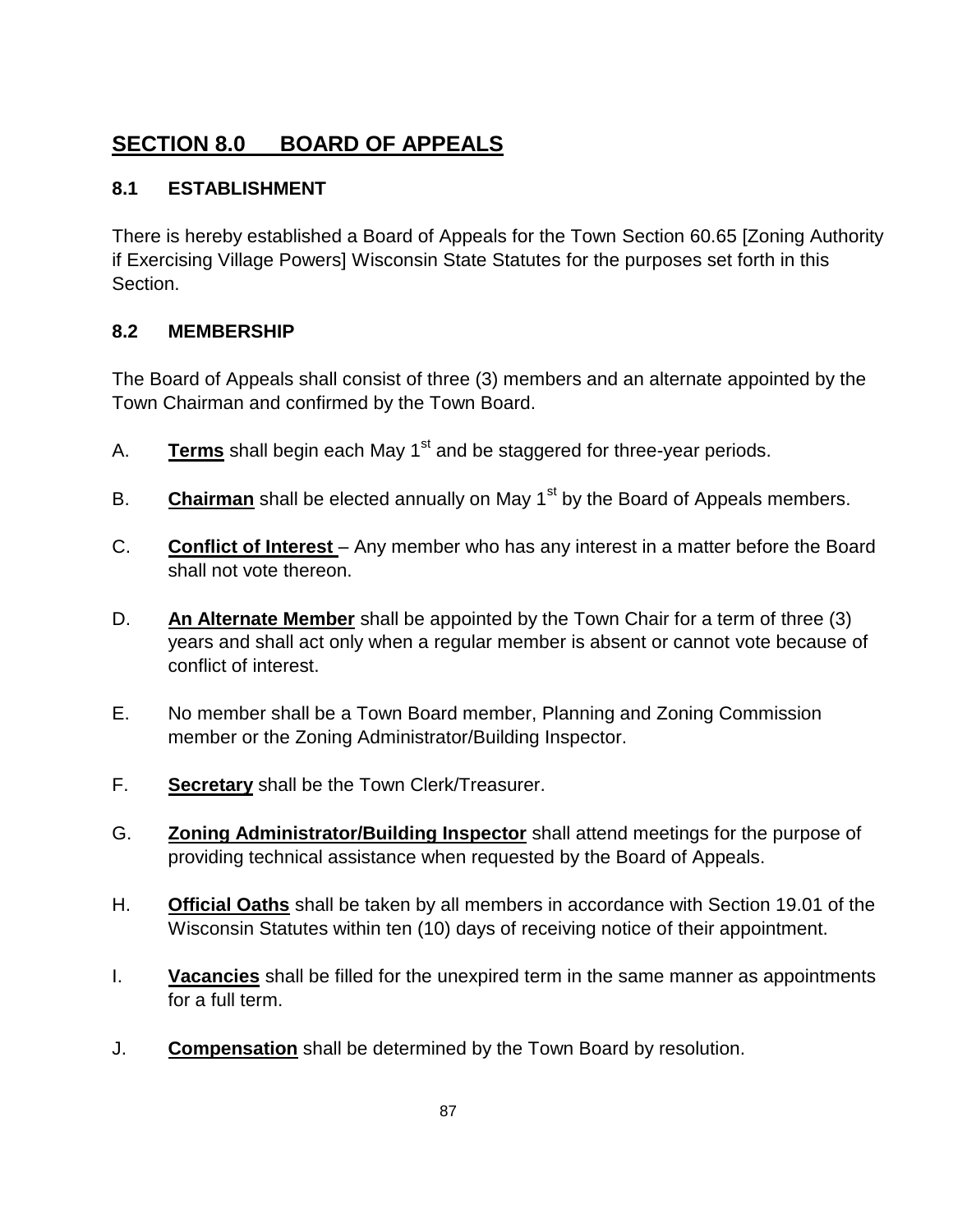## **8.3 ORGANIZATION**

The Board of Appeals shall organize and adopt rules of procedure for its own government in accordance with the provisions of this Ordinance.

- A. **Meetings** shall be held at the call of the Chairman and shall be open to the public.
- B. **Minutes** of the proceedings and a record of all actions shall be kept by the Town Clerk/Treasurer, showing the vote of each member upon each question, or if absent, or failing to vote indicating such fact, the reasons for the Board's determination, and its finding of fact. The Town Clerk/Treasurer shall keep records of the Board's examinations and other official actions, all of which shall be immediately filed and shall be a public record.
- C. **The Concurring Vote** of two (2) members of the Board shall be necessary to exercise the powers enumerated in Section 8.4.

#### **8.4 POWERS**

The Board of Appeals shall have the following powers:

- A. **Errors** To hear and decide appeals where it is alleged there is error in any order, requirement, decision, or determination made by the Planning & Zoning Commission or its delegates in the enforcement of codes, regulations or ordinances under their jurisdiction.
- B. **Variances** To hear and grant appeals for variances as will not be contrary to the public interest, where, owing to special conditions, a literal enforcement will result in practical difficulty or unnecessary hardship, so that the spirit and purposes of the Ordinance shall be observed and the public safety, welfare, and justice secured. Use variances shall not be granted, nor shall a variance be granted where the conditions exist as a result of a self-imposed hardship.
- C. **Interpretations** To hear and decide application for interpretations of the codes, regulations, ordinances and the boundaries of the zoning districts after the Planning & Zoning Commission has made a review and recommendations.
- D. **Procedures Appeals** to the Board of Appeals may be taken by any person aggrieved or by any officer, department, or bureau of the Town affected or by any decision of the Zoning Administrator/Building Inspector, or other administrative officer.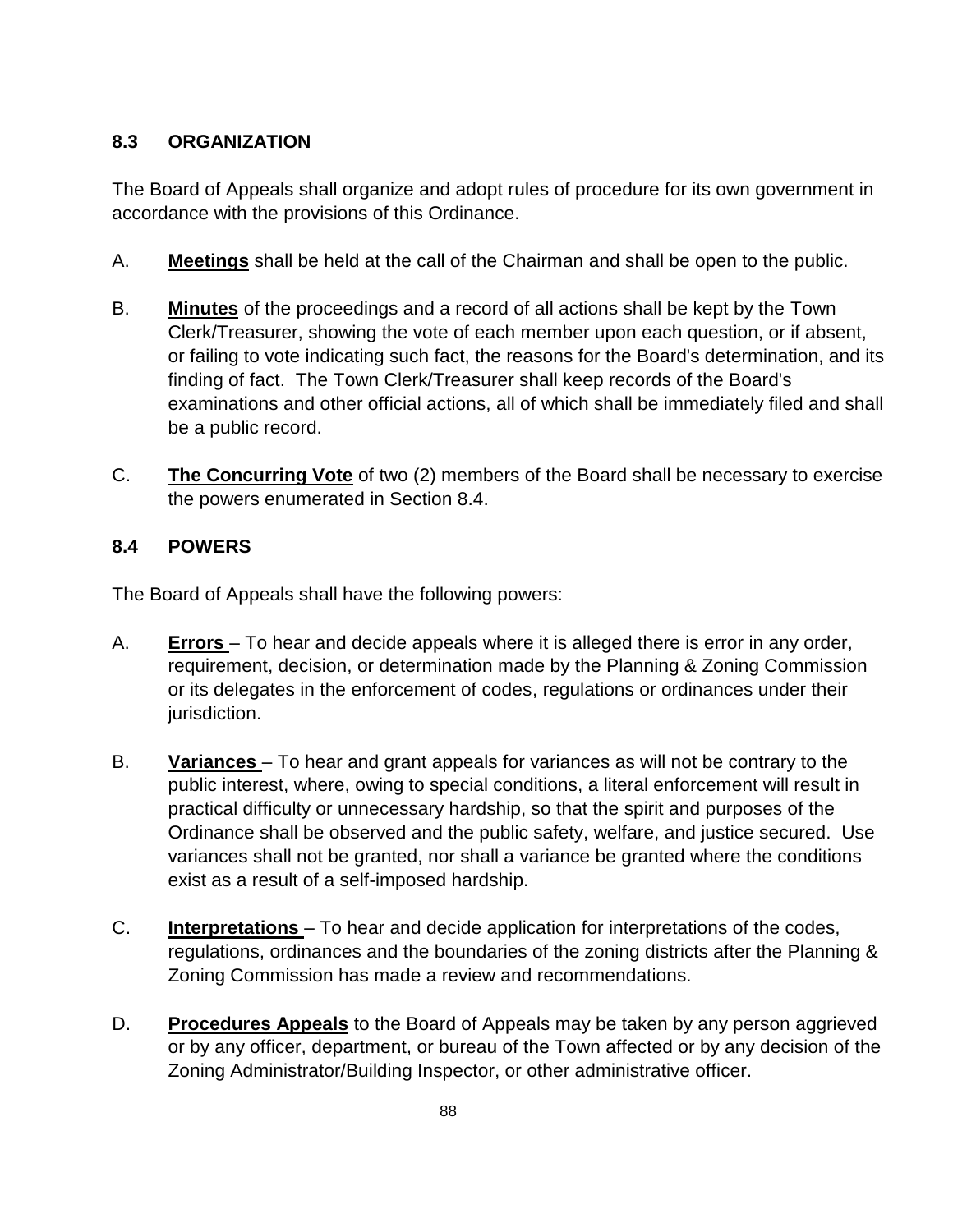- E. **Permits** The Board may reverse, affirm wholly or partly, modify any decision of the Zoning Administrator/Building Inspector and may direct the issuance of a building permit. Under no circumstances will the Board issue a conditional use permit.
- F. **Assistance** The Board may request assistance from other town and county officials, departments, agencies and boards.
- G. **Oaths** The Chair shall administer oaths and may compel the attendance of witnesses by subpoena.

# **8.5 APPEALS AND APPLICATIONS**

Appeals from the decision of the Zoning Administrator/Building Inspector concerning the literal enforcement of this Ordinance may be made by any person aggrieved or by an Administrator, department, commission, board, or bureau of the Town. Such appeals shall be filed with the Town Clerk/Treasurer within sixty (60) days after the date of written notice of the decision or order of the Zoning Administrator/Building Inspector. Applications may be made by the owner of or lessee of the structure, land, or water to be affected at any time and shall be filed with the Town Clerk/Treasurer. Such appeals and applications shall include the following:

- A. **Name and Address** of the appellant or applicant and all abutting and opposite property owners of record, and owners within one thousand (1,000) feet.
- B. **Map of the Area** showing all of the information required under Section 6.3 for a Building Permit.
- C. **Additional Information** required by Town Planning & Zoning Commission, Board of Appeals, Town Attorney, or Zoning Administrator/Building Inspector.
- D. **Fee Receipt** from the Town Clerk/Treasurer. Fee to be set by the Town Board by Resolution.

#### **8.6 HEARINGS**

The Board of Appeals shall hold a public hearing within thirty (30) days of receiving a complete application for the hearing. The Board, or Clerk/Treasurer or Zoning Administrator/Building Inspector shall give a Class II Legal Notice under Chapter 985 [Publication of Legal Notices; Public Newspapers; Fees] of the Wisconsin Statutes. Notice of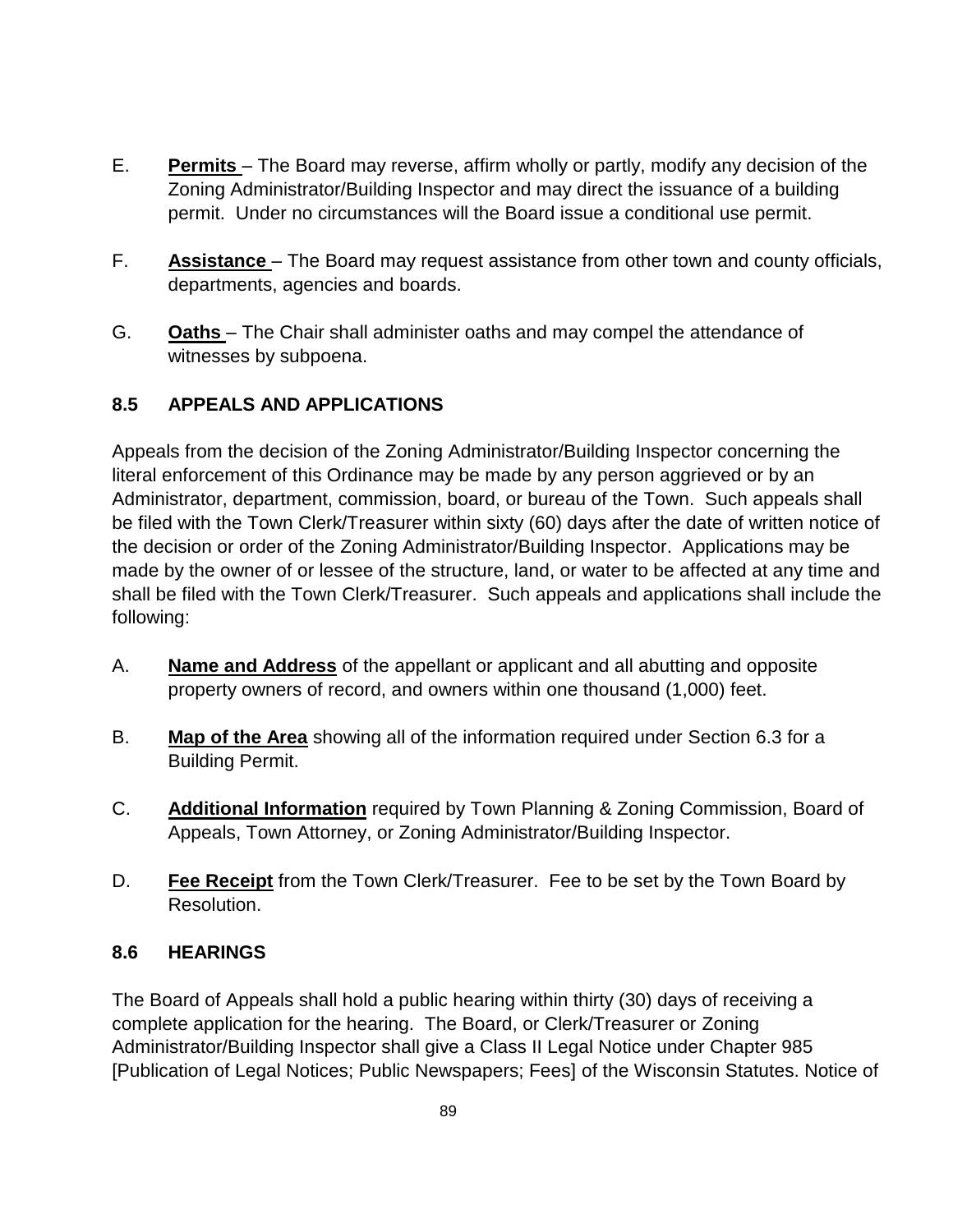such public hearing specifying the time, place, and matters to come before the Board shall be posted as a Class II notice as referred to in Chapter 985 Wisconsin State Statutes. The Town Clerk/Treasurer or Zoning Administrator/Building Inspector shall also notify all property owners within one thousand (1,000) feet of the land parcel in question by regular mail with the above information. At the hearing, the appellant or applicant shall appear in person, by agent, or by attorney.

### **8.7 STANDARDS FOR EVALUATING VARIANCES**

The variance procedure allows the dimensional standards in an ordinance to be varied in response to unusual circumstances, which constitute unnecessary hardship. Variances are not to be granted routinely. The applicant for a variance must clearly show the Board of Appeals that three statutory standards that govern the granting of a variance will be met. These three standards require the existence of unnecessary hardship, the presence of a unique property limitation, and the protection of the public interest. The Board shall not grant use variances - a change in use requires a zoning map or text amendment.

- A. Unnecessary Hardship is a situation where, in the absence of a variance, an owner can make no feasible use of a property, or strict conformity is unnecessarily burdensome. Board members must judge what a feasible use for a particular parcel as a whole is. A variance is not warranted if the physical character of the property allows a landowner to build or develop in compliance with the zoning ordinance.
	- 1. The hardship or difficulty must be peculiar to the zoning of the parcel in question and different from that of other parcels, not one that affects all parcels similarly. Hardship arises because of some unique property limitation of a parcel, or because the property was created before the passage of the zoning ordinance. If either circumstance renders the parcel unsuitable for any use permitted under the existing ordinance - if all area, yard and setback requirements are observed - the parcel may qualify for a hardship.
	- 2. Loss of profit or pecuniary (financial) hardship is not in and of itself grounds for a variance.
	- 3. Self-imposed hardship is not grounds for a variance. Reductions resulting from the sale of portions of a property that reduce the remainder below buildable size or cut off existing access to a public highway, deed restrictions imposed by the owner's predecessor in title, and improvements that were made in violation of the ordinance are generally considered to be self-imposed hardships.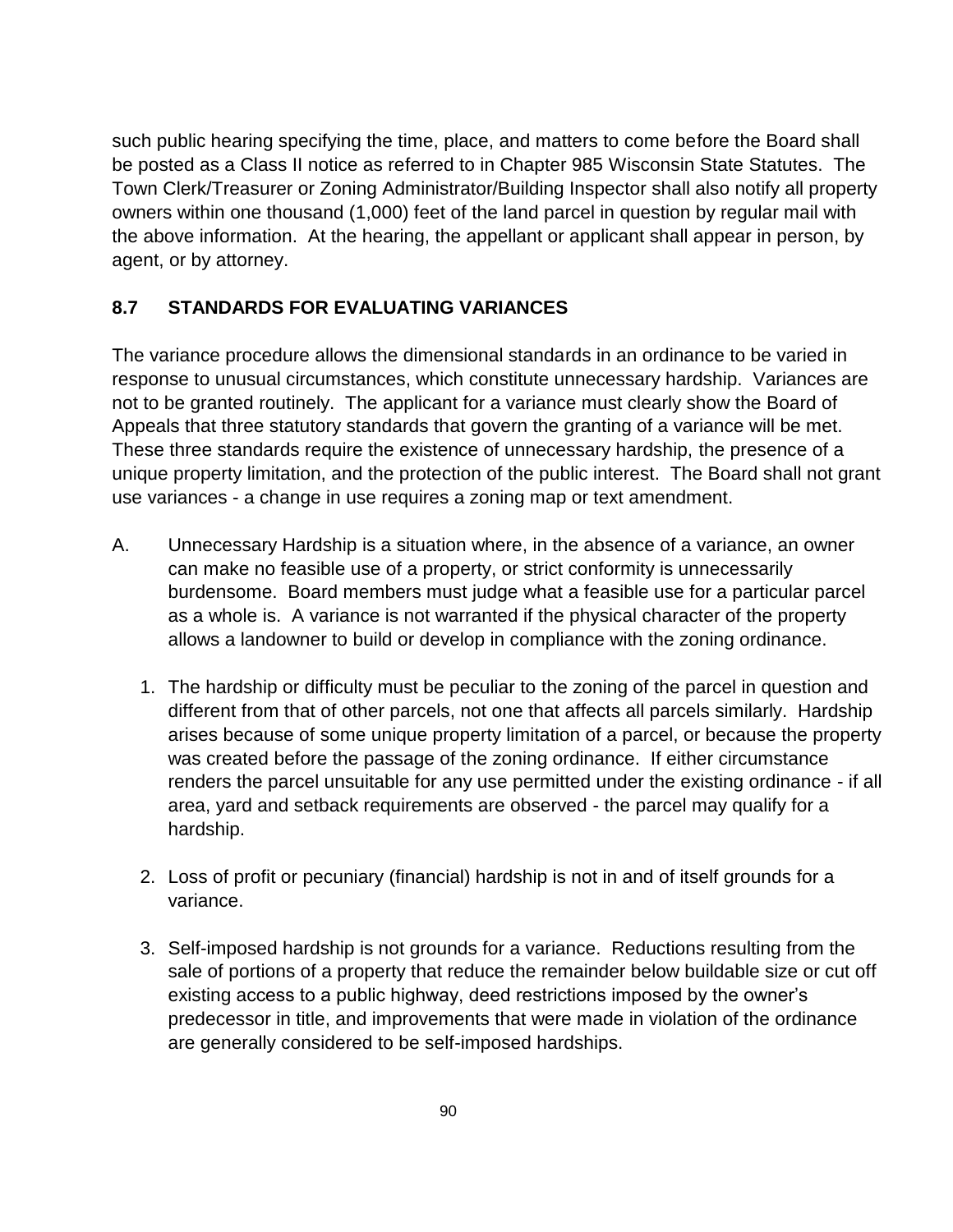- 4. The hardship cannot be one that would have existed in absence of a zoning ordinance. Sometimes, a legitimate hardship results from the interaction of the provision of the zoning ordinance with other actions or regulations adopted by public authorities.
- B. A Unique Property Limitation is caused by unique physical characteristics of the property, not the desires of or conditions personal to the applicant. These limitations must prevent the applicant from developing in compliance with the zoning ordinance. These features may be wetlands, soil types, steep slopes or a parcel shape that limits the reasonable use of the property.
- C. Protection of the Public Interest is where granting a variance must neither harm the public interest nor undermine the purpose of the ordinance. The Boards actions should be consistent with the "Purpose" and "Intent" sections stated in this Ordinance. The public interest includes the interests of the public at large, not just that of the nearby property owners. Lack of opposition does not in itself mean that a variance will not harm the public interest.
	- 1. In granting variances the Board may impose special conditions to ensure that the public welfare is not damaged. The conditions must relate reasonably to the purpose and intent established in this ordinance.
	- 2. A variance should include only the minimum relief necessary to allow reasonable use of a property.
	- 3. Violations by or variances granted to neighboring owners do not justify a variance.
	- 4. Variances are attached to the property as a permanent right. Once a variance has been granted, it is permanently attached to the property. A new owner of the property may make use of a variance that was granted to a previous owner if all the conditions that are attached to the variance are met.

#### **8.8 FINDINGS**

The Board shall grant no variance to the provisions of this Ordinance unless it finds that all the following facts and conditions exist and so indicates in the minutes of its proceedings.

#### A. Exceptional Circumstances

There must be exceptional, extraordinary, or unusual circumstances or conditions applying to the lot or parcel, structure, use, or intended use that do not apply generally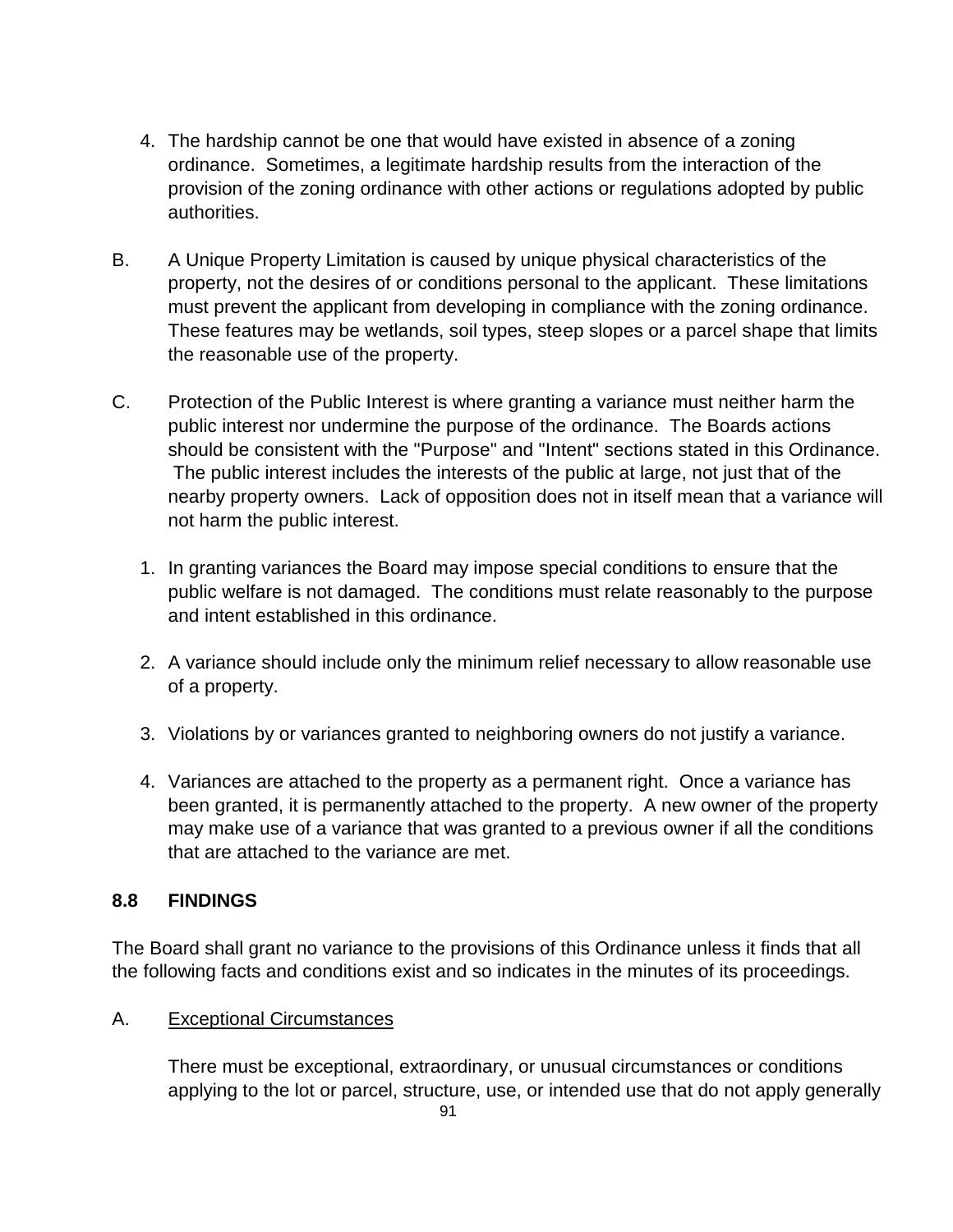to other properties or uses in the same district and the granting of the variance would not be of so general or recurrent nature as to suggest that the Zoning Ordinance should be changed.

#### B. Absence of Detriment

The variance will not create substantial detriment to adjacent property and will not materially impair or be contrary to the purpose and spirit of this Ordinance or the public interest.

#### C. Findings of Fact

The decision of the Board shall be accompanied by findings of fact stating the basis for the decision.

#### **8.9 DECISION**

The Board of Appeals shall decide all appeals and applications within thirty (30) days after the final hearing and shall transmit a signed copy of the Board's decision to the appellant or applicant, Zoning Administrator/Building Inspector and the Planning & Zoning Commission.

- A. Conditions may be placed upon any Building Permit ordered or authorized by the Board.
- B. Variances granted or building permits directed by the Board shall expire within six (6) months unless substantial work has commenced pursuant to such grant.

#### **8.10 REVIEW BY COURT OF RECORD**

Any person or persons aggrieved by any decision of the Board of Appeals may present to a court of record a petition duly verified setting forth that such decision is illegal and specifying the grounds of the illegality. Such petition shall be filed in the Circuit Court of Rock County within sixty (60) days after the filing of the decision in the office of the Town Clerk/Treasurer.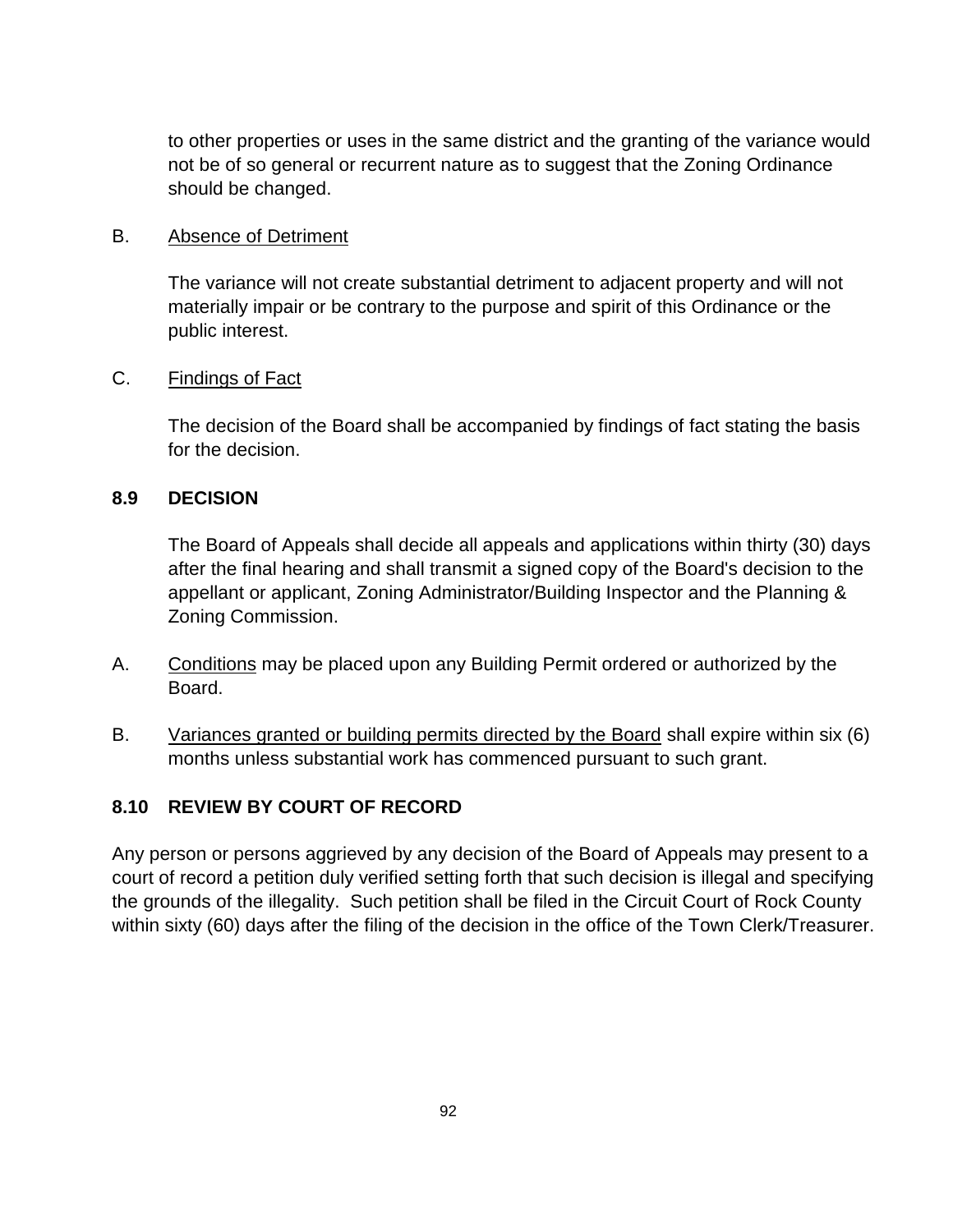# **SECTION 9.0 STANDARDS FOR EVALUATING CONDITIONAL USES, CHANGING ZONING DISTRICTS AND GRANTING VARIANCES**

The following information may be used by the Town Board, Planning & Zoning Commission, or Board of Appeals prior to or during the proceedings where conditional use permits, zoning district changes or variances are being considered. Conditions of approval can be attached by the Town Board, Planning & Zoning Commission or Board of Appeals to address problems that are not direct conflicts of the interest of this ordinance. The following guidelines are not all inclusive.

#### **9.1 SITE DESIGN AND PHYSICAL CHARACTERISTICS**

- A. Existing topography, drainage patterns and vegetative cover and the suitability of the proposed use in this regard.
- B. Availability of water, sewer, rail and other services and the utility requirements of the proposed site.
- C. Where public sewers are not available, the percolation characteristics of the soil.
- D. Adequacy of the proposed internal circulation system, including safety consideration.
- E. Access to sites from the internal circulation system.
- F. The costs of providing various public services.
- G. Appearance -- how the area will look

#### **9.2 SITE LOCATION RELATIVE TO THE PUBLIC ROAD NETWORK**

- A. Convenient access to a public road network -- safety of access points.
- B. Visibility from the proposed road and the need for visibility.
- C. Location to provide access primarily by right-hand turning movements.

#### **9.3 LAND USE**

A. Compatibility with existing or proposed uses in the area.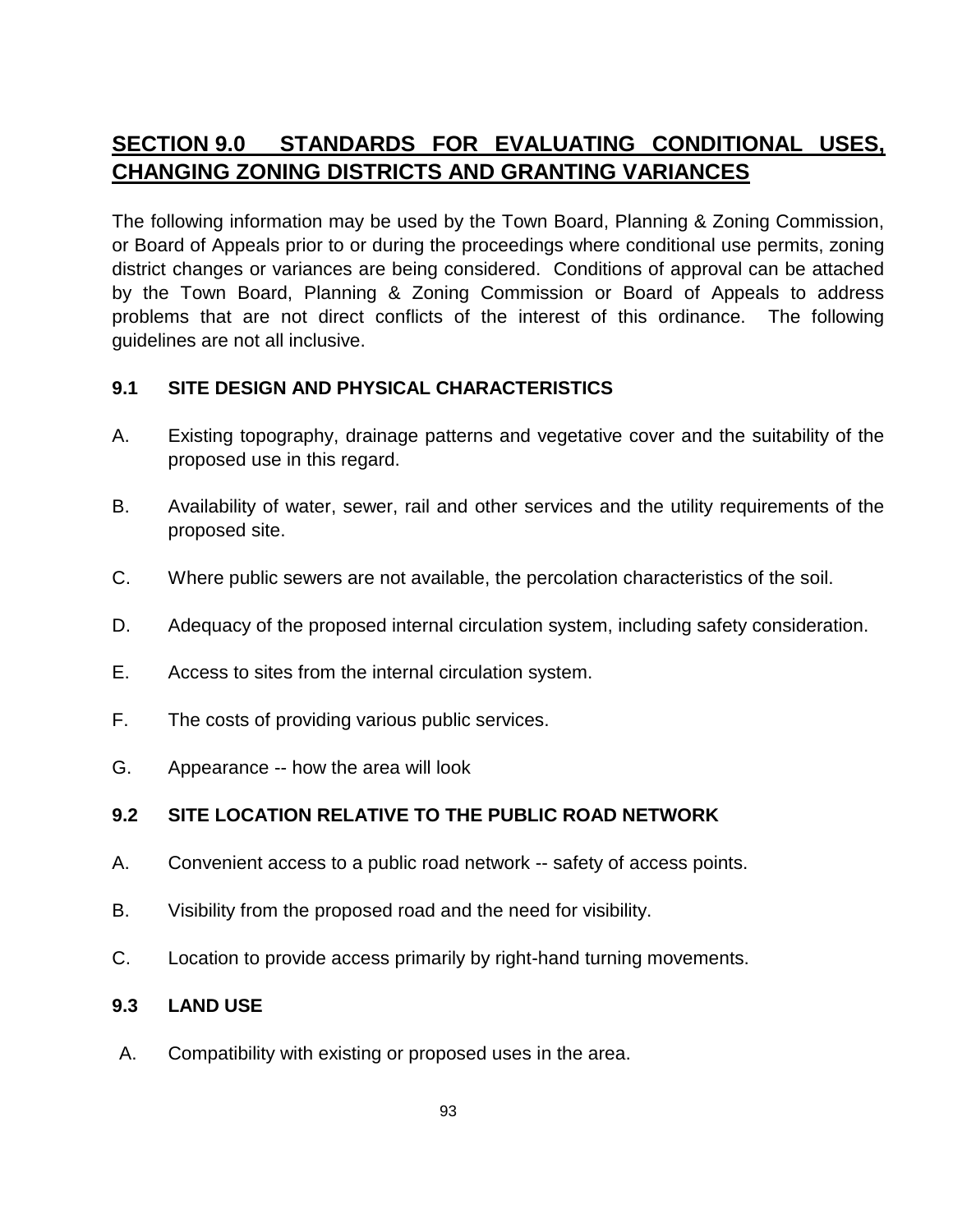- B. Relation to any existing land use plan.
- C. Relation to existing or proposed development at nearby interchanges.

#### **9.4 TRAFFIC GENERATION**

- A. Amount of daily and peak-hour traffic to be generated, related to site size; traffic to be sub-classified as to arterial, collector and local streets.
- B. Amount of traffic generated relative to existing and anticipated ultimate generated traffic in the area.
- C. Expected composition of site-generated traffic by vehicle types.
- D. Effect of site-generated traffic on the operation of the area.
- E. Safety and convenience to future users.

#### **9.5 COMMUNITY EFFECTS**

- A. Immediate and long-range tax base.
- B. Access to market or service area.
- C. Relation to scenic or recreation values.
- D. Relation to the public interest, the purpose and intent of this Ordinance, and substantial justice to all parties concerned.
- E. Compliance with the Development Plan's Goals and Objectives.

#### **9.6 OTHER RELEVANT FACTORS**

- A. Performance Standards in Section 13 of this Ordinance.
- B. Additional impacts.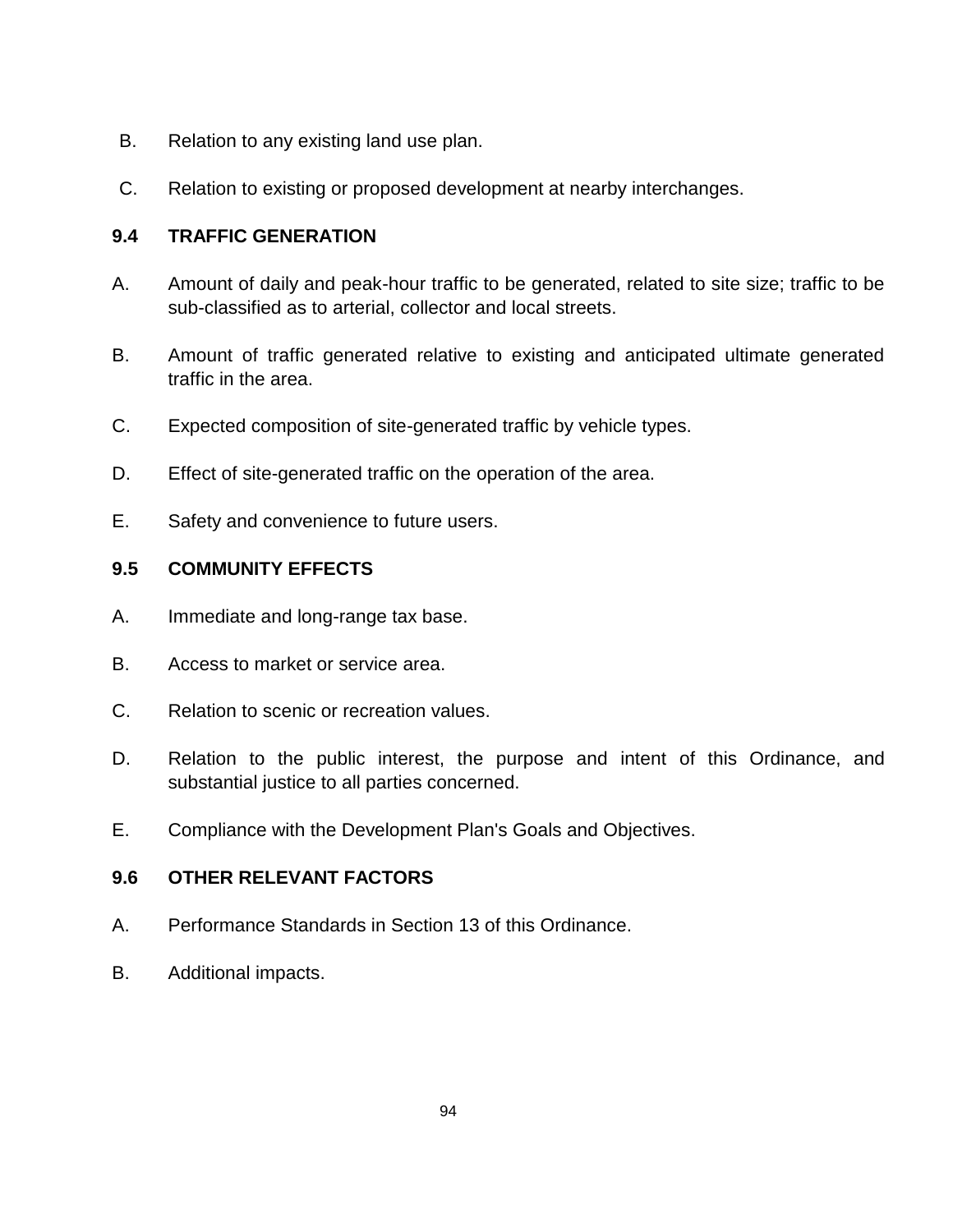# **SECTION 10.0 HIGHWAY SETBACK LINES & ROADSIDE REGULATIONS**

#### **10.1 CLASSIFICATION AND SETBACKS**

For the purpose of determining the distance buildings and other structures are set back, the roads and highways of the township are hereby divided into the following classifications according to the Wisconsin Department of Transportation Functional Classification System or a locally adopted Transportation Plan.

#### A. **Arterial Highways**

- 1. The setback line for Arterial highways shall be a minimum of 150 feet from the centerline of the highway or a minimum of 100 feet from the right-of-way line whichever is greater.
- 2. Minimum Road right-of-way for Arterial Highways shall be 100 feet and 50 feet for one-half road right-of-ways.

#### B. **Collector Roads**

- 1. The setback for collector roads shall be a minimum of 90 feet from the centerline or minimum of 50 feet from the right-of-way line, whichever is greater.
- 2. Minimum road right-of-way shall be 80 feet and forty feet for a half road right of way.

#### C. **Local Roads**

- 1. All local roads shall have a minimum setback of 85 feet from the centerline or minimum of 50 feet from the right-of way line, whichever is greater. Minimum setbacks along local roads where public sewer is available is 35 feet. Minimum road right-of-way shall be 70 feet.
- 2. Frontage roads along Arterial highways shall be considered as local roads for the purpose of determining the setback along said service roads.

#### D. **Lesser Setbacks**

Lesser setbacks may be permitted by the Town Board in cases of unusual topography, or existing patterns of lesser setbacks of buildings on nearby properties or varying alignment of highway right-of-way lines.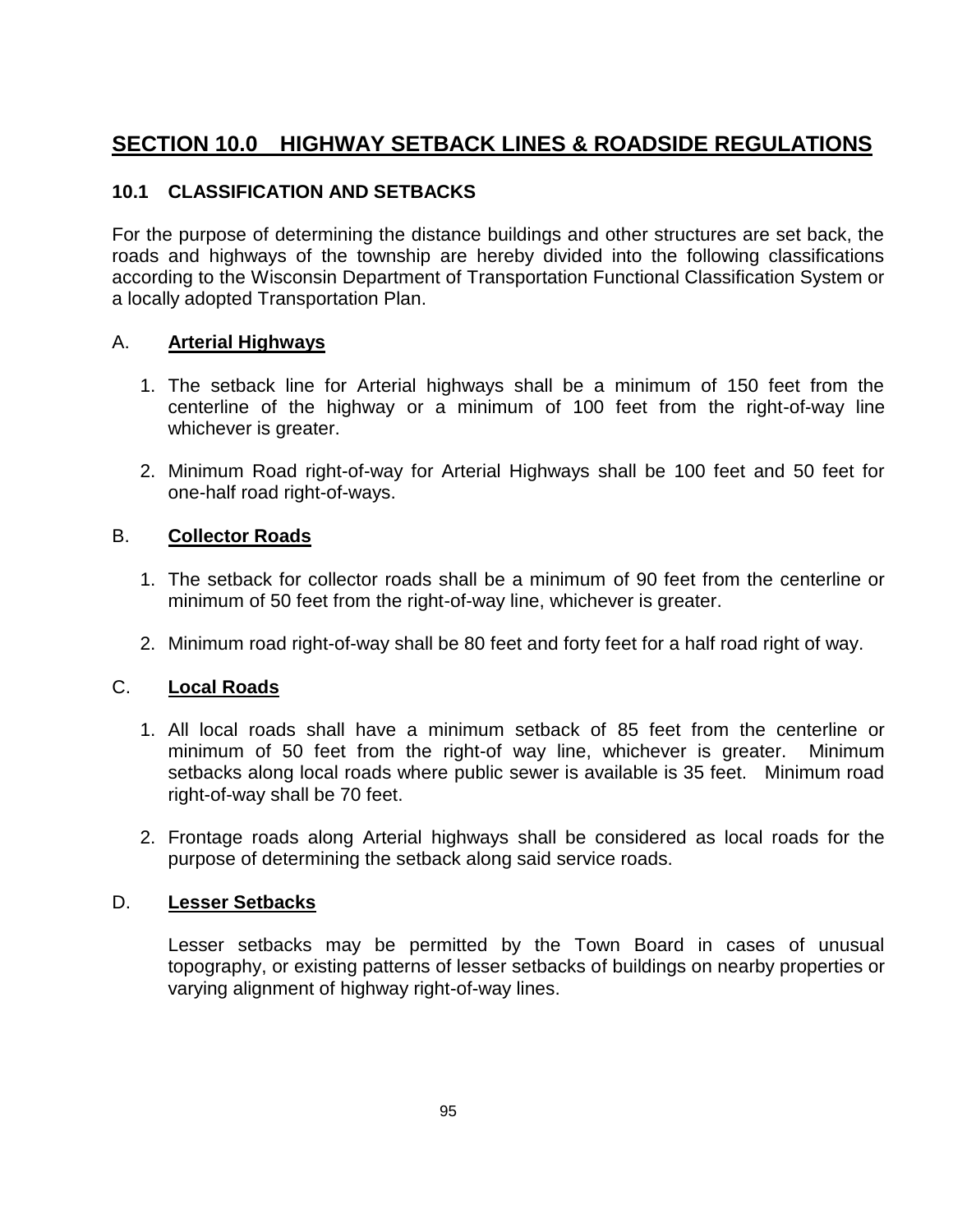# E. **Special Width Road Right of Ways**

Road right-of-ways, which are indicated as a Special Width Road in adopted transportation plans, shall be used to establish minimum setback requirements.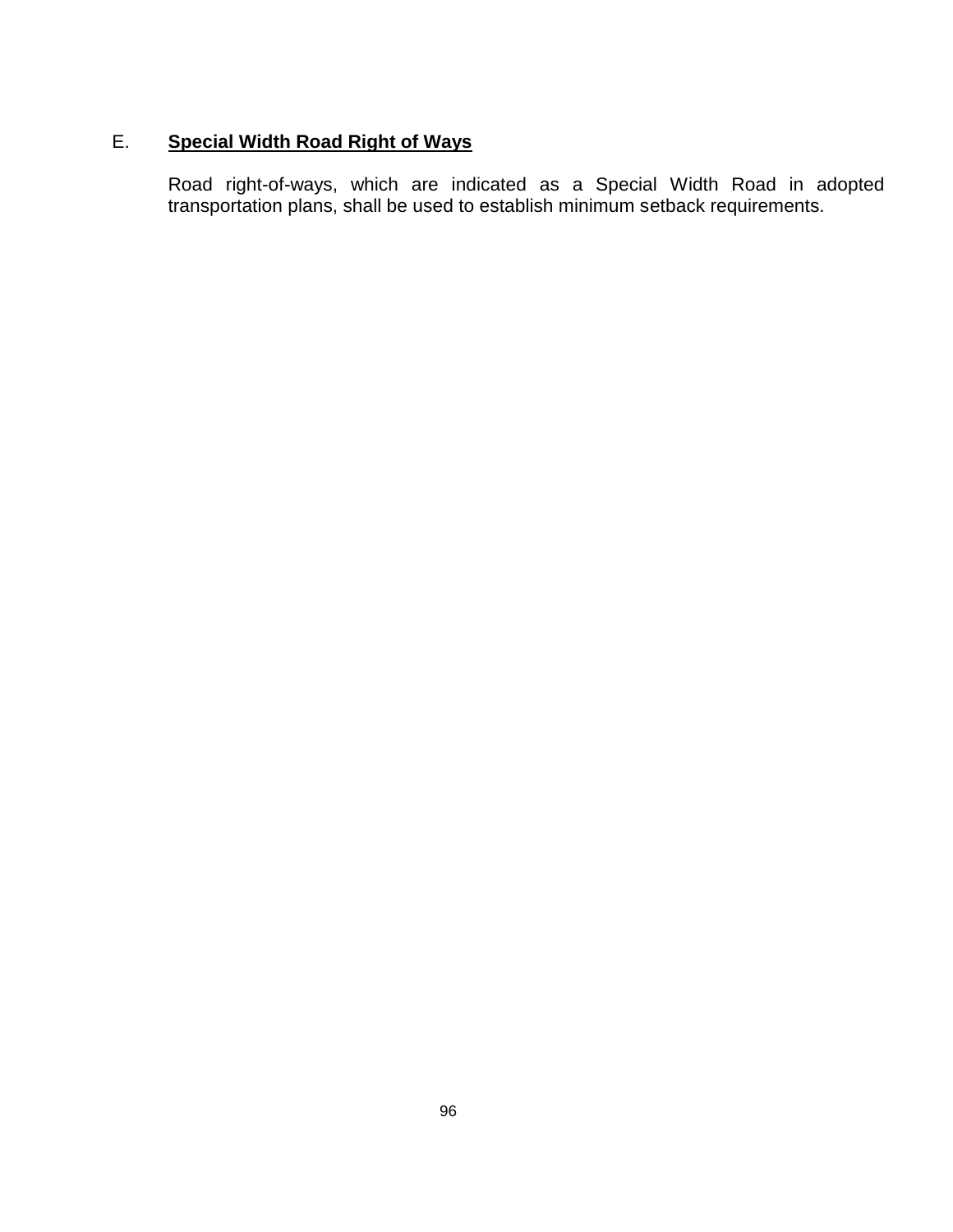# **SECTION 11.0 NONCONFORMING USES, STRUCTURES, AND LOTS**

### **11.1 EXISTING NONCONFORMING USES**

Existing lawful nonconforming uses, structures and lots shall meet the provisions of this Section, and those located within floodplains and shorelands shall comply with the Rock County floodplain and shoreland regulations whichever is more restrictive.

The lawful nonconforming use of land or water; or a lawful nonconforming use in a conforming or nonconforming structure; or lawful nonconforming use on a conforming or nonconforming lot that existed at the time of adoption or amendment of this Ordinance may be continued although the use does not conform with the provisions of this Ordinance; however:

- A. Only that portion of the land or water in actual use may be so continued and the structure may not be extended, enlarged, reconstructed, substituted, moved or structurally altered except when required to do so by law or order or so as to comply with the provisions of this Ordinance.
- B. Total Lifetime Structural Repair or alterations to a structure containing a nonconforming use shall not exceed fifty (50) percent of the equalized assessed value of the structure at the time its use became nonconforming unless it is permanently changed to a conforming use in accordance with the use provisions of this Ordinance. Ordinary maintenance repairs are not considered structural repairs. Some examples of such repairs include painting, calking, decorating, paneling and other nonstructural components; and the repair or replacement of doors, windows, utilities and sewage treatment and water supply systems.
- C. Substitution of New Equipment may be permitted by the Board of Appeals if such equipment will reduce the incompatibility of the nonconforming use with the neighboring uses.
- D. **Licenses** This Ordinance is not intended to negate licenses (or their respective uses) which are issued by governmental agencies and are current as to the effective date of this Ordinance.
- E. This provision applies in the Exclusive Agriculture District One only if the nonconforming use of a structure, land, or water existed prior to the adoption of this Ordinance (July 26, 1977).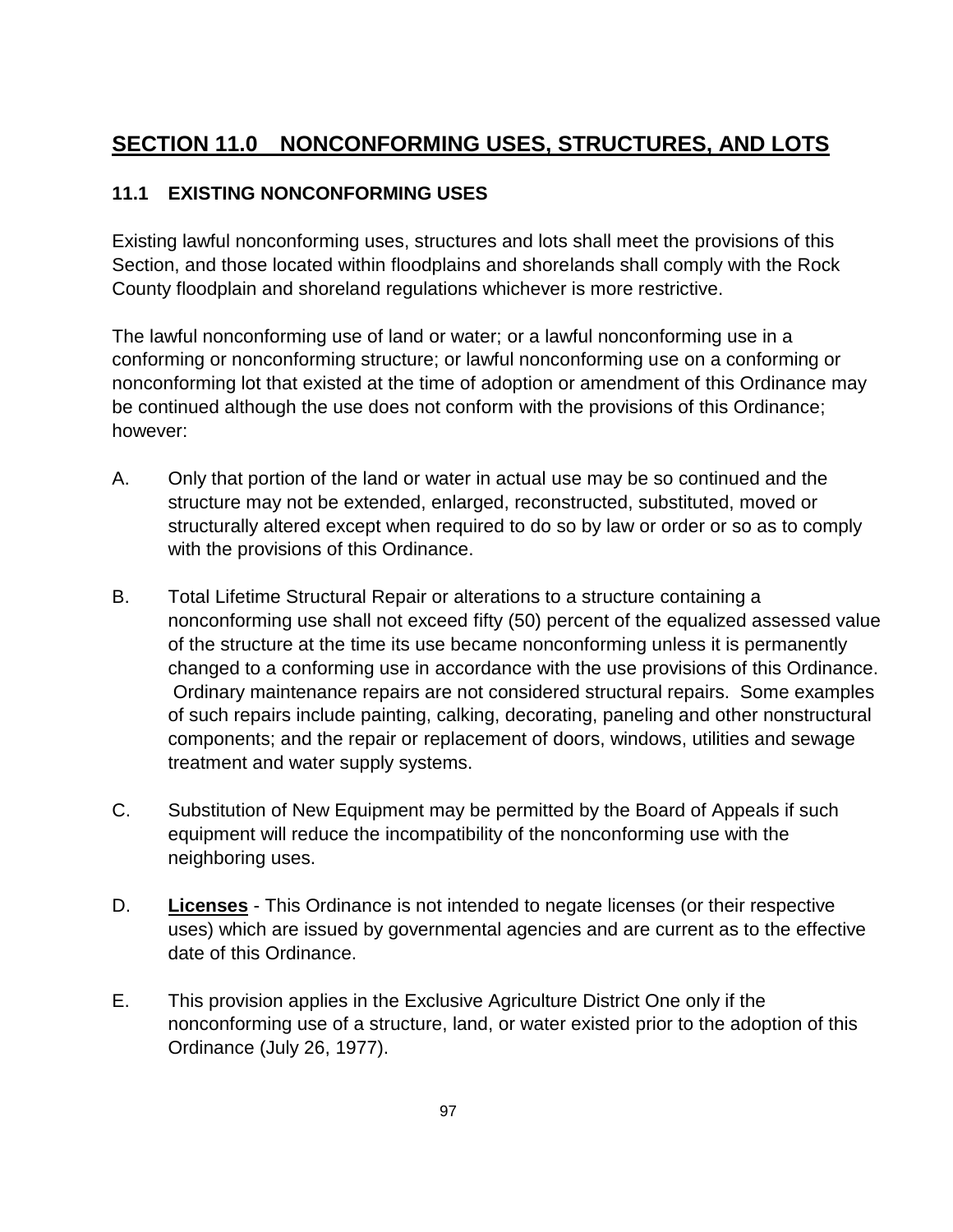### **11.2 DISCONTINUANCE**

If such nonconforming use is discontinued or terminated for a period of 12 months, any future use of the structure or premises shall conform to the previsions of this Ordinance

# **11.3 ABOLISHMENT OR DESTRUCTION**

When a nonconforming use is damaged by violent wind, vandalism, fire, ice, snow, mold, infestation**,** explosion, the public enemy, or other calamity, to the extent of more than fifty (50) percent of its equalized assessed value, it shall not be restored except so as to comply with the use provisions of this Ordinance.

# **11.4 EXISTING NONCONFORMING STRUCTURES**

- A. The lawful nonconforming structure with a conforming use lawfully existing at the time of the adoption or amendment of this Ordinance may be continued although its size or location does not conform with the lot width, lot area, yard, height, parking and loading, and access provisions of this Ordinance.
- B. Nonconforming structures with a conforming use may be repaired, maintained, renovated, rebuilt or remodeled subject building code and other applicable requirements. No prohibition or limits based on cost may be imposed on the repair, maintenance, renovation, remodeling or rebuilding of such structures.
- C. Additions and enlargements to existing nonconforming structures with conforming uses are permitted and shall conform to the established setback, height, parking, loading and access provisions of this Ordinance. Existing buildings and their additions and enlargements shall not be permitted to encroach further upon established setbacks and height requirements than the existing encroachment. These provisions are applicable only if existing sanitary code requirements for private onsite sewage treatment systems are met.
- D. A nonconforming structure with a conforming use that is damaged or destroyed by violent wind, vandalism, fire, ice, snow, mold, infestation, public enemy or other calamity may be restored or replaced in the size, location and use that it immediately before damage or destruction occurred, subject to building code and other applicable requirements. No limits may be imposed on the costs of the repair, reconstruction or improvement of said structure. The size of the structure may be larger than the size immediately before the damage or destruction occurred if necessary to comply with applicable State or Federal requirements. Any reconstruction shall conform to Ordinance regulations and existing sanitary code and shall commence within twenty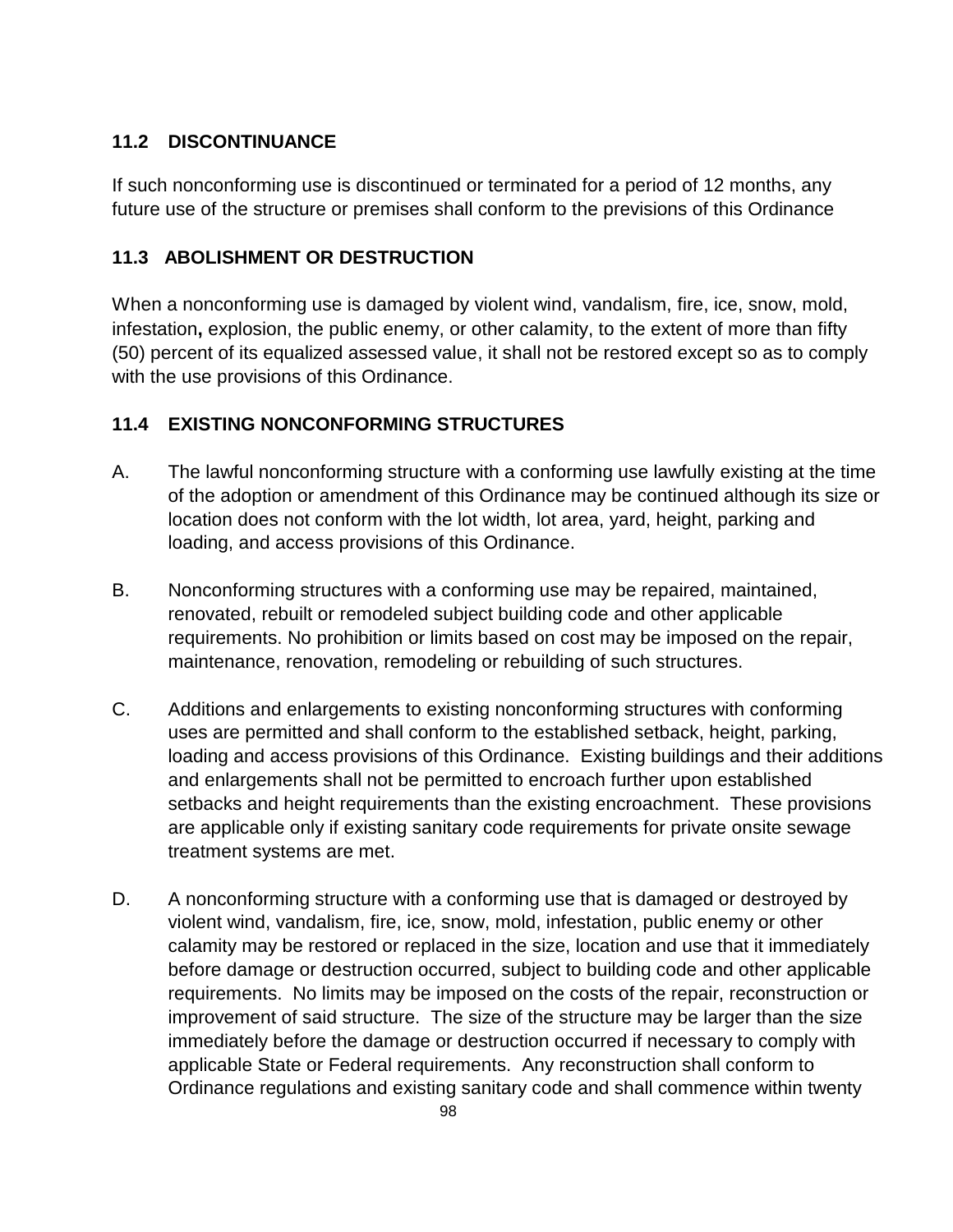four (24) months of the date of damage and destruction, unless an extension has been granted by the government agency having authority.

E. Additionally, this provision applies in the Exclusive Agriculture Zoning District One only if the nonconforming structure, existed prior to the adoption of this Ordinance (July 26, 1977).

#### **11.5 CHANGES AND SUBSTITUTIONS**

Once a nonconforming use or structure has been changed to conform, it shall not revert back to a nonconforming use or structure due to this Ordinance originally adopted July 26, 1977. The Town Board may permit the substitution of a more restrictive nonconforming use for an existing nonconforming use after it has received recommendations from the Planning & Zoning Commission.The prior nonconforming use shall lose its status as a legal nonconforming use and the substituted more restrictive nonconforming use shall be subject to all the conditions required by the Town Board.

#### **11.6 VACANT NONCONFORMING LOTS**

- A. Existing land parcels of less than the minimum lot size, may have a Permitted or Conditional Use listed in the assigned zoning district provided, that the parcel was established and on file in the Rock County Register of Deeds Office prior to the effective date of this Ordinance originally adopted July 26, 1977.
- B. Development of vacant nonconforming lots granted permits under this Section shall be required to meet the setback, height, parking, loading, access, septic system, water well provisions and other Ordinance regulations, except lot size requirements.
- C. This provision applies in the Exclusive Agriculture District One only if the substandard lot existed prior to the adoption of this Ordinance (July 26, 1977).

#### **11.7 NONCONFORMING LOTS WITH EXISTING STRUCTURES**

Conforming structures existing at the time of the adoption or amendment of this Ordinance may be continued although the lot area and/or width does not conform to the requirements of this Ordinance. Additions and enlargements to such structures are permitted provided they conform to all other Ordinance regulations other than lot requirements. Conforming structures damaged or destroyed by violent wind, vandalism, fire, ice, snow, mold, infestation, the public enemy or other calamity may be reconstructed provided they conform to other Ordinance regulations.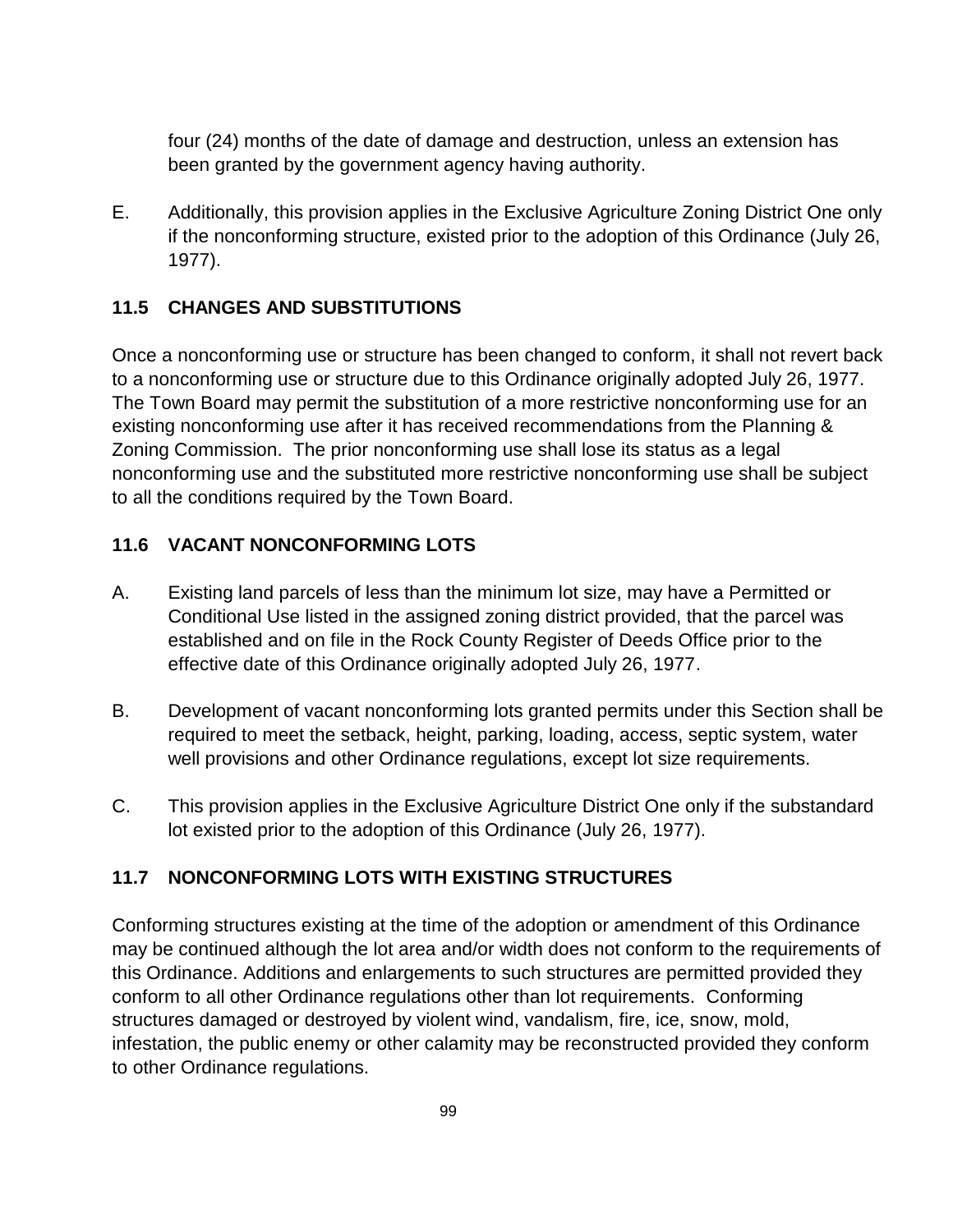# **SECTION 12.0 CHANGES AND AMENDMENTS**

# **12.1 AUTHORITY**

Whenever the public necessity, convenience, general welfare, or good zoning practice require, the Town Board may, by ordinance, change the district boundaries or amend, change or supplement the regulations established by the text of this ordinance or amendments thereto. Such change or amendment shall be subject to the review and recommendation of the Planning & Zoning Commission. Any comprehensive Ordinance revision requires certification by the Wisconsin Land and Water Conservation Board.

# **12.2 INITIATION**

A change or amendment may be initiated by the Town Board, the Planning & Zoning Commission, or by a petition of one or more of the owners of property proposed to be changed.

# **12.3 APPLICATIONS FOR AMENDMENT**

Applications for an amendment to the text of this Ordinance or to district boundaries on the "Official Zoning Map" shall be filed with the Town Clerk/Treasurer or Zoning Administrator/Building Inspector. The application shall include:

- A. **A map** using copy of the final certified survey map, subdivision plat, condominium plat, plat of survey, or aliquot part of the Section indicating the land parcel(s) location and dimensions. The map shall use the lot lines of land parcel(s) in proposing the new zoning district; provide the location, current zoning, and owner names of land parcels within one thousand (1,000) feet of the parcel boundaries proposed to be rezoned.
- B. **The Town's Zoning Change Application Form** shall: be completely filled out, list the owner of the parcel(s) as the applicant for the zoning change, reasons for the proposed change, current zoning district assigned, the proposed zoning district being requested, and whether or not the proposed zoning is consistent with the Land Use Plan.
- C. **The Owners' Names and Addresses** of all the properties lying within one thousand (1,000) feet of the parcel proposed to be rezoned.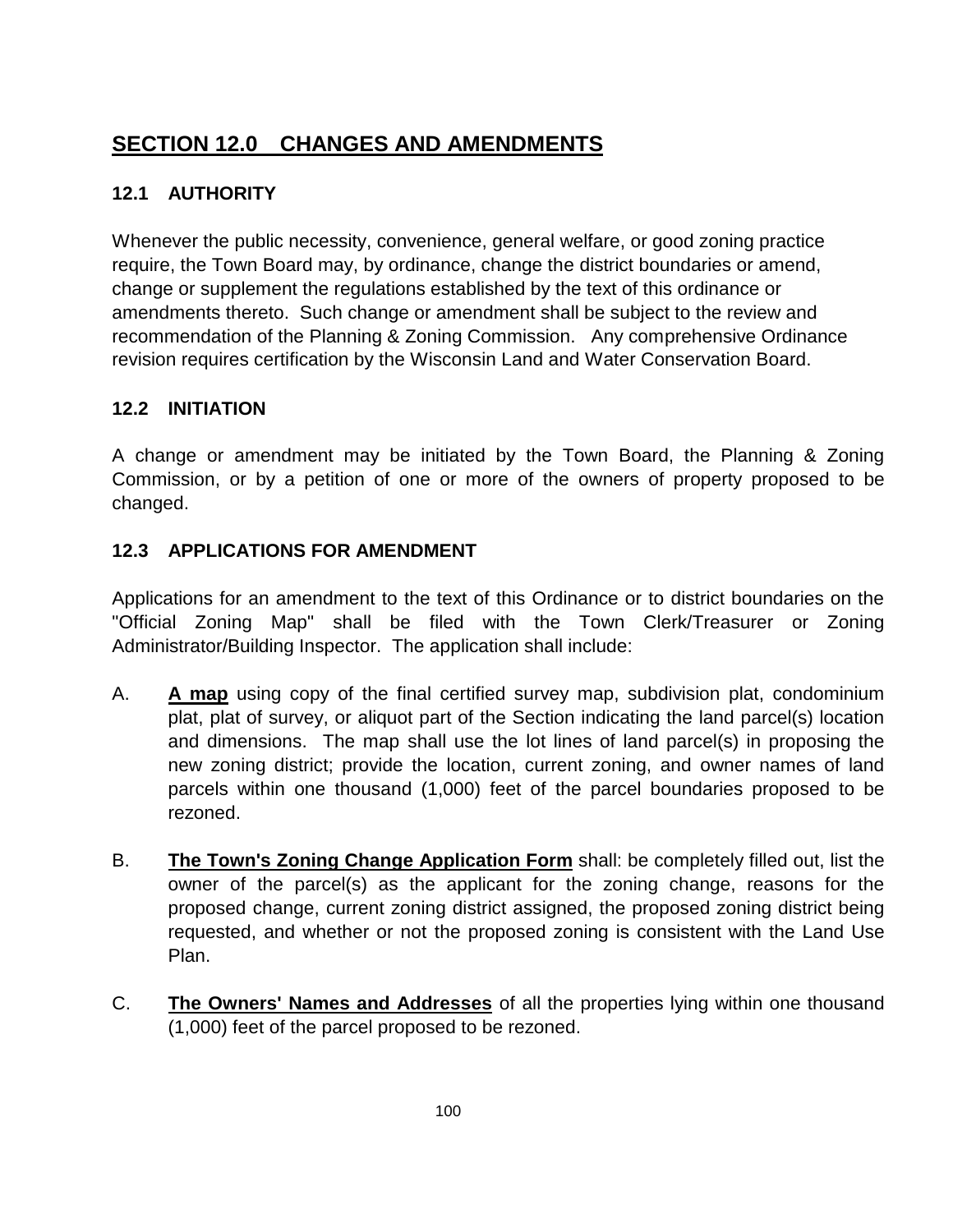- D. **Additional Information** required by the Planning & Zoning Planning & Zoning Commission, or Town Board.
- E. **Fee Receipt** from the Town Clerk/Treasurer in the amount to be determined by the Town Board by Resolution.

#### **12.4 RECOMMENDATIONS**

The Planning & Zoning Commission shall hold a Public Hearing and review all proposed changes and amendments and shall recommend that the application be granted as requested, modified, or denied. The recommendation of the Planning & Zoning Commission shall be made no later than the second meeting after the meeting at which the application was first submitted. The application shall be considered with a Public Hearing at the next Town Board meeting.

#### **12.5 STANDARDS FOR ZONING CHANGES**

The following land use decision standards shall be used by the Planning & Zoning Commission and Town Board when considering proposed zoning changes. The Town may approve petitions for rezoning only after consistent findings are made based on the following:

- A. Whether the proposed change is consistent with the Town's Land Use Plan.
- B. Whether the proposed change is consistent with the Purpose and Intent Section of the new zoning district.
- C. Wisconsin Case Law relating to the proposed change.
- D. Whether adequate public facilities are available or can be made available to accommodate the proposed use within a reasonable time.
- E. Whether public facilities needed to accommodate the proposed use will place an unreasonable burden on the ability of affected units of government and school districts to provide them.
- F. The land proposed for rezoning is suitable for development and development will not result in undue water and air pollution, cause unreasonable soil erosion or have an unreasonable adverse effect on rare or irreplaceable natural resources.
- G. The protection of property values and the property tax base.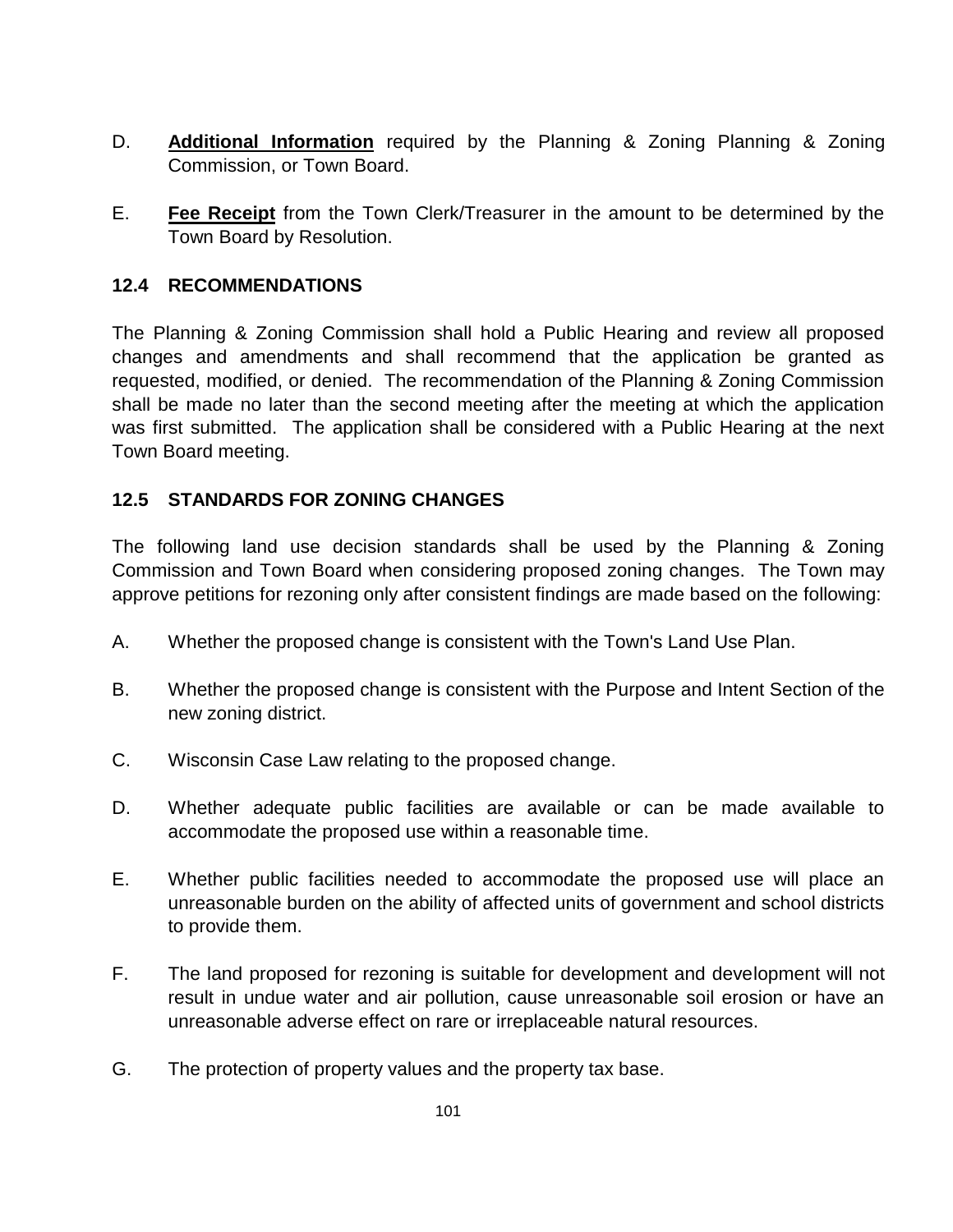- H. Amount of daily and peak-hour traffic that will be generated, related to site size, and existing automobile traffic on the existing road network.
- I. Amount of daily and peak hour traffic that will be generated relative to existing and anticipated traffic from other land uses affecting the existing and planned road network.
- J. Expected composition of site-generated traffic by vehicle types
- K. Safety and convenience to future users.
- L. Access to commercial areas.
- M. Relation to aesthetic, scenic and recreation values.
- N. Rezoning areas zoned for exclusive agricultural use shall also consider the following:
	- 1. Shall not adversely affect the sustainability of the agricultural economy.
	- 2. Rural Residential density exceeding .9 dwelling units per acre shall be directed to areas with urban services.
	- 3. No subdivisions shall be approved in Exclusive Agricultural Land.
	- 4. The Town Board shall document that items (D), (E), and (F) were considered by providing their findings on each of these issues in writing to the Department of Agriculture, Trade and Consumer Protection along with notification of any land zoned out this district. This shall be accomplished by:

a) The Town Clerk/Treasurer providing an approved copy of the zoning change and findings approved by the Town Board, to the Rock County Planning and Development Agency.

b) The County Planning and Development Agency will assign the zoning change to the respective land parcel on the Official Town Zoning Map.

c) The Planning and Development Agency shall notify the Department of Agriculture, Trade and Consumer Protection of all zoning changes and conditional use permits, approved in this district, on a monthly basis when the land division map is finalized, as part of the Administration of the Farmland Preservation Program.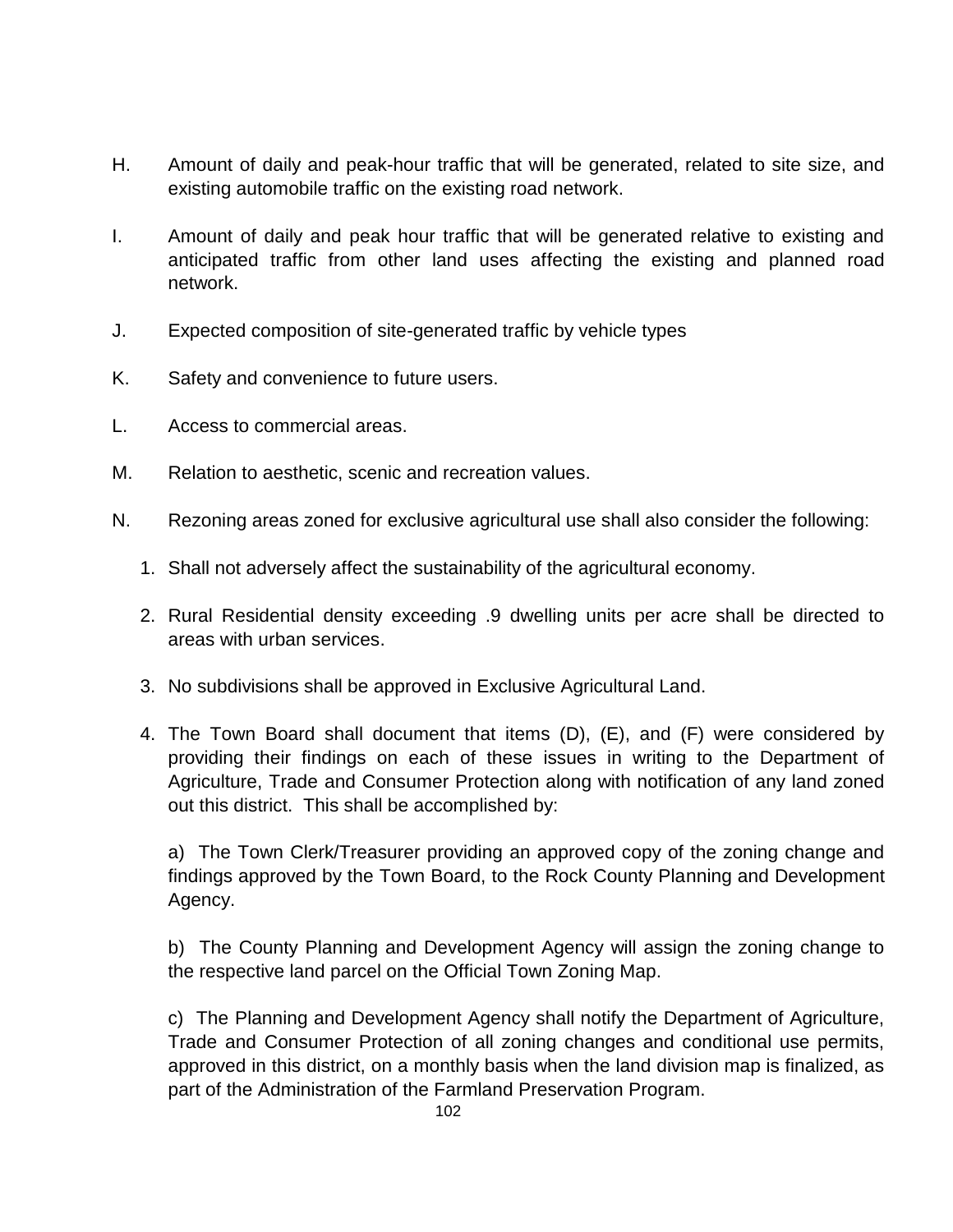### **12.6 PUBLIC HEARING**

The Town Clerk/Treasurer or Zoning Administrator/Building Inspector shall give a Class II Legal Notice under Chapter 985 [Publication of Legal Notices; Public Newspapers; Fees] of the Wisconsin Statutes. The Notice of such public hearing shall specify the time, place, and the changes or amendments proposed. The Planning & Zoning Commission and Town Board shall each hold a public hearing upon each proposed change or amendment. The Town Board shall also give at least ten (10) days prior written notice to the Clerk of any municipality within one thousand (1000) feet of any land to be affected by the proposed change or amendment.

### **12.7 TOWN BOARD'S ACTION**

Following such hearing and after careful consideration of the Planning & Zoning Commission recommendations, the Town Board shall vote on the proposed change or amendment. A majority of the Town Board members present at the meeting is required to approve the amendment.

#### **12.8 PROTEST TO PROPOSED CHANGE OR AMENDMENT**

A proposed change or amendment to the town zoning ordinance must be adopted by not less than a two-thirds vote of the Town Board if a protest against the proposed change or amendment is presented prior to or at the public hearings under Section 12.6 of this Ordinance and:

- A. The protest is signed and acknowledged by the owners of at least 50% of the areas proposed to be altered; or
- B. The protest is signed and acknowledged by the abutting owners of at least 50% of the total perimeter of the area proposed to be altered that is included within 300 feet of the parcel or parcels to be rezoned.

#### **12.9 REVERSION TO PREVIOUS ZONING DISTRICT**

When a land owner requests a parcel to be rezoned from the original zoning district assigned when this Ordinance was adopted, and the owner has not established a permitted or conditional use as provided in the district within 12 months of the date of the Town Board's zoning action, the zoning district assigned to the land parcel shall automatically revert to the original zoning district that had been assigned when this ordinance became effective.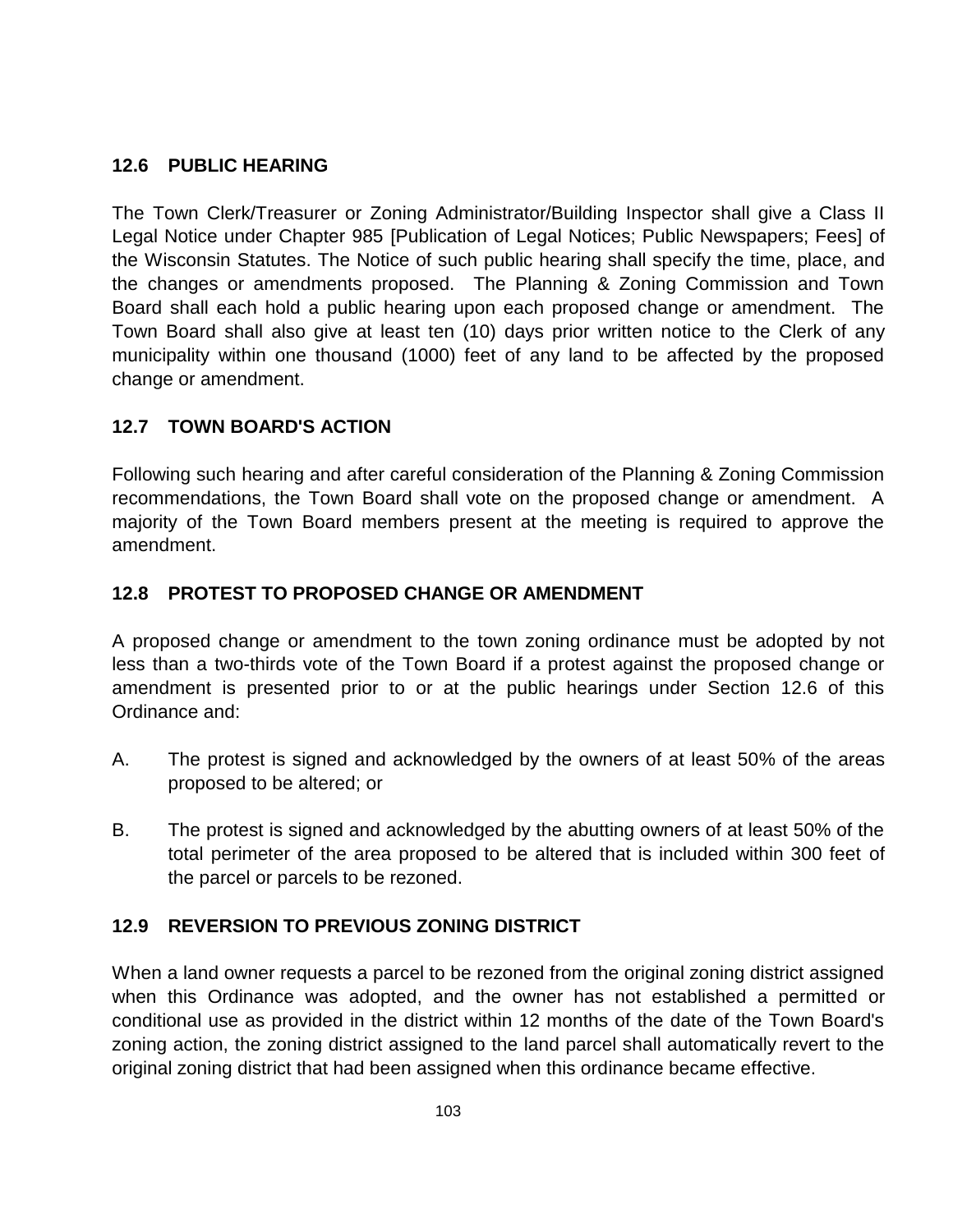#### **12.10 AIRPORT AFFECTED AREA AMENDMENT**

A proposed amendment, supplement or change to this zoning ordinance must be adopted by not less than a two-thirds vote of the Town Board if the proposed amendment, supplement or change would make any change in an airport affected area, as defined under Section 62.23(6)(am)1.b. ["Airport Affected Area" within three (3) miles of the boundaries of an airport] of the Wisconsin Statutes and if a protest against the proposed revision is presented prior to or at the public hearings under Section 12.6 of this Zoning Ordinance by the owner or operator of the airport bordered by the airport affected area.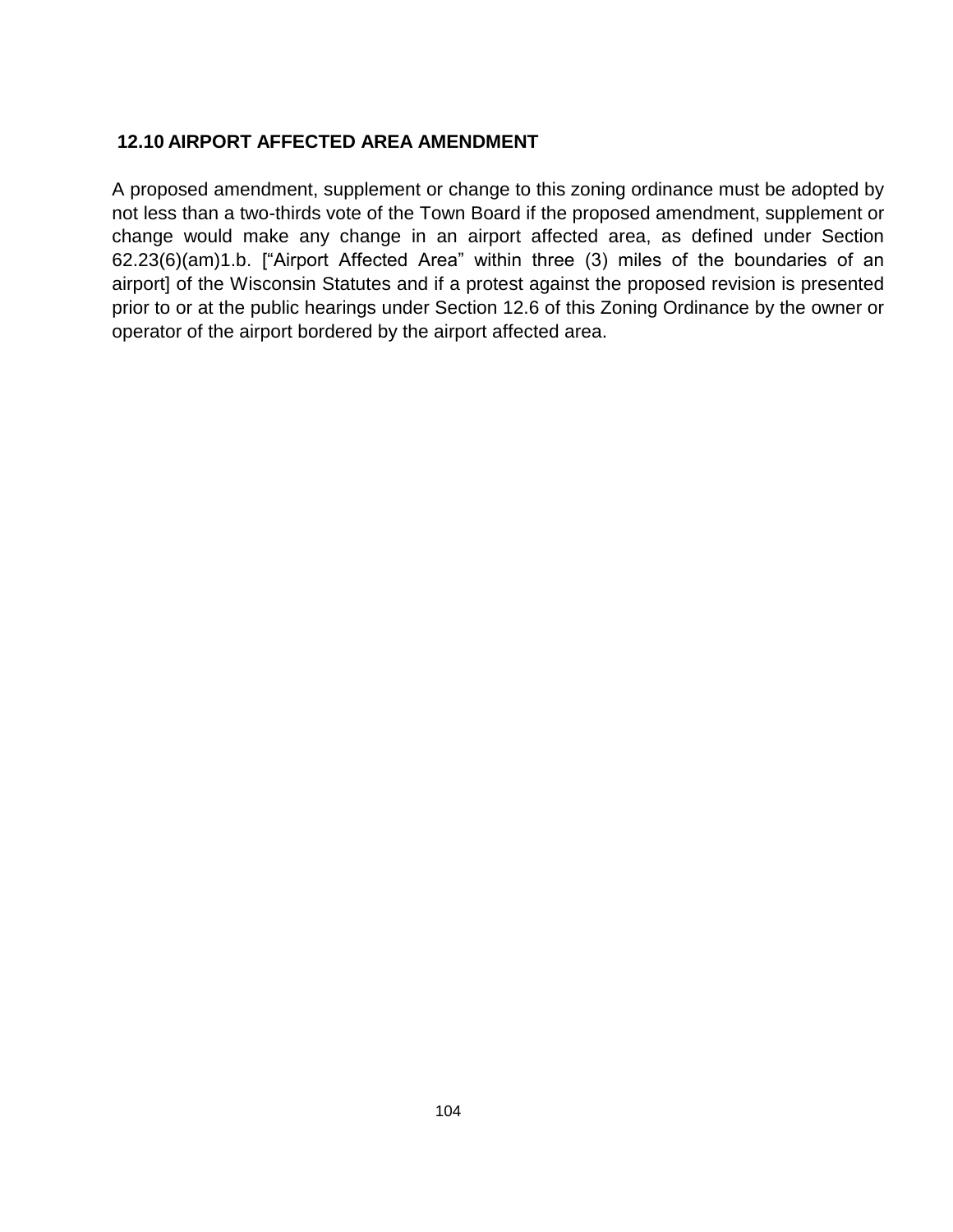# **SECTION 13.0 PERFORMANCE STANDARDS**

## **13.1 COMPLIANCE**

This Ordinance permits specific uses in specific districts; and these performance standards are designed to limit, restrict, and prohibit the effects of those uses outside their premises or district. No structure, land, or water shall hereafter be used except in compliance with their district regulations and with the following performance standards.

# **13.2 AIR POLLUTION**

No activity shall emit any fly ash, dust, fumes, vapors, mists, or gases in such quantities as to cause soiling or danger to the health of persons, animals, vegetation, or other forms of property. No activity shall emit any liquid or solid particles in concentrations exceeding 0.3 grains per cubic foot of the conveying gas nor any color visible smoke equal to or darker than No. 2 on the Ringelmann Smoke Chart described in the United States Bureau of Mine's Information Circular 7718.

# **13.3 FIRE AND EXPLOSIVE HAZARDS**

All activities involving the manufacturing, utilization, processing, or storage of flammable and explosive materials shall be provided with adequate safety devices against the hazard of fire and explosion and with adequate fire-fighting and fire-suppression equipment and devices that are standard in the industry. All materials that range from active to intense burning shall be manufactured, utilized, processed, and stored only in completely enclosed buildings which have incombustible exterior walls and an automatic fire extinguishing system. The aboveground storage capacity of materials that produce flammable or explosive vapors shall not exceed the following:

| <b>Closed Cup Flash Point</b> | Gallons |
|-------------------------------|---------|
| Over 187 Degrees F.           | 400,000 |
| 105 Degrees F. to 187 Degrees | 200,000 |
| Below 105 Degrees F.          | 100,000 |

# **13.4 GLARE AND HEAT**

No activity shall emit glare or heat that is visible or measurable outside its premises. All operations producing intense glare or heat shall be conducted within a completely enclosed building. Exposed sources of light shall be shielded so as not to be visible outside their premises.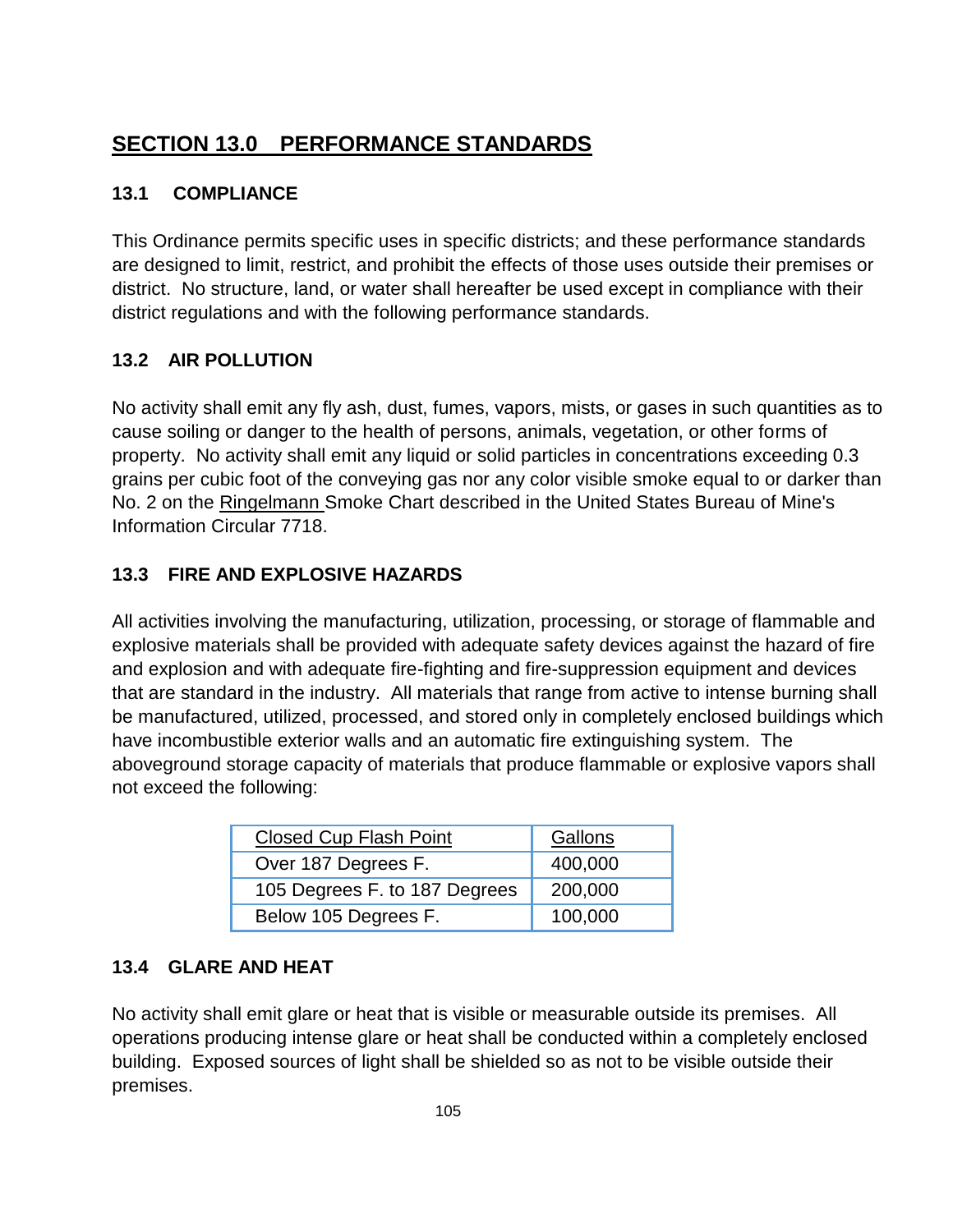# **13.5 LIQUID OR SOLID WASTES**

No activity shall discharge at any point onto any land or into any water or public sewer any materials of such nature, quantity, noxiousness, toxicity, or temperature which can contaminate, pollute, or harm the quantity or quality of any water supply, can cause the emission of dangerous or offensive elements, can overload the existing municipal utilities, or can injure or damage persons or property.

### **13.6 NOISE**

No activity shall produce a sound level outside District boundaries that exceeds the following sound level measured by a sound level meter and associated octave band filter:

| <b>Octave Band Frequency</b> | <b>Sound Level</b> |
|------------------------------|--------------------|
| (Cycles Per Second)          | (Decibels)         |
| 0 to 75                      | 79                 |
| 75 to 150                    | 74                 |
| 150 to 300                   | 66                 |
| 300 to 600                   | 59                 |
| 600 to 1200                  | 53                 |
| 1200 to 2400                 | 47                 |
| 2400 to 4800                 | 41                 |
| Above 4800                   | 39                 |

No other activity in any other district shall produce a sound level outside its premises that exceeds the following:

| <b>Octave Band Frequency</b><br>(Cycles Per Second) | Sound Level<br>(Decibels) |
|-----------------------------------------------------|---------------------------|
| 0 to 75                                             | 72                        |
| 75 to 150                                           | 67                        |
| 150 to 300                                          | 59                        |
| 300 to 600                                          | 52                        |
| 600 to 1200                                         | 46                        |
| 1200 to 2400                                        | 40                        |
| 2400 to 4800                                        | 34                        |
| Above 4800                                          | 32                        |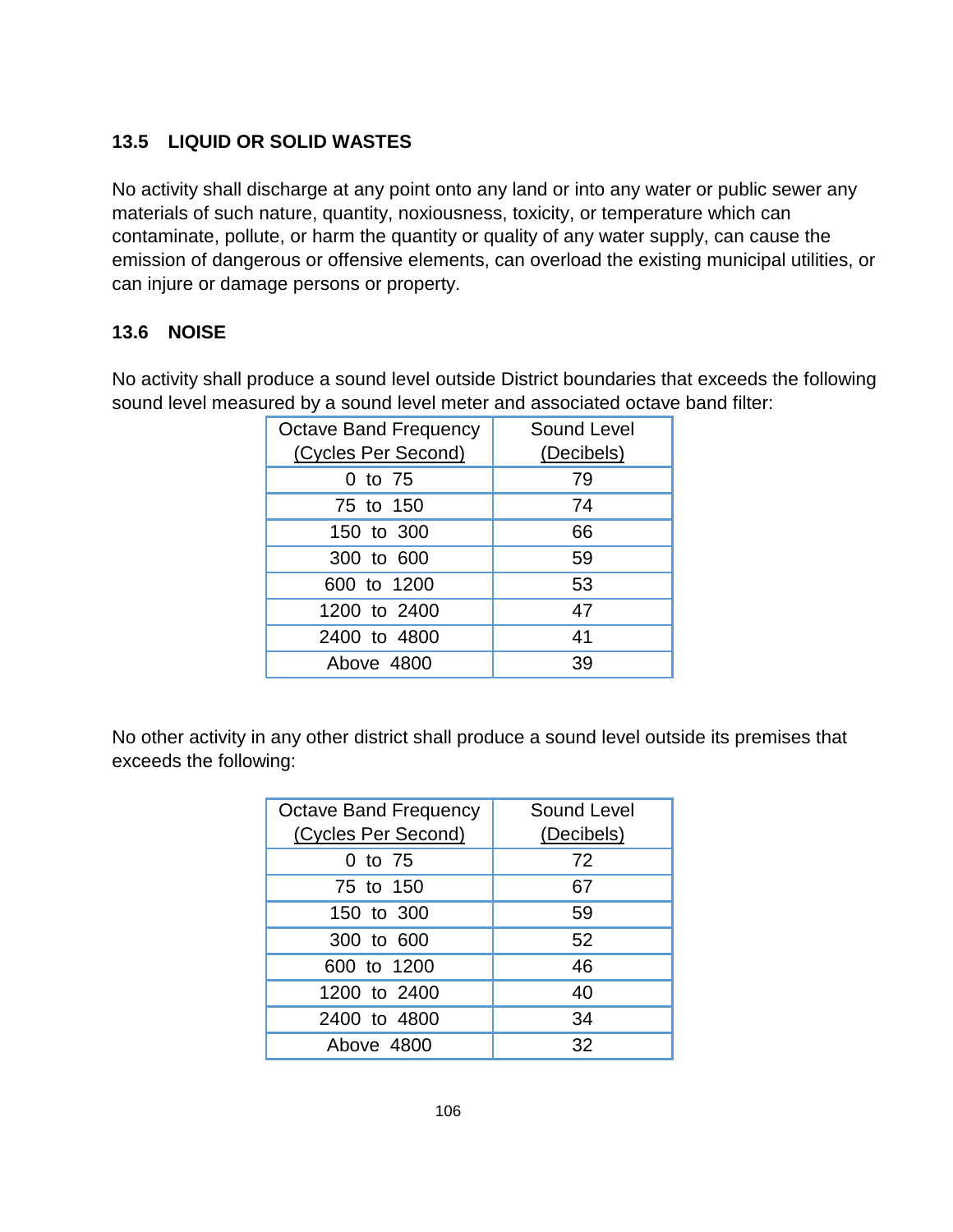All noise shall be so muffled or otherwise controlled as not to become objectionable due to intermittence, duration, beat frequency, impulse character, periodic character or shrillness.

# **13.7 ODORS**

No activity shall emit any odorous matter of such nature or quantity as to be offensive, obnoxious, or unhealthful outside its premises. Agriculture odors associated with normal agricultural activities are exempt from this ordinance.

# **13.8 RADIOACTIVITY AND ELECTRICAL DISTURBANCES**

No activity shall emit radioactivity or electrical disturbances outside its premises that are dangerous or adversely affect the use of neighboring premises.

# **13.9 VIBRATION**

No activity in any district shall emit vibrations, which are discernible without instruments outside its premises. No activity in any District shall emit vibrations which exceed the following displacement measured with a three-component measuring system:

| Frequency           | Outside the | Outside the     |
|---------------------|-------------|-----------------|
| (Cycles Per Second) | Premises    | <b>District</b> |
| 0 to 10             | .0020       | .0001           |
| 10 to 20            | .0010       | .0002           |
| 20 to 30            | .0006       | .0001           |
| 30 to 40            | .0004       | .0001           |
| 40 to 50            | .0003       | .0001           |
| 50 and over         | .0002       | .0001           |

# **13.10 WATER QUALITY PROTECTION**

A. No activity shall locate, store, discharge, or permit the discharge of any treated, untreated, or inadequately treated liquid, gaseous, or solid materials of such nature, quantity, obnoxiousness, toxicity or temperature that would be likely to run off, seep, percolate or wash into surface or subsurface waters so as to contaminate, pollute, or harm such waters or cause nuisances such as objectionable shore deposits, floating or submerged debris, oil or scum, color, odor, taste, or unsightliness or be harmful to human, animal, plant, or aquatic life.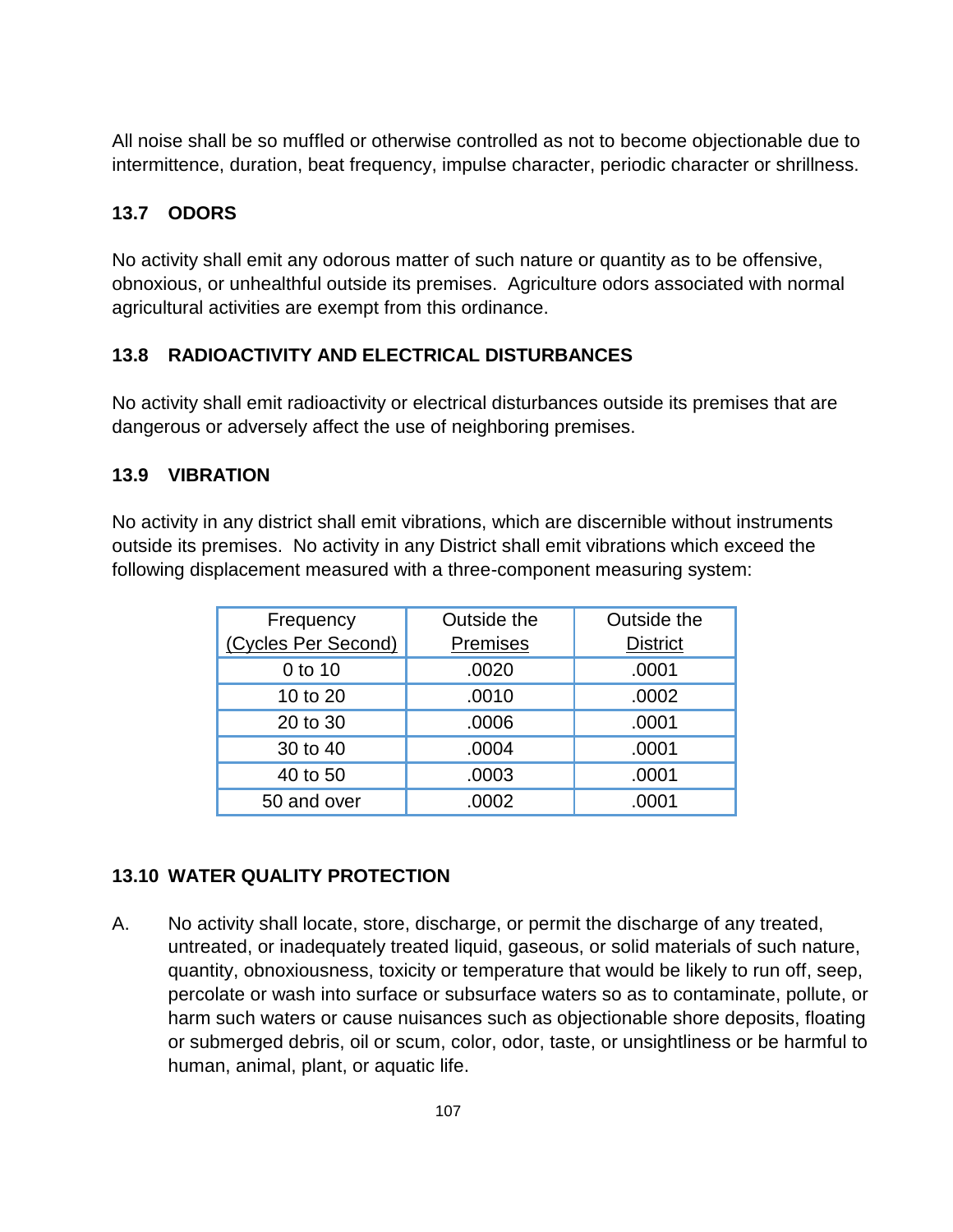B. In addition, no activity shall discharge any liquid, gaseous, or solid materials so as to exceed or contribute toward the exceeding of the minimum standards and any other standards and the application of those standards set forth in Wisconsin Administrative Code Chapter NR102 [Water Quality Standards For Wisconsin Surface Waters] for all navigable waters and Chapters NR140 [Groundwater Quality], NR141[Groundwater Monitoring Well Requirements] and NR809 [Safe Drinking Water] and applicable Federal drinking water regulations.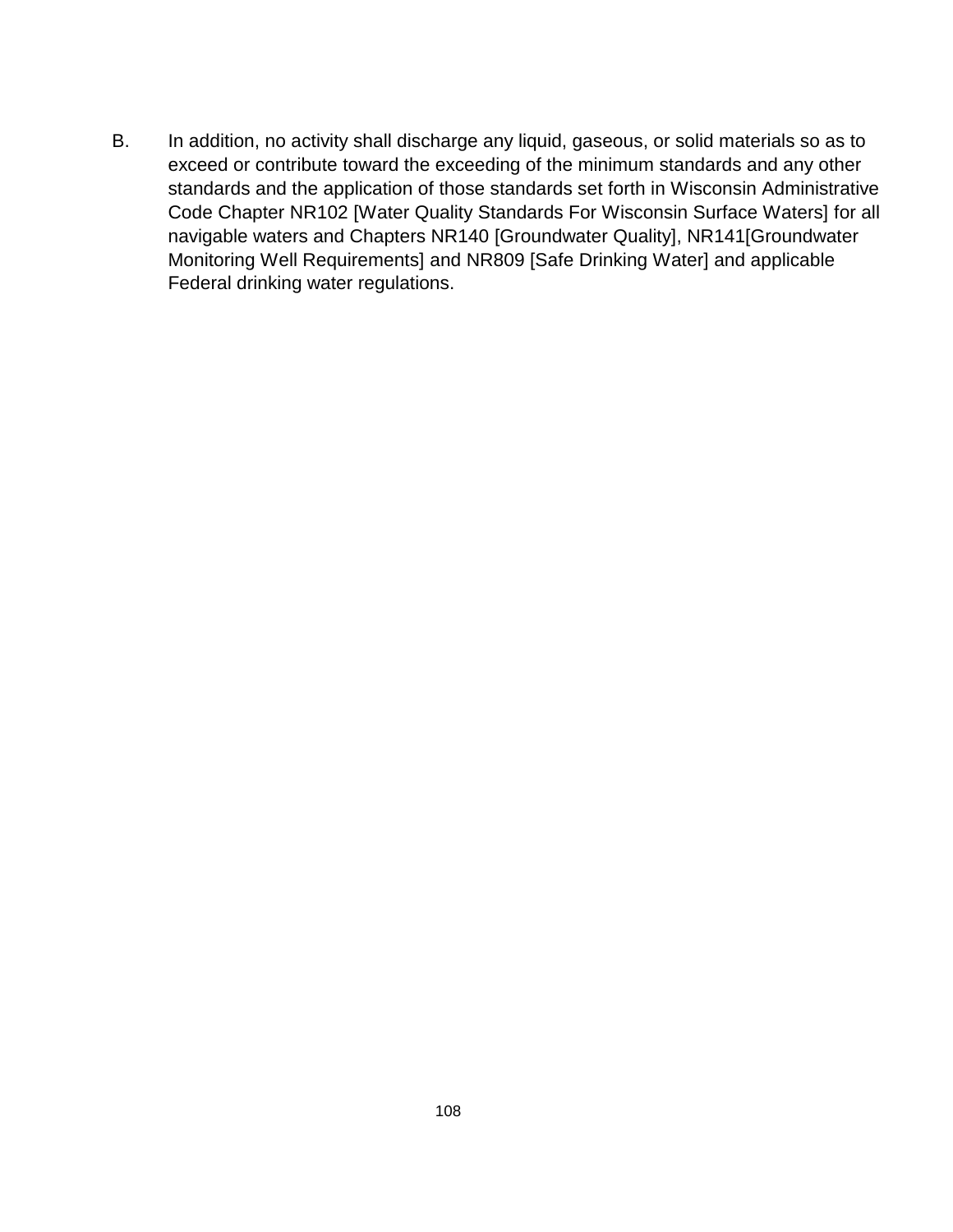# **SECTION 14.0 SIGNS**

## **14.1 PURPOSE AND INTENT**

The purpose of this Section is to establish standards for the fabrication, erection and use of signs and to regulate the location, type, size and height of signage within the Town of Magnolia. The Town Board and Planning and Zoning Commission find the regulation of signs serves the following compelling governmental interests:

- A. Promote the public welfare, health and safety of all persons using public roads and rights of way from unsafe traffic and visibility conditions caused by faulty and uncontrolled construction of signs creating distractions, obstructions and hazards.
- B. Preserve the value of private property by assuring compatibility of signs with surrounding land uses.
- C. Preserve the aesthetic character of the rural landscape.

### **14.2 SIGNS ALLOWED IN ALL DISTRICTS**

The following signs are allowed in all zoning districts subject to the following regulations.

- A. **Signs Over Show Windows or Doors** of a nonconforming business establishment announcing without display or elaboration only the name and occupation of the proprietor, not to exceed two feet in height and eight feet in length.
- B. **Agricultural Signs** pertaining to the sale of agricultural products on a farm, membership in agricultural or agricultural-related organizations or a farmstead identification sign. Up to two signs with each sign face totaling not more than four feet in height and eight feet in length.
- C. **Real Estate Signs** not to exceed four feet in height and four feet in length in display area which advertise the sale, rental, or lease of the premises upon which said signs are temporarily located.
- D. **Name, Occupation, Home Office, Home Occupation Signs** shall not exceed two (2) square feet in display area located on the premises, and limited to one sign per land parcel.
- E. **Bulletin Boards** of public, charitable, or religious institutions not to exceed thirty two (32) square feet in display area located on the premises.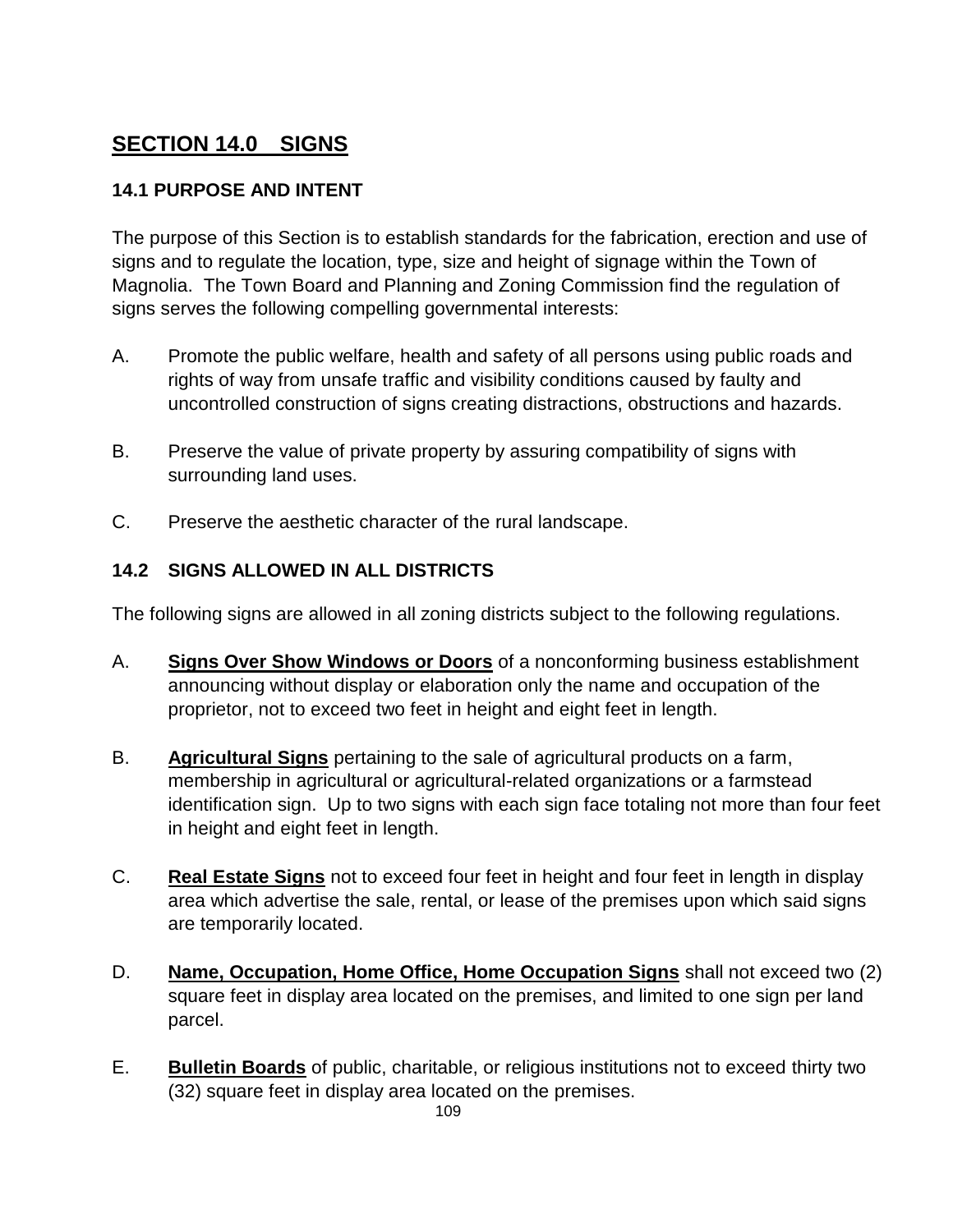- F. **Memorial Signs**, tablets, name of buildings, and date of erection when cut into any masonry surface or when constructed of metal and affixed flat against a structure.
- G. **Official Signs**, such as traffic control, parking restrictions, information, and notices.
- H. **Political Signs** Signs for political candidates which shall not exceed thirty two (32) square feet. Political signs shall not be placed in the road right-of-way. Political signs shall not be setup prior to thirty (30) days before election day and removed within five (5) days after election day.
- I. **Institutional Information** Sign typically providing information to the community regarding scheduled public events, public activities and public facilities.
- J. **Temporary Signs or Banners**, when authorized by the Planning & Zoning Commission for no more than 90 days.

### **14.3 PROHIBITED SIGNS**

A. **Electronic Message Sign** A type of sign that displays words, lines, logos, graphic images or symbols which may be changed electronically to provide different information and moving displays. No electronic Message Sign shall be located within 500 feet of a parcel with a residence.

### B. **Off-Premise Advertising Signs**

Off-Premise Advertising Signs which direct attention to a business commodity, service or entertainment that is conducted, sold or offered elsewhere than upon the site where the sign is displayed. Off-Premise Advertising Signs include billboards.

# C. **Advertising Vehicle Sign**

A vehicle, trailer or other piece of equipment which contains any sign or advertising device, which is unlicensed and/or inoperable and which is parked on a public right-ofway or in a location that is not an active work site so as to be seen from a public rightof-way.

1. A business vehicle parked on-site at the place of business or legally parked on-site at the residence of an employee shall not be considered an Advertising Vehicle Sign.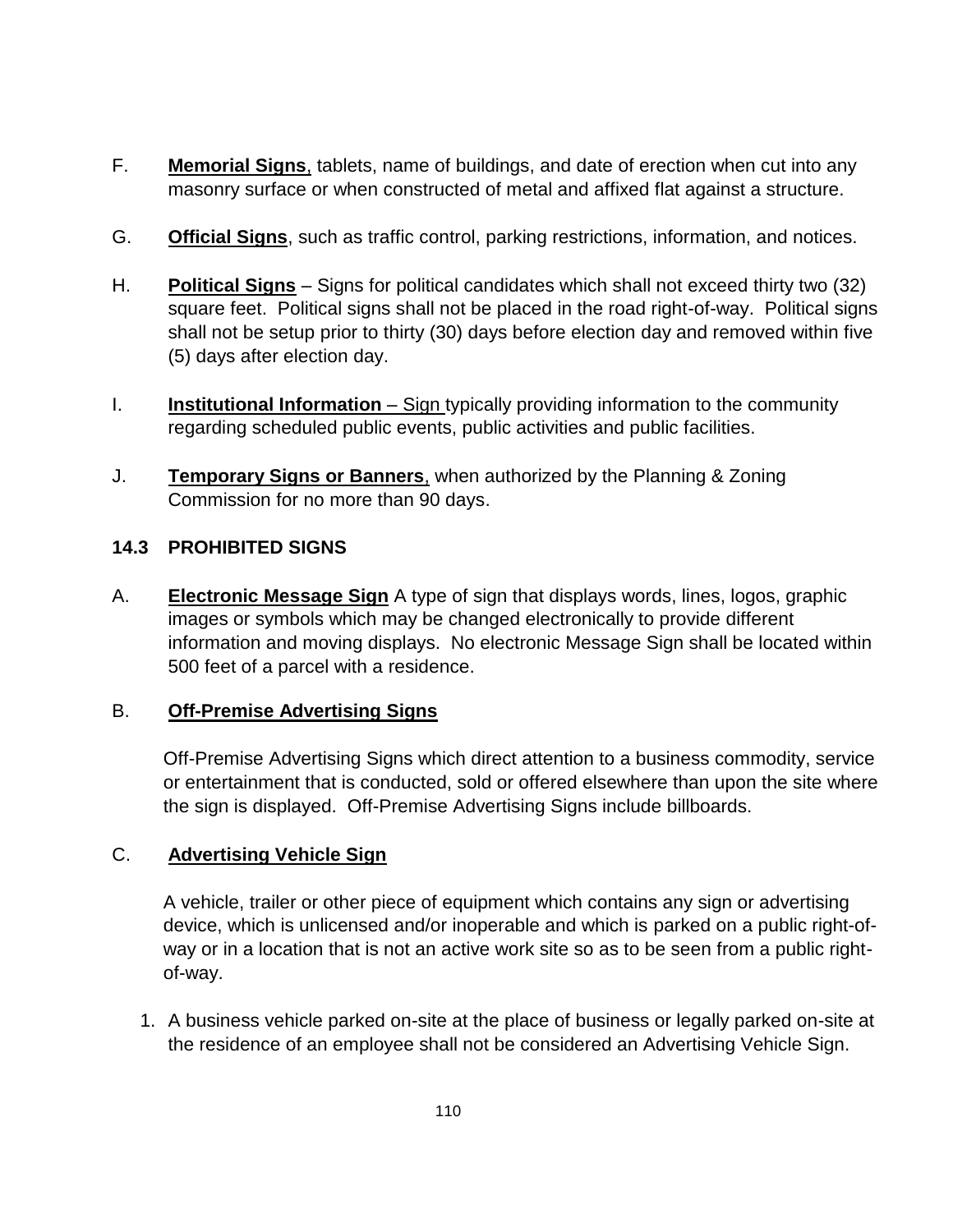#### D. **Beacon/Search Beacon Sign**

Any light with one or more beams directed into the atmosphere or directed at one or more points not on the same site as the light source: also, any light with one or more beams that rotate or move.

#### E. **Abandoned Sign**

Any sign remaining in place on a site or portion of a site that has been vacant, closed or otherwise unoccupied for a period of 90 days.

### **14.4 TRAFFIC SIGN**

Signs shall not resemble, imitate, or approximate the shape, size, form, or color of railroad or traffic signs, signals, or devices. Signs shall not obstruct or interfere with the effectiveness of railroad or traffic signs, signals, or devices. No sign shall be erected, relocated, or maintained so as to prevent free ingress to or egress from any door, window, or fire escape; and no sign shall be attached to a standpipe or interfere with traffic visibility nor be lighted in such a way as to cause glare or impair driver visibility upon public ways.

### **14.5 EXISTING SIGNS**

Signs lawfully existing at the time of the adoption or amendment of this Ordinance may be continued although the use, size, or location does not conform to the provisions of this Ordinance. However it shall be considered a nonconforming use or structure and the provisions of Section 11.0 shall apply.

#### **14.6 LIGHTING OF SIGNS**

Illuminated signs are permitted when the lighting is one sustained impulse. No blinking lights or group of lights shall be allowed as part of a sign after the effective date of this ordinance.

#### **14.7 ROOF-MOUNTED SIGNS**

Signs erected on the roof of a building shall be prohibited by this ordinance.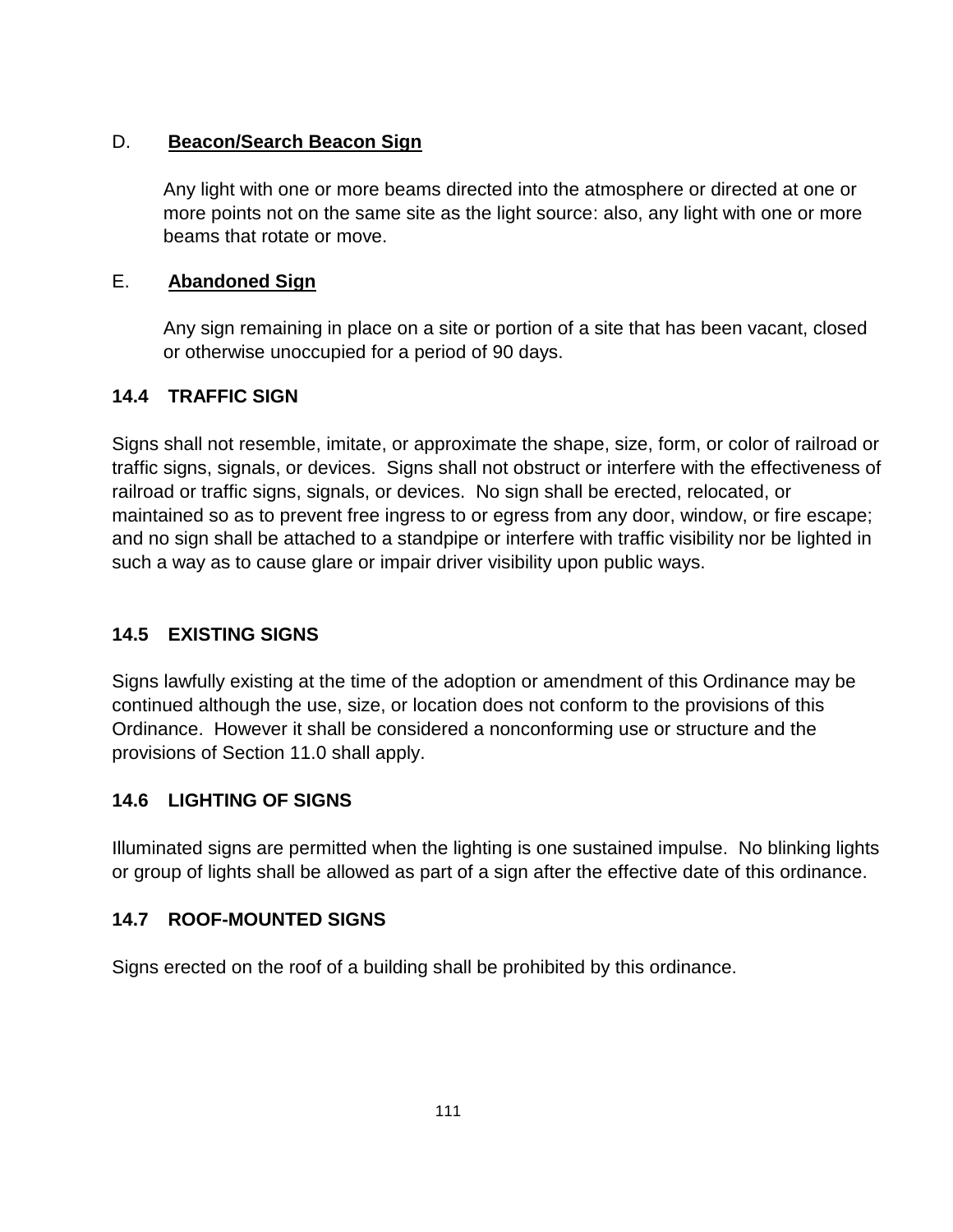# **14.8 AREAS OF SPECIAL CONTROL**

Areas of special control may be designated by the Town Board. In such areas, the Town Board may establish special regulations for signs, which may be more or less restrictive than this section. The areas of special control shall be as follows:

- A. Architectural, historic, or scenic areas whose special and unique characteristics or whose natural beauty requires special sign regulations to insure that all signs used within the area are compatible with each other and with the area.
- B. Integrated centers of intensive business areas over 5 acres whose character indicates that signs should be permitted under regulations which are different from those which would otherwise be applicable under this ordinance.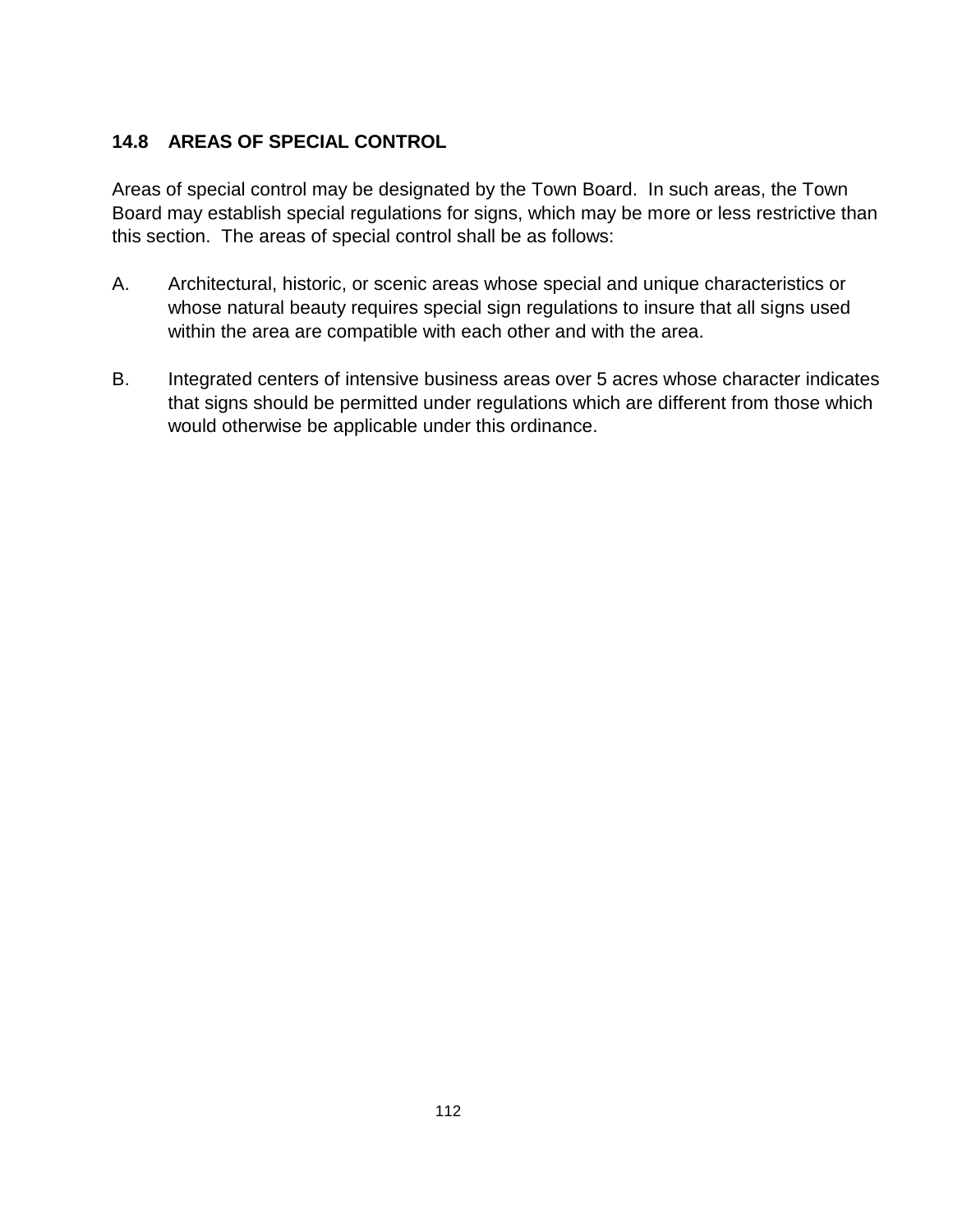#### **SECTION 15.0 DEFINITIONS**

#### **15.1 USAGE**

- A. For the purpose of these regulations, certain numbers, abbreviations, terms, and words used herein shall be used, interpreted, and defined as set forth in this section.
- B. Unless the context clearly indicates to the contrary, words used in the present tense include the future tense; words used in the plural number include the singular; the word "herein" means "in these regulations"; the word "regulations" means "these regulations."
- C. A "person" includes a corporation, a partnership, and an incorporated association of persons such as a club; "shall" is always mandatory; a "building" includes a "structure"; a "building" or "structure" includes any part thereof; "used" or "occupied" as applied to any land or building shall be construed to include the words "intended, arranged, or designed to be used or occupied."
- D. Any words not defined herein shall be presumed to have their customary dictionary definitions as provided by the most recent edition of Webster's Collegiate Dictionary.

#### **15.2 WORDS AND TERMS DEFINED**

**Accessory Building**: Any building except the principal structure on a parcel. In the case of a house and detached garage on a parcel, the accessory building is the garage or an outbuilding.

**Accessory Use**: Minor land uses or secondary uses directly supported by the principal or permitted use (i.e. a detached garage is an incidental use to a residential structure).

**Agricultural Use:** Means any of the following activities conducted for the purpose of producing an income or livelihood:

- A. Crop or forage production
- B. Keeping livestock
- C. Beekeeping
- D. Nursery, sod, Christmas tree production
- E. Floriculture
- F. Aquaculture
- G. Fur farming
- H. Forest management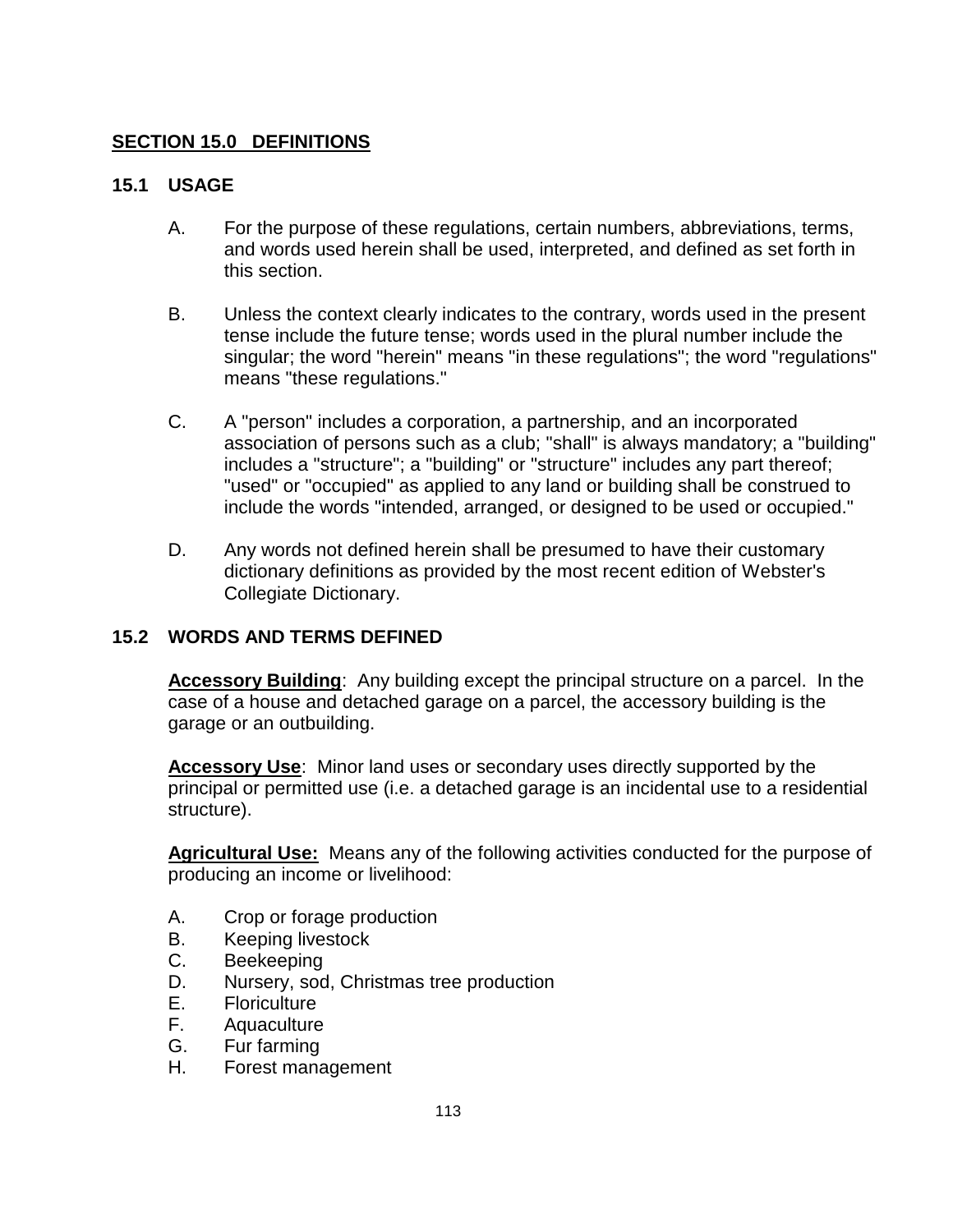I. Enrolling land in a federal agricultural commodity payment program or a federal or state agricultural conservation payment program

Any other use that the Wisconsin Department of Agriculture, Trade and Consumer Protection Department, by rule, identifies as an agricultural use.

#### **Agricultural Accessory Use:**

- A. A building, structure, or improvement that is an integral part of, or is incidental to, an agricultural use.
- B. An activity or business operation that is an integral part of, or incidental to, an agricultural use.
- C. A farm residence.
- D. A business, activity, or enterprise, whether or not associated with an agricultural use that is conducted by the owner or operator of a farm, that requires no buildings, structures or improvements other than those existing as permitted, accessory or conditional use, that employs no more than 4 full-time employees annually and that does not impair or limit the current or future agricultural use of the farm or other protected farmland.
- E. Any other use that the Wisconsin Department of Agriculture, Trade and Consumer Protection, by rule, identifies as an accessory use.

#### **Agricultural-Related Use:**

- A. An agricultural equipment dealership, facility providing agricultural supplies, facility for storing or processing agricultural products, or facility for processing agricultural wastes.
- B. Any other use that the Wisconsin Department of Agriculture, Trade and Consumer Protection, by rule, identifies as an agricultural-related use.

**Airport Not Open to the Public:** Any airport on privately owned land used solely by the property owner.

**Airport Open to the Public**: Any airport, whether publicly or privately owned, which is open for use by the general public without the necessity of obtaining prior use approval.

**Alley:** A lane, street, or thoroughfare affording secondary access to abutting properties.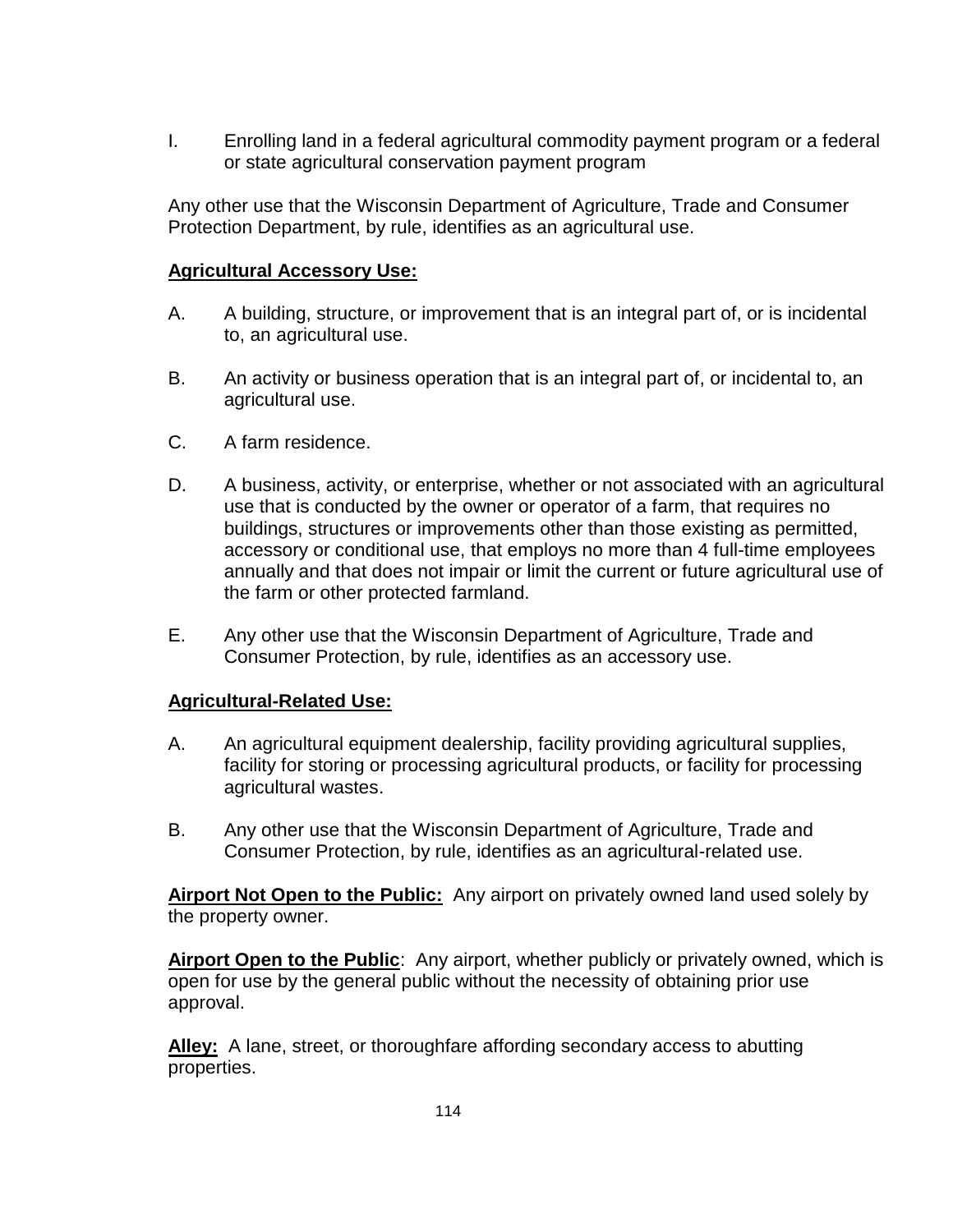**Animal Unit:** "Animal Unit" means a unit of measure used to determine the total number of single animal types or combination of animal types, as specified in s. NR 243.11 [Large Concentrated Feeding Operations] of the Wisconsin Administrative Code.

**Applicant:** The owner of the land or his or her representative who has the written consent of the legal owner of the land parcel to apply for Building Permit, Conditional Use Permit, Zoning Change, or appeal to the Board of Appeals.

**Arterial Highways:** Serve inter-community travel within and outside the area and provide a high level or urban mobility with little variation in operating conditions and form a continuous system with other arterials as indicated on the Rock County Functional Highway Classification Map.

**Automotive Vehicle:** A vehicle that is self-propelled, except a snowmobile.

**Basement:** A story partly underground.

**Bond:** Any form of security including cash deposit, surety bond, collateral, letter of credit, property, or instrument of credit in the amount and form satisfactory to governing body. All bonds shall be approved by the Town Board wherever a bond is required by these regulations.

**Building:** Any structure used, designed or intended for the protection, shelter, enclosure or support of persons, animals or property.

**Building Area:** Total ground coverage in square feet of all buildings and structures including garages, carports, and other attached or accessory structures.

**Building Height:** The vertical distance from the top of the building roof to the top of the basement or to the foundation whichever is less.

**Certified Survey Map:** A division of a lot, parcel, or tract of land by the owner thereof or his agent, for the purpose of sale or building development where the act of division creates not more than four (4) parcels of land.

**Collector Highways:** Provide access between local roads and adjacent land to and from arterial highways. Collectors provide mobility to the highway network as indicated on the Rock County Functional Highway Map.

**Commission:** The Planning & Zoning Commission.

**Common Area:** An area or space designed for joint use of tenants or owners residing in a Planned Unit Development or Condominium Development.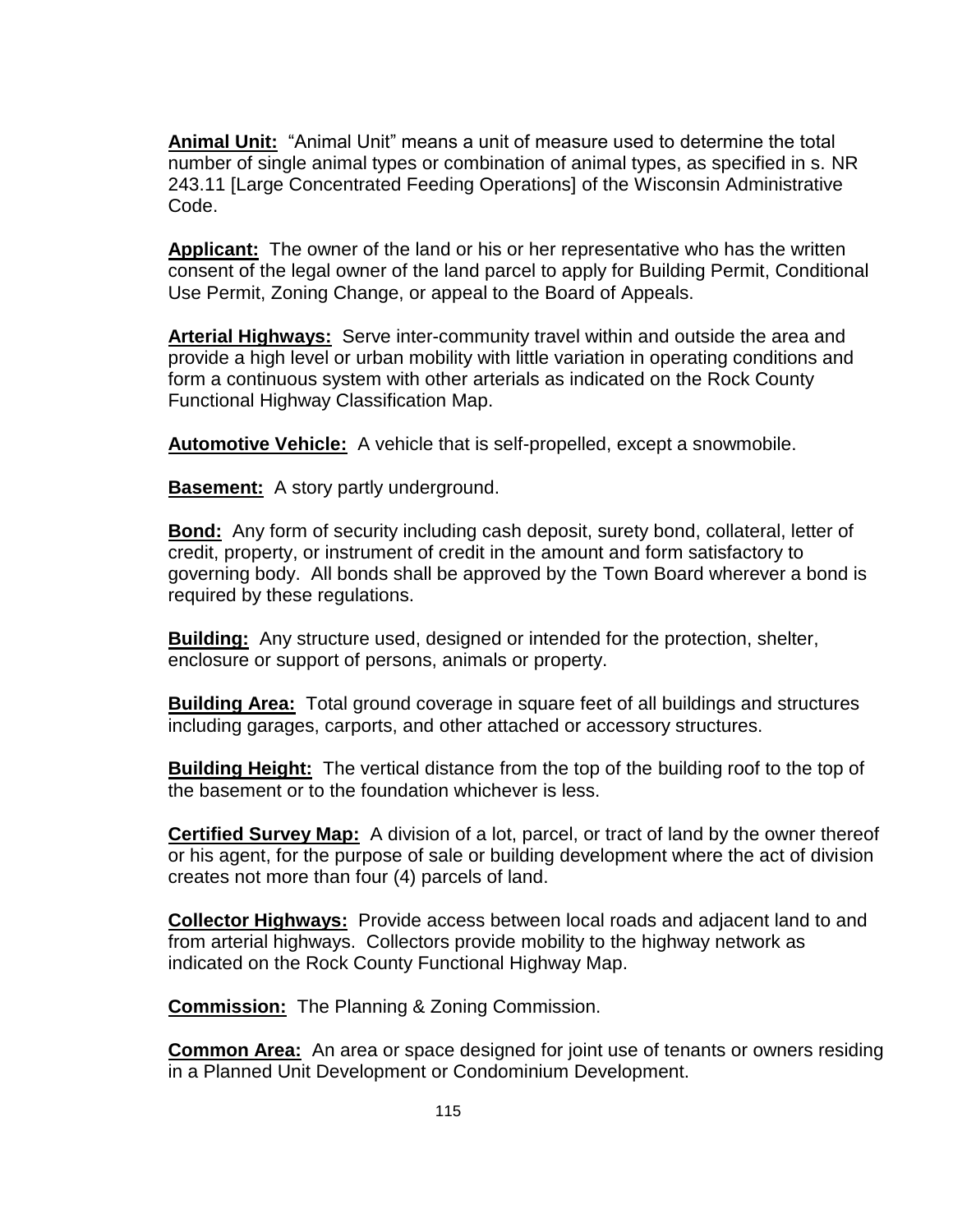**Community:** A legal entity organized under appropriate statutory authority as a body corporate which represents a town, village, city, or county under Wisconsin Law.

**Community Living Arrangement:** Any of the following facilities licensed or operated, or permitted under the authority of the Wisconsin Department of Health and Social Services: group foster homes for children under Section 48.02(7), child welfare agencies under Section 48.60, and community-based residential facilities under Section 50.01 of the Wisconsin Statutes; but does not include day care centers, nursing homes, general hospitals, special hospitals, prisons and jails.

**Conditional Use:** A use allowed under this ordinance, provided that certain conditions are met, and a Conditional Use Permit is granted by the Town Board. (See Chapter 5.)

**Condominium:** Property subject to a condominium declaration established under Chapter 703 [Condominium Ownership Act] of the Wisconsin Statutes.

**DATCP:** The Wisconsin Department of Agriculture, Trade and Consumer Protection

**Density:** The number of dwelling units per acre allowable under a schedule of district regulations.

**Developer:** The owner of land proposed for development or his or her representative with written consent to submit an application under this Ordinance (see applicant).

**Driveway:** A minor private way used by vehicles and pedestrians for common access to a lot, small group of lots, or facilities.

**Earthwork:** The moving of more than 2 cubic yards of any type of soil.

**Easement:** Authorization by a property owner for the use of any designated part of his property by another and for a specified purpose.

**Emergency Shelter:** Public or private enclosures designed to protect people from flood, windstorm, fire, riots or invasions; and from aerial, radiological, biological, or chemical warfare.

**Essential Services:** Services provided by public and private utilities necessary for the exercise of the principal use or service of the principal structure. These services include underground, surface or overhead gas, electricity, steam, water, sanitary sewerage, storm water, drainage, and communication systems and accessories thereto, such as poles, towers, wires, mains, drains, vaults, culverts, laterals, sewers, pipes, catch basins, water storage tanks, conduits, cables, fire alarm boxes, police call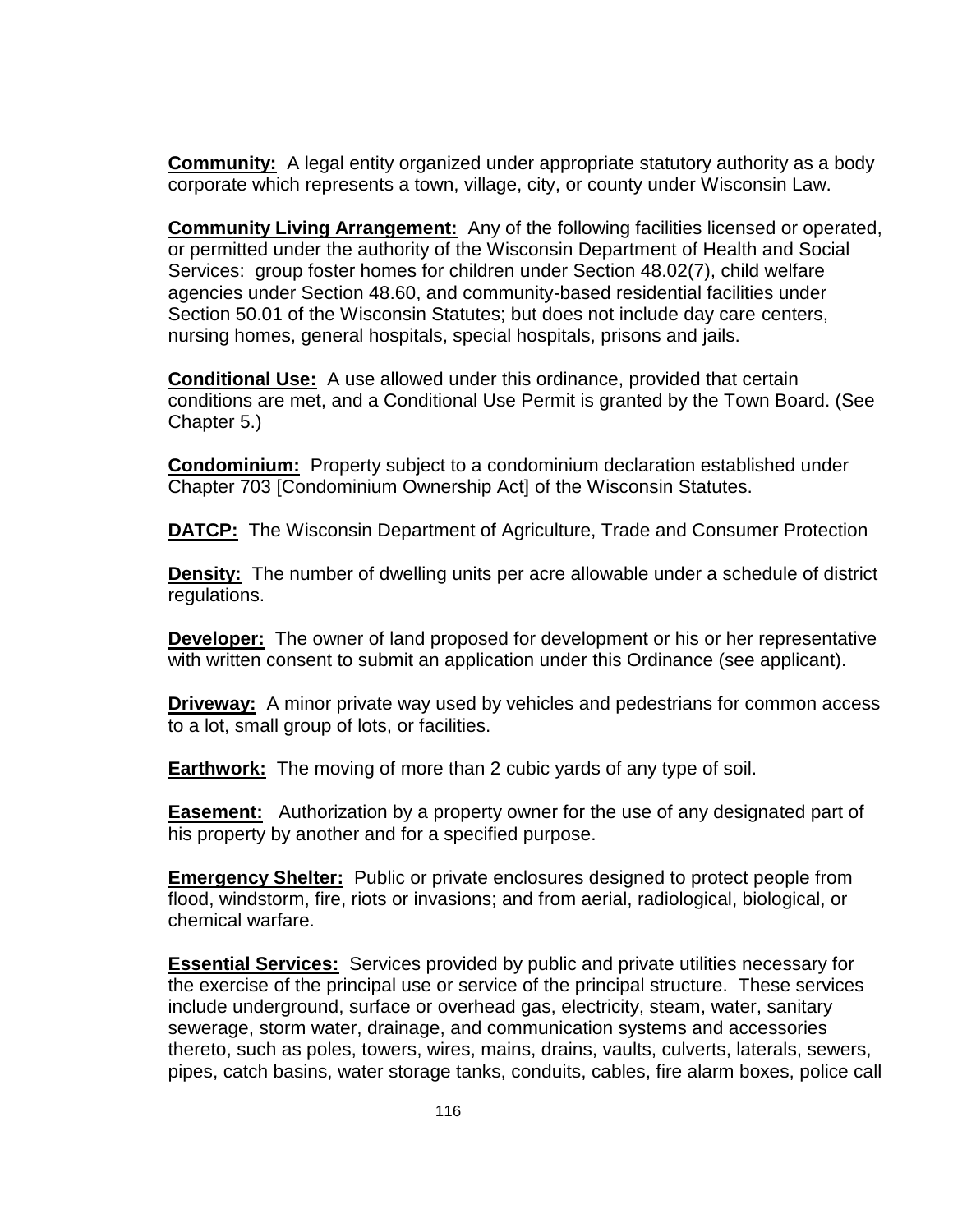boxes, traffic signals, pumps, lift stations, and hydrants, but does not include buildings.

**Existing Farmstead or Farm Buildings:** The residential structure for the land owner, barn, silo, machine shed, pole barn, outbuildings, and/or milk house existing at the time of the adoption of this ordinance.

**Family:** A group of persons related by blood or marriage and living together as a single housekeeping entity.

**Farm:** All land under common ownership that is primarily devoted to agricultural use as defined in each zoning district. For purposes of this definition, land is deemed to be primarily devoted to agricultural use if any of the following apply:

- A. The land produces at least six thousand dollars (\$6,000) in annual gross farm revenues to its owner or renter, regardless of whether a majority of the land area is in agricultural use.
- B. Majority of the land areas are in agricultural use.
- C. In determining whether land is in agricultural use herein, the Town may consider how the land is classified for property tax purposes.

**Farm Consolidation:** Farm consolidation is any combination of two or more farms that results in a smaller number of farms.

**Farm Residence:** Any of the following located on a farm:

- A. A single family residence that is the only residential structure on the farm.
- B. A single family or duplex residence that is occupied by any of the following:
	- 1. An owner or operator of the farm.
	- 2. A parent or child of an owner or operator of the farm.
	- 3. An individual who earned more than fifty-percent (50%) of his or her gross income from the farm.
- C. A migrant labor camp that is certified under section 103.92, Wis. Stats.

**Field Road:** A road used only for agricultural purposes.

**Floodplain:** The land adjacent to a body of water that is subject to periodic overflows therefrom.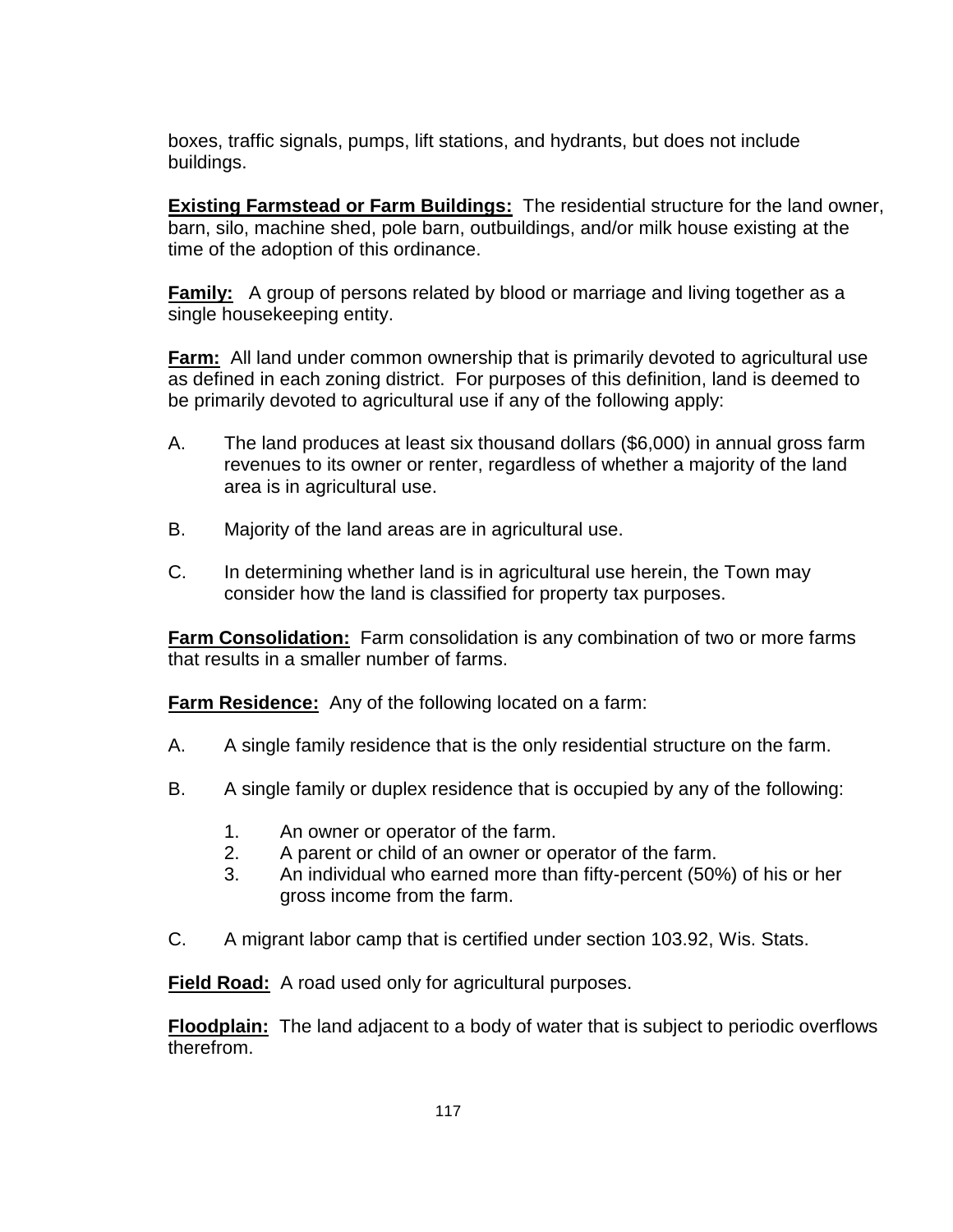**Floodway:** The channel of a stream and such adjacent portions of the floodplain as are required to accommodate flood flows.

**Frontage:** The side of a lot abutting on a street or way and ordinarily regarded as the front of the lot, but it shall not be considered as the ordinary side of a corner lot.

**Garage:** Any building or premises, other than a public or business storage garage, where motor vehicles are stored. For setback purposes, a detached garage is an accessory building.

**Gross Farm Revenue:** Gross receipts from agricultural uses, less the costs for other basis of livestock or other agricultural items purchased for resale which are sold or otherwise disposed of during the taxable year. Gross farm revenue includes receipts accruing to a renter but does not include rent paid to the land owner.

**High Density:** Those residential zoning districts in which the density is greater than one dwelling unit per 8,500 square feet.

**Highland Conservancy Overlay District Soils:** The following soils types, as found in the *Soil Survey of Rock County, Wisconsin* published by the United States Department of Agriculture Soil Conservation Service, are included in the Highland Overlay District:

DuC2; DuB2; DuA; KeA; KdC2; KdB; JuA; JaB; JaA; HeA; GrD2; GrC2; GrB2; GrA, FIB; PlA, PmB; PmA; PlC2; PlB; PeC2; PeB2; PeA; OsC2; OsB; OsA; OgB; OgA; KeC2; KeB2; TrA; TrA; WaA; WaB; WaC2; WeA; WeB; WeC2; WfA; WfB2; WfC2; WnA; WnB2; WnC2; WoA; Zua; ZuB; RnB2; RnC2; RpB; RpC2; RpD2; SaA; SaB; SbC2; SkA; SkB; SkC2; ZuC2; PnA; Pnb

**Home Occupation:** A Home Occupation includes the provision that no article is offered for sale on the premises except those produced by such occupation, and no off premise produced goods can be sold. A Home Occupation does not involve any external alteration that would affect the residential character of the building.

**Household:** The body of persons who live together in one dwelling unit as a single housekeeping unit.

**Land Division:** The division of a tract or interest in real property by the owner thereof for the purpose of sale or building development which creates: one or more lots, parcels, ownership units, or the need for a public land dedication.

**Land Use Plan:** The Town Land Use Plan indicating where future residential, commercial, agricultural, development should be located. The Land Use Plan is adopted by the Town and the County as provided in Sections 59.69(3) [County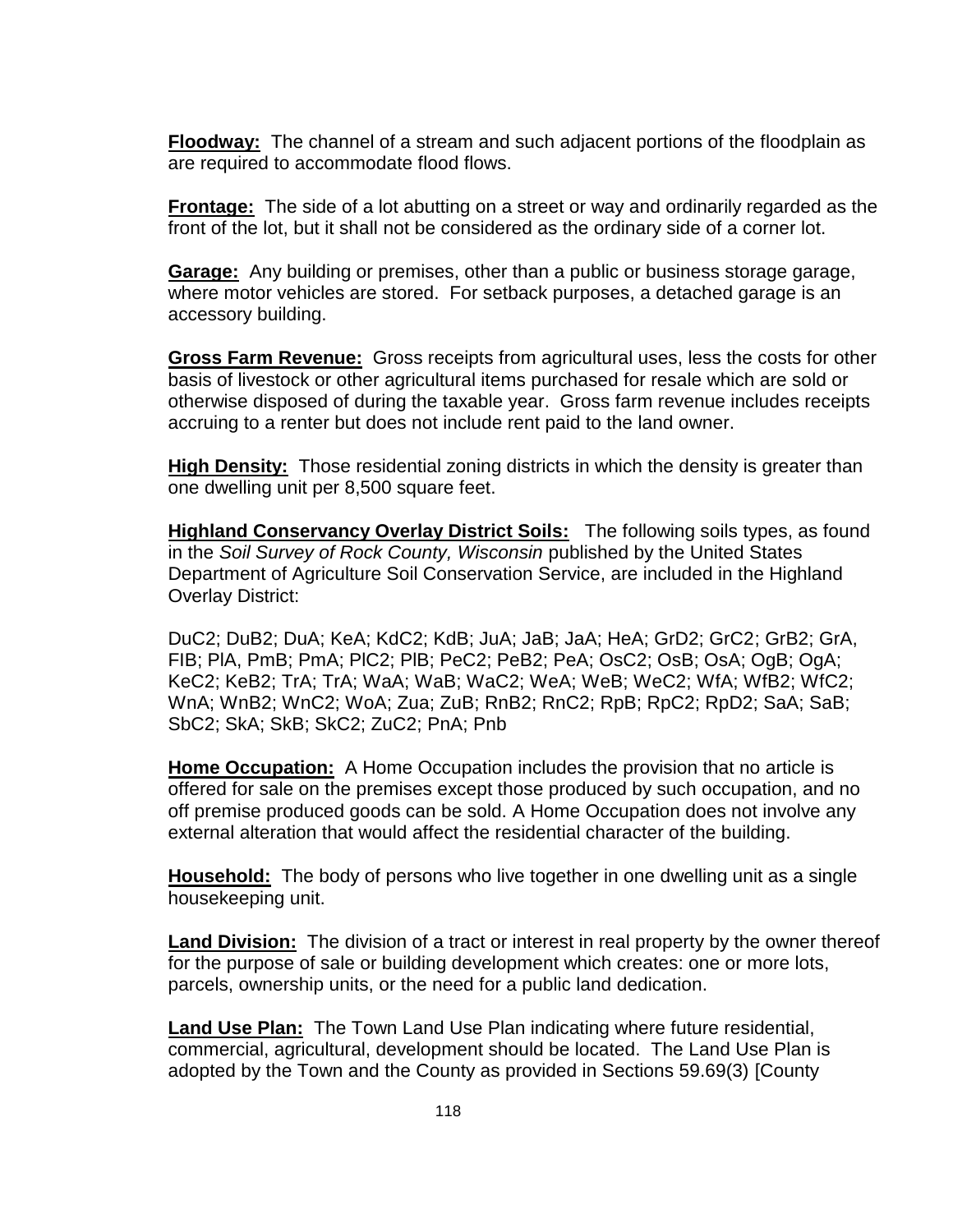Development Plan] and 60.62(2) [Town zoning authority if exercising village powers] of the Wisconsin Statutes.

**License:** A written license issued by the municipality allowing a person to operate and maintain a family farm business or mobile home park under the provisions of this Ordinance and regulations issued hereunder.

**Livestock Facility:** A feedlot or facility, other than a pasture, where animals used in the production of food, fiber, or other animal products are or will be fed, confined, maintained, or stabled for a total of 45 days or more in any 12--month period. "Livestock facility" does not include an aquaculture facility. A building or other structure used to house or feed livestock, to confine livestock for milking, to confine livestock for feeding other than grazing, to store livestock feed, or to collect or store waste generated at a livestock facility. "Livestock structure" includes a barn, milking parlor, feed storage facility, feeding facility, animal lot or waste storage facility. "Livestock structure" does not include a pasture or winter grazing area, a fence surrounding a pasture or winter grazing area, a livestock watering or feeding facility in a pasture or winter grazing area, or a machine shed or like facility that is not used for livestock.

**Livestock:** Farm animals kept and raised for use, pleasure, or profit.

**Livestock structure:** A building or structure such as a barn, milking parlor, feed storage facility, feeding facility, animal lot or waste storage structure. Pastures, winter grazing areas and machine sheds are not livestock structures.

**Loading Area:** A completely off-street space or berth on a lot for the loading or unloading of freight carriers, having adequate ingress and egress to a public street or alley.

**Local Roads:** Roads whose function is primarily to provide direct access to adjacent land, provide for short distance travel within the area, and provide access to the collector and arterial highways as part of an area highway network as shown on the Town of Magnolia Functional Jurisdiction Map.

**Lot:** A parcel of land described in a recorded plat or deed.

**Lot Area:** The total area reserved for exclusive use of the owners of a particular piece of real property.

**Lot, Corner:** A lot abutting on two or more streets at their intersection.

**Lot Lines and Area:** The peripheral boundaries of a parcel of land and the total area lying within such boundaries.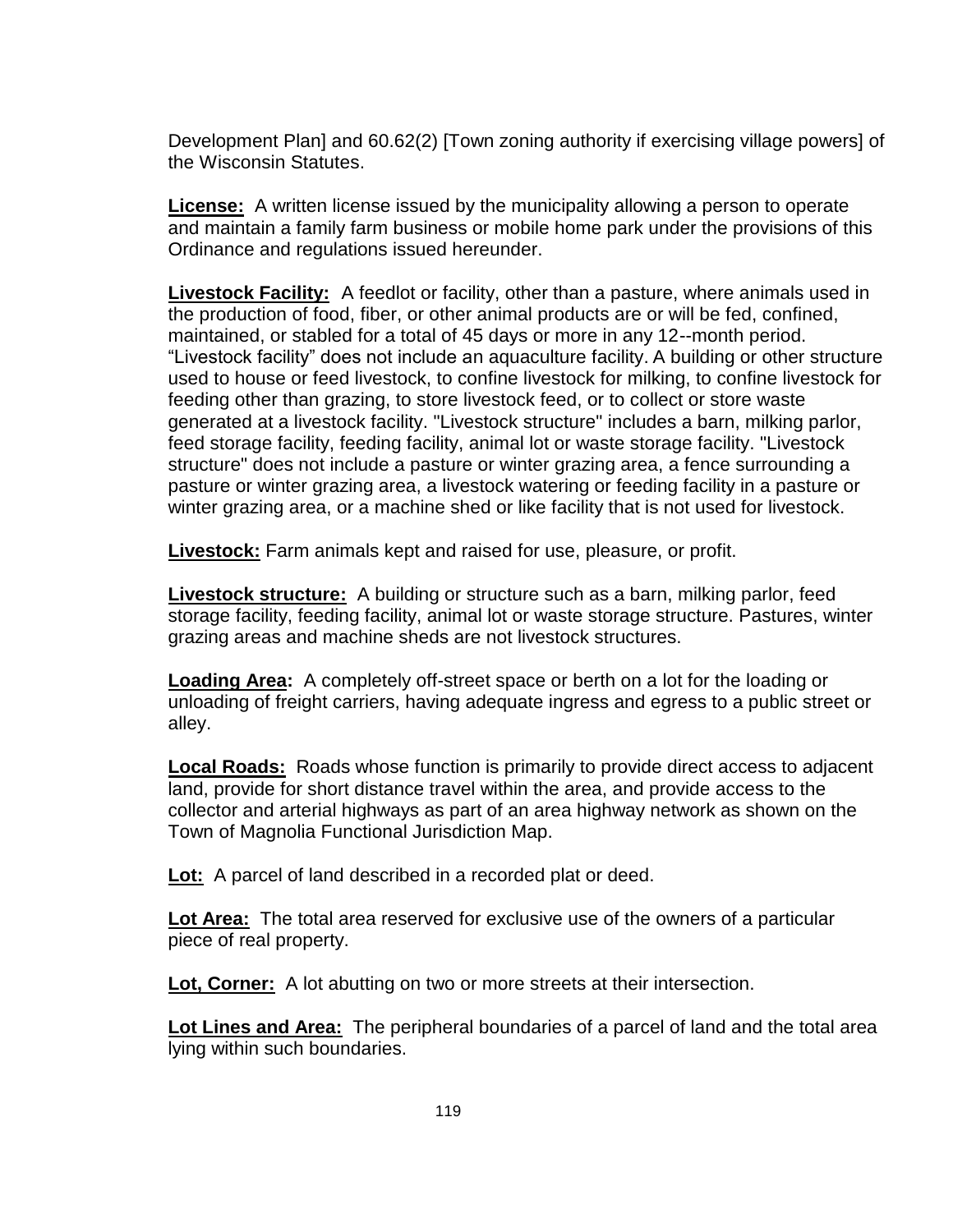**Lot Depth:** The mean horizontal distance between the front and rear lot lines.

**Lot Width:** The width of a parcel of land measured at the front of the specified roadside of the parcel.

**Lowland Conservancy Overlay District Soils:** The following soils types, as found in the *Soil Survey of Rock County, Wisconsin* published by the United States Department of Agriculture Soil Conservation Service, are included in the Lowland Overlay District:

Ad; Aw; AzA; BmA; Br; Co; Da; ElA; EmA; EoA; Ha; Ho; KaA; LkA; Ma; Mb; Mc; Md; Me; Mf; Na; Ot; Pa; Rs; Se; Wb; WcA

**Low Density:** Those residential zoning districts in which the density is more than 40,000 square feet per dwelling unit.

**Manufactured Home:** A structure, transportable in one or more sections, which in a traveling mode is 12 body feet or more in width or 40 body feet or more in length, or, when erected on site is 1000 or more square feet, and which is built on a permanent chassis and designed to be used as a dwelling with or without a permanent foundation and complies with the standards established under 42 UCS 5401 to 5425 of the United States Department of Housing and Urban Development's Uniform National Construction Standards.

**Master Plan:**A comprehensive plan for development of the local government, prepared and adopted by the local government, pursuant to state law.

**Medium Density:** Those residential zoning districts in which density is between 8,501 and 40,000 square feet per dwelling unit.

**Minimum Floor Area Square Footage:** The area within the exterior walls of a building which is usable as living quarters.

**Minor Structure:** Any small, movable accessory structure or constructions such as birdhouses, tool houses, pet houses, play equipment, arbors, and walls and fences under four (4) feet in height.

**Mobile Home:** A structure, transportable in one or more sections, which in a traveling mode is 8 body feet or more in width or 40 body feet or more in length, or, when erected on site is 320 or more square feet, and which is built on a permanent chassis and designed to be used as a dwelling with or without a permanent foundation and complies with the standards established under 42 UCS 5401 to 5425 of the United States Department of Housing and Urban Development's Uniform National Construction Standards.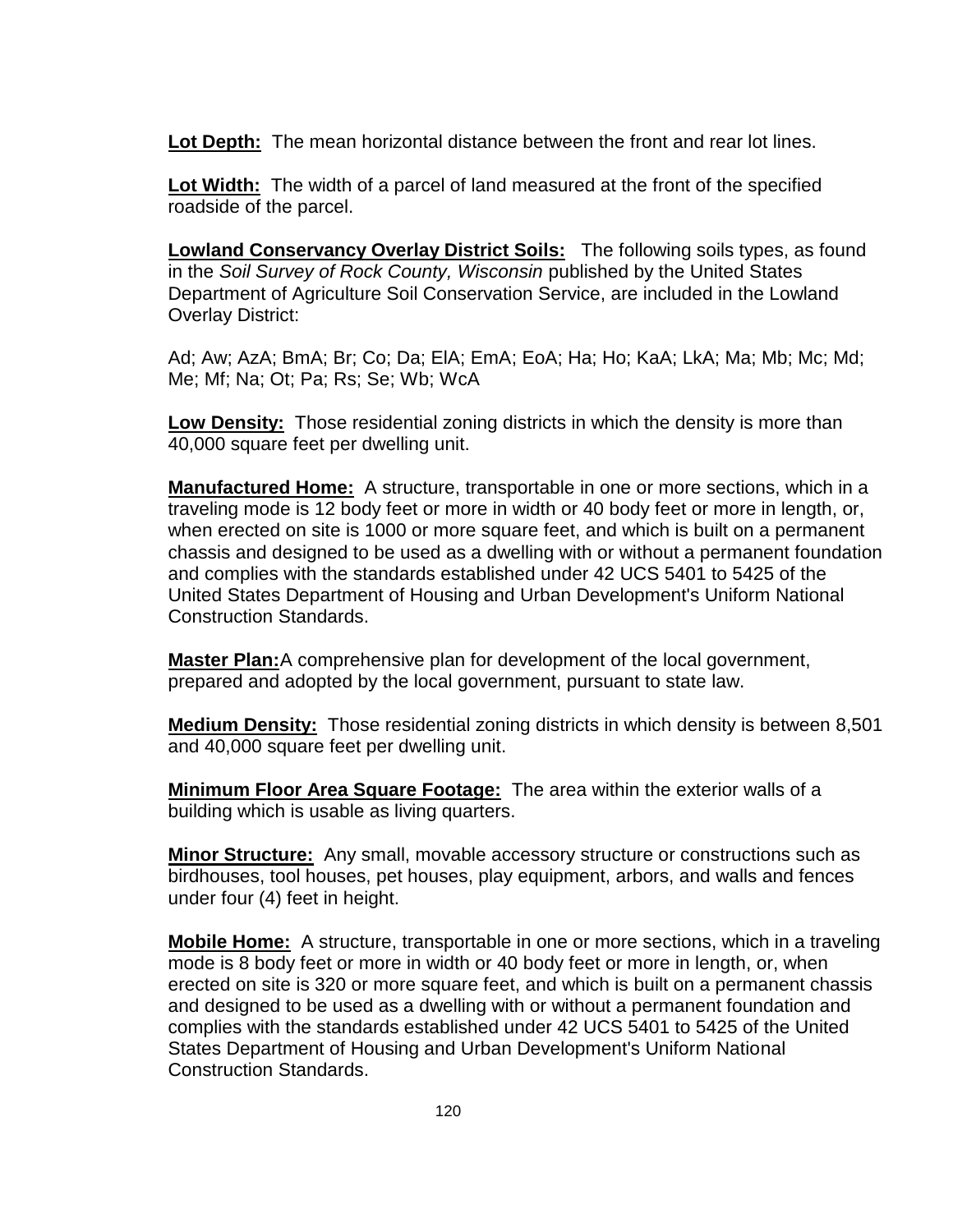**Mobile Home Lot:** A parcel of land designed for the placement of a single mobile home and for the exclusive use of its occupants.

**Mobile Home Park:** A parcel of land under single ownership designed, maintained, intended or used for the purpose of providing a location and accommodations for two or more manufactured homes, including all buildings used or intended for use as part of the equipment thereof, whether or not a charge is made for the use of the manufactured home park or its facilities; except that a manufactured home subdivision shall not be deemed a manufactured home park.

**Mobile Home Subdivision:** A parcel of land subdivided into lots, each lot individually owned and utilized as the site for placement of a single manufactured home and its facilities.

**Motel:** A series of attached, semi-attached, or detached sleeping units for the accommodation of transient guests.

**New livestock facility:** A livestock facility that will be used as a livestock facility for the first time, or for the first time in at least 5 years. "New livestock facility" does not include an expanded livestock facility if any portion of that facility has been used as a livestock facility in the preceding 5 years.

**Non-conforming Structure:** A building or premises lawfully used, occupied, or erected at the time of the passage of this ordinance or amendment thereto, which does not conform to the regulations of this ordinance with respect to frontage, width, height, area, yard, parking, loading, distance requirements or other development regulations in this Ordinance.

**Non-conforming Use:** The use or occupancy of a building or premises, which is lawful at the time of the enactment of this ordinance or amendments thereto, but which use or occupancy does not conform to the provisions of this ordinance or any amendments thereto.

**Nonfarm Residence:** Any residence other than a farm residence.

**Non-operational Motor Vehicle:** A motor vehicle incapable of being moved under its own power. A motor vehicle shall not include a snowmobile or an all- terrain-vehicle.

**Normal High Water Line:** The shortest straight line at the waterfront end of a stream lot that lies wholly within the lot, provided that not less than 75 per cent of the length of such water line shall be on, or on the landward side of, the normal high watermark of such stream.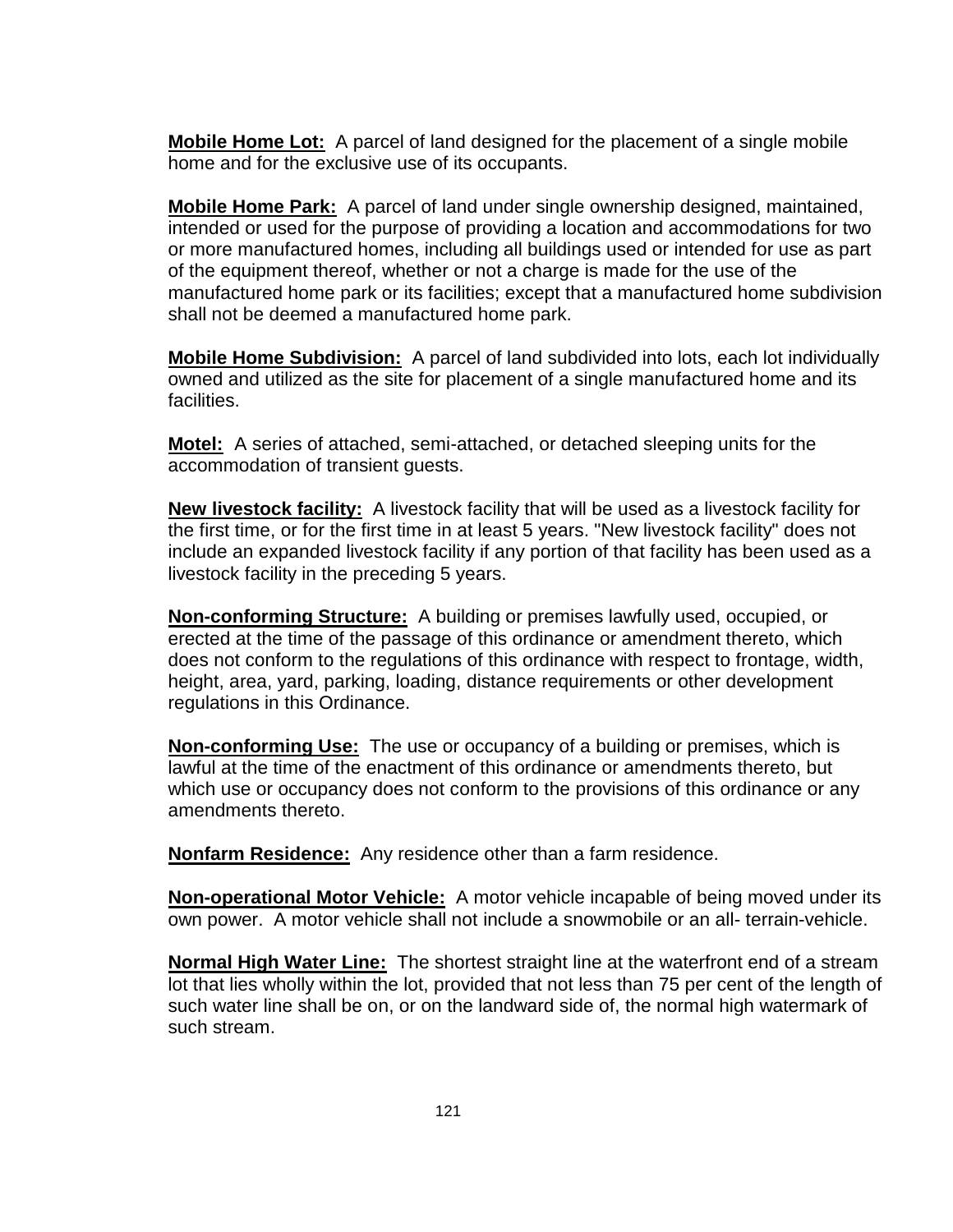**NRCS :** Natural Resources Conservation Service of the U.S. Department of **Agriculture** 

**Off Premises Sign:** Privately owned signs which are located on leased property.

**Ordinance:** Any legislative action, however nominated, of a local government which has the force of law, including any amendment or repeal of any ordinance.

**Owner:** Any person, group of persons, firm or firms, corporation or corporations, or any other legal entity having legal title to or sufficient proprietary interest in the land.

**Paddock:** A permanently fenced pasture subdivision.

**Park Management:** The person who owns or has charge, care or control of mobile home park or travel trailer park.

**Pedestal Sign:** Pedestal Sign (pole sign) means any sign that is supported by structures or supports, in or on the ground, and is independent of support from any building.

**Permit:** A written building permit or certification issued by the Zoning Administrator permitting the construction, alteration and/or extension of a building under the provisions of this Ordinance.

**Permitee:** Any person to whom a permit is issued under this Ordinance.

**Permitted Use:** Uses listed under this heading are permitted as of right. This means that an applicant for a building permit shall be given a permit if he meets the other requirements of the ordinance, e.g., yards, setbacks, and so forth.

**Person:** Any individual, firm, trust, partnership, public or private association or corporation.

**Planned Unit Development (PUD):** An area with a minimum number of contiguous acres to be developed as a single entity, according to a plan. The PUD contains one or more residential lot clusters in combination with one or more commonly owned open space areas, or one or more commercial areas in combination with one or more commonly owned open space areas. The minimum setback lines may be relaxed and minimum square footage of the lot found in the respective zoning district can be partly located in the lot with the remainder located as commonly owned open space, all at the discretion of the Commission. The establishment of a land owners association is required to hold title to the commonly owned open spaces, maintain quasi-public facilities, and pay common expenses.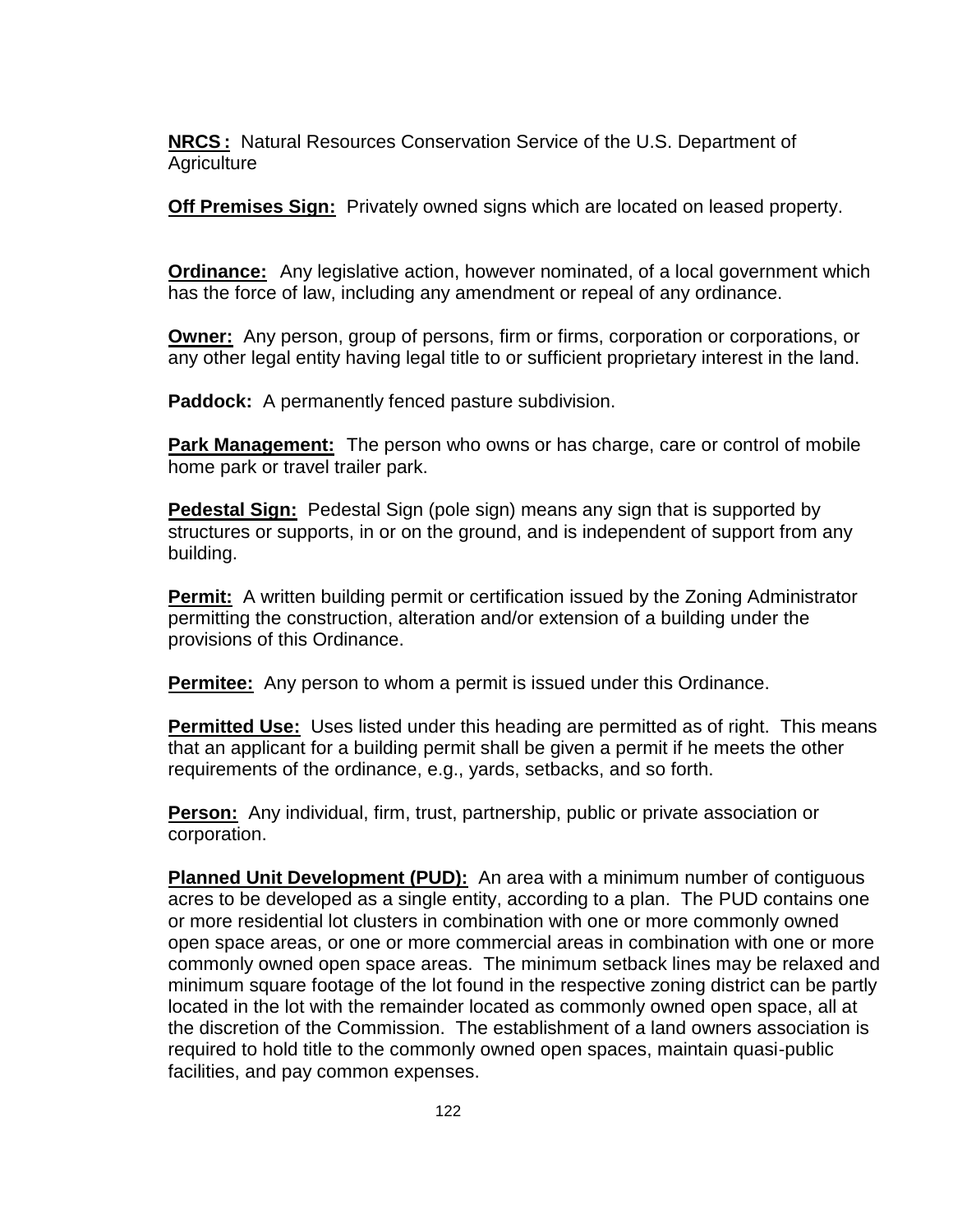**Principal Structure:** The building of primary importance or permitted use on a parcel of land, in contrast to those that are accessory or of secondary importance. In an agricultural district a barn for agricultural use or animal confinement buildings are considered a principal structure.

**Professional Office:** A Professional Office is the gainful provision of a service provided only by the immediate members of a household, within their place of residence. A professional office does not involve on premise sale of physical products or customer service on a regular basis.

**Public Hearing Legal Notice:** When a plan or zoning ordinance amendment, conditional use, or variance is ready for policy action by a Board, Planning & Zoning Commission - Wisconsin enabling legislation requires a Public Hearing prior to that policy action. It also requires the publication of a legal notice(s) in the local government's "official" newspaper, which includes identifying the matter of interest and the hearing: time, date, and place as provided in Chapter 985 [Publication of Legal Notices; Public Newspapers and Fees] of the Wisconsin Statutes.

- A. A "Class I Legal Notice" is the minimum required for a public hearing that needs to be held prior to policy action on a conditional use permit. One notice, needs to be published at least one week prior to the hearing.
- B. A "Class II Legal Notice" is the minimum required prior to the public hearing that needs to be held prior to policy action on a plan, ordinance, official (Plan or Zoning)map amendments, or variance. The notice needs to be published twice, once a week for two consecutive weeks, with the second publishing at least one week before the hearing.

**Recreational Vehicle:** Means a touring or recreational unit other than a primary housing unit designed to be either self-propelled or towed which does not exceed the minimum statutory size of a mobile home under Section 348.07 (2) of the Wisconsin Statutes [Vehicles – Size, Weight and Load]. Commonly referred to as a motor home, pop-up camper, fifth wheel recreation vehicle, or similar type of vehicle being equipped and used or intended to be used for temporary human habitation. A unit may or may not include plumbing, heating, and electrical systems or appliances.

**Related Livestock Facilities:** Livestock facilities that are owned or managed by the same person, and related to each other in at least one of the following ways:

- A. They are located on the same tax parcel or adjacent tax parcels of land.
- B. They use one or more of the same livestock structures to collect or store manure.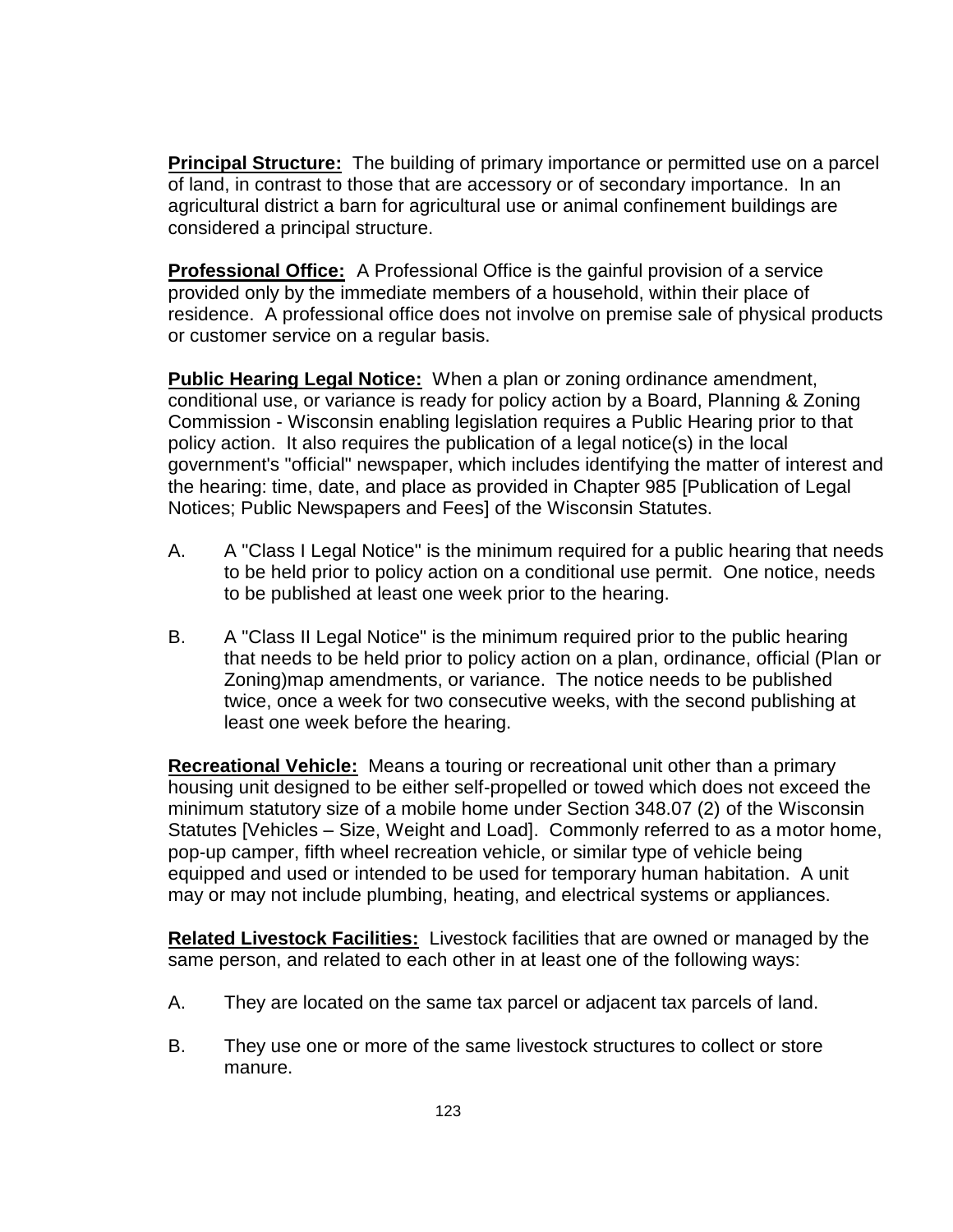C. At least a portion of their manure is applied to the same landspreading acreage.

**Residence, Single-Family:** A detached building designed for, or occupied exclusively by, one family or household.

**Residence, Two-Family:** A detached or semi-detached building designed and occupied by two families or households.

**Residence, Multiple-Family:** A building or portion thereof designed for, or occupied by, three or more families or households.

**Road:** All property dedicated, intended for public or private road purposes, or subject to public easements for road purposes.

**Road Right-of-Way Line:** The land between lots, land parcels, used for street, road, or highway purposes including, but not limited to the travel lanes, shoulder, ditches, and backslopes.

Separate Species Facility: A livestock facility that meets all of the following criteria:

- A. It has only one of the following types of livestock, and that type of livestock is not kept on any other livestock facility to which the separate species facility is related (see definition of a "related livestock facility"):
	- $\triangleright$  Cattle
	- $\triangleright$  Swine
	- $\triangleright$  Poultry
	- $\triangleright$  Sheep
	- **►** Goats
- B. It has no more than 500 animal units.
- C. Its livestock housing and manure storage structures, if any, are separate from the livestock housing and manure storage structures used by livestock facilities to which it is related.
- D. It meets one of the following criteria:
	- 1. Its livestock housing and manure storage structures, if any, are located at least 750 feet from the nearest livestock housing or manure storage structure used by a livestock facility to which it is related.
	- 2. It and the other livestock facilities to which it is related have a combined total of fewer than 1,000 animal units.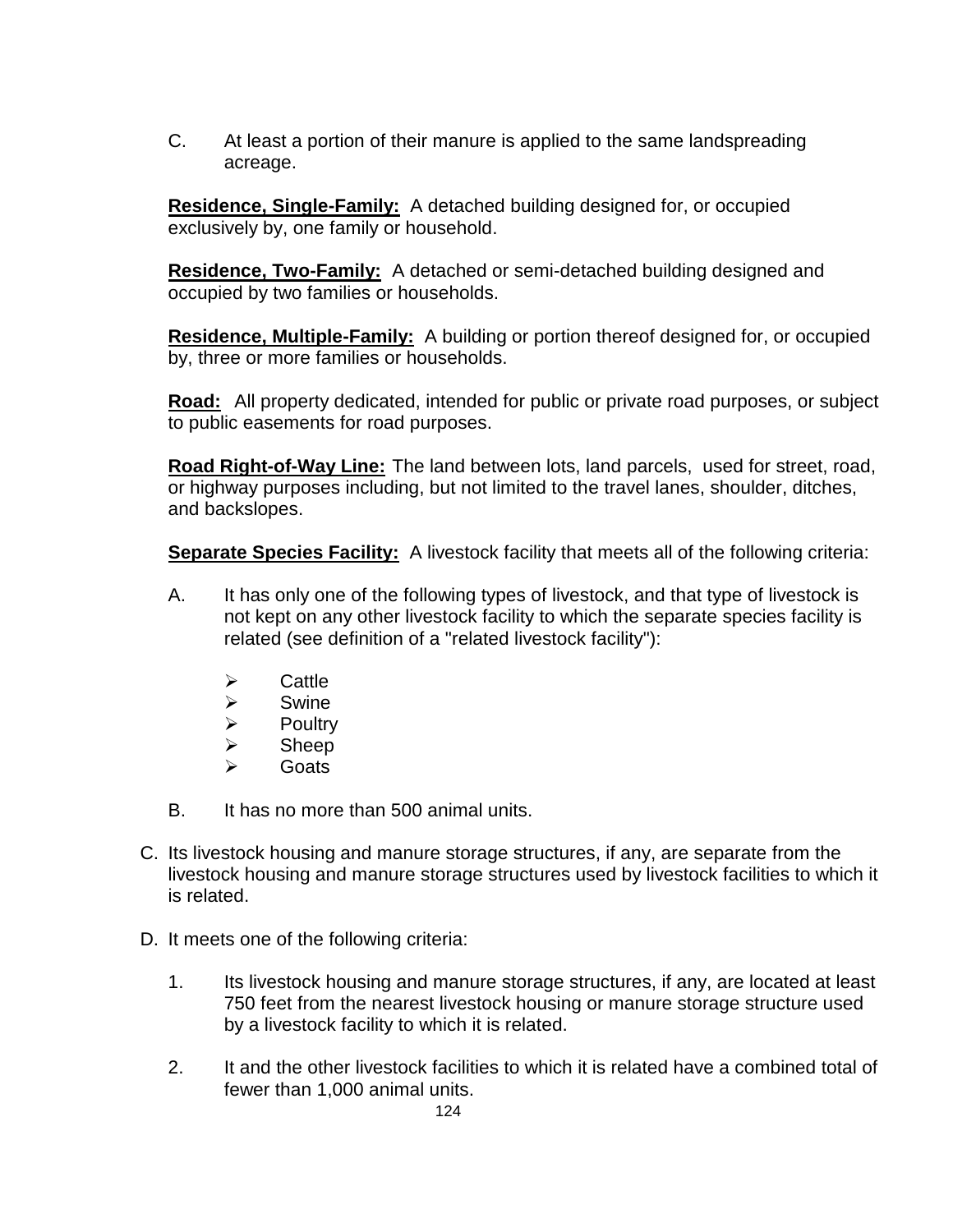**Service Building:** A structure housing toilet, washing, and bathing facilities and such other facilities as may be required by this ordinance.

**Setback:** The minimum horizontal distance between the lot line and the nearest point of a building or any projection thereof, excluding uncovered steps.

**Sign:** A structure or device on which or advertising is displayed, or by which attention is directed to advertising on the same or any other structure, by any means visible to the eye. Sign means any surface, fabric, device or display which bears lettered, pictorial, projected images, logos, symbols, fixtures, colors, illumination or sculptured matter illuminated or non-illuminated which is visible from any public place. Also, which advertises, identifies, conveys information or directs attention to a product, service, place, activity, event, person, institution, business or solicitation, including any permanently installed or situated merchandise, or any emblem, placard or temporary sign. Signs shall also include all sign structures and component parts.

**Standards:** The setbacks, vision corners, sideline requirements, height limitations, square footage requirements and other specifications as required by this ordinance.

**Story:** That portion of a building included between the surface of the floor next above it or the space between the floor and the ceiling next above it, if there is no floor above it. A basement or cellar having one-half or more of its height above grade is a story for purposes of height regulation.

**Street:** All property dedicated, intended for public or private street purposes, or subject to public easements for road purposes.

**Street Right-of-Way Line:** The land between lots or land parcels used for street, road, or highway purposes including, but not limited to the travel lanes, shoulder, ditches, and terraces. The land parcel between a lot, tract or parcel of land and an abutting street.

**Structure:** Anything constructed or erected having location on the ground.

**Structural Alteration:** Any change in the supporting members of a structure, such as foundations, bearing walls, columns, beams, or girders, or any substantial change in the roof structure or in the exterior or interior walls.

**Structure, Single Family:** A building designed for or occupied by, one family or household.

**Structure, Two-Family:** A detached or semi-detached building designed as two separate dwelling units and occupied by two families or households.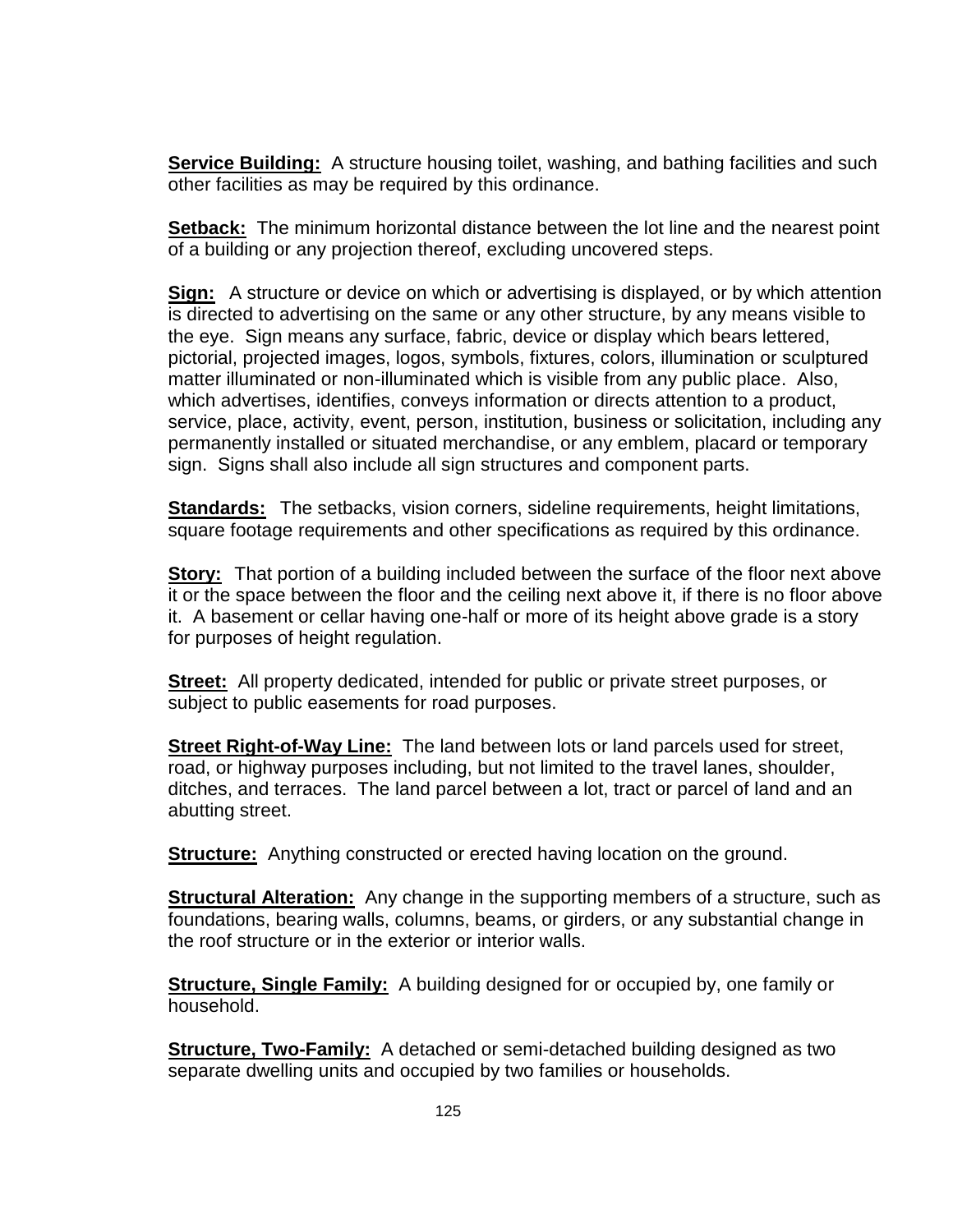**Subdivision Plat:** Any division of a lot, parcel, or tract of land by the owner thereof or his agent for the purpose of sale or building development where:

- A. The act of division creates five (5) or more parcels, or building sites,
- B. Five or more parcels or building sites are created by successive divisions within a period of five years, or
- C. Where there is a dedication or reservation for public improvements.

**Temporary Structure:** A removable structure not designed for human occupancy and not for the protection of goods or property and not forming an enclosure.

**Tenant Storage Area:** An enclosed space designed to provide auxiliary general storage space for the occupants of an individual mobile home.

**Trailer/Semi-Trailer:** A separate vehicle, not driven or propelled by its own power, but drawn by some independent power. A trailer is a separate vehicle, which is not, driven or propelled by its own power but must be attached to and become part of another vehicle to be useful. If a semi-trailer is not driven, propelled, or drawn by some independent power, as it was originally designed to function for a period of seven days, it is no longer considered a semi-trailer. Unless it is licensed for farming and are used in agriculture production.

**Trailer Space:** A parcel of land in a travel trailer parking area for the placement of a single trailer and the exclusive use of its occupants.

**Travel Trailer:** A vehicular, portable unit designed as a temporary living unit for travel, recreation and vacation, which may take one of the following forms, or a similar form:

- A. A unit built on a chassis, having a body width not exceeding eight feet and body length not exceeding 32 feet;
- B. A unit designed to be mounted on a truck chassis;
- C. A unit constructed as an integral part of a self-propelled vehicle; or
- D. A canvas, folding unit mounted on wheels.

**Travel Trailer Camp:** A parcel of land in which two or more spaces are occupied, or intended for occupancy by travel trailers for transient dwelling purposes.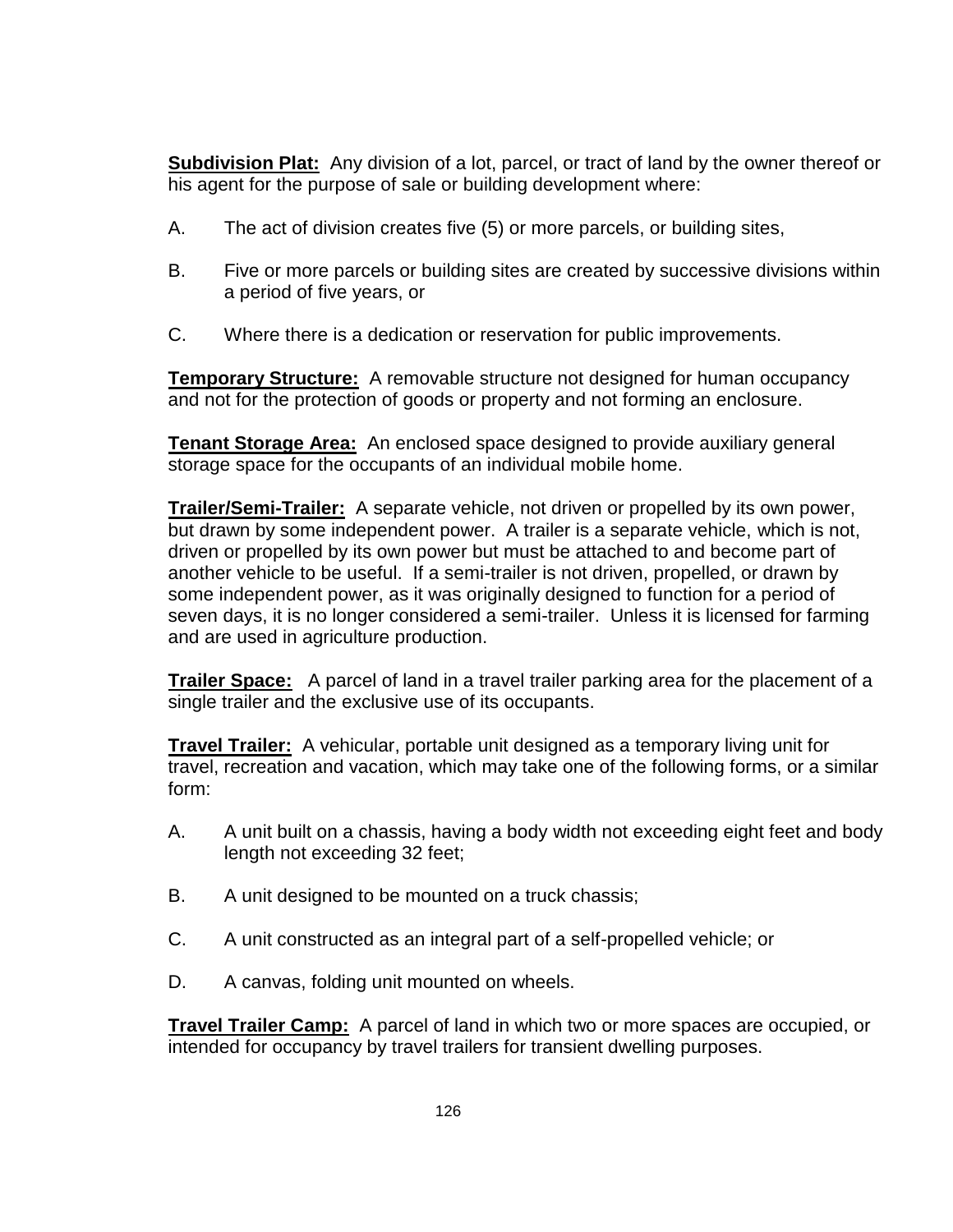**Unit:** A part of a condominium intended for any type of independent use, including one or more cubicles of air at one or more levels of space or one or more rooms or enclosed spaces located on one or more floors (or parts thereof) in a building. A unit may include two (2) or more noncontiguous areas.

**Use (Land Use):** Residential, commercial, industrial, park and open space, conservation and agricultural activities carried out on a parcel of land. This may include seasonal land uses, which encompass the entire parcel of land as of the time of the adoption of the ordinance.

**Use Consistent with Agricultural Use:** means any activity that meets all the following conditions:

- A. The activity will not convert land that has been devoted primarily to agricultural use.
- B. The activity will not limit the surrounding land's potential for agricultural use.
- C. The activity will not conflict with agricultural operations and the land subject to a farmland preservation agreement.
- D. The activity will not conflict with agricultural operations on other properties.

**Variance:** Authority granted to the owner to use his or her property in a manner, which is prohibited by the zoning ordinance. A departure from the terms of the zoning ordinance where it is shown that unique physical circumstances applying to a land parcel causes a hardship to the owner, and that the condition permitted by the departure still will be in fundamental harmony with surrounding uses.

- A. Area Variance: Is one, which does not involve a use, which is prohibited by the zoning ordinance. Area variances involve matters such as setback lines, frontage requirements, height limitations, lot size restrictions, density, density regulations, and yard requirements.
- B. Use Variance: Is one, which permits a use of land other than that, which is prescribed by the zoning ordinance. It is primarily a grant to erect, alter or use a structure for a permitted use in a manner other than that prescribed by the ordinance. A Use Variance shall not be granted under this ordinance.

**Wall Sign:** Any sign that is parallel to and affixed to an exterior wall or side of a mansard roof of a building. Wall signs also include signs, which are parallel to the wall of a building and attached to the roof of a canopy.

**Window Sign:** Any sign placed inside or upon a window facing the outside, which is intended to be seen from the exterior of the building.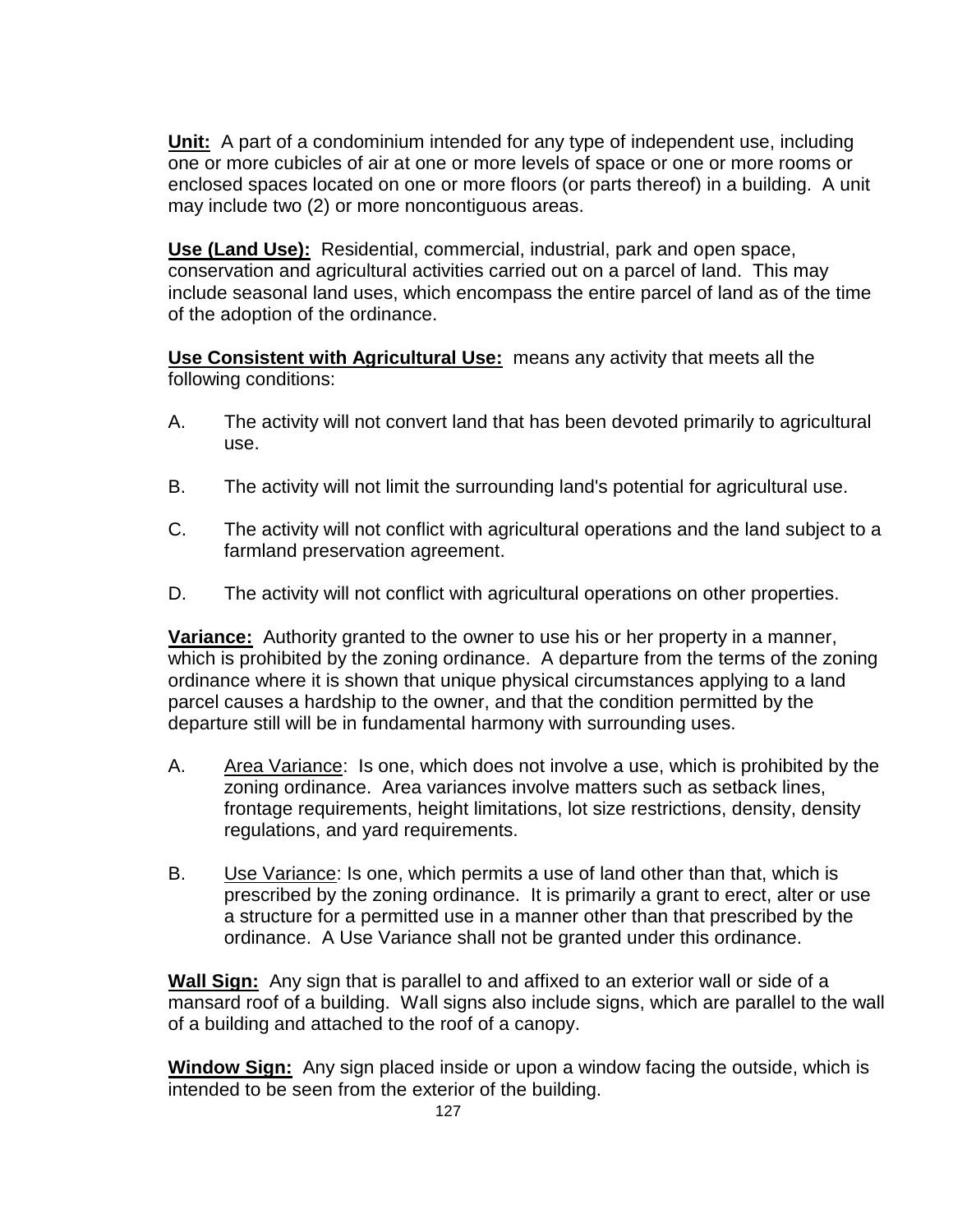**Yard:** An open space on the same lot with a building, unoccupied and unobstructed from the ground upward except as otherwise provided herein.

Yard, Front: A yard extending the full width of the lot between the front lot line and the nearest part of the principal building, excluding uncovered steps.

**Yard, Rear:** A yard extending the full width of the lot between the rear lot line and the nearest part of the principal building excluding only such projections as are permitted herein.

**Yard, Side:** A yard extending from the front yard, or from lot line, where no front yard is required, to the rear yard between side lot line and the nearest part of the principal building.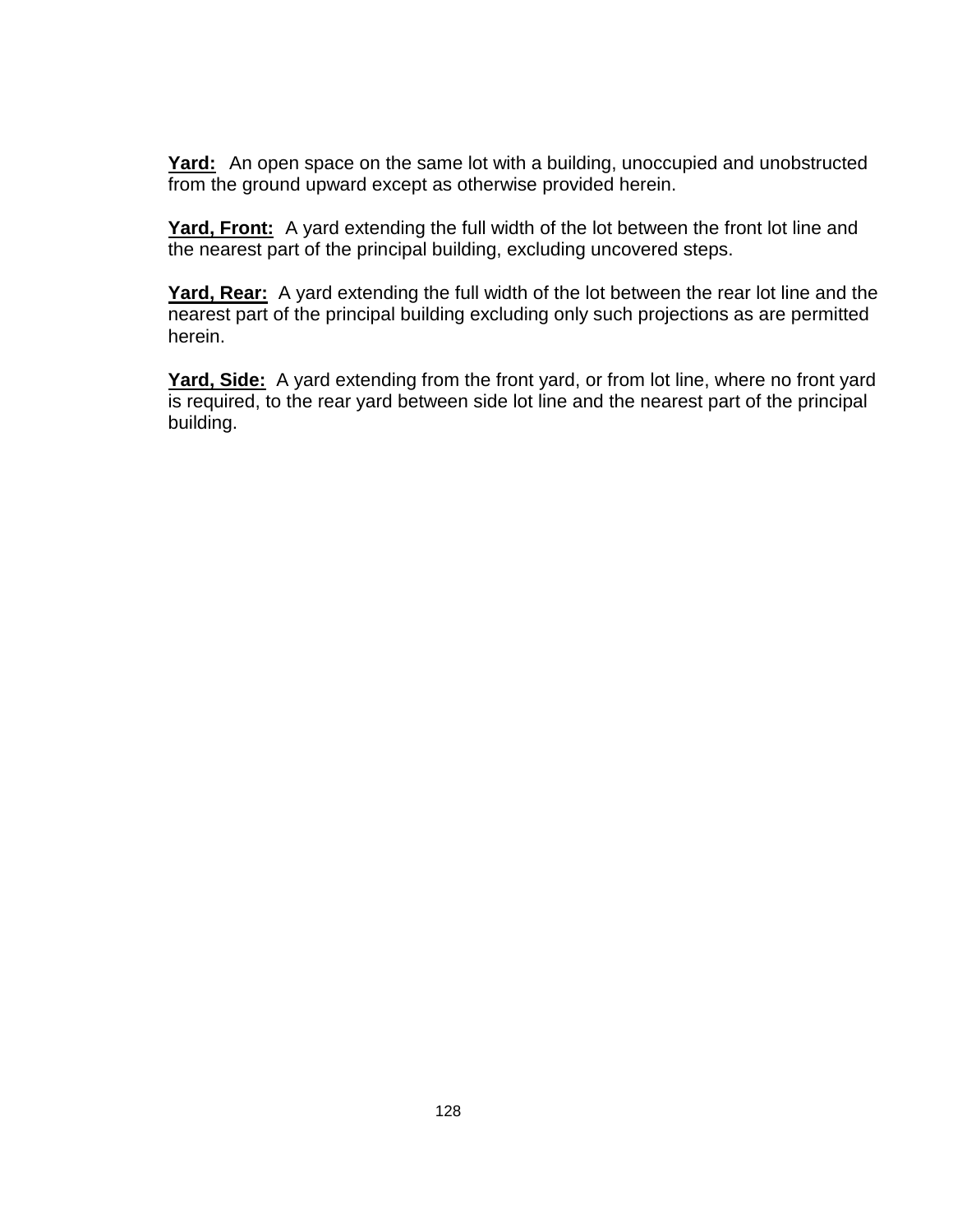# **Appendix A Conditional Use Permit Procedure (Section 5.0)**

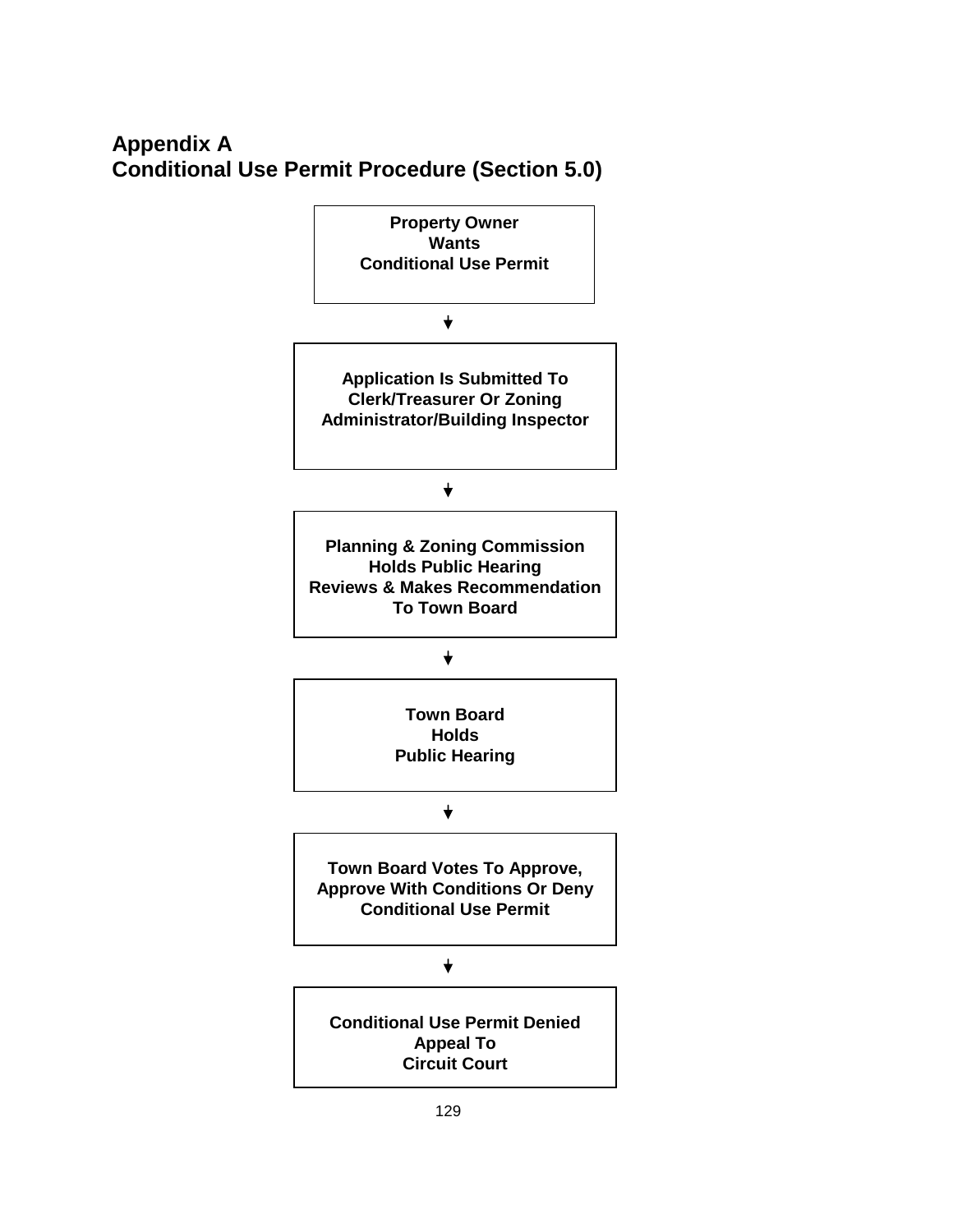# **Building Permit Procedure (Section 6.0)**